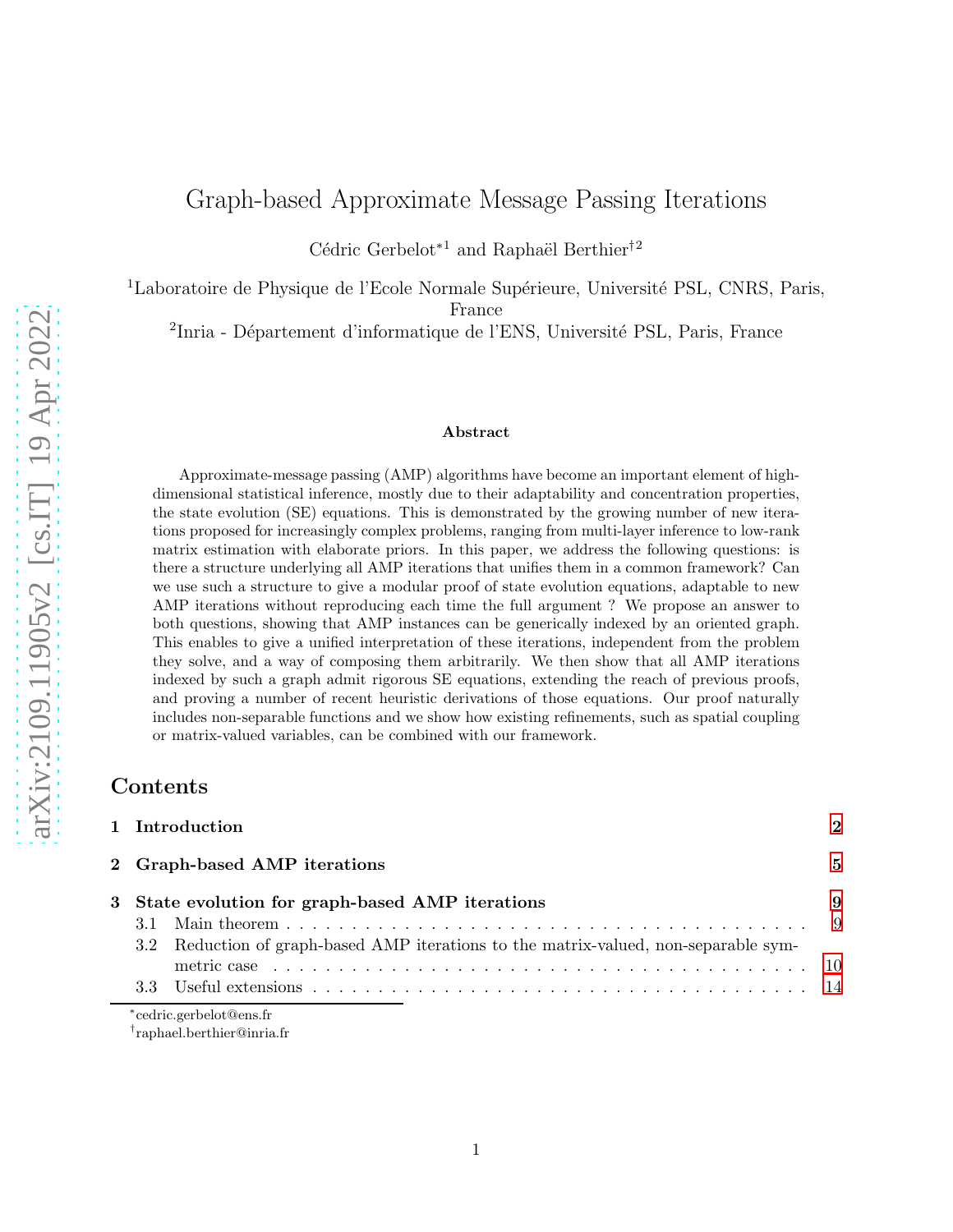|     | 4 Applications to inference problems                                                                                         |    |
|-----|------------------------------------------------------------------------------------------------------------------------------|----|
| 4.1 | A building block: AMP for generalized linear models 18                                                                       |    |
| 4.2 |                                                                                                                              |    |
|     | 4.3 Spiked matrix with generative prior enters in the set of spiked matrix with generative prior enters in the set of $\sim$ |    |
|     |                                                                                                                              |    |
| 4.5 |                                                                                                                              |    |
|     | 4.6 An example of spatial coupling with non-separable non-linearities 20                                                     |    |
|     | 5 Perspectives                                                                                                               | 20 |
|     | 6 Acknowledgments                                                                                                            | 21 |

## <span id="page-1-0"></span>1 Introduction

Approximate Message Passing (AMP) algorithms are iterative equations solving inference problems involving high-dimensional random variables with random interactions [\[DMM09,](#page-21-0) [ZK16\]](#page-23-0). For the typical case in which AMP iterations were initially studied, the interactions involve an i.i.d. Gaussian matrix. These algorithms are inspired from Bolthausen's iterative solution of the celebrated Thouless-Anderson-Palmer (TAP) equations of spin glass theory [\[MPV87,](#page-22-0) [Bol14,](#page-21-1) [Bol19\]](#page-21-2). However, they are usually derived as heuristic relaxations of the belief propagation equations [\[Pea14\]](#page-22-1) on dense factor graphs in a manner often encountered in the context of statistical physics of disordered systems. A central property of AMP iterations is that the distribution of their outputs can be tracked rigorously in the high-dimensional limit by low-dimensional equations called state evolution (SE). This property can be seen as similar to the concept of density evolution from coding theory [\[RU08\]](#page-23-1), but in the case of dense factor graphs.

In recent years, the growing interest in high-dimensional inference and learning problems has motivated the introduction of approximate-message passing algorithms as solutions to many inference problems, and as analytical tools—thanks to the SE equations—to study the statistical properties of learned estimators, notably starting with the LASSO [\[BM11,](#page-20-1) [KMS](#page-22-2)+12, [DMM09\]](#page-21-0). A number of extensions were then proposed for inference problems of growing complexity: generalized linear modelling and robust m-estimators [\[Ran11,](#page-22-3) [DM16,](#page-21-3) [ZK16\]](#page-23-0), low-rank matrix reconstruction [\[RF12,](#page-23-2) [LKZ17\]](#page-22-4), principal component analysis (PCA) [\[DM14,](#page-21-4) [LKZ15\]](#page-22-5), inference in deep multilayer networks with random weights [\[MKMZ17\]](#page-22-6), matrix-valued inference problems [\[AMB](#page-20-2)+19] or matrix recovery under generative priors [\[ALM](#page-20-3)+20], among others. Interestingly, AMP algorithms can be composed with one another to solve inference problems obtained by combining factor graphs, as demonstrated in [\[ALM](#page-20-3)+20], where each part of the factor graph represents an elaborate prior and inference process. This demonstrates the adaptability of such iterations, even more so as the state evolution equations are shown to hold, often heuristically, for these composite structures.

Contributions. As the diversity of inference problems and AMP iterations increases, it is important to identify a common structure underlying the known AMP algorithms. Such a partial unification was done in [\[JM13,](#page-21-5) [BMN20\]](#page-21-6): symmetric and asymmetric AMP iterations are treated in a common framework. However, these results do not apply to the more recent AMP iterations designed for more complex problems presenting multilayered structures or ones obtained by combining factor graphs.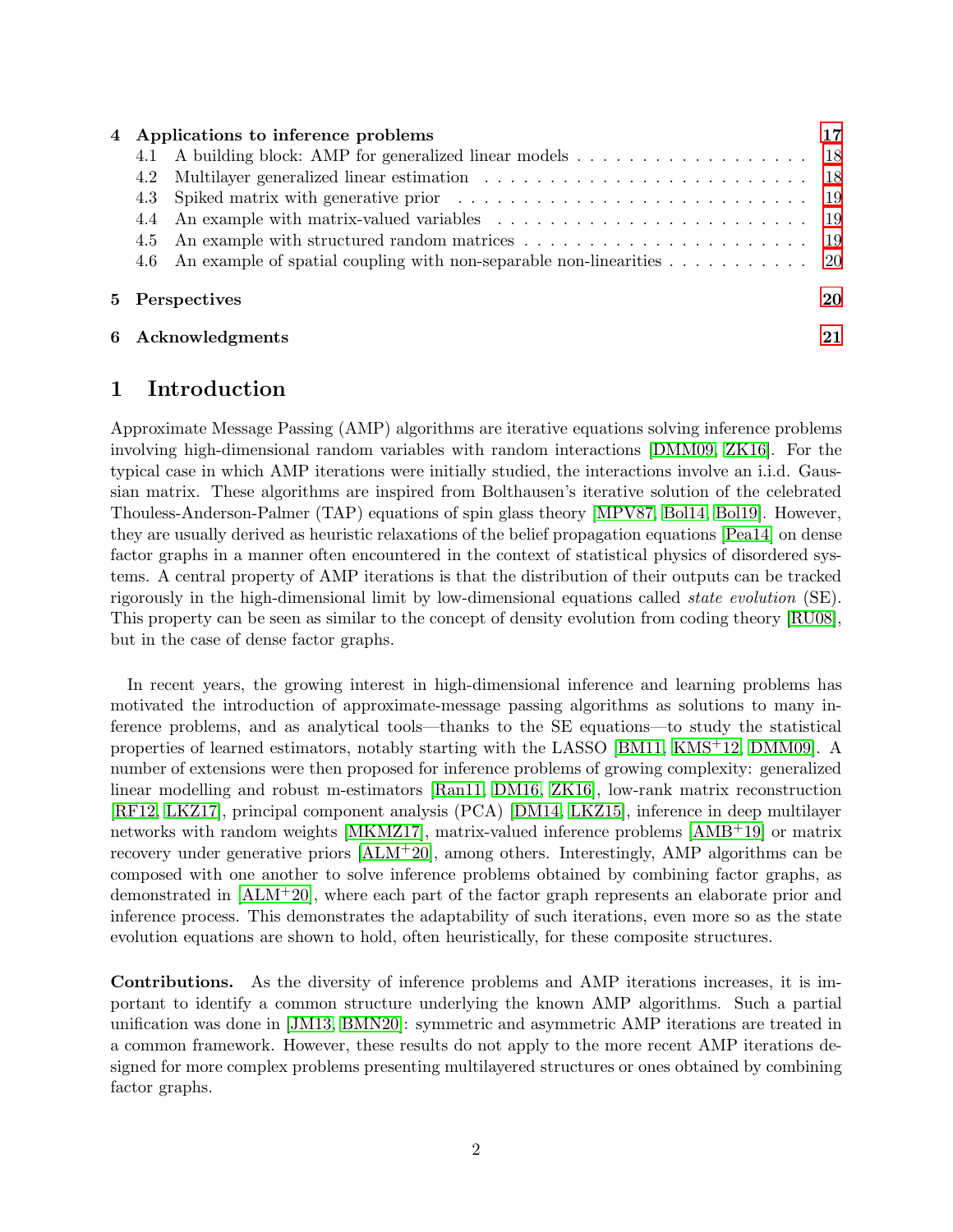In this paper, our first contribution is to show how AMP algorithms are naturally indexed by a graph that determines its form. Seeing AMP algorithms as supported by this graph helps understanding the iterations, especially the multi-layer ones, in a unified way. In this regard, we hope that our framework will be used as a tool to generate new AMP iterations. Roughly speaking, the graph underlying the AMP iteration represents the interaction of the high-dimensional variables of the associated inference problem. However, this graph is not the factor graph representing the inference problem that sometimes appears in the derivation of AMP equations, see [\[KMS](#page-22-2)+12] for example. The factor graph is microscopic, in the sense that it disappears when taking the dense limit leading to the AMP equations. On the contrary, the graph that we consider here is macroscopic: it structures the AMP iteration itself. It is insensitive to the underlying inference problem that has generated the AMP equation; for instance, it can be used in both Bayes optimal or non-Bayes optimal scenarios.

The second contribution of this paper is to use the graph framework to show that all graphbased AMP iterations admit a rigorous SE description. This generalizes the previous works of [\[BM11,](#page-20-1) [JM13,](#page-21-5) [BMN20\]](#page-21-6) on SE to more complex iterations. Using our result, writing and proving the state evolution equations is reduced to the identification of a specific structure in the AMP iteration, instead of heuristically deriving or reproducing the rigorous proof entirely for problems of increasing complexity. In particular, it gives a theoretical grounding for the analysis of AMP on recent multi-layer structures [\[MKMZ17,](#page-22-6) [AMB](#page-20-2)+19, [ALM](#page-20-3)+20]. Related to [\[MKMZ17\]](#page-22-6), this paper proves that AMP algorithms are a rigorously grounded approach to understanding multi-layer neural networks, albeit only when the weights are random and when we perform inference with an AMP algorithm. Still, in a context where theory struggles to explain the behavior of multi-layered neural networks, it is interesting to see that this particular case can be rigorously studied, even for deep architectures.

We illustrate the flexibility of our framework by applying it to diverse inference problems mentioned above, notably multilayer generalized linear estimation problems and low-rank matrix recovery with deep generative priors. We also show how our results can be extended to handle matrixvalued variables and combined with the spatial coupling framework introduced in [\[KMS](#page-22-2)+12, [JM13\]](#page-21-5).

Related work. There is a rich literature of proofs of state evolution equations, notably starting with Bolthausen's iterative scheme [\[Bol14,](#page-21-1) [Bol19\]](#page-21-2) based on Gaussian conditioning. The technique was then adapted and extended to the case of a more generic AMP iteration related to the LASSO problem in [\[BM11\]](#page-20-1), where it is mentioned that Gaussian conditioning methods also appear in [\[Don06\]](#page-21-7) to tackle fundamental random convex geometry problems. The analysis was then extended to matrix-valued variables with block-separable non-linearities in [\[JM13\]](#page-21-5) and for vector-valued variables with non-separable non-linearities in [\[BMN20\]](#page-21-6), which also show that symmetric AMP and asymmetric AMP can be treated in the same framework. Our proof is partly based on the same iterative Gaussian conditioning method but is additionally combined with an embedding specific to the graph framework. To the best of our knowledge, the latter part of the proof is novel.

Another line of work—called VAMP (vector approximate message passing) algorithms—handles rotationnally invariant matrices [\[RSF19\]](#page-23-3) with generic spectrum. This family of VAMP iterations is obtained using a Gaussian parametrization of expectation propagation [\[Min13,](#page-22-7) [OWJ05\]](#page-22-8), a variational inference algorithm based on iterative moment-matching between a chosen form of probability distribution (e.g., Gaussian nodes on a factor graph) and a target distribution observed through empirical data. These iterations also verify SE equations proven with a similar conditioning method [\[Tak17,](#page-23-4) [RSF19\]](#page-23-3), handling a different kind of randomness than i.i.d. Gaussian matrices. The SE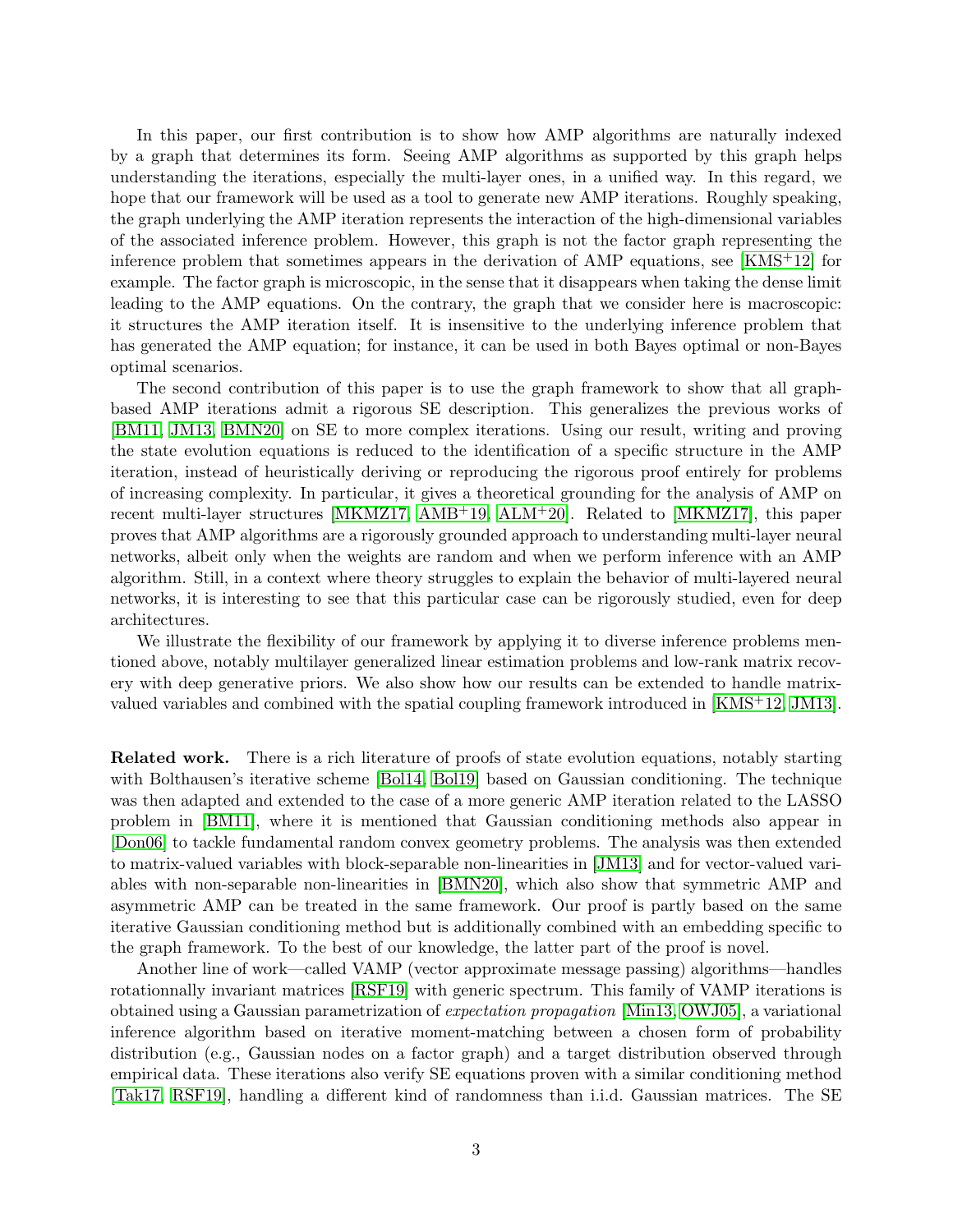proof for VAMP iterations was then extended to multilayer inference problems and their matrixvalued counterparts in  $[FRS18, PSAR+20]$  $[FRS18, PSAR+20]$  $[FRS18, PSAR+20]$ . In these works, the conditioning method is applied in a sequential manner to each layer of the problem, making it specific to multilayer inference problems. On the contrary, our proof method is not restricted to sequential multilayer estimation as mentioned in the contributions, and does not rely on iterating through the graph. However, our proof does not apply to all rotationnally invariant matrices. We handle mostly Gaussian or GOE matrices, with extensions to correlated Gaussian matrices, products of Gaussian matrices and spatially coupled Gaussian matrices. This is discussed in greater detail in Sections [3](#page-8-0) and [4.](#page-16-0)

Outline of the paper. The paper is organised as follows: we start by presenting the indexation of AMP iterations by an oriented graph in Section [2.](#page-4-0) Several conceptual examples are provided. We present the state evolution equations on any graph-supported AMP iteration in Section [3,](#page-8-0) along with its proof, which constitutes the main technical contribution of this paper. We then move to applications to inference problems in Section [4](#page-16-0) and conclude on related open problems in Section [5.](#page-19-1) All proofs of auxiliary results are deferred to the Appendix.

Notations. We adopt similar notations to those of [\[BMN20\]](#page-21-6). Differences are mainly due to the matrix variables framework.

We denote scalars with lowercase letters, vectors with bold lowercase letters and matrices with bold uppercase ones. Inner products are denoted by brackets  $\langle ., . \rangle$ , and the canonical inner products are chosen for vectors and matrices, i.e.,  $\langle x, y \rangle = x^{\top}y$ ,  $\langle X, Y \rangle = \text{Tr} (X^{\top}Y)$ . The associated norms are respectively denoted  $\|.\|_2$  and  $\|.\|_F$  for the Frobenius norm.

For two random variables X and Y, and a  $\sigma$ -algebra  $\mathfrak{S}$ , we use  $X|_{\mathfrak{S}} \stackrel{d}{=} Y$  to mean that for any integrable function  $\phi$  and any G-measurable bounded random variable Z,  $\mathbb{E}[\phi(X)Z] = \mathbb{E}[\phi(Y)Z]$ . For two sequences of random variables  $X_n, Y_n$ , we write  $X_n \overset{P}{\simeq} Y_n$  when their difference converges in probability to 0, i.e.,  $X_n - Y_n \xrightarrow{P} 0$ .

We use  $I_N$  to denote the  $N \times N$  identity matrix, and  $0_{N \times N}$  the  $N \times N$  matrix with zero entries. We use  $\sigma_{min}(\mathbf{Q})$  and  $\sigma_{max}(\mathbf{Q}) = ||\mathbf{Q}||_{op}$  to denote the minimum and maximum singular values of a given matrix  $Q$ . For two matrices  $Q$  and  $P$  with the same number of rows, we denote their horizontal concatenation with  $[P|Q]$ . The orthogonal projector onto the range of a given matrix M is denoted  $\mathbf{P}_{\mathbf{M}}$ , and let  $\mathbf{P}_{\mathbf{M}}^{\perp} = \mathbf{I} - \mathbf{P}_{\mathbf{M}}$ .

Let  $\mathcal{S}_q^+$  denote the space of positive semi-definite matrices of size  $q \times q$ . For any matrix  $\kappa \in \mathcal{S}_q^+$ and a random matrix  $\mathbf{Z} \in \mathbb{R}^{N \times q}$  we write  $\mathbf{Z} \sim \mathbf{N}(0, \kappa \otimes \mathbf{I}_N)$  if  $\mathbf{Z}$  is a matrix with jointly Gaussian entries such that for any  $1 \leqslant i, j \leqslant q$ ,  $\mathbb{E}[\mathbf{Z}^i(\mathbf{Z}^j)^{\top}] = \kappa_{i,j} \mathbf{I}_N$ , where  $\mathbf{Z}^i, \mathbf{Z}^j$  denote the i-th and j-th columns of **Z**. The i-th line of the matrix **Z** is denoted  $\mathbf{Z}_i$ .

If  $f: \mathbb{R}^{N \times q} \to \mathbb{R}^{N \times q}$  is an function and  $i \in \{1, ..., N\}$ , we write  $f_i: \mathbb{R}^{N \times q} \to \mathbb{R}^q$  the component of f generating the *i*-th line of its image, i.e., if  $\mathbf{X} \in \mathbb{R}^{N \times q}$ ,

$$
f(\mathbf{X}) = \begin{bmatrix} f_1(\mathbf{X}) \\ \vdots \\ f_N(\mathbf{X}) \end{bmatrix} \in \mathbb{R}^{N \times q}.
$$

We write  $\frac{\partial f_i}{\partial \mathbf{X}_i}$  the  $q \times q$  Jacobian containing the derivatives of  $f_i$  with respect to (w.r.t.) the *i*-th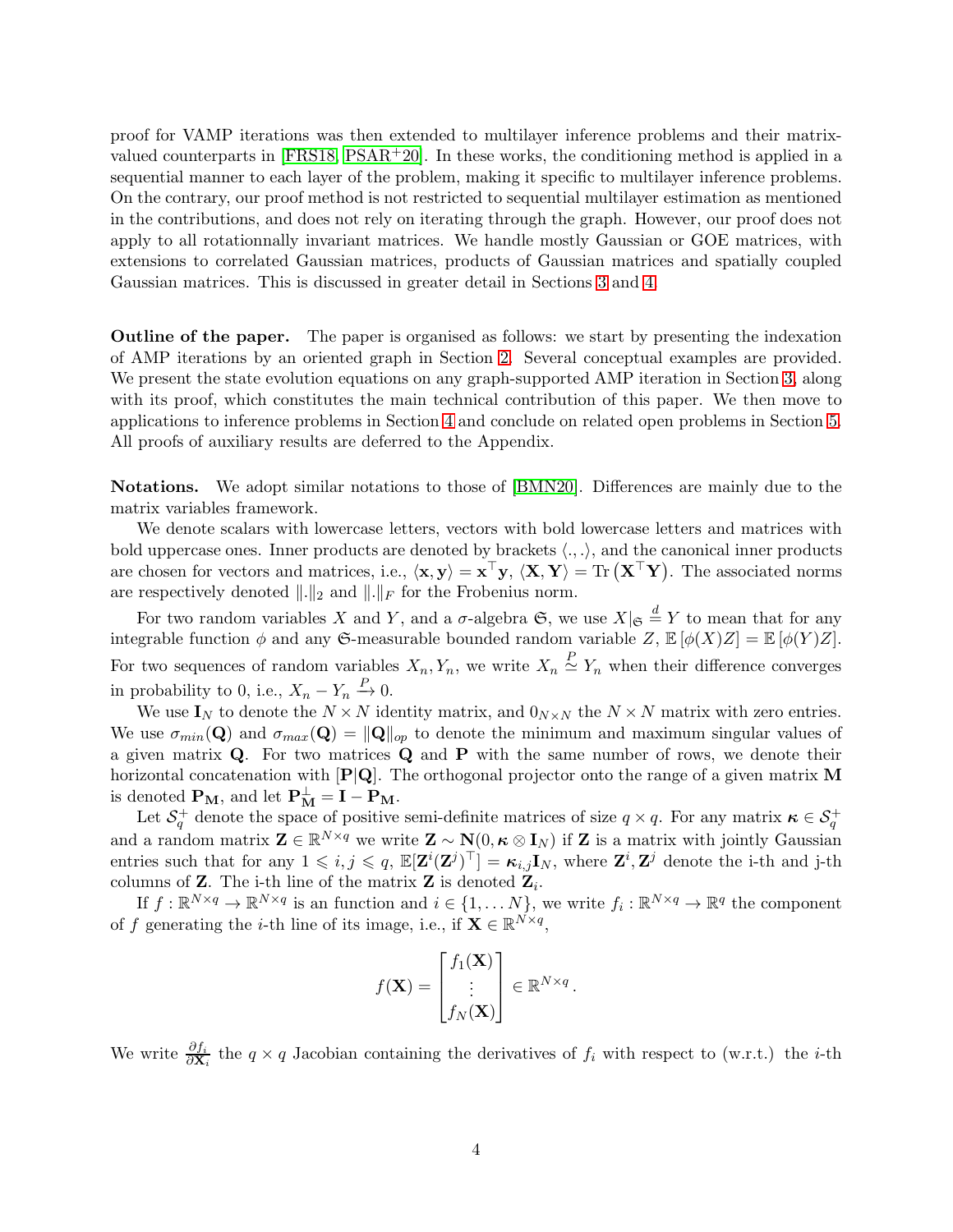line  $\mathbf{X}_i \in \mathbb{R}^q$ :

<span id="page-4-1"></span>
$$
\frac{\partial f_i}{\partial \mathbf{X}_i} = \begin{bmatrix} \frac{\partial (f_i(\mathbf{X}))_1}{\partial \mathbf{X}_{i1}} & \cdots & \frac{\partial (f_i(\mathbf{X}))_1}{\partial \mathbf{X}_{iq}} \\ \vdots & \vdots & \vdots \\ \frac{\partial (f_i(\mathbf{X}))_q}{\partial \mathbf{X}_{i1}} & \cdots & \frac{\partial (f_i(\mathbf{X}))_q}{\partial \mathbf{X}_{iq}} \end{bmatrix} \in \mathbb{R}^{q \times q}.
$$
 (1)

## <span id="page-4-0"></span>2 Graph-based AMP iterations

We start by defining the class of graphs indexing AMP iterations.

**Definition 1** (graph notions). A finite directed graph—also simply called graph in the following is a pair  $G = (V, \vec{E})$  where V is a finite set, called the vertex set, and  $\vec{E}$  is a subset of  $V \times V$ , called the edge set. This definition of graphs uses directed edges and allows loops.

A graph  $G = (V, \overrightarrow{E})$  is said to be symmetric if for all  $v, w \in \overrightarrow{E}$ ,  $(v, w) \in \overrightarrow{E}$  if and only if  $(w, v) \in \overrightarrow{E}$ .

The degree deg v of a node  $v \in V$  is the number of edges of which it is the end-node. In symmetric graphs, it is also the number of edges of which v is the starting-node.

**Graph notations.** Given a symmetric graph  $G = (V, \vec{E})$ , the following notations are useful. We sometimes write  $v \to w$  to mean that  $\overrightarrow{e} = (v, w)$  is an edge of the graph. We say that v is the starting-node of  $\vec{e}$  and w the end-node of  $\vec{e}$ . We denote  $\vec{e} = (w, v) \in \vec{E}$  the symmetric edge of  $\overrightarrow{e}$ . If  $\overrightarrow{e}$  is a loop, then  $\overleftarrow{e} = \overrightarrow{e}$ . We write  $\overrightarrow{e} \to \overrightarrow{e}'$  as a shorthand to say that the end-node of  $\vec{e} \in \vec{E}$  is the starting-node of  $\vec{e}' \in \vec{E}$ . Note that for any  $\vec{e} \in \vec{E}$ ,  $\vec{e} \to \vec{e}$ .

**Iteration.** We now fix a symmetric finite directed graph  $G = (V, \vec{E})$ . We associate an AMP iteration supported by the graph G as follows.

• The variables  $\mathbf{x}^t_{\neq}$  of the AMP iteration are indexed by the iteration number  $t \in \mathbb{N}$  and the oriented edges of the graph  $\overrightarrow{e} \in \overrightarrow{E}$ .



- All variables associated to edges  $\vec{e} = (v, w)$  with end-node  $w \in V$  have a same dimension  $n_w \in \mathbb{N}_{>0}$ , i.e.,  $\mathbf{x}_{\overrightarrow{e}}^t \in \mathbb{R}^{n_w}$ . We define  $N = \sum_{(v,w)\in \overrightarrow{E}} n_w$  the sum of the dimensions of all variables.
- Matrices of the AMP iteration are also indexed by the edges of the graph. If  $\vec{e} = (v, \psi) \in \vec{E}$ ,  $\mathbf{A}_{\vec{e}} \in \mathbb{R}^{n_w \times n_v}$ . These matrices must satisfy the symmetry condition  $\mathbf{A}_{(v,w)} = \mathbf{A}_{(w,v)}^{\top}$ . In particular, this implies that matrices  $\mathbf{A}_{(v,v)} \in \mathbb{R}^{n_v \times n_v}$  associated to loops  $(v, v) \in \overrightarrow{E}$  must be symmetric.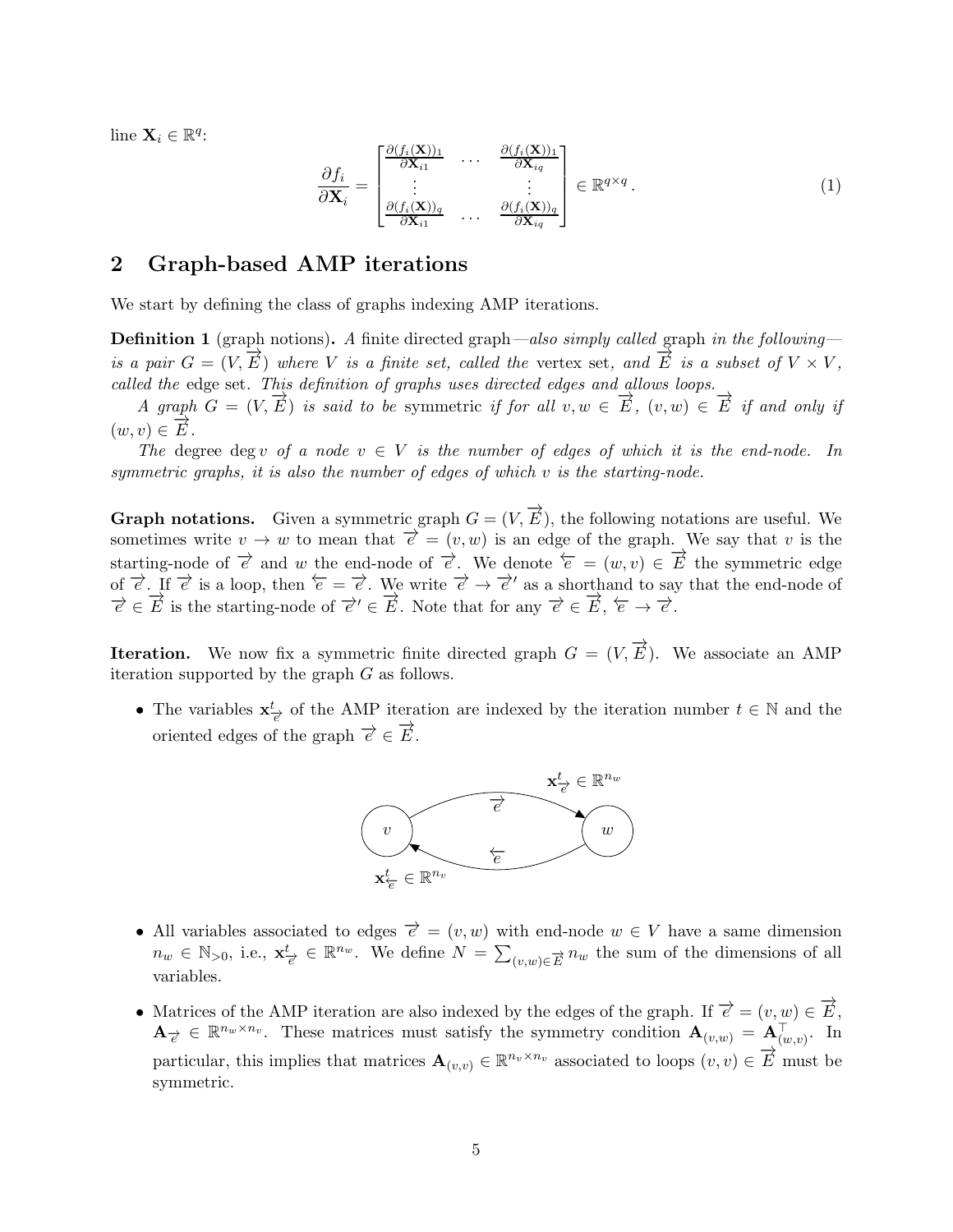

• Non-linearities of the AMP iteration are also indexed by the edges of the graph (and possibly by the iteration number t). If  $t \ge 0$  and  $\overrightarrow{e} = (v, w) \in \overrightarrow{E}$ ,  $f_{(v,w)}^t \left( (\mathbf{x}_{\overrightarrow{e'}}^t)_{\overrightarrow{e'};\overrightarrow{e'} \rightarrow \overrightarrow{e'}} \right)$  is a function of all the variables of the edges whose end-node is the starting-node v of  $\overrightarrow{e}$ , as denoted by the condition  $\overrightarrow{e}' \to \overrightarrow{e}$ . It is a function from  $(\mathbb{R}^{n_v})^{\deg v}$  to  $\mathbb{R}^{n_v}$ .



Once these parameters  $(\mathbf{A}_{\vec{\epsilon}})_{\vec{\epsilon} \in \vec{E}}$  and  $(f^t_{\vec{\epsilon}})_{t \geqslant 0, \vec{\epsilon} \in \vec{E}}$  are given, we can choose an arbitrary initial condition  $\mathbf{x}_{\overrightarrow{e}}^0 \in \mathbb{R}^{n_w}$  for all oriented edges  $\overrightarrow{e} \in \overrightarrow{E}$  of the graph. We define recursively the AMP iterates  $(\mathbf{x}_{\overrightarrow{e}}^t)_{t\geqslant0, \overrightarrow{e} \in \overrightarrow{E}}$ , by the iteration: for all  $t \geqslant 0, \overrightarrow{e} \in \overrightarrow{E}$ ,

$$
\mathbf{x}_{\overrightarrow{e}}^{t+1} = \mathbf{A}_{\overrightarrow{e}} \mathbf{m}_{\overrightarrow{e}}^t - b_{\overrightarrow{e}}^t \mathbf{m}_{\overleftarrow{e}}^{t-1},\tag{2}
$$

<span id="page-5-1"></span><span id="page-5-0"></span>
$$
\mathbf{m}_{\vec{e}}^t = f_{\vec{e}}^t \left( \left( \mathbf{x}_{\vec{e}}^t \right)_{\vec{e}} \right)_{\vec{e}} \left( \mathbf{x}_{\vec{e}}^t \right), \tag{3}
$$

where  $b_{\vec{e}}^t$  is the so-called *Onsager term* 

<span id="page-5-2"></span>
$$
b_{\vec{e}}^t = \frac{1}{N} \operatorname{Tr} \frac{\partial f_{\vec{e}}^t}{\partial \mathbf{x}_{\vec{e}}} \left( (\mathbf{x}_{\vec{e}}^t)_{\vec{e}^t : \vec{e}^t \to \vec{e}} \right) \qquad \in \mathbb{R} \,.
$$

The above partial derivative makes sense as  $\overleftarrow{e} \to \overrightarrow{e}$ , thus  $\mathbf{x}_{\overleftarrow{e}}$  is a variable of  $f_{\overrightarrow{e}}^t$ . Note that in [\(2\)](#page-5-0), the Onsager term multiplies the vector  $\mathbf{m}_{\varepsilon}^{t-1}$  indexed by the symmetric edge  $\overleftarrow{e}$  of  $\overrightarrow{e}$ .

Let us derive some simple particular cases of this framework, first to recover the classical asymmetric and symmetric AMP iterations, and second to cover multi-layer AMP iterations.

Asymmetric AMP. The asymmetric AMP iteration appeared first in the literature to solve the compressed sensing problem [\[DMM09\]](#page-21-0) and then more generally to tackle generalized linear estimation, see, e.g., [\[Ran11,](#page-22-3) [SR14,](#page-23-5) [DM16\]](#page-21-3). It corresponds to a simple underlying graph composed of two nodes and two symmetric directed edges between them.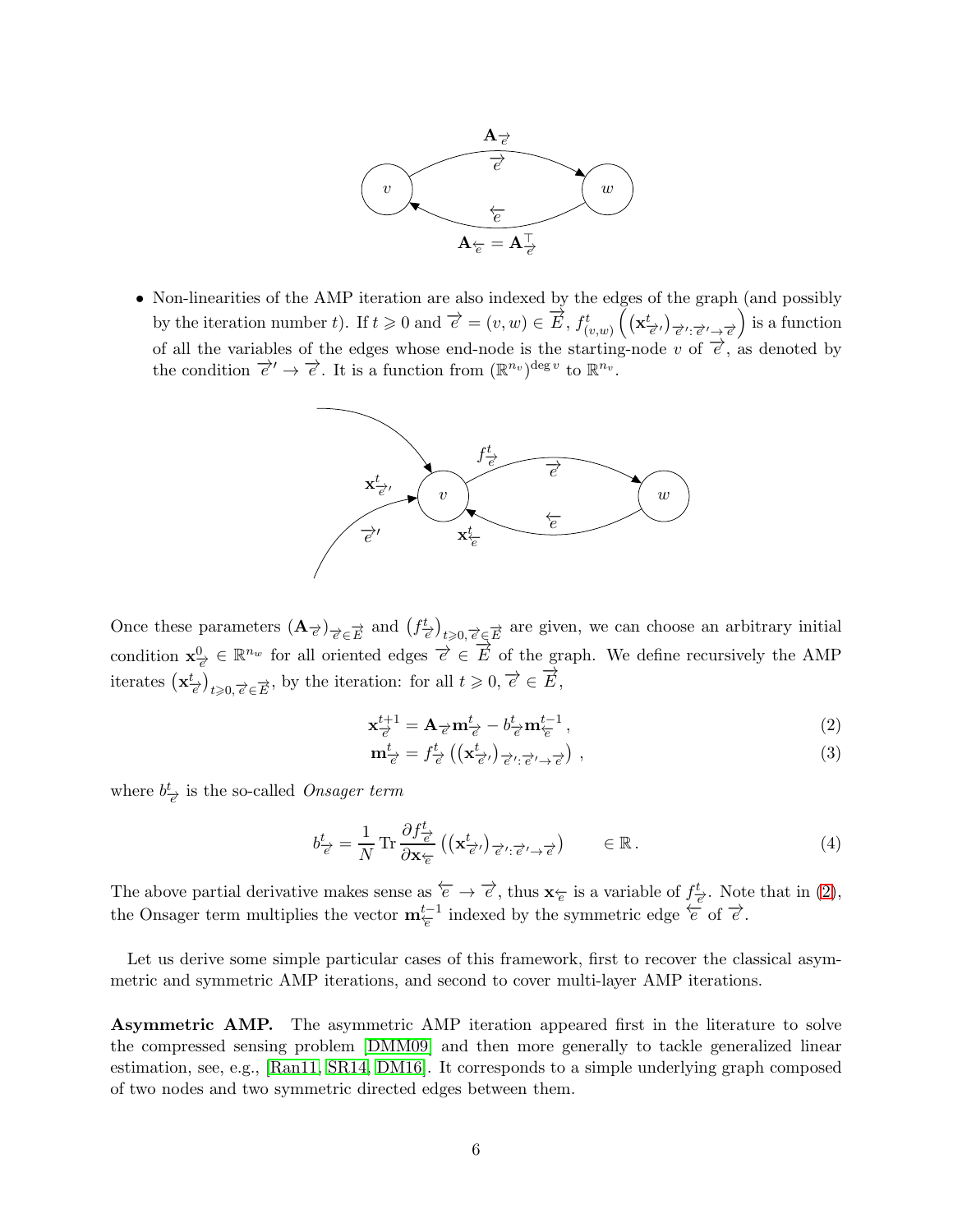

In this case, the graph  $\text{AMP}$  equations  $(2)-(3)$  $(2)-(3)$  give

<span id="page-6-0"></span>
$$
\mathbf{x}_{\overrightarrow{e}}^{t+1} = \mathbf{A}_{\overrightarrow{e}} \mathbf{m}_{\overrightarrow{e}}^{t} - b_{\overrightarrow{e}}^{t} \mathbf{m}_{\overleftarrow{e}}^{t-1}, \n\mathbf{m}_{\overrightarrow{e}}^{t} = f_{\overrightarrow{e}}^{t} (\mathbf{x}_{\overleftarrow{e}}^{t}), \n\mathbf{x}_{\overleftarrow{e}}^{t+1} = \mathbf{A}_{\overrightarrow{e}}^{\top} \mathbf{m}_{\overleftarrow{e}}^{t} - b_{\overleftarrow{e}}^{t} \mathbf{m}_{\overrightarrow{e}}^{t-1}, \n\mathbf{m}_{\overleftarrow{e}}^{t} = f_{\overleftarrow{e}}^{t} (\mathbf{x}_{\overrightarrow{e}}^{t}).
$$
\n(5)

The corresponding state evolution (SE) property was proved in [\[BM11\]](#page-20-1) for the separable case and in [\[BMN20\]](#page-21-6) in the non-separable case. Note that the time indices proposed here are different from the ones appearing in these works. The time index convention adopted here generalizes better to more elaborate graphs. We show how to recover the usual time indices in Appendix [A.](#page-24-0)

Symmetric AMP. The symmetric AMP iteration is central to our discussion as we show that all graph AMP iterations can be reduced to this case (with matrix-valued iterates, as detailed below). It is already known that the asymmetric case can be reduced to this case [\[JM13\]](#page-21-5). The symmetric AMP iteration appears, e.g., when solving the low-rank matrix recovery problem [\[RF12,](#page-23-2) [DM14\]](#page-21-4), or community detection in graphs [\[DAM17\]](#page-21-9). It corresponds to the degenerate graph with only one node and one loop.



Recall that  $\overleftarrow{e} = \overrightarrow{e}$  as  $\overrightarrow{e}$  is a loop. In this case, the graph AMP equations [\(2\)](#page-5-0)-[\(3\)](#page-5-1) give

<span id="page-6-1"></span>
$$
\mathbf{x}_{\overrightarrow{e}}^{t+1} = \mathbf{A}_{\overrightarrow{e}} \mathbf{m}_{\overrightarrow{e}}^t - b_{\overrightarrow{e}}^t \mathbf{m}_{\overrightarrow{e}}^{t-1}, \mathbf{m}_{\overrightarrow{e}}^t = f_{\overrightarrow{e}}^t \left( \mathbf{x}_{\overrightarrow{e}}^t \right) ,
$$
\n(6)

Here, as there is a single edge  $\overrightarrow{e}$ , the indexes are superfluous and could be dropped. For these equations, the SE property was proved in [\[JM13\]](#page-21-5) for the separable case and in [\[BMN20\]](#page-21-6) in the non-separable case. Note that the results of [\[JM13\]](#page-21-5) allow matrix-valued variables.

Multi-layer AMP. The multi-layer AMP iteration appears when considering inference problems through a multi-layer random neural network, see [\[MKMZ17\]](#page-22-6). They correspond to a line graph whose length  $l$  is the number of layers.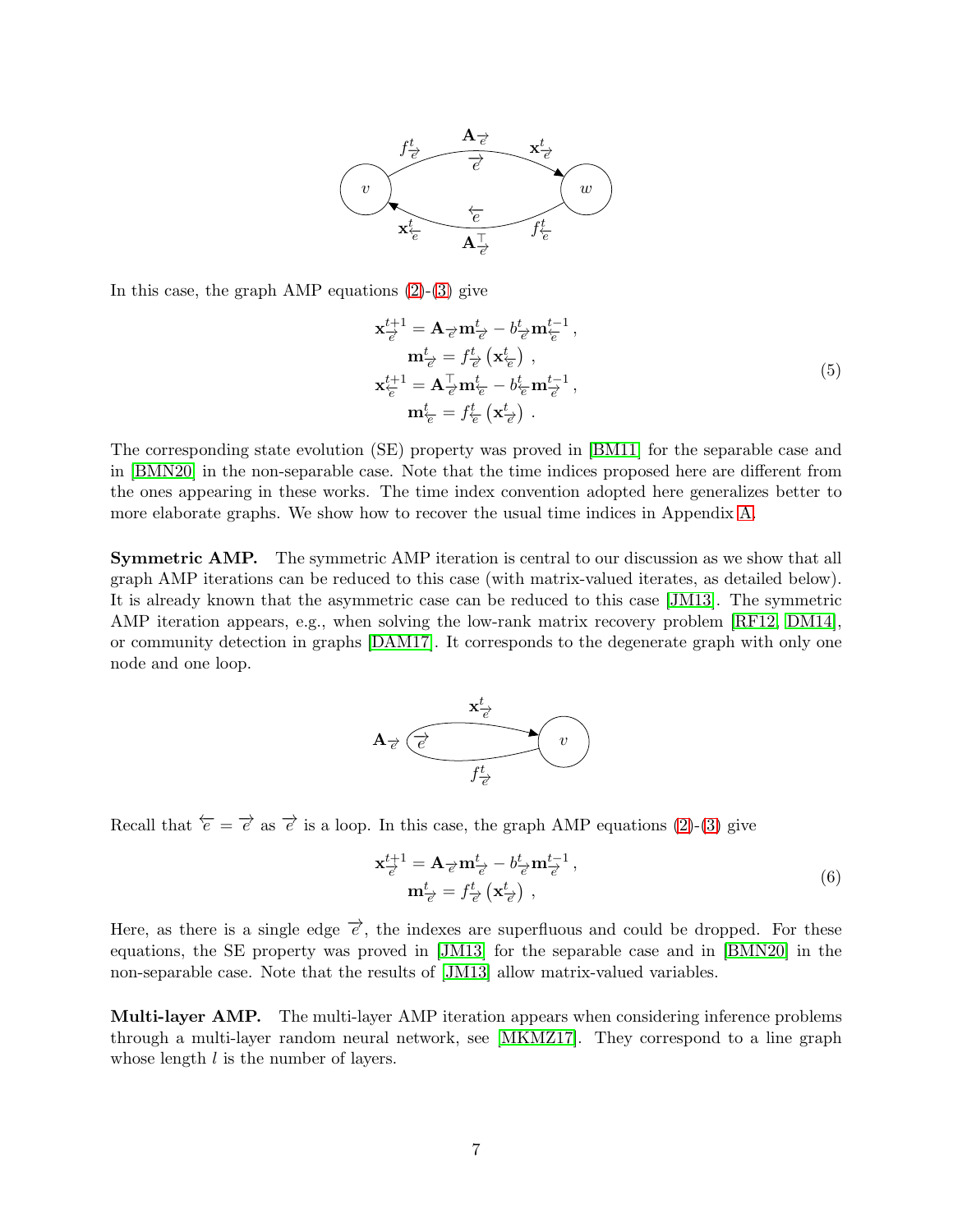

In this case, the graph AMP equations  $(2)-(3)$  $(2)-(3)$  give

$$
\mathbf{x}_{\overline{e}_{1}^{+}}^{t+1} = \mathbf{A}_{\overline{e}_{1}^{+}} \mathbf{m}_{\overline{e}_{1}^{+}}^{t} - b_{\overline{e}_{1}^{+}}^{t} \mathbf{m}_{\overline{e}_{1}^{+}}^{t-1}, \n\mathbf{m}_{\overline{e}_{1}^{+}}^{t} = f_{\overline{e}_{1}}^{t} \left( \mathbf{x}_{\overline{e}_{1}}^{t} \right), \n\mathbf{x}_{\overline{e}_{1}}^{t+1} = \mathbf{A}_{\overline{e}_{1}}^{\top} \mathbf{m}_{\overline{e}_{1}}^{t} - b_{\overline{e}_{1}}^{t} \mathbf{m}_{\overline{e}_{1}}^{t-1}, \n\mathbf{m}_{\overline{e}_{1}}^{t} = f_{\overline{e}_{1}}^{t} \left( \mathbf{x}_{\overline{e}_{1}}^{t}, \mathbf{x}_{\overline{e}_{2}}^{t} \right), \n\mathbf{x}_{\overline{e}_{2}}^{t+1} = \mathbf{A}_{\overline{e}_{2}} \mathbf{m}_{\overline{e}_{2}}^{t} - b_{\overline{e}_{2}}^{t} \mathbf{m}_{\overline{e}_{2}}^{t-1}, \n\mathbf{m}_{\overline{e}_{2}}^{t} = f_{\overline{e}_{2}}^{t} \left( \mathbf{x}_{\overline{e}_{1}}^{t}, \mathbf{x}_{\overline{e}_{2}}^{t} \right), \n\mathbf{x}_{\overline{e}_{2}}^{t+1} = \mathbf{A}_{\overline{e}_{2}}^{\top} \mathbf{m}_{\overline{e}_{2}}^{t} - b_{\overline{e}_{2}}^{t} \mathbf{m}_{\overline{e}_{2}}^{t-1}, \n\mathbf{m}_{\overline{e}_{2}}^{t} = f_{\overline{e}_{2}}^{t} \left( \mathbf{x}_{\overline{e}_{2}}^{t}, \mathbf{x}_{\overline{e}_{3}}^{t} \right), \n\vdots
$$
\n(7)

Note that the non-linearities now take several variables as inputs when there are several incoming edges at a node.

Spiked matrix model under generative multi-layer priors. Of course, the structures described above can be combined to tackle new AMP iterations. For instance, the paper [\[AMB](#page-20-2)+19] studies the recovery of noisy symmetric rank-1 matrix when the spike comes from a known multilayer generative prior. The associated AMP iteration corresponds to the following graph, where the loop corresponds to the spike recovery and the other edges correspond to multi-layer prior on the spike.

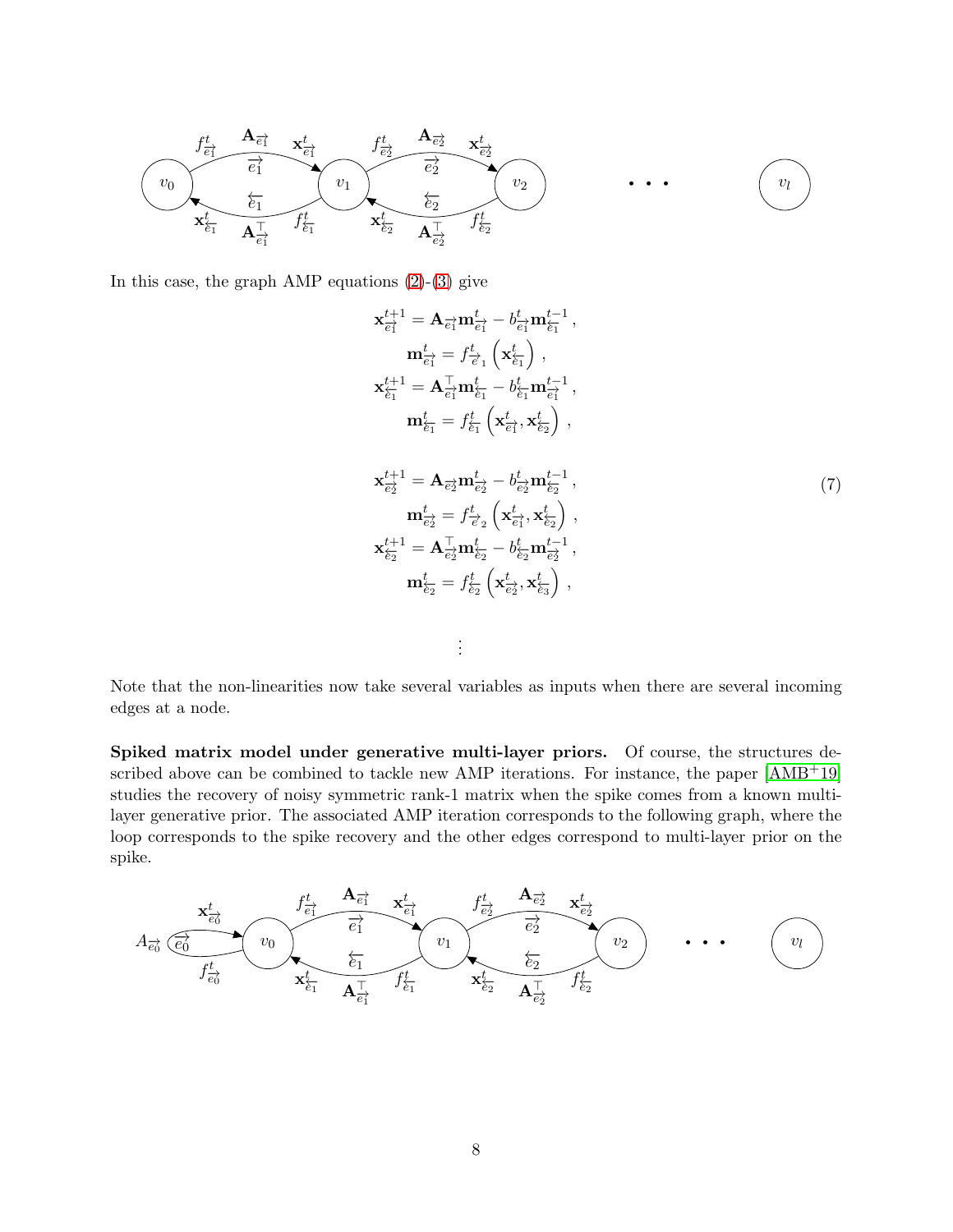In this case, the graph AMP equations  $(2)-(3)$  $(2)-(3)$  give

$$
\mathbf{x}_{\vec{e_0}}^{t+1} = \mathbf{A}_{\vec{e_0}} \mathbf{m}_{\vec{e_0}}^t - b_{\vec{e_0}}^t \mathbf{m}_{\vec{e_0}}^{t-1},
$$
\n
$$
\mathbf{m}_{\vec{e_0}}^t = f_{\vec{e_0}}^t \left( \mathbf{x}_{\vec{e_0}}^t, \mathbf{x}_{\vec{e_1}}^t \right),
$$
\n
$$
\mathbf{x}_{\vec{e_1}}^{t+1} = \mathbf{A}_{\vec{e_1}} \mathbf{m}_{\vec{e_1}}^t - b_{\vec{e_1}}^t \mathbf{m}_{\vec{e_1}}^{t-1},
$$
\n
$$
\mathbf{m}_{\vec{e_1}}^t = f_{\vec{e_1}}^t \left( \mathbf{x}_{\vec{e_0}}^t, \mathbf{x}_{\vec{e_1}}^t \right),
$$
\n
$$
\mathbf{x}_{\vec{e_1}}^{t+1} = \mathbf{A}_{\vec{e_1}}^\top \mathbf{m}_{\vec{e_1}}^t - b_{\vec{e_1}}^t \mathbf{m}_{\vec{e_1}}^{t-1},
$$
\n
$$
\mathbf{m}_{\vec{e_1}}^t = f_{\vec{e_1}}^t \left( \mathbf{x}_{\vec{e_1}}^t, \mathbf{x}_{\vec{e_2}}^t \right),
$$
\n(8)

## <span id="page-8-0"></span>3 State evolution for graph-based AMP iterations

In this section, we start by presenting the most straightforward form of our result, and show afterwards how several refinements can be added.

<span id="page-8-3"></span>. . .

### <span id="page-8-1"></span>3.1 Main theorem

AMP algorithms admit a state evolution description under two major assumptions: that the interactions matrices  $\mathbf{A}_{\neq}$  are sufficiently random—in our case Gaussian or GOE—and that the dimensions  $n = (n_v)_{v \in V}$  of all the variables converge to infinity with fixed ratios.

<span id="page-8-2"></span>Assumptions. We make the following assumptions:

- (A1) The matrices  $(A_{\vec{\epsilon}})_{\vec{\epsilon} \in \vec{E}}$  are random and independent, up to the symmetry condition  $A_{\vec{\epsilon}} =$  ${\bf A}_{\overrightarrow{e}}^{\top}$ . Moreover, if  $(v, w) \in \overrightarrow{E}$  is not a loop in G, i.e.,  $v \neq w$ , then  ${\bf A}_{(v,w)}$  has independent centered Gaussian entries with variance  $1/N$ . If  $(v, v) \in \overrightarrow{E}$  is a loop in G, then  $\mathbf{A}_{(v,v)}$  has independent entries (up to the symmetry  $\mathbf{A}_{(v,v)} = \mathbf{A}_{(v,v)}^{\perp}$ ), centered Gaussian with variance  $2/N$  on the diagonal and variance  $1/N$  off the diagonal.
- (A2) For all  $v \in V$ ,  $n_v \to \infty$  and  $n_v/N$  converges to a well-defined limit  $\delta_v \in [0,1]$ . We denote by  $n \to \infty$  the limit under this scaling.
- (A3) For all  $t \in \mathbb{N}$  and  $\overrightarrow{e} \in \overrightarrow{E}$ , the non-linearity  $f_{\overrightarrow{e}}^t$  is pseudo-Lipschitz of finite order, uniformly with respect to the problem dimensions  $n = (n_v)_{v \in V}$  (see Definition [4](#page-54-0) in Appendix [E\)](#page-53-0).
- (A4) For all  $\vec{e} \in E$ ,  $\|\mathbf{x}_{\vec{e}}^0\|_2 / \sqrt{N}$  converges to a finite constant as  $n \to \infty$ .
- (A5) For all  $\overrightarrow{e} \in E$ , the following limit exists and is finite:

$$
\lim_{n\to\infty}\frac{1}{N}\left\langle f^0_{\overrightarrow{e}}\left(\left(\mathbf{x}^0_{\overrightarrow{e}'}\right)_{\overrightarrow{e}':\overrightarrow{e}'\to\overrightarrow{e}}\right),f^0_{\overrightarrow{e}}\left(\left(\mathbf{x}^0_{\overrightarrow{e}'}\right)_{\overrightarrow{e}':\overrightarrow{e}'\to\overrightarrow{e}}\right)\right\rangle
$$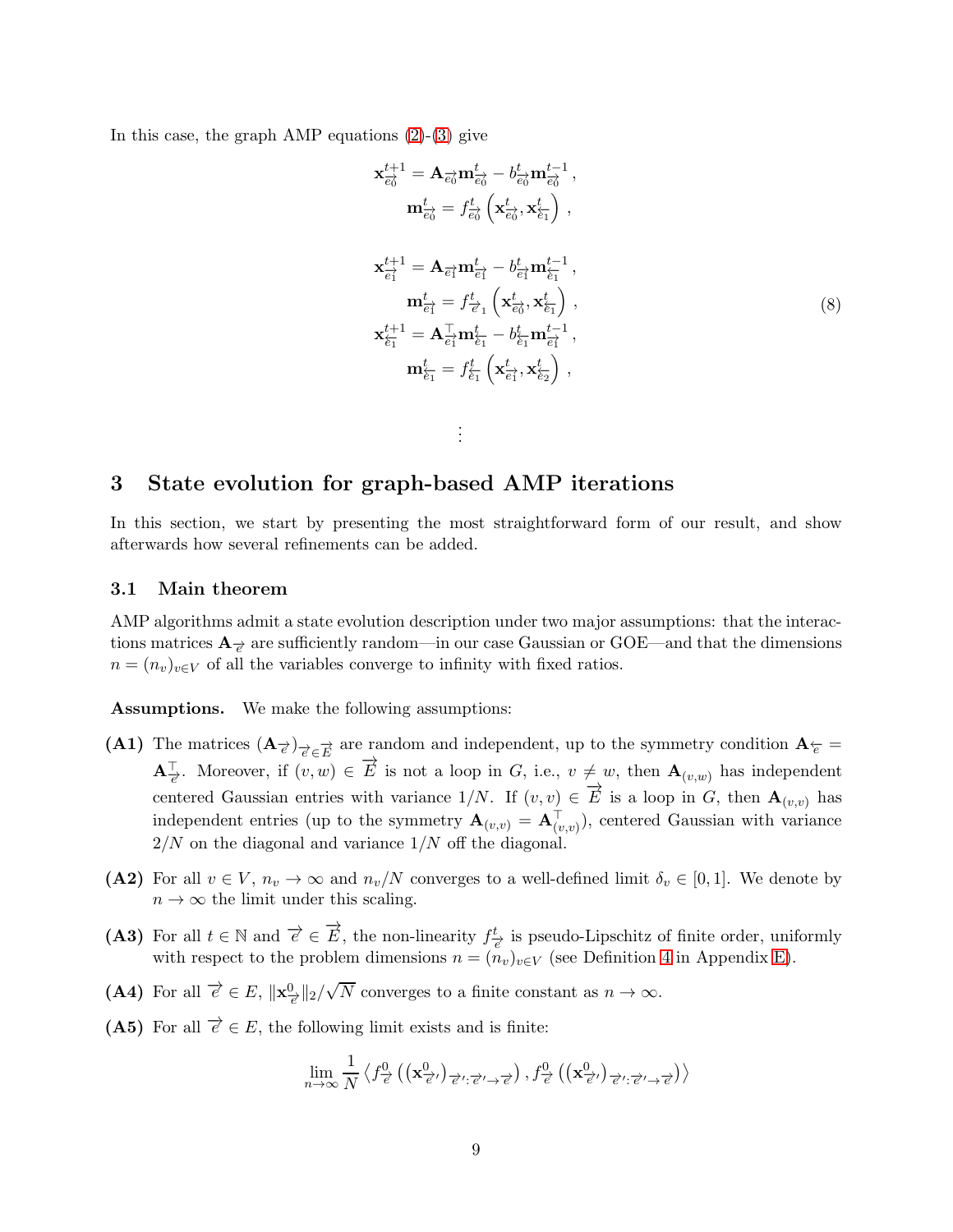(A6) Let  $(\kappa_{\vec{e}})_{\vec{e} \in E}$  be an array of bounded non-negative reals and  $\mathbf{Z}_{\vec{e}} \sim \mathbf{N}(0, \kappa_{\vec{e}} \mathbf{I}_{n_w})$  independent random variables for all  $\vec{e}$ . For all  $\vec{e} \in E$ , for any  $t \in \mathbb{N}_{>0}$ , the following limit exists and is finite:

$$
\lim_{n\to\infty}\frac{1}{N}\mathbb{E}\left[\left\langle f_{\overrightarrow{e}}^0\left(\left(\mathbf{x}^0_{\overrightarrow{e}'}\right)_{\overrightarrow{e}':\overrightarrow{e}'\rightarrow\overrightarrow{e}}\right),f_{\overrightarrow{e}}^t\left(\left(\mathbf{Z}^t_{\overrightarrow{e}'}\right)_{\overrightarrow{e}':\overrightarrow{e}'\rightarrow\overrightarrow{e}}\right)\right\rangle\right].
$$

<span id="page-9-1"></span>(A7) Consider any array of 2 × 2 positive definite matrices  $(S_{\vec{\epsilon}})_{\vec{\epsilon} \in E}$  and the collection of random variables  $(\mathbf{Z}_{\overrightarrow{e}}, \mathbf{Z}')$  $(\vec{e}) \sim \mathbf{N}(0, \mathbf{S}_{\vec{e}} \otimes \mathbf{I}_{n_w})$  defined independently for each edge  $\vec{e}$ . Then for any  $\overrightarrow{e} \in E$  and  $s, t > 0$ , the following limit exists and is finite:

$$
\lim_{n\to\infty}\frac{1}{N}\mathbb{E}\left[\left\langle f^s_{\overrightarrow{e}}\left(\left(\mathbf{Z}^s_{\overrightarrow{e}'}\right)_{\overrightarrow{e}':\overrightarrow{e}'\rightarrow\overrightarrow{e}}\right),f^t_{\overrightarrow{e}}\left(\left(\tilde{\mathbf{Z}}^t_{\overrightarrow{e}'}\right)_{\overrightarrow{e}':\overrightarrow{e}'\rightarrow\overrightarrow{e}}\right)\right\rangle\right].
$$

**Remark on the assumptions.** In the literature, the random matrices  $A_{(v,w)}$  of AMP iterations are often scaled with variances  $1/n_w$ . To recover the desired scaling, it is sufficient to rescale the non-linearity on which a given matrix acts with the corresponding aspect ratio  $\delta_w$ .

Definition 2 (State evolution iterates). The state evolution iterates are composed of one infinitedimensional array  $(\kappa_{\overrightarrow{e}}^{s,r})$  $(\frac{s,r}{e})_{r,s>0}$  of real values for each edge  $\vec{e} \in \vec{E}$ . These arrays are generated as follows. Define the first state evolution iterates

$$
\kappa_{\overrightarrow{e}}^{1,1} = \lim_{n \to \infty} \frac{1}{N} \| f_{\overrightarrow{e}}^0 \left( (\mathbf{x}_{\overrightarrow{e'}}^0)_{\overrightarrow{e'}:\overrightarrow{e'} \to \overrightarrow{e}} \right) \|^2_2, \qquad \overrightarrow{e} \in \overrightarrow{E}.
$$

Recursively, once  $(\kappa_{\overrightarrow{a}}^{s,r})$  $\left(\frac{s,r}{e}\right)_{s,r\leq t,\overrightarrow{e}\in\overrightarrow{E}}$  are defined for some  $t\geqslant 1$ , define independently for each  $\overrightarrow{e}\in\overrightarrow{E}$  $\overrightarrow{E}, \mathbf{Z}_{\overrightarrow{e}}^{0} = \mathbf{x}_{\overrightarrow{e}}^{0}$  and  $(\mathbf{Z}_{\overrightarrow{e}}^{1}, \ldots, \mathbf{Z}_{\overrightarrow{e}}^{t})$  a centered Gaussian random vector of covariance  $(\boldsymbol{\kappa}_{\overrightarrow{e}}^{r,s})$  $(\frac{r,s}{e})_{r,s\leqslant t}\otimes I_{n_w}$  . We then define new state evolution iterates

$$
\kappa_{\overrightarrow{e}}^{t+1,s+1} = \kappa_{\overrightarrow{e}}^{s+1,t+1} = \lim_{n \to \infty} \frac{1}{N} \mathbb{E} \left[ \left\langle f_{\overrightarrow{e}}^s \left( \left( \mathbf{Z}_{\overrightarrow{e}'}^s \right)_{\overrightarrow{e}':\overrightarrow{e}' \to \overrightarrow{e}} \right), f_{\overrightarrow{e}}^t \left( \left( \mathbf{Z}_{\overrightarrow{e}'}^t \right)_{\overrightarrow{e}':\overrightarrow{e}' \to \overrightarrow{e}} \right) \right\rangle \right]
$$
  
for all  $s \in \{1, ..., t\}, \overrightarrow{e} \in \overrightarrow{E}$ .

<span id="page-9-2"></span>**Theorem 1.** Assume [\(A1\)](#page-8-2)[-\(A7\).](#page-9-1) Define, as above, independently for each  $\vec{e} = (v, w) \in \vec{E}$ ,  $\mathbf{Z}_{\overrightarrow{e}}^{0} = \mathbf{x}_{\overrightarrow{e}}^{0}$  and  $(\mathbf{Z}_{\overrightarrow{e}}^{1}, \ldots, \mathbf{Z}_{\overrightarrow{e}}^{t})$  a centered Gaussian random vector of covariance  $(\boldsymbol{\kappa}_{\overrightarrow{e}}^{r,s})$  $(\frac{r,s}{e})_{r,s\leqslant t}\otimes \mathbf{I}_{n_{w}}$  . Then for any sequence of uniformly (in n) pseudo-Lipschitz function  $\Phi : \mathbb{R}^{(t+1)N} \to \mathbb{R}$ ,

$$
\Phi\left(\left(\mathbf{x}^s_{\overrightarrow{e}}\right)_{0\leqslant s\leqslant t,\overrightarrow{e}\in\overrightarrow{E}}\right)\overset{\mathbf{P}}{\rightleftharpoons}\mathbb{E}\left[\Phi\left(\left(\mathbf{Z}^s_{\overrightarrow{e}}\right)_{0\leqslant s\leqslant t,\overrightarrow{e}\in\overrightarrow{E}}\right)\right]
$$

## <span id="page-9-0"></span>3.2 Reduction of graph-based AMP iterations to the matrix-valued, non-separable symmetric case

The core strategy in the proof of Theorem [1](#page-9-2) is to reduce the graph AMP iteration  $(2)-(4)$  $(2)-(4)$  into a symmetric AMP iteration with matrix-valued iteration, i.e., an iteration of the form

$$
\mathbf{X}^{t+1} = \mathbf{A}\mathbf{M}^t - \mathbf{M}^{t-1}(\mathbf{b}^t)^\top \qquad \qquad \in \mathbb{R}^{N \times q}, \tag{9}
$$

$$
\mathbf{M}^t = f^t(\mathbf{X}^t) \qquad \qquad \in \mathbb{R}^{N \times q}, \tag{10}
$$

<span id="page-9-4"></span><span id="page-9-3"></span>
$$
\mathbf{b}_{t} = \frac{1}{N} \sum_{i=1}^{N} \frac{\partial f_{i}^{t}}{\partial \mathbf{X}_{i}} (\mathbf{X}^{t}) \qquad \in \mathbb{R}^{q \times q} \,.
$$
 (11)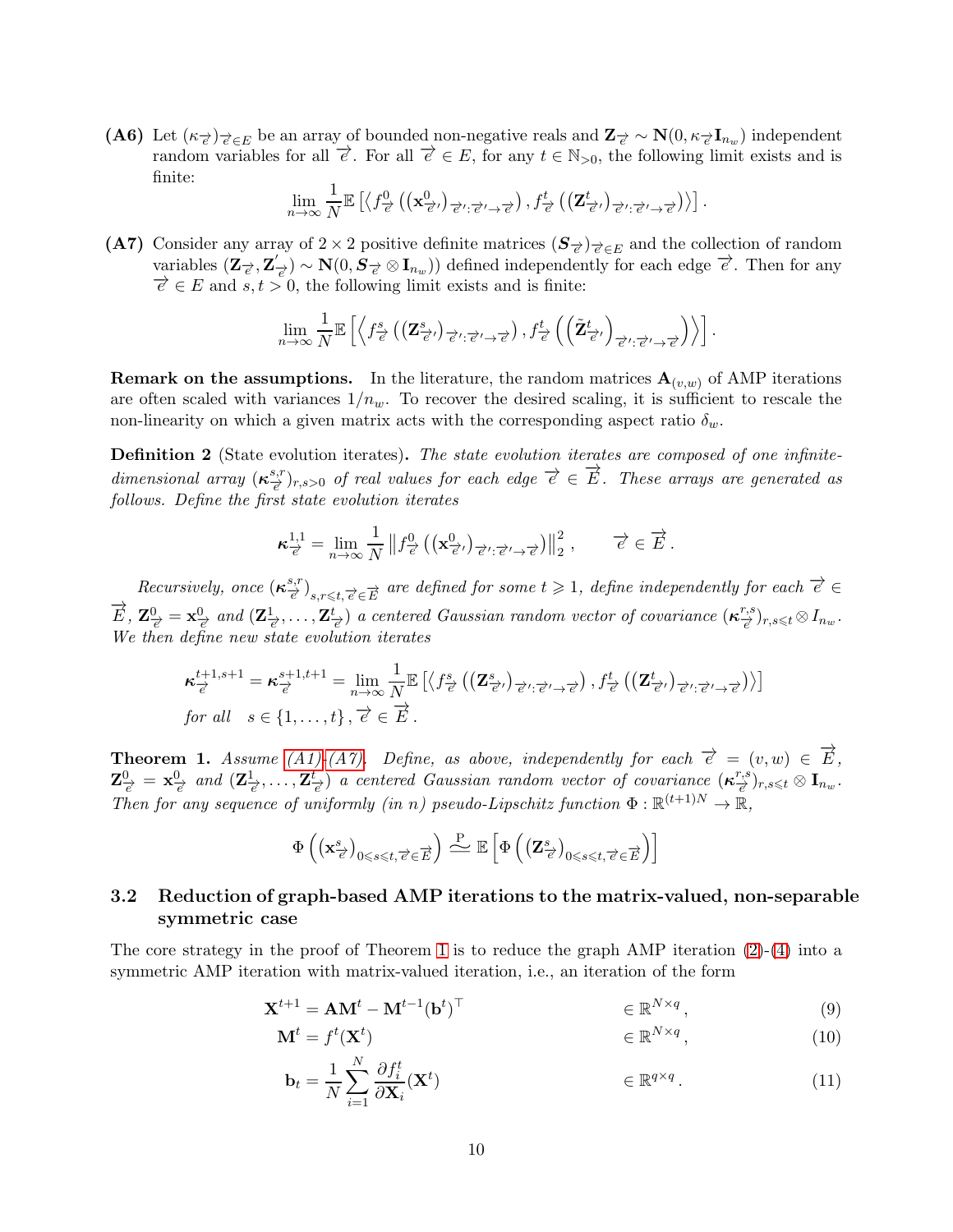Here, **A** is a  $N \times N$  GOE matrix, the iterates  $\mathbf{X}^t$ ,  $\mathbf{M}^t$  are  $N \times q$  matrices, and  $f^t : \mathbb{R}^{N \times q} \to \mathbb{R}^{N \times q}$  are non-separable non-linearities. A rigorous SE description for this iteration is established in Appendix [B;](#page-25-0) it is an extension of the results of [\[JM13,](#page-21-5) [BMN20\]](#page-21-6).

In this section, we show that the graph AMP iteration  $(2)-(4)$  $(2)-(4)$  can be formulated as a symmetric AMP iteration [\(9\)](#page-9-3)-[\(11\)](#page-9-4) with matrix iterates. In Appendix [B.2,](#page-26-0) this reduction is used to show that Theorem [1](#page-9-2) follows from its equivalent on symmetric iterations.

Let  $q = |\vec{E}|$ ,  $\vec{e}_1, \ldots, \vec{e}_l$  be the loops of G and  $\vec{e}_{l+1}, \vec{e}_{l+1}, \ldots, \vec{e}_m, \vec{e}_m$  be the other edges of the graph. Define



where  $*$  denotes entries whose values do not matter for what follows. Let **A** be a  $N \times N$  GOE matrix such that

$$
\mathbf{A} = \begin{pmatrix} \mathbf{A}_{\vec{e}_1} & & & & & & & \\ & \ddots & & & & & & \\ & & \mathbf{A}_{\vec{e}_l} & & & & \\ & & & \mathbf{A}_{\vec{e}_{l+1}} & & & \\ & & & & \mathbf{A}_{\vec{e}_{l+1}} & & \\ & & & & & \ddots & & \\ & & & & & & \mathbf{A}_{\vec{e}_m} & \\ & & & & & & \mathbf{A}_{\vec{e}_m} & & \\ & & & & & & & \mathbf{A}_{\vec{e}_m} & \\ & & & & & & & \mathbf{A}_{\vec{e}_m} & & \\ & & & & & & & \mathbf{A}_{\vec{e}_m} & & \\ & & & & & & & \mathbf{A}_{\vec{e}_m} & & \\ & & & & & & & \mathbf{A}_{\vec{e}_m} & & \\ & & & & & & & \mathbf{A}_{\vec{e}_m} & & \\ & & & & & & & \mathbf{A}_{\vec{e}_m} & & \\ & & & & & & & \mathbf{A}_{\vec{e}_m} & & \\ & & & & & & & & \mathbf{A}_{\vec{e}_m} & & \\ & & & & & & & & \mathbf{A}_{\vec{e}_m} & & \\ & & & & & & & & \mathbf{A}_{\vec{e}_m} & & \\ & & & & & & & & \mathbf{A}_{\vec{e}_m} & & \\ & & & & & & & & \mathbf{A}_{\vec{e}_m} & & \\ & & & & & & & & \mathbf{A}_{\vec{e}_m} & & \\ & & & & & & & & \mathbf{A}_{\vec{e}_m} & & \\ & & & & & & & & \mathbf{A}_{\vec{e}_m} & & \\ & & & & & & & & \mathbf{A}_{\vec{e}_m} & & \\ & & & & & & & & \mathbf{A}_{\vec{e}_m} & & \\ & & & & & & & & \mathbf{A}_{\vec{e}_m} & & \\ & & & & & & & & \mathbf{A}_{\vec{e}_m} & & \\ & & & & & & & & \mathbf{A}_{\vec{e}_m} & & \\ & & & & & & & & \mathbf{A}_{\vec{e}_m} & & \\ & & & & & & & & \mathbf{A}_{\vec{e}_m} & & \\ & & & & & & & & \mathbf{A}_{\vec{e}_m} & & \\ & & & & & & & & \mathbf{A}_{\vec{e}_m} & & \\ & & & & & &
$$

.

Finally, define the non-linearities  $f_t : \mathbb{R}^{N \times q} \to \mathbb{R}^{N \times q}$  as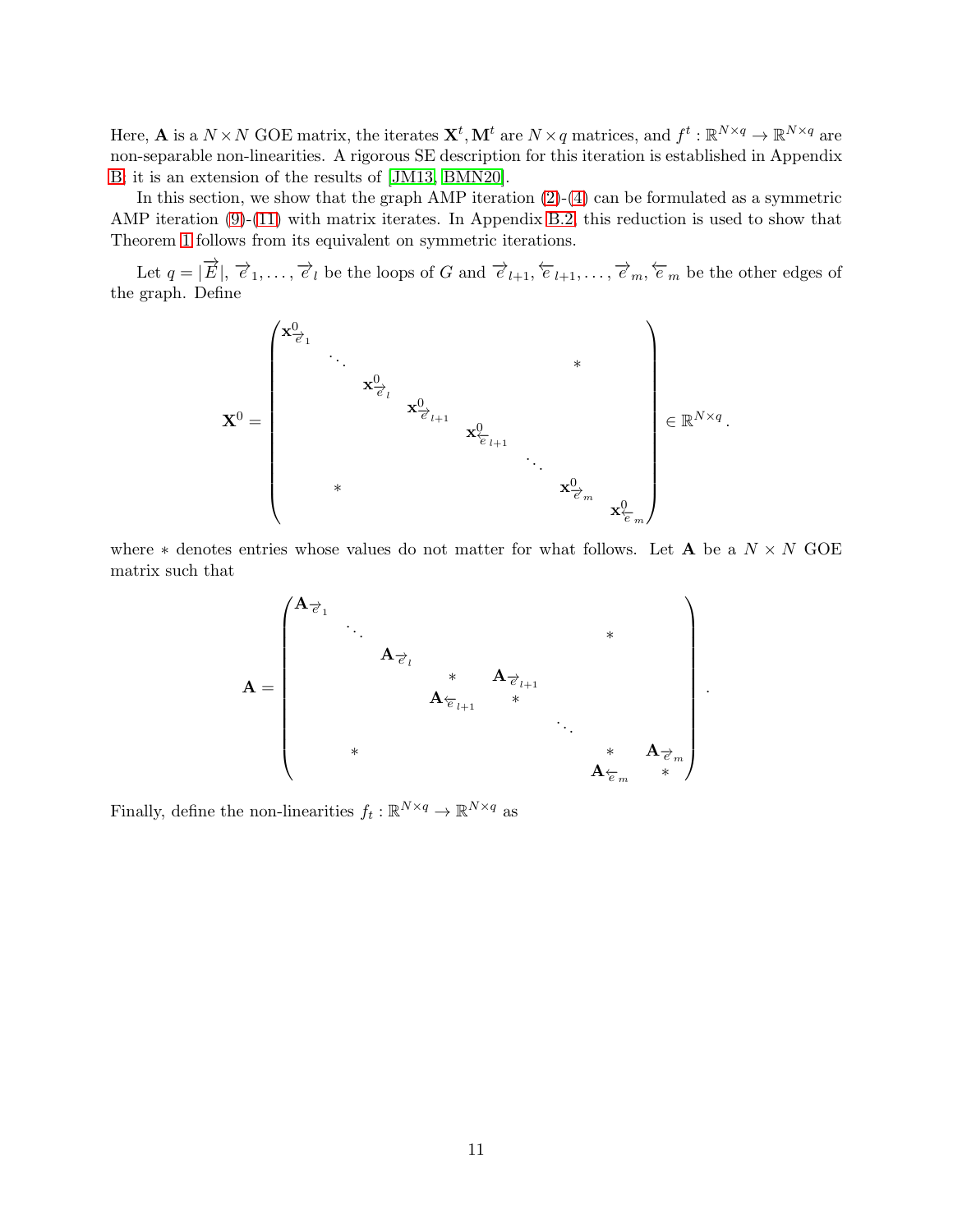

<span id="page-11-0"></span>**Lemma 1.** Define  $X^0$ , A and  $f^t$  as above. Then the iterates  $X^t$  of the symmetric AMP iteration  $(9)-(11)$  $(9)-(11)$  $(9)-(11)$  are of the form



where  $\mathbf{x}_{\vec{e}}^t$  denote the iterates of the graph-AMP iteration [\(2\)](#page-5-0)-[\(4\)](#page-5-2).

*Proof.* We proceed by induction. Assume that  $X<sup>t</sup>$  and  $X<sup>t-1</sup>$  are indeed of this form and we show the claim for  $X^{t+1}$ . We use equations [\(9\)](#page-9-3)-[\(11\)](#page-9-4) to compute  $X^{t+1}$ ; we start by computing the Onsager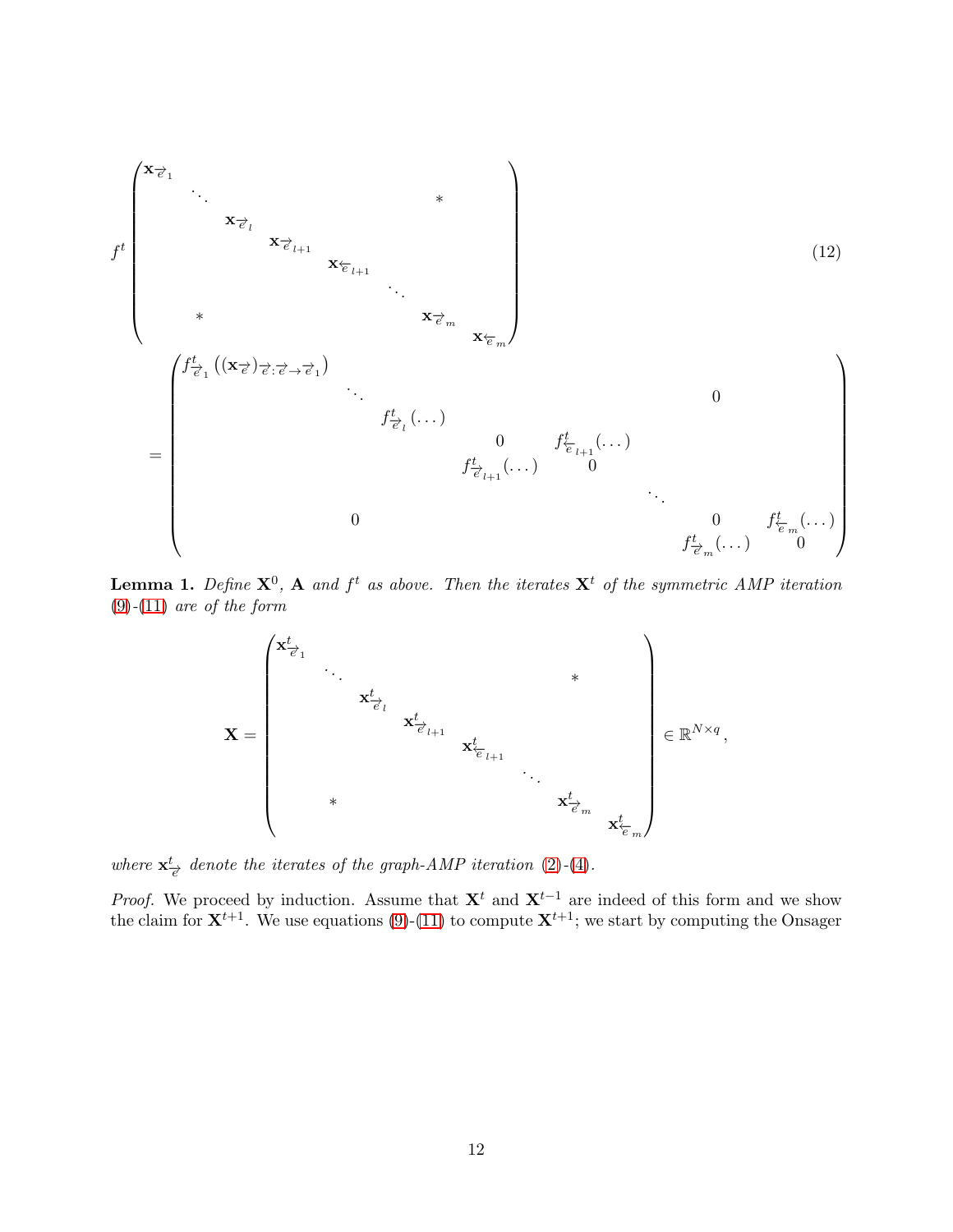term  $\mathbf{b}_t = \frac{1}{N}$  $\frac{1}{N} \sum_{i=1}^{N}$  $\frac{\partial f_i^t}{\partial \mathbf{X}_i}(\mathbf{X}^t) \in \mathbb{R}^{q \times q}$ . From the formula for  $f^t$ , we compute

b<sup>t</sup> = 1 N Tr ∂ft−→<sup>e</sup> <sup>1</sup> <sup>∂</sup>x−→<sup>e</sup> <sup>1</sup> (. . .) . . . 0 Tr ∂ft−→<sup>e</sup> <sup>l</sup> <sup>∂</sup>x−→<sup>e</sup> <sup>l</sup> (. . .) 0 Tr ∂ft−→<sup>e</sup> <sup>l</sup>+1 <sup>∂</sup>x←−<sup>e</sup> <sup>l</sup>+1 (. . .) 0 Tr ∂ft←−<sup>e</sup> <sup>l</sup>+1 <sup>∂</sup>x−→<sup>e</sup> <sup>l</sup>+1 (. . .) 0 . . . = b t−→e 1 . . . 0 b t−→e l 0 b <sup>t</sup>−→<sup>e</sup> <sup>l</sup>+1 0 b <sup>t</sup>←−<sup>e</sup> <sup>l</sup>+1 0 . . . .

Then we can now compute

$$
\mathbf{X}^{t+1} = \mathbf{A}\mathbf{M}^t - \mathbf{M}^{t-1}\mathbf{b}_t^\top.
$$

First,

$$
\mathbf{AM} = \begin{pmatrix}\n\mathbf{A}_{\overrightarrow{e}_1} & & & & \\
\mathbf{A}_{\overrightarrow{e}_l} & & & \\
& & & & \\
& & & & \\
& & & & \\
& & & & \\
& & & & \\
& & & & \\
& & & & \\
& & & & \\
& & & & \\
& & & & \\
& & & & \\
& & & & \\
& & & & \\
& & & & \\
& & & & \\
& & & & \\
& & & & \\
& & & & \\
& & & & \\
& & & & \\
& & & & \\
& & & & \\
& & & & \\
& & & & \\
& & & & \\
& & & & \\
& & & & \\
& & & & \\
& & & & \\
& & & & \\
& & & & \\
& & & & \\
& & & & \\
& & & & \\
& & & & \\
& & & & \\
& & & & \\
& & & & \\
& & & & \\
& & & & \\
& & & & \\
& & & & \\
& & & & \\
& & & & \\
& & & & \\
& & & & \\
& & & & \\
& & & & \\
& & & & \\
& & & & \\
& & & & \\
& & & & \\
& & & & \\
& &
$$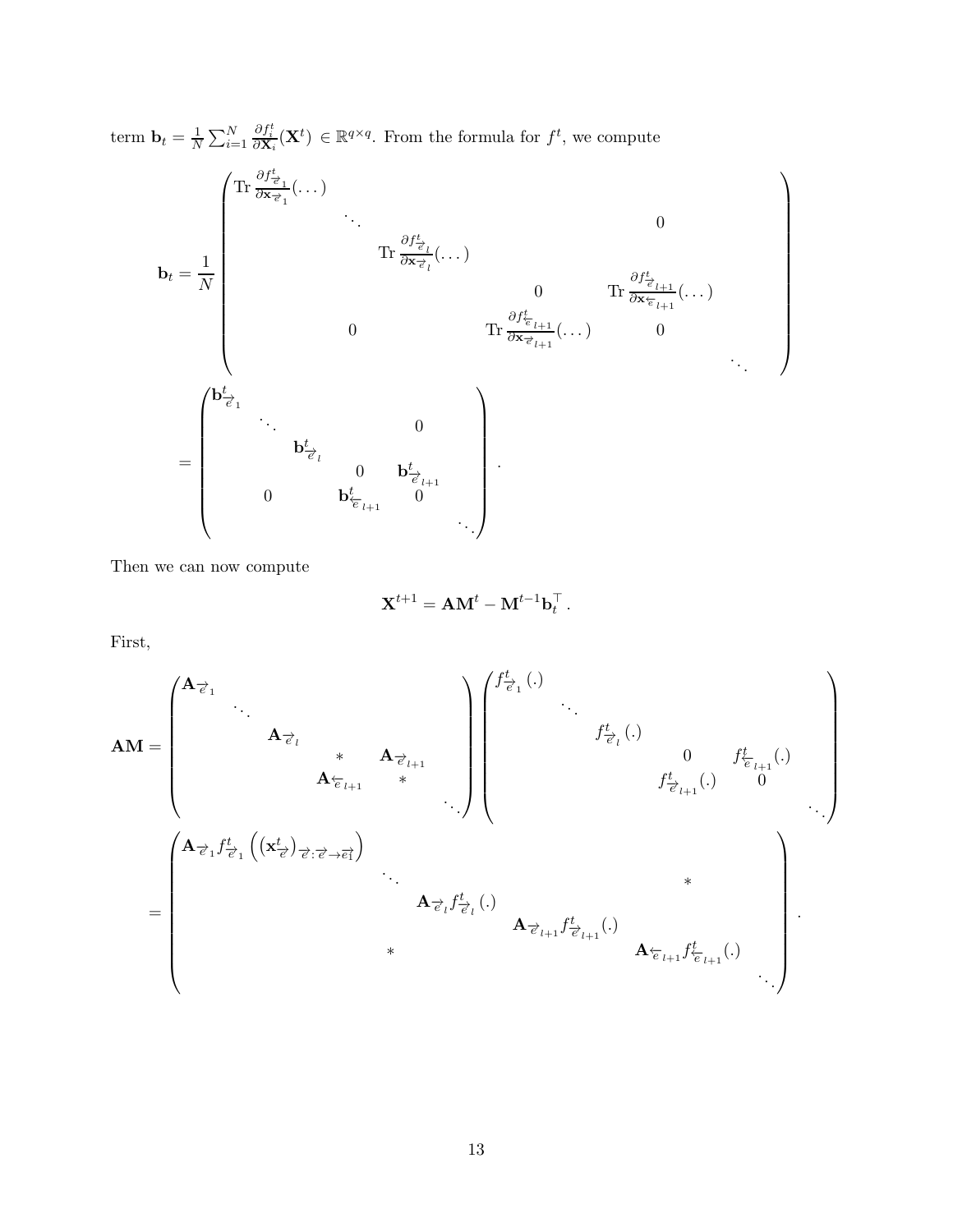Second,

$$
\mathbf{M}^{t-1}\mathbf{b}_{t} = \begin{pmatrix} f_{\overrightarrow{e}_{1}}^{t-1}(.) & & & & & \\ & f_{\overrightarrow{e}_{l}}^{t-1}(.) & & & & \\ & & f_{\overrightarrow{e}_{l}}^{t-1}(.) & & & \\ & & & f_{\overrightarrow{e}_{l+1}}^{t-1}(.) & 0 & \\ & & & & f_{\overrightarrow{e}_{l+1}}^{t-1}(.) & 0 \\ & & & & & f_{\overrightarrow{e}_{l+1}}^{t-1}(.) & 0 \\ & & & & & f_{\overrightarrow{e}_{l+1}}^{t-1}(.) & 0 \\ & & & & & & f_{\overrightarrow{e}_{l+1}}^{t-1}(.) & 0 \\ & & & & & & f_{\overrightarrow{e}_{l+1}}^{t-1}(.) & 0 \\ & & & & & & f_{\overrightarrow{e}_{l+1}}^{t-1}(.) & 0 \\ & & & & & & & f_{\overrightarrow{e}_{l+1}}^{t-1}(.) & 0 \\ & & & & & & & f_{\overrightarrow{e}_{l+1}}^{t-1}(.) & 0 \\ & & & & & & & f_{\overrightarrow{e}_{l+1}}^{t-1}(.) & 0 \\ & & & & & & & f_{\overrightarrow{e}_{l+1}}^{t-1}(.) & 0 \\ & & & & & & & f_{\overrightarrow{e}_{l+1}}^{t-1}(.) & 0 \\ & & & & & & & f_{\overrightarrow{e}_{l+1}}^{t-1}(.) & 0 \\ & & & & & & & f_{\overrightarrow{e}_{l+1}}^{t-1}(.) & 0 \\ & & & & & & & f_{\overrightarrow{e}_{l+1}}^{t-1}(.) & 0 \\ & & & & & & & f_{\overrightarrow{e}_{l+1}}^{t-1}(.) & 0 \\ & & & & & & & f_{\overrightarrow{e}_{l+1}}^{t-1}(.) & 0 \\ & & & & & & & & f_{\overrightarrow{e}_{l+1}}^{t-1}(.) & 0 \\ & & & & & & & & f_{\overrightarrow{e}_{l+1}}^{t-1}(.) & 0 \\ & & & & & & & & f_{\overrightarrow{e}_{l+1}}^{t-1}(.) & 0 \\ & & & & & & & & f_{\overrightarrow{e}_{l+1}}^{t-1}(.) & 0 \\ & & & & & & & & f_{\overrightarrow{e}_{l+1}}^{t-1}(.) & 0 \\ & & & & & & & & f_{\overrightarrow{e}_{l+1}}^{t-1}(.) & 0 \\ & & & & & & & & f
$$

Thus, combining the above equations, we obtain

$$
\mathbf{X}^{t+1} = \mathbf{A}\mathbf{M} - \mathbf{M}^{t-1}\mathbf{b}_{t}^{\top} \n= \begin{pmatrix}\n\mathbf{A}_{\vec{e}_{1}}f_{\vec{e}_{1}}^{t}(.) - b_{\vec{e}_{1}}^{t-1}f_{\vec{e}_{1}}^{t-1}(.) & & & \\
& \mathbf{A}_{\vec{e}_{l}}f_{\vec{e}_{l}}^{t}(.) - b_{\vec{e}_{l}}^{t}f_{\vec{e}_{l}}^{t-1}(.) & & \\
& \mathbf{A}_{\vec{e}_{l+1}}f_{\vec{e}_{l+1}}^{t}(.) - b_{\vec{e}_{l+1}}^{t-1}f_{\vec{e}_{l+1}}^{t-1}(.) & \\
& \mathbf{A}_{\vec{e}_{l+1}}f_{\vec{e}_{l+1}}^{t}(.) - b_{\vec{e}_{l+1}}^{t-1}f_{\vec{e}_{l+1}}^{t-1}(.) & \\
& & \ddots & \\
& & \mathbf{x}_{\vec{e}_{l}}^{t+1} & \\
& & \mathbf{x}_{\vec{e}_{l}}^{t+1} & \\
& & & \mathbf{x}_{\vec{e}_{l+1}}^{t+1}\n\end{pmatrix}
$$

 $\Box$ 

This proves the induction.

### <span id="page-13-0"></span>3.3 Useful extensions

Here we present several refinements of Theorem [1](#page-9-2) that can be obtained in a straightforward fashion and appear often in statistical inference problems.

Matrix-valued variables. The variables  $x_{\vec{e}}, m_{\vec{e}}$  initially defined as vectors can be extended to matrices with a finite number of columns, and the non-linearities  $f_{\vec{e}}^t$  are then matrix-valued functions of matrix-valued variables.

•  $n_v \in \mathbb{N}_{>0}$  is now the number of lines of the variables coming in node  $v \in V$ . The definition  $N = \sum_{(v,w)\in \overrightarrow{E}} n_w$  remains the same.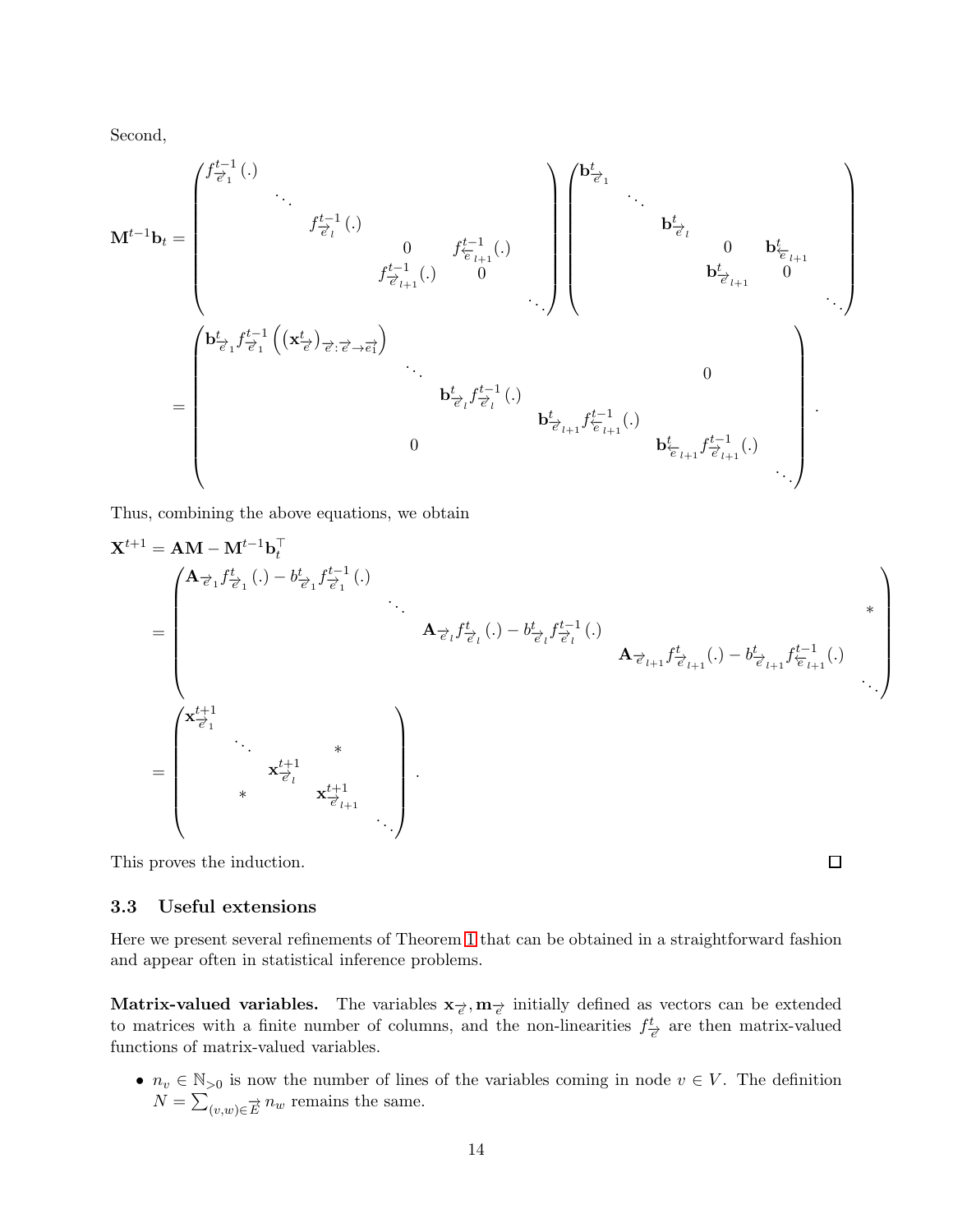- Let  $q_{\vec{e}} \in \mathbb{N}_{>0}$  be the number of columns of  $\mathbf{x}^t_{\vec{e}}$ . We assume that, for all  $\vec{e} \in E$ ,  $q_{\vec{e}} = q_{\vec{e}}$ , and the  $q_{\vec{e}}$  remain constant, independently of  $n \to \infty$ .
- The initial condition becomes  $\mathbf{x}_{(v,w)}^0 \in \mathbb{R}^{n_w \times q_{(v,w)}}$ , for all edges  $\overrightarrow{e} = (v, w)$ .
- Non-linearities  $f_t$  indexed by the edge  $\overrightarrow{e} = (v, w) \in \overrightarrow{E}$ ,  $f^t_{(v,w)}(x_{\overrightarrow{e}}, \overrightarrow{e'}) \rightarrow \overrightarrow{e}$  are now functions from  $\times_{\overrightarrow{e}'} \rightarrow_{\overrightarrow{e}} \mathbb{R}^{n_v \times q_{\overrightarrow{e}'}}$  to  $\mathbb{R}^{n_v \times q_{(v,w)}}$ .

The AMP iterates are then recursively defined with:

$$
\mathbf{x}_{\overrightarrow{e}}^{t+1} = \mathbf{A}_{\overrightarrow{e}} \mathbf{m}_{\overrightarrow{e}}^t - \mathbf{m}_{\overleftarrow{e}}^{t-1} (\mathbf{b}_{\overrightarrow{e}}^t)^{\top} \in \mathbb{R}^{n_w \times q_{\overrightarrow{e}}},\tag{13}
$$

$$
\mathbf{m}_{\vec{e}}^t = f_{\vec{e}}^t \left( \left( \mathbf{x}_{\vec{e}}^t \right)_{\vec{e}^t : \vec{e}^t \to \vec{e}} \right), \tag{14}
$$

where each Onsager term is now a matrix given by:

$$
\mathbf{b}^t_{\overrightarrow{e}} = \frac{1}{N} \sum_{i=1}^{n_v} \frac{\partial f^t_{\overrightarrow{e},i}}{\partial \mathbf{x}_{\overleftarrow{e},i}} \left( (\mathbf{x}^t_{\overrightarrow{e}'})_{\overrightarrow{e}':\overrightarrow{e}' \to \overrightarrow{e}} \right) \qquad \in \mathbb{R}^{q_{\overrightarrow{e}} \times q_{\overrightarrow{e}}}.
$$

where we used the notation from  $Eq.(1)$  $Eq.(1)$ . The state evolution equations then read

$$
\kappa_{\overrightarrow{e}}^{1,1} = \lim_{n \to \infty} \frac{1}{N} f_{\overrightarrow{e}}^0(\mathbf{x}_{\overrightarrow{e}}^0, \overrightarrow{e}) \overrightarrow{f}_{\overrightarrow{e}}^0(\mathbf{x}_{\overrightarrow{e}}^0, \overrightarrow{e}) \in \mathbb{R}^{q_{\overrightarrow{e}} \times q_{\overrightarrow{e}}}, \quad \overrightarrow{e} \in \overrightarrow{E}.
$$

$$
\kappa_{\overrightarrow{e}}^{t+1,s+1} = \kappa_{\overrightarrow{e}}^{s+1,t+1} = \lim_{n \to \infty} \frac{1}{N} \mathbb{E} \left[ f_{\overrightarrow{e}}^s(\mathbf{Z}_{\overrightarrow{e}}^s, \overrightarrow{e}' \to \overrightarrow{e})^\top f_{\overrightarrow{e}}^t(\mathbf{Z}_{\overrightarrow{e}}^t, \overrightarrow{e}' \to \overrightarrow{e}) \right] \in \mathbb{R}^{q_{\overrightarrow{e}} \times q_{\overrightarrow{e}}}
$$
\nfor all  $1 \le s \le t, \overrightarrow{e} \in \overrightarrow{E}$ .

where the Gaussian fields generalize straightforwardly to  $\mathbf{Z}_{\vec{e}}^{t} \sim \mathbf{N}(0, \kappa_{\vec{e}}^{t,t})$  $\frac{t,t}{e} \otimes \mathbf{I}_{n_w}$ ) ∈  $\mathbb{R}^{n_w \times q}$  for each edge. Using these generalized definitions, the above statement of Theorem [1](#page-9-2) and its proof can be adapted easily. We give examples throughout Section [4.](#page-16-0)

Additional random variables in the non-linearities. Many inference problems are formulated with a "planted" signal, i.e., a ground truth signal parametrizing the function the statistician tries to reconstruct, sometimes called *teacher* in statistical physics. This often leads to the dependence of certain non-linearities on additional random variables. As long as they appropriately concentrate and are independent on the rest of the problem, they can be treated in straightforward fashion with an additional average in the SE equations as done in [\[JM13\]](#page-21-5), where the summability is reduced to second-order moments conditions due to the separability of the update functions. However it is not always straightforward to isolate the independent contribution in the teacher which is often generated using the matrices found in the AMP algorithm, effectively introducing a correlation between the matrices and non-linearities. In appendix [D,](#page-44-0) we propose a generic way to deal with such dependencies with two additional results in the form of Lemmas [13](#page-44-1) and Lemma [14.](#page-46-0) These two lemmas may be combined at will to deal with a wide range of perturbations relevant to inference problems. We now give an example of graph to which we apply those results, recovering the full SE equations of  $[MKMZ17, ALM+20]$  $[MKMZ17, ALM+20]$  $[MKMZ17, ALM+20]$ : consider any instance of the family of AMP iterations presented in Section [2,](#page-4-0) indexed on a given oriented graph  $G = (V, E)$ , i.e.

$$
\mathbf{x}_{\overrightarrow{e}}^{t+1} = \hat{\mathbf{A}}_{\overrightarrow{e}} \mathbf{m}_{\overrightarrow{e}}^t - b_{\overrightarrow{e}}^t \mathbf{m}_{\overleftarrow{e}}^{t-1},\tag{15}
$$

<span id="page-14-1"></span><span id="page-14-0"></span>
$$
\mathbf{m}_{\vec{e}}^t = \tilde{f}_{\vec{e}}^t \left( \left( \mathbf{x}_{\vec{e}}^t \right)_{\vec{e}} \right)_{\vec{e}} \left( \mathbf{x}_{\vec{e}}^t \right), \tag{16}
$$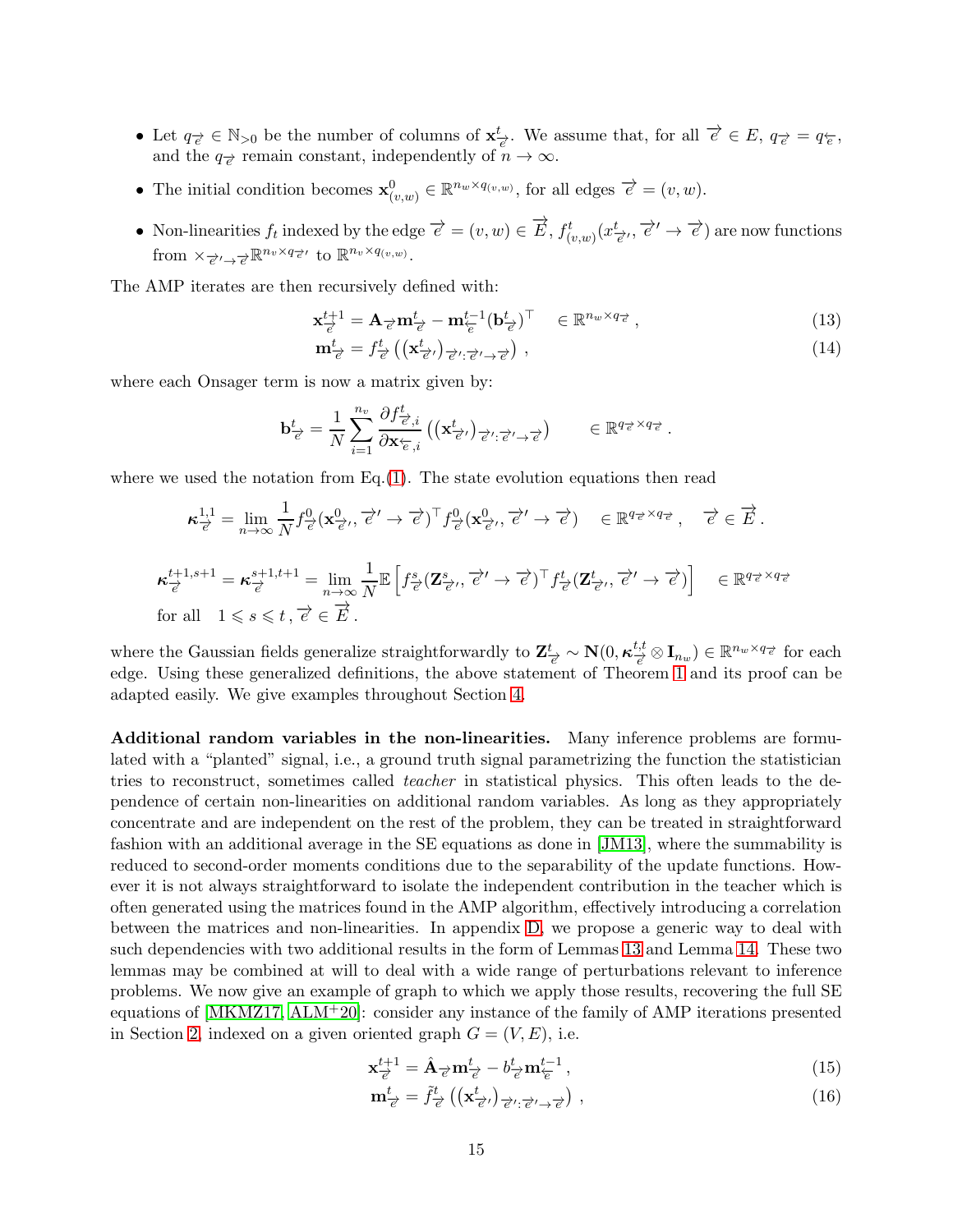where, in the notation of Lemma [1,](#page-11-0) for any symmetric edge  $\vec{e}$  from the set  $\{\vec{e}_1, ..., \vec{e}_l\}, \hat{A}_{\vec{e}} =$  ${\bf A}_{\overrightarrow{e}} + \frac{1}{N}$  $\frac{1}{N}$ **v** $\neq$ **v** $\frac{1}{e}$ , and  $\tilde{f}^t_{\neq}(.) = f^t_{\neq}(.)$ . Furthermore, for any asymmetric edge  $\vec{e}$  from the set  $\{\vec{e}_{l+1},...,\vec{e}_m\},\ \hat{\mathbf{A}}_{\vec{e}} = \mathbf{A}_{\vec{e}}\ \text{and}\ \tilde{f}_{\vec{e}}^t(.) = f^t(\varphi_{\vec{e}}(\mathbf{A}_{\vec{e}}\mathbf{w}_{\vec{e}}))$ . The following lemma then gives the SE equations for this iteration:

<span id="page-15-0"></span>**Lemma 2.** Assume that [\(A1\)-](#page-8-2)[\(A7\)](#page-9-1) are verified. Further assume that, for any  $\vec{e} \in \vec{E}$ ,  $\frac{1}{\sqrt{2}}$  $\frac{\mathsf{L}}{N}\|\mathbf{v}_{\overrightarrow{e}}\|_{F}$ and  $\frac{1}{\sqrt{2}}$  $\frac{1}{N} \| w_{\overrightarrow{e}} \|_F$  converge to finite constants as  $N \to \infty$ . For any symmetric edge  $\overrightarrow{e}$  from the set  $\{\overrightarrow{e}_1,\ldots,\overrightarrow{e}_l\}$ , define the following SE recursion:

$$
\boldsymbol{\mu}_{\overrightarrow{e}}^0, \ \boldsymbol{\kappa}_{\overrightarrow{e}}^{1,1} = \lim_{N \to \infty} \frac{1}{N} f_{\overrightarrow{e}}^0 \left( \left( \mu_{\overrightarrow{e}}^0, \mathbf{v}_{\overrightarrow{e}} + \mathbf{x}_{\overrightarrow{e}}^0 \right)_{\overrightarrow{e}} \right)_{\overrightarrow{e}}^1, \overrightarrow{e}_{\overrightarrow{e}}^1 \right) \mathbf{f}_{\overrightarrow{e}}^0 \left( \left( \mu_{\overrightarrow{e}}^0, \mathbf{v}_{\overrightarrow{e}} + \mathbf{x}_{\overrightarrow{e}}^0 \right)_{\overrightarrow{e}} \right)_{\overrightarrow{e}}^1, \overrightarrow{e}_{\overrightarrow{e}}^1 \to \overrightarrow{e}^1
$$
\n(17)

$$
\boldsymbol{\mu}_{\overrightarrow{e}}^{s+1} = \lim_{N \to +\infty} \frac{1}{N} \mathbb{E}\left[ (\mathbf{v}_{\overrightarrow{e}})^{\top} f_{\overrightarrow{e}}^s \left( (\mu_{\overrightarrow{e}}^s, \mathbf{v}_{\overrightarrow{e}'}, +\mathbf{x}_{\overrightarrow{e}'}^s)_{\overrightarrow{e}'; \overrightarrow{e}' \to \overrightarrow{e}'} ) \right] \tag{18}
$$

$$
\boldsymbol{\kappa}_{\overrightarrow{e}}^{t+1,s+1} = \boldsymbol{\kappa}_{\overrightarrow{e}}^{s+1,t+1} = \lim_{N \to \infty} \frac{1}{N} \mathbb{E} \left[ f_{\overrightarrow{e}}^s \left( \left( \mu_{\overrightarrow{e}}^s \mathbf{v}_{\overrightarrow{e'}} + \mathbf{x}_{\overrightarrow{e'}}^s \right) \right)_{\overrightarrow{e}';\overrightarrow{e}'} - \overrightarrow{e}^s \right)^{\top} f_{\overrightarrow{e}}^t \left( \left( \mu_{\overrightarrow{e}}^t \mathbf{v}_{\overrightarrow{e'}} + \mathbf{x}_{\overrightarrow{e'}}^t \right) \right)_{\overrightarrow{e}';\overrightarrow{e}'} - \overrightarrow{e}^s \right),
$$
\n
$$
s \in \{0, \dots, t\}.
$$
\n(19)

where  $(\mathbf{Z}_{\overrightarrow{e}}^1,\ldots,\mathbf{Z}_{\overrightarrow{e}}^t)$  is a centered Gaussian random vector of covariance  $(\kappa_{\overrightarrow{e}}^{r,s})$  $(\frac{r,s}{e})_{r,s\leqslant t}\otimes \mathbf{I}_{n_w}.$  Then, for any sequence of uniformly (in n) pseudo-Lipschitz function  $\Phi : \mathbb{R}^{(t+1)n_w} \to \mathbb{R}$  :

$$
\Phi\left(\left(\mathbf{x}_{\overrightarrow{e}}^{s}\right)_{0\leqslant s\leqslant t,\overrightarrow{e}\in\overrightarrow{E}_{sym}}\right)\stackrel{\text{P}}{\sim} \mathbb{E}\left[\Phi\left(\left(\mu_{\overrightarrow{e}}^{s}\mathbf{v}_{\overrightarrow{e}}+Z_{\overrightarrow{e}}^{s}\right)_{0\leqslant s\leqslant t,\overrightarrow{e}\in\overrightarrow{E}_{sym}}\right)\right]
$$
(20)

For any asymmetric edge  $\vec{e}$  from the set  $\{\vec{e}_{l+1},...,\vec{e}_m\}$ , define the following SE recursion :

$$
\boldsymbol{\nu}_{\vec{e}}^0, \hat{\boldsymbol{\nu}}_{\vec{e}}^0, \boldsymbol{\kappa}_{\vec{e}}^{1,1} = \frac{1}{N} f_{\vec{e}}^0 \left( (\mathbf{x}_{\vec{e}}^0)_{\vec{e}} , \vec{e}_{\vec{e}}^0, \vec{e}_{\vec{e}}^0 \right)^\top f_{\vec{e}}^0 \left( (\mathbf{x}_{\vec{e}}^0)_{\vec{e}} , \vec{e}_{\vec{e}}^0, \vec{e}_{\vec{e}}^0 \right) \tag{21}
$$

$$
\boldsymbol{\nu}_{\overrightarrow{e}}^{t+1} = \lim_{N \to \infty} \frac{1}{N} \mathbb{E} \left[ \mathbf{w}_{\overrightarrow{e}}^{\top} f_{\overrightarrow{e}}^{t} \left( \varphi_{\overrightarrow{e}} (\mathbf{z}_{\mathbf{w}_{\overrightarrow{e}}}), \left( \mathbf{z}_{\mathbf{w}_{\overrightarrow{e}}}, \rho_{\mathbf{w}_{\overrightarrow{e}}}^{-1} \cdot \boldsymbol{\nu}_{\overrightarrow{e}}^{t} + \mathbf{w}_{\overleftarrow{e}} \cdot \hat{\boldsymbol{\nu}}_{\overrightarrow{e}}^{t} + \mathbf{Z}_{\overrightarrow{e}}^{t} \cdot \right) \right) \right]
$$
(22)

$$
\hat{\nu}_{\overrightarrow{e}}^{t+1} = \lim_{N \to \infty} \frac{1}{N} \mathbb{E} \left[ \sum_{i=1}^{N} \frac{\partial f_{\overrightarrow{e},i}^{t}}{\partial \mathbf{z}_{\mathbf{w}_{\overrightarrow{e}},i}, \varphi_{\overrightarrow{e}}} \left( \varphi_{\overrightarrow{e}}(\mathbf{z}_{\mathbf{w}_{\overrightarrow{e}}}), \left( \mathbf{z}_{\mathbf{w}_{\overrightarrow{e}}}, \rho_{\mathbf{w}_{\overrightarrow{e}}}^{-1}, \nu_{\overrightarrow{e}'}^{t} + \mathbf{w}_{\overleftarrow{e}}, \hat{\nu}_{\overrightarrow{e}'}^{t} + \mathbf{Z}_{\overrightarrow{e}'}^{t} \right)_{\overrightarrow{e}': \overrightarrow{e}' \to \overrightarrow{e}} \right) \right]
$$
\n(23)

$$
\kappa_{\vec{e}}^{t+1,s+1} = \kappa_{\vec{e}}^{s+1,t+1} = \lim_{N \to \infty} \frac{1}{N} \mathbb{E} \bigg[ \left( f_{\vec{e}}^s \left( \varphi_{\vec{e}}(z_{\mathbf{w}_{\vec{e}}}), \left( z_{\mathbf{w}_{\vec{e}}}, \rho_{\mathbf{w}_{\vec{e}}^1}^{-1}, \mathbf{m}_{\vec{e}}^s, + \mathbf{w}_{\vec{e}}^s, \hat{\nu}_{\vec{e}}^s, + \mathbf{Z}_{\vec{e}}^s \right) \right) - \mathbf{w}_{\vec{e}} \rho_{\mathbf{w}_{\vec{e}}}^{-1} \nu_{\vec{e}}^{s+1} \bigg]^{\top} \bigg]
$$
\n
$$
\left( f_{\vec{e}}^t \left( \varphi_{\vec{e}}(z_{\mathbf{w}_{\vec{e}}}), \left( z_{\mathbf{w}_{\vec{e}}}, \rho_{\mathbf{w}_{\vec{e}}^1}^{-1}, \nu_{\vec{e}}^t, + \mathbf{w}_{\vec{e}}^s, \hat{\nu}_{\vec{e}}^t, + \mathbf{Z}_{\vec{e}}^t \right) \right) - \mathbf{w}_{\vec{e}} \rho_{\mathbf{w}_{\vec{e}}}^{-1} \nu_{\vec{e}}^{t+1} \bigg] \bigg] \tag{24}
$$

where  $(\mathbf{Z}_{\overrightarrow{e}}^1,\ldots,\mathbf{Z}_{\overrightarrow{e}}^t)$  is a centered Gaussian random vector of covariance  $(\kappa_{\overrightarrow{e}}^{r,s})$  $(\frac{r,s}{e})_{r,s\leqslant t}\otimes \mathbf{I}_{n_w}.$  Then, for any sequence of uniformly (in n) pseudo-Lipschitz function  $\Phi : \mathbb{R}^{(t+1)n_w} \to \mathbb{R}$  :

$$
\Phi\left(\left(\mathbf{x}_{\vec{e}}^{s}\right)_{0\leqslant s\leqslant t,\vec{e}\in\vec{E}_{sym}}\right)\stackrel{\text{P}}{\sim} \mathbb{E}\left[\Phi\left(\left(\mathbf{z}_{\mathbf{w}_{\vec{e}}}\rho_{\mathbf{w}_{\vec{e}}^{+}}^{-1}\boldsymbol{\nu}_{\vec{e}}^{t}+\mathbf{w}_{\vec{e}}\hat{\boldsymbol{\nu}}_{\vec{e}}^{t}+\mathbf{Z}_{\vec{e}}^{t}\right)_{0\leqslant s\leqslant t,\vec{e}\in\vec{E}_{asym}}\right)\right]
$$
(25)

Note the dependence on  $w_{\succcurlyeq}$  of the SE quantities indexed by  $\vec{e}$ , which comes from evaluating the matrix products defining the terms in  $\mathbf{m}^t, \hat{\mathbf{m}}^t$ . In the AMP litterature, non-linearities often take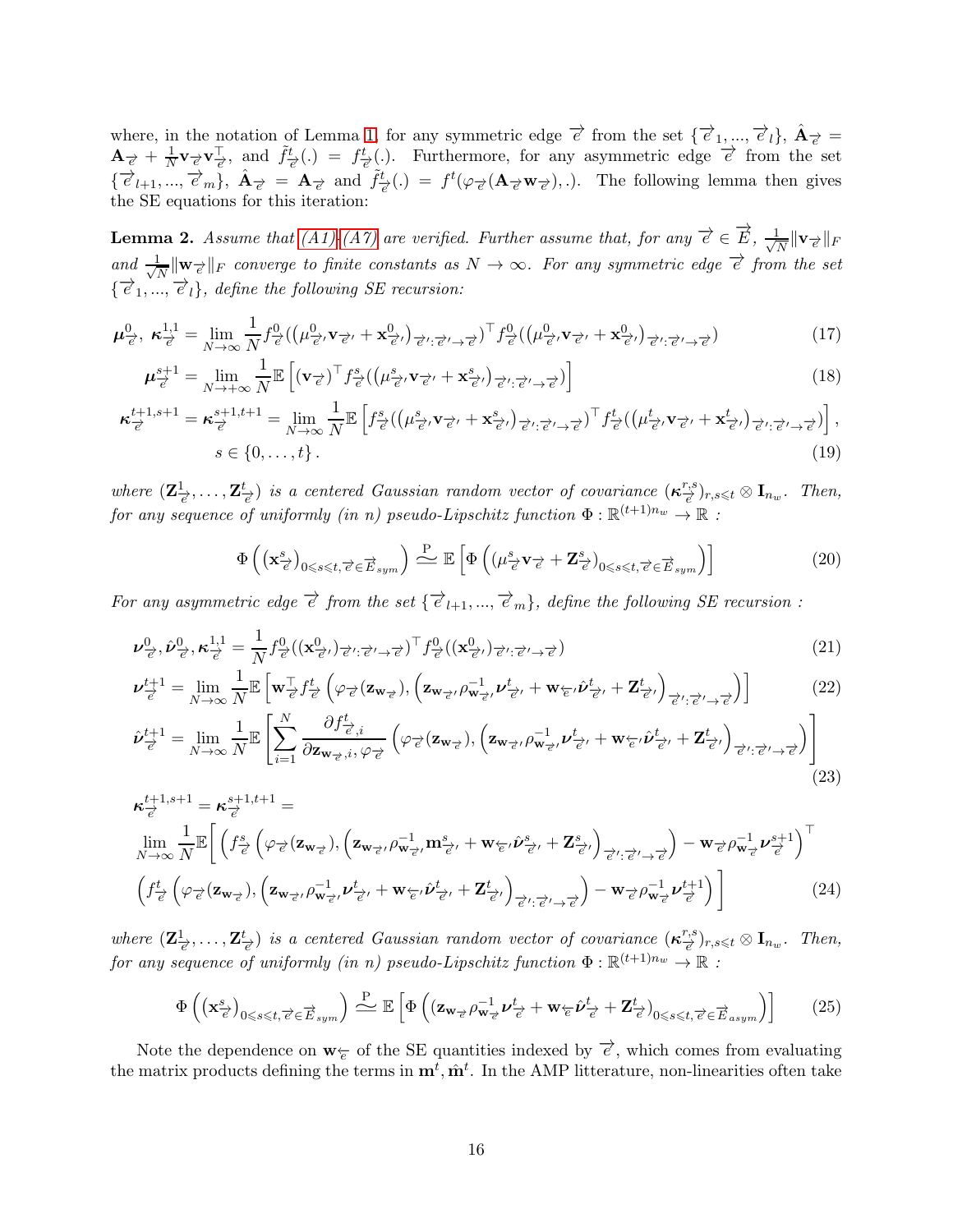the form  $\tilde{f}^t_{\vec{\epsilon}}(.) = f^t(\varphi_{\vec{\epsilon}}(\mathbf{A}_{\vec{\epsilon}} \mathbf{w}_{\vec{\epsilon}}), .),$  i.e. with a dependence on the random matrix of the opposite edge. This only changes the arrows in  $W_0$  i.e.

W<sup>0</sup> = 0 . . . 0 0 0 w−→<sup>e</sup> <sup>l</sup>+1 w←−<sup>e</sup> <sup>l</sup>+1 0 . . . 0 0 w−→<sup>e</sup> <sup>m</sup> w←−<sup>e</sup> <sup>m</sup> 0 , (26)

and the corresponding arrows in the SE equations above. It is indeed what is observed in, e.g. [\[Ran11,](#page-22-3) [MKMZ17,](#page-22-6) [ALM](#page-20-3)+20]. Examples are given throughout Section [4.](#page-16-0)

Structured and correlated matrices. Products of Gaussian matrices can be considered by choosing identities as non-linearities on given edges of the graph. This was done heuristically in [\[MKMZ17\]](#page-22-6) to study structured inference problems. Gaussian matrices with generic covariances can also be considered, i.e.,  $\mathbf{A} = \mathbf{Z} \mathbf{\Sigma}^{1/2}$  where **Z** is an i.i.d.  $\mathbf{N}(0, \frac{1}{d})$  $\frac{1}{d}$ ) matrix and  $\Sigma \in \mathbb{R}^{d \times d}$  is a positive definite matrix. Indeed, the covariance matrix can be absorbed in the non-linearity as a non-separable component. Depending on the non-linearity, expressions may simplify as functions of the spectral distribution of  $\Sigma$ . Examples are given in Section [4.5.](#page-18-2)

Spatial coupling. Spatial coupling was introduced and studied in [\[KMS](#page-22-2)+12, [KMS](#page-22-2)+12, [JM13,](#page-21-5) [DJM13\]](#page-21-10) as a mean to reach information theoretic limits in compressed sensing. The idea is to write the state evolution equations when the random matrices have a block structure of the form

$$
\mathbf{A} = \begin{bmatrix} \mathbf{A}_{11} & \mathbf{A}_{12} & \dots & \mathbf{A}_{1l} \\ \mathbf{A}_{21} & \mathbf{A}_{22} & \dots & \mathbf{A}_{2l} \\ \vdots & \vdots & \ddots & \vdots \\ \mathbf{A}_{k1} & \mathbf{A}_{k2} & \dots & \mathbf{A}_{kl} \end{bmatrix} \in \mathbb{R}^{N \times d},
$$

each  $\mathbf{A}_{ij} \in \mathbb{R}^{N_i \times d_j}$  has i.i.d.  $\mathbf{N}(0, \frac{\sigma_{ij}}{d})$  $\sum_i N_i = N$  and  $\sum_i d_i = d$ . The proo ) entries and  $N_i/N$ ,  $d_j/d$  are constant aspect ratios, where  $i_i N_i = N$  and  $\sum_j d_j = d$ . The proof of SE equations with this kind of matrices was proposed in [\[JM13\]](#page-21-5) and relies on a matrix-valued symmetric AMP iteration similar to the one used in our proof, with a family of non-linearities acting on blocks of variables, with a separable effect on each block. Since our proof extends the matrix-valued, symmetric AMP iteration to the fully non-separable case, the same ideas can be applied to our framework to include spatially coupled matrices on each edge of the oriented graph presented in the previous section (with the added possibility of non-separable effects on each block). We now give an example in Section [4.6.](#page-19-0)

## <span id="page-16-0"></span>4 Applications to inference problems

In this section we illustrate our main theorem by showing how several AMP iterations established heuristically in the literature are included in our framework, in particular [\[MKMZ17,](#page-22-6) [AMB](#page-20-2)+19, [ALM](#page-20-3)+20, [LSG](#page-22-10)+21], and how straightforward generalizations can be considered. We adopt an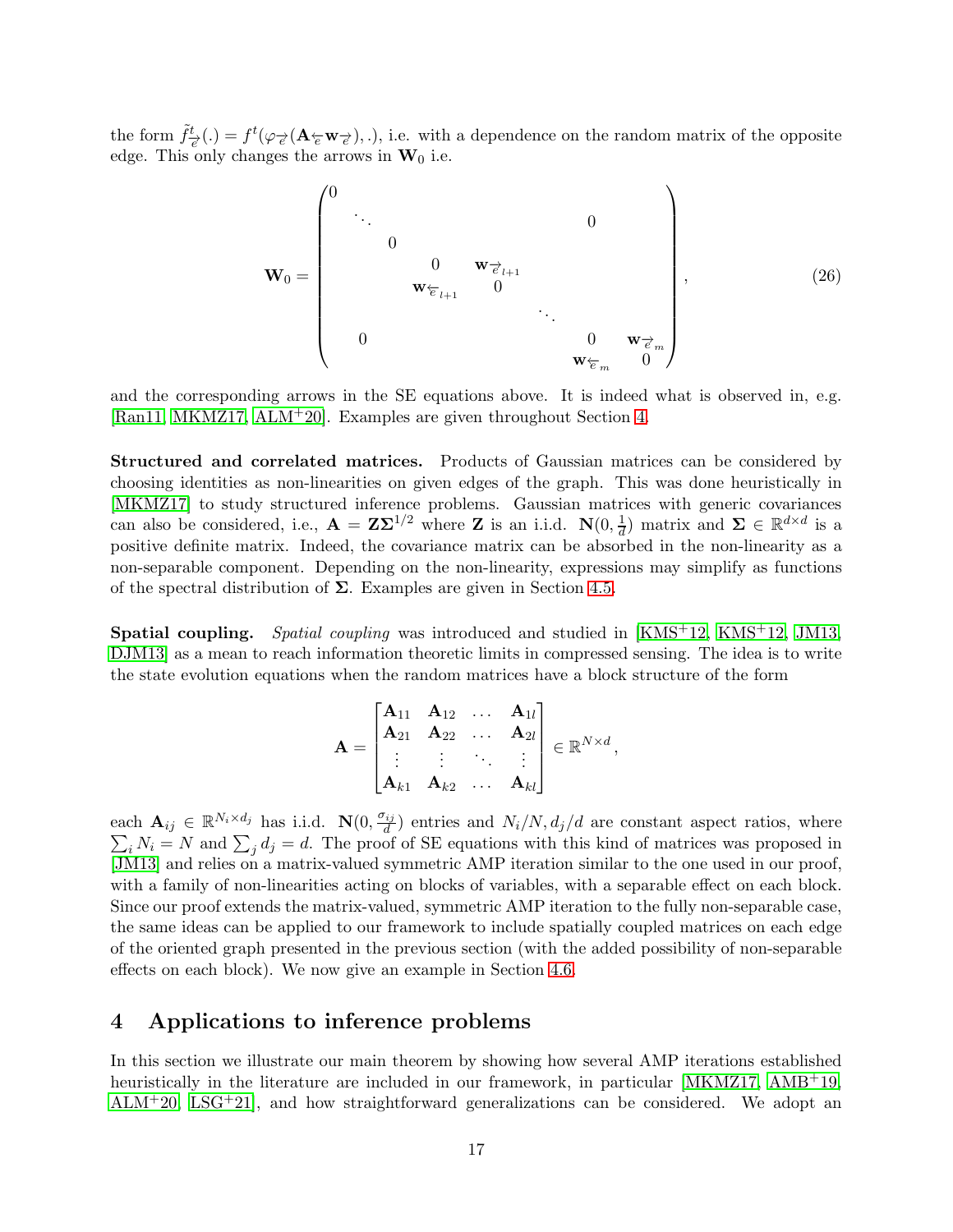optimization viewpoint for each problem, omitting the probabilistic inference formulation at the origin of these iterations for simplicity.

### <span id="page-17-0"></span>4.1 A building block: AMP for generalized linear models

We start with a known AMP iteration for which the state evolution equations were already proven, and build upon the intuition it gives to present more elaborate iterations. Consider the task of optimizing a penalized cost functions of the form

<span id="page-17-2"></span>
$$
\hat{\mathbf{x}} \in \min_{\mathbf{x} \in \mathbb{R}^d} g(\mathbf{A}\mathbf{x}, \mathbf{y}) + f(\mathbf{x})
$$
\n(27)

where the vector of labels **y** is typically assumed to be generated from another process as

$$
\mathbf{y} = \phi(\mathbf{A}\mathbf{x}_0),
$$

with  $\mathbf{x}_0 \in \mathbb{R}^d$  generated from a given distribution  $p_{\mathbf{x}_0}$  independent from the matrix  $\mathbf{A}, \mathbf{A} \in \mathbb{R}^{N \times d}$ is a matrix with i.i.d.  $\mathbf{N}(0, \frac{1}{d})$  $\frac{1}{d}$ ) elements, and  $\phi$  a given function. The goal is then to reconstruct the vector  $x_0$ . This formulation is at the basis of many of the fundamental estimation methods in machine learning: least-squares, LASSO, logistic regression, etc. Approximate-message passing algorithms were proposed for this task, notably in [\[DMM09](#page-21-0), [BM11](#page-20-1), [Ran11](#page-22-3), [KMS](#page-22-2)+12, [JM13\]](#page-21-5), and take the generic form of the asymmetric AMP iteration [\(5\)](#page-6-0) where  $\mathbf{A}_{\vec{e}} = \mathbf{A}$ . Intuitively, the functions  $f_{\vec{e}}^t, f_{\vec{e}}^t$  each correspond to one of the functions g, f from [\(27\)](#page-17-2) and respectively output an estimate of the quantities  $\mathbf{A}\hat{\mathbf{x}}, \hat{\mathbf{x}}$ . As prescribed by the form of the generative model, we expect the update function associated to the loss  $g(., \mathbf{y})$  to be correlated with the matrix **A**, thus preventing a direct application of the SE equations of Theorem [1,](#page-9-2) and requiring the results of Lemm[a2.](#page-15-0)

### <span id="page-17-1"></span>4.2 Multilayer generalized linear estimation

Consider now the problem of recovering a vector  $\mathbf{x}_0$  from a more complex generative model involving a multilayer neural network with random weights:

$$
\mathbf{y} = \phi_L(\mathbf{A}_L \phi_{L-1}(\mathbf{A}_{L-1}(...\phi_1(\mathbf{A}_1 \mathbf{x}_0)))
$$

where one has access to the final output y and would like to reconstruct the intermediate ones and input  $\mathbf{x}_0$ . For each layer  $1 \leq l \leq L$  the matrix  $\mathbf{A}_l \in \mathbb{R}^{N_{l+1} \times N_l}$  has i.i.d.  $\mathbf{N}(0, \frac{1}{N})$  $\frac{1}{N_l}$ ) with  $N_{l+1}/N_l = \delta_l$ . The idea is to solve this sequentially using asymmetric AMP iterations similar to the one presented in the previous section. This approach was originally proposed in [\[MKMZ17\]](#page-22-6) under the name multilayer AMP (MLAMP). For any  $1 \le l \le L + 1$ , define

$$
\mathbf{x}_{l} = \phi_{l-1}(\mathbf{A}_{l-1}\phi_{l-2}(\ldots\phi_{1}(\mathbf{A}_{1}\mathbf{x}_{0}))),
$$
  
such that  $\mathbf{x}_{l+1} = \phi_{l}(\mathbf{A}_{l}\mathbf{x}_{l})$  and  $\mathbf{x}_{L+1} = \mathbf{y}$ 

The intuition is the following : each  $x_l$  is then estimated using the asymmetric AMP corresponding to the problem

$$
\hat{\mathbf{x}}_l = \arg\min_{\mathbf{x}\in\mathbb{R}^{N_l}} g_l(\mathbf{A}_l\mathbf{x}, \mathbf{y}_l) + f_l(\mathbf{x})
$$

the output of which is used to estimate the next, i.e.,  $y_l = \hat{x}_{l+1}$ , whose statistical properties are given by the SE equations. The complete derivation of the iteration involves writing the belief-propagation equations on the factor graph corresponding to the multilayer inference problem, capturing all the interactions between the different iterates. These SE equations were derived heuristically in [\[MKMZ17\]](#page-22-6) for Bayes-optimal inference, and this paper proves them in the generic case.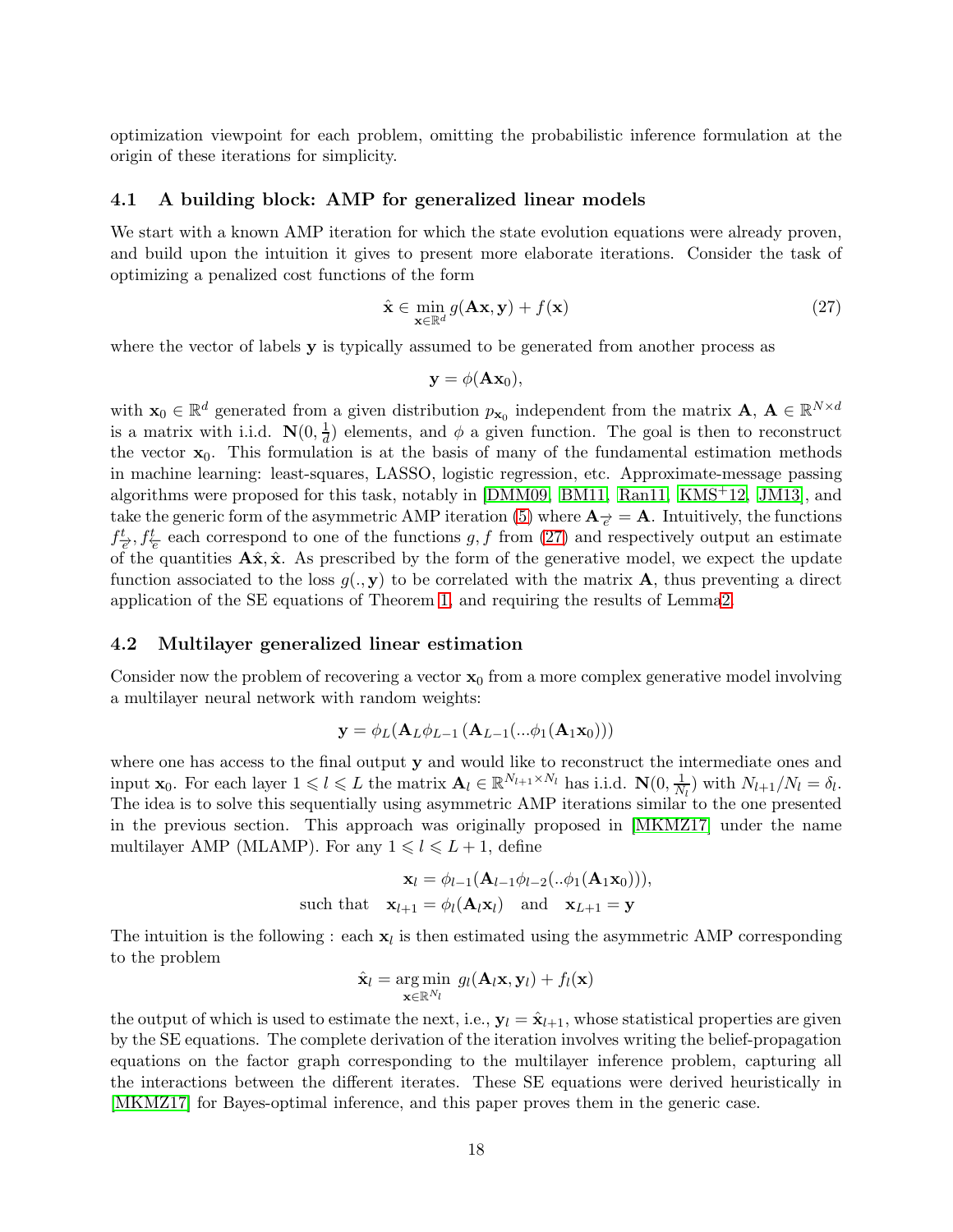### <span id="page-18-0"></span>4.3 Spiked matrix with generative prior

In the same spirit as the composition of generalized linear models defining MLAMP, different tasks can be composed to obtain richer instances of inference problems. For instance in [\[AMB](#page-20-2)+19], the reconstruction of a low-rank matrix under a generative prior is considered using an AMP iteration. A rank-one matrix is observed, blurred by Gaussian noise:

$$
\mathbf{Y} = \sqrt{\frac{\lambda}{d}} \mathbf{v}_0 \mathbf{v}_0^\top + \mathbf{W}
$$

where  $\mathbf{W} \in GOE(N)$ , and the vector  $\mathbf{v}_0 \in \mathbb{R}^N$  is assumed to be generated from a multilayer neural network with random weights

$$
\mathbf{v}_0 = \phi_L(\mathbf{A}_L \phi_{L-1}(\mathbf{A}_{L-1}(...\phi_1(\mathbf{A}_1\mathbf{x}_0)))
$$

for a given ground truth vector  $\mathbf{x}_0 \in \mathbb{R}^{N_1}$ , matrices  $\{\mathbf{A}_l \in \mathbb{R}^{N_{l+1} \times N_l}\}_{1 \leq l \leq L}$  and non-linearities  $\{\phi_l\}_{1\leq l\leq L}$ . The AMP iteration to estimate  $\mathbf{v}_0$  from Y was first proposed in [\[RF12,](#page-23-2) [DM14\]](#page-21-4), and takes the form of a symmetric AMP [\(6\)](#page-6-1). Similarly to MLAMP, the output of this iteration can then be used as input, leading to the AMP iteration proposed in  $[ALM^+20]$ , which corresponds to the AMP iteration [\(8\)](#page-8-3). This paper proves the state evolution equations for this iteration.

### <span id="page-18-1"></span>4.4 An example with matrix-valued variables

Matrix valued variables are encountered in scenarios such as committee machines [\[AMB](#page-20-2)+19] or multiclass learning problems  $[LSG+21]$ , or more generically when a finite ensemble of predictors is learned. Consider the matrix-valued extension of the generalized linear estimation problem Eq.[\(27\)](#page-17-2).

$$
\hat{\mathbf{X}} \in \arg\min_{\mathbf{X} \in \mathbb{R}^{N \times q}} g(\mathbf{A}\mathbf{X}, \mathbf{Y}) + f(\mathbf{X})
$$
\nwhere  $\mathbf{Y} = \phi(\mathbf{A}\mathbf{X}_0)$ )

where  $\mathbf{X}_0 \in \mathbb{R}^{N \times q}$  and  $q \in \mathbb{N}$  is kept finite. The SE equations for the asymmetric AMP with matrix valued-variables are included in the result of [\[JM13\]](#page-21-5). This can be directly generalized to a multilayer matrix inference problem by considering a generative model of the form

$$
\mathbf{Y} = \phi_L(\mathbf{A}_L \phi_{L-1}(\mathbf{A}_{L-1}(...\phi_1(\mathbf{A}_1 \mathbf{X}_0)))
$$

and successive application of the matrix-valued asymmetric AMP as proposed for MLAMP in Section [4.2.](#page-17-1) The state evolution equations for this problem is included in our framework using the results from Section [3.3.](#page-13-0)

### <span id="page-18-2"></span>4.5 An example with structured random matrices

Consider a generalized linear inference task where the data is now represented by a Gaussian matrix with a covariance  $\Sigma \neq I_d$ . This can be dealt with using the non-separable framework. Assuming the covariance matrix is full-rank, we can equivalently work with the variable  $\tilde{\mathbf{x}} = \Sigma^{1/2} \mathbf{x}$ , and solve

$$
\argmin_{\tilde{\mathbf{x}}} g(\tilde{\mathbf{A}}\tilde{\mathbf{x}}, \mathbf{y}) + f(\mathbf{\Sigma}^{-1/2}\tilde{\mathbf{x}}).
$$

where  $\tilde{A}$  is now ana i.i.d. Gaussian matrix. This will modify the update function associated to f, becoming  $f(\mathbf{\Sigma}^{-1/2})$ , which is non-separable, even if the function f is initially assumed to be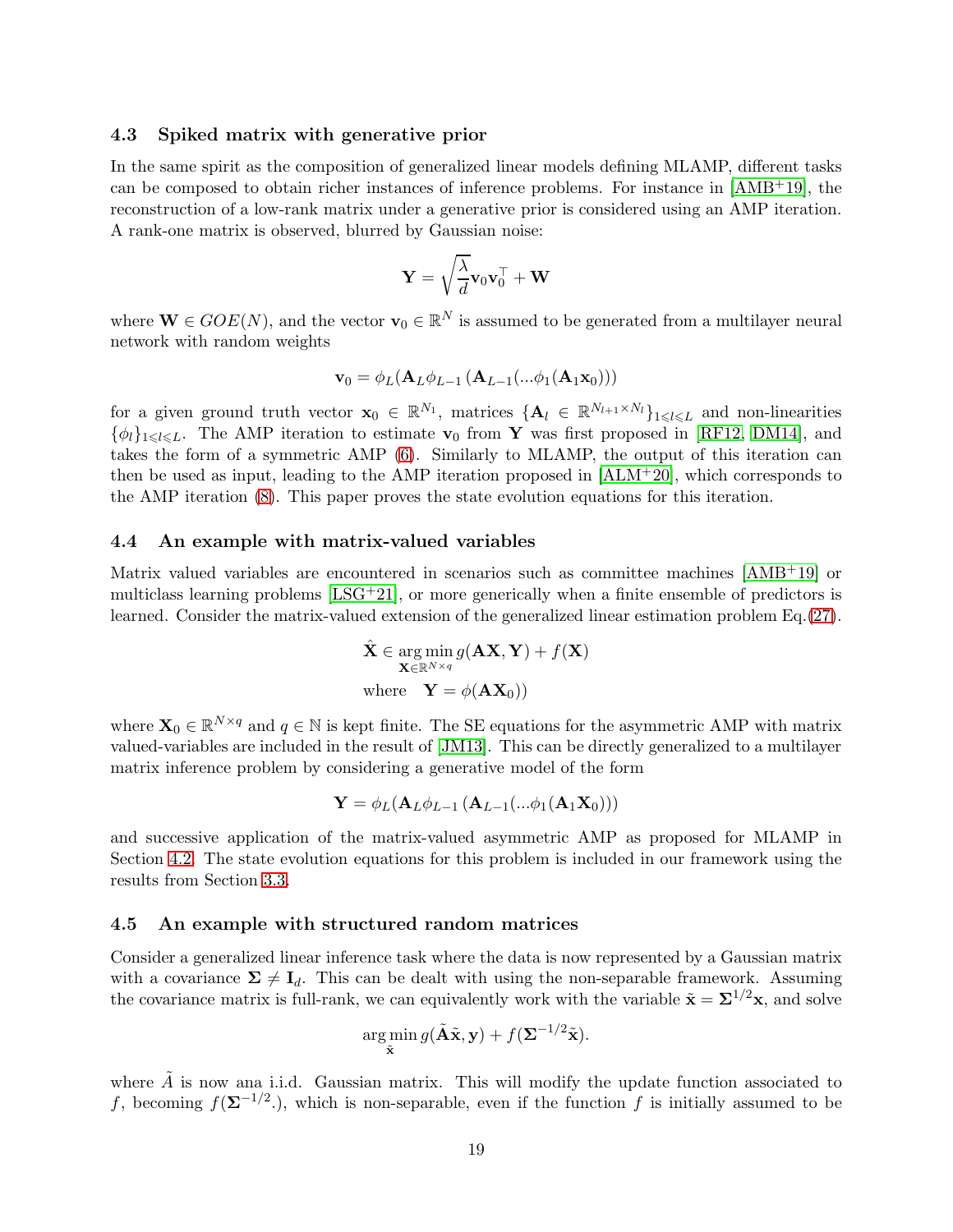separable. The validity of the SE equations for this case follows from the results of [\[BMN20\]](#page-21-6). This manipulation can also be done on any layer of MLAMP, for a given set of covariance matrices  $\Sigma_1, ..., \Sigma_L$  associated to each random matrix  $\mathbf{A}_1, ..., \mathbf{A}_L$ , with vector or matrix-valued variables. The validity of the SE equations in this case follows from the results of this paper. In the convex GLM case (2-layer), the fixed point of the state evolution equations with a generic covariance gives the same result as (a particular case of) the exact asymptotics recently proposed in  $[LGC^+21]$  to study different feature maps in generalized linear models.

### <span id="page-19-0"></span>4.6 An example of spatial coupling with non-separable non-linearities

Here we briefly describe an inference problem recently studied in  $[LSG^+21]$  that can be solved using spatial coupling on a non-separable AMP iteration. Consider the problem of classifying a highdimensional Gaussian mixture with a finite number  $K$  of clusters, described by the joint density

$$
P(\mathbf{x}|\mathbf{y}) = \sum_{k=1}^{K} y_k \pi_k \mathbf{N}(\boldsymbol{\mu}_k, \boldsymbol{\Sigma}_k)
$$

where  $\mathbf{x} \in \mathbb{R}^d$  is a sample,  $\mathbf{y} \in \mathbb{R}^K$  is a binary label vector,  $\{\pi_k\}_k$  are the cluster probabilities such that  $\sum_{k=1}^K \pi_k = 1$ ,  $\{\mu_k\}_{1 \leq k \leq K}$  are the means and  $\{\Sigma_k\}_{1 \leq k \leq K}$  are positive definite covariances, using a convex generalized linear model, i.e.

$$
\mathbf{X} \in \argmin_{\mathbf{X} \in \mathbb{R}^{d \times K}} g(\mathbf{A} \mathbf{X}, \mathbf{Y}) + f(\mathbf{X})
$$

where  $\mathbf{Y} \in \mathbb{R}^{N \times K}$  is the concatenated matrix of one-hot encoded labels. The matrix **A** representing N samples of the Gaussian mixture can be written as a block diagonal matrix

$$
\mathbf{A} = \begin{bmatrix} \mathbf{Z}_1 \mathbf{\Sigma}_1^{1/2} & & & \\ & \mathbf{Z}_2 \mathbf{\Sigma}_2^{-1/2} & & \\ & & \cdots & \\ & & & \mathbf{Z}_K \mathbf{\Sigma}_K^{-1/2} \end{bmatrix} \in \mathbb{R}^{N \times Kd}
$$

where the  $\mathbf{Z}_k \in \mathbb{R}^{N_k \times d}$  are i.i.d.  $\mathbf{N}(0, \frac{1}{d})$  $\frac{1}{d}$  independent matrices, with  $N_k$  the number of samples coming from each cluster. This type of matrix can be embedded into an AMP iteration using the spatial coupling technique to handle the block structure and the non-separable framework to deal with the covariances on each block. The validity of the SE equations for the combination of spatial coupling and non-separable effects is proven by this paper. This is also an example where the teacher distribution is independent of the Gaussian matrices that will appear in the AMP iteration, as the multinomial distribution prescribing cluster membership is independent of the Gaussian cloud of each cluster.

### <span id="page-19-1"></span>5 Perspectives

We have shown that AMP algorithms can be unified in an intuitive way by means of an oriented graph, and that this representation leads to a modular, effective and extended proof of state evolution equations. Several problems follow from the results presented here.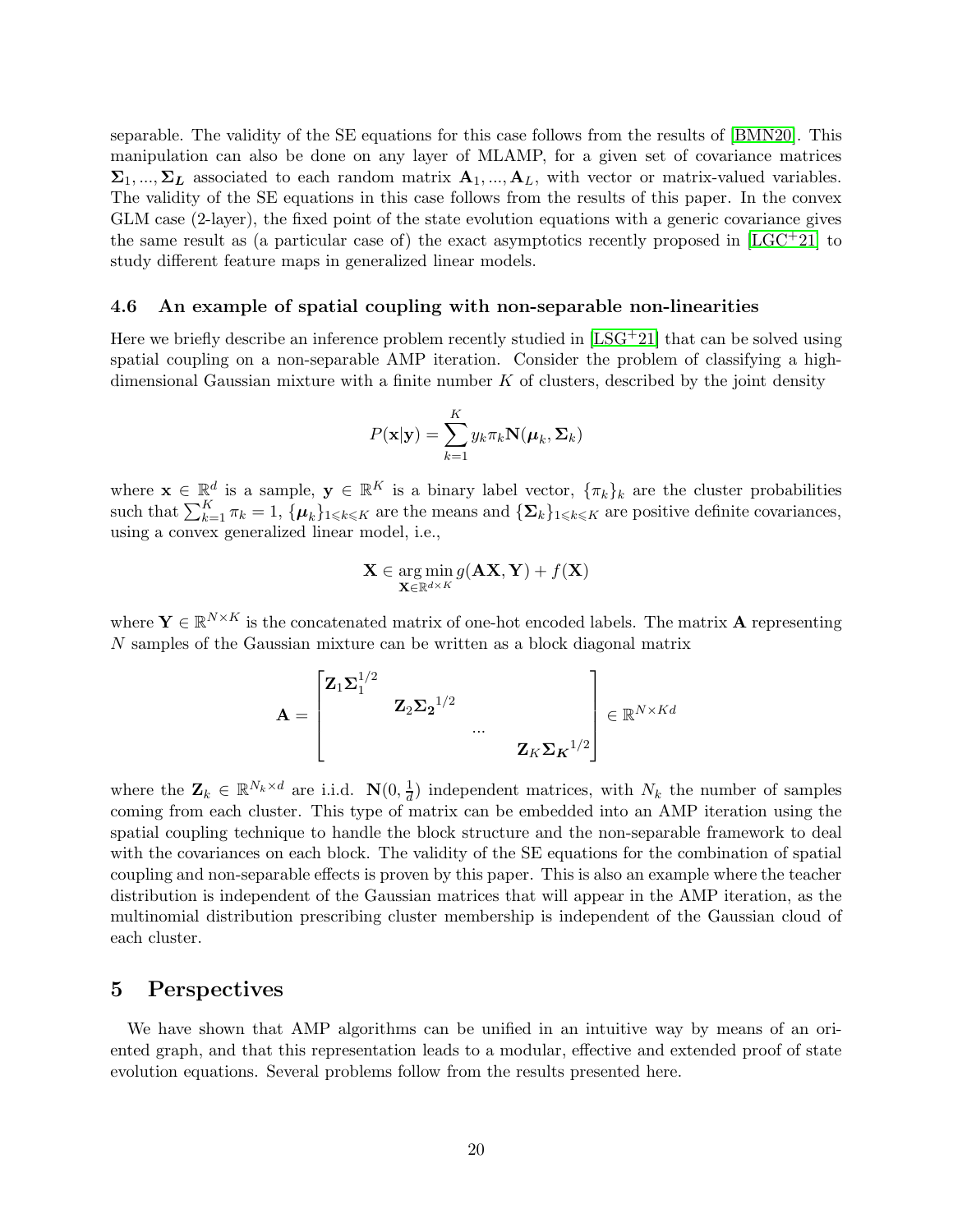Connecting back to the factor graph. We do not relate our proposed graphical representation of the AMP iterations with the factor graphs of the probabilistic inference problems that generated them. Understanding this relation would clarify the statistical inference problems that can be solved using AMP iterations. The applications that motivated this paper use our framework with only very simple graphs—line graphs, sometimes with a loop. However, the framework accepts much more complicated graphs, potentially with more loops. In future work, we hope to explore the new statistical problems and AMP iterations that can be analyzed using these graphs.

Rotationally invariant matrices. As shown in [\[RSF19,](#page-23-3) [FRS18,](#page-21-8) [PSAR](#page-22-9)+20, [Fan20\]](#page-21-11), the Gaussian conditioning method at the core of AMP proofs can be reproduced with right rotationally invariant matrices with generic spectrum. Extending the results of the present paper to this family of matrices requires finding the appropriate form of the graph iteration and is an open problem.

Universality and finite size corrections. State evolution proofs are amenable to both finite size analysis [\[RV18,](#page-23-6) [MRB17\]](#page-22-12) and universality proofs [\[BLM15,](#page-20-4) [CL21\]](#page-21-12). Although both problems were tackled in simpler settings in these papers, their techniques could be combined with the embedding proposed in the proof of Theorem [1](#page-9-2) to prove finite size rates and universality properties for any graph supported AMP.

# <span id="page-20-0"></span>6 Acknowledgments

We thank Florent Krzakala and Lenka Zdeborova for suggesting this project, insightful discussions, and for organizing the Ecole des Houches Summer Workshop on Statistical Physics and Machine Learning where this work was initiated. Raphaël Berthier acknowledges support from the DGA.

# References

- <span id="page-20-3"></span>[ALM+20] Benjamin Aubin, Bruno Loureiro, Antoine Maillard, Florent Krzakala, and Lenka Zdeborová. The spiked matrix model with generative priors. IEEE Transactions on Information Theory, 2020.
- <span id="page-20-2"></span>[AMB+19] Benjamin Aubin, Antoine Maillard, Jean Barbier, Florent Krzakala, Nicolas Macris, and Lenka Zdeborová. The committee machine: Computational to statistical gaps in learning a two-layers neural network. Journal of Statistical Mechanics: Theory and Experiment, 2019(12):124023, 2019.
- <span id="page-20-5"></span>[BLM13] Stéphane Boucheron, Gábor Lugosi, and Pascal Massart. Concentration inequalities: A nonasymptotic theory of independence. Oxford university press, 2013.
- <span id="page-20-4"></span>[BLM15] Mohsen Bayati, Marc Lelarge, and Andrea Montanari. Universality in polytope phase transitions and message passing algorithms. Annals of Applied Probability, 25(2):753– 822, 2015.
- <span id="page-20-1"></span>[BM11] Mohsen Bayati and Andrea Montanari. The dynamics of message passing on dense graphs, with applications to compressed sensing. IEEE Transactions on Information Theory, 57(2):764–785, 2011.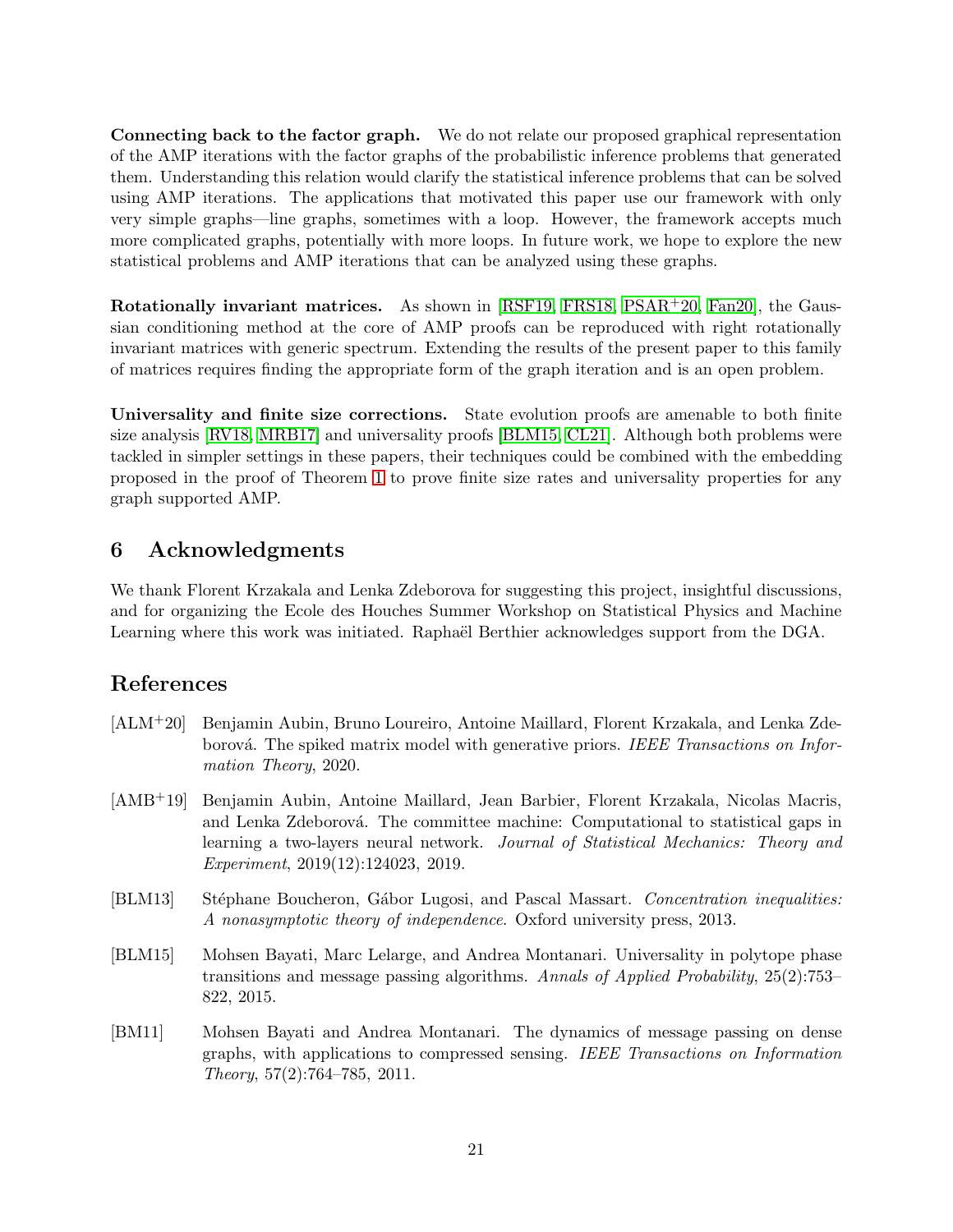- <span id="page-21-6"></span>[BMN20] Raphael Berthier, Andrea Montanari, and Phan-Minh Nguyen. State evolution for approximate message passing with non-separable functions. Information and Inference: A Journal of the IMA, 9(1):33–79, 2020.
- <span id="page-21-1"></span>[Bol14] Erwin Bolthausen. An iterative construction of solutions of the tap equations for the sherrington–kirkpatrick model. Communications in Mathematical Physics, 325(1):333– 366, 2014.
- <span id="page-21-2"></span>[Bol19] Erwin Bolthausen. The thouless-anderson-palmer equation in spin glass theory. *[https: // anr-malin. sciencesconf. org/ data/ pages/ Aussois\\_ 2. pdf](https://anr-malin.sciencesconf.org/data/pages/Aussois_2.pdf)* , 2019.
- <span id="page-21-12"></span>[CL21] Wei-Kuo Chen and Wai-Kit Lam. Universality of approximate message passing algorithms. Electronic Journal of Probability, 26:1–44, 2021.
- <span id="page-21-9"></span>[DAM17] Yash Deshpande, Emmanuel Abbe, and Andrea Montanari. Asymptotic mutual information for the balanced binary stochastic block model. Information and Inference: A Journal of the IMA, 6(2):125–170, 2017.
- <span id="page-21-10"></span>[DJM13] David Donoho, Adel Javanmard, and Andrea Montanari. Information-theoretically optimal compressed sensing via spatial coupling and approximate message passing. IEEE transactions on information theory, 59(11):7434–7464, 2013.
- <span id="page-21-4"></span>[DM14] Yash Deshpande and Andrea Montanari. Information-theoretically optimal sparse pca. In 2014 IEEE International Symposium on Information Theory, pages 2197–2201. IEEE, 2014.
- <span id="page-21-3"></span>[DM16] David Donoho and Andrea Montanari. High dimensional robust m-estimation: Asymptotic variance via approximate message passing. Probability Theory and Related Fields, 166(3):935–969, 2016.
- <span id="page-21-0"></span>[DMM09] David Donoho, Arian Maleki, and Andrea Montanari. Message-passing algorithms for compressed sensing. Proceedings of the National Academy of Sciences, 106(45):18914– 18919, 2009.
- <span id="page-21-7"></span>[Don06] David Donoho. For most large underdetermined systems of linear equations the minimal l1-norm solution is also the sparsest solution. Communications on Pure and Applied Mathematics: A Journal Issued by the Courant Institute of Mathematical Sciences, 59(6):797–829, 2006.
- <span id="page-21-11"></span>[Fan20] Zhou Fan. Approximate message passing algorithms for rotationally invariant matrices. arXiv preprint arXiv:2008.11892, 2020.
- <span id="page-21-8"></span>[FRS18] Alyson Fletcher, Sundeep Rangan, and Philip Schniter. Inference in deep networks in high dimensions. In 2018 IEEE International Symposium on Information Theory (ISIT), pages 1884–1888. IEEE, 2018.
- <span id="page-21-5"></span>[JM13] Adel Javanmard and Andrea Montanari. State evolution for general approximate message passing algorithms, with applications to spatial coupling. *Information and Infer*ence: A Journal of the IMA, 2(2):115–144, 2013.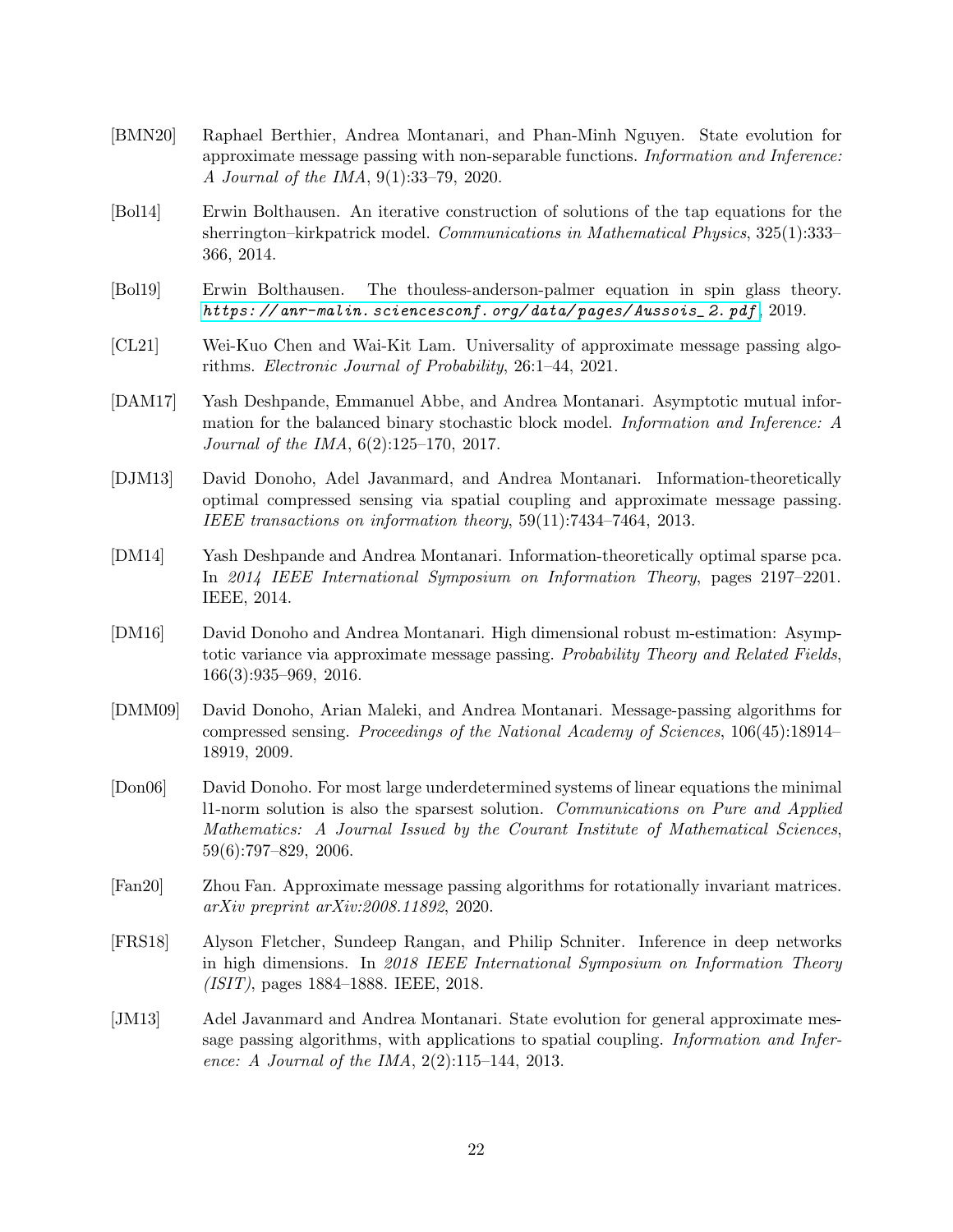- <span id="page-22-2"></span>[KMS<sup>+</sup>12] Florent Krzakala, Marc Mézard, Francois Sausset, Yifan Sun, and Lenka Zdeborová. Probabilistic reconstruction in compressed sensing: algorithms, phase diagrams, and threshold achieving matrices. Journal of Statistical Mechanics: Theory and Experiment, 2012(08):P08009, 2012.
- <span id="page-22-11"></span>[LGC<sup>+</sup>21] Bruno Loureiro, Cédric Gerbelot, Hugo Cui, Sebastian Goldt, Florent Krzakala, Marc Mézard, and Lenka Zdeborová. Capturing the learning curves of generic features maps for realistic data sets with a teacher-student model. arXiv preprint arXiv:2102.08127, 2021.
- <span id="page-22-5"></span>[LKZ15] Thibault Lesieur, Florent Krzakala, and Lenka Zdeborová. Phase transitions in sparse pca. In 2015 IEEE International Symposium on Information Theory (ISIT), pages 1635–1639. IEEE, 2015.
- <span id="page-22-4"></span>[LKZ17] Thibault Lesieur, Florent Krzakala, and Lenka Zdeborová. Constrained low-rank matrix estimation: Phase transitions, approximate message passing and applications. Journal of Statistical Mechanics: Theory and Experiment, 2017(7):073403, 2017.
- <span id="page-22-10"></span>[LSG<sup>+</sup>21] Bruno Loureiro, Gabriele Sicuro, Cédric Gerbelot, Alessandro Pacco, Florent Krzakala, and Lenka Zdeborová. Learning gaussian mixtures with generalised linear models: Precise asymptotics in high-dimensions.  $arXiv$  preprint  $arXiv:2106.03791$ , 2021.
- <span id="page-22-7"></span>[Min13] Thomas Minka. Expectation propagation for approximate bayesian inference.  $arXiv$ preprint arXiv:1301.2294, 2013.
- <span id="page-22-6"></span>[MKMZ17] Andre Manoel, Florent Krzakala, Marc Mézard, and Lenka Zdeborová. Multi-layer generalized linear estimation. In 2017 IEEE International Symposium on Information Theory (ISIT), pages 2098–2102. IEEE, 2017.
- <span id="page-22-0"></span>[MPV87] Marc Mézard, Giorgio Parisi, and Miguel Angel Virasoro. Spin glass theory and beyond: An Introduction to the Replica Method and Its Applications, volume 9. World Scientific Publishing Company, 1987.
- <span id="page-22-12"></span>[MRB17] Yanting Ma, Cynthia Rush, and Dror Baron. Analysis of approximate message passing with a class of non-separable denoisers. In 2017 IEEE International Symposium on Information Theory (ISIT), pages 231–235. IEEE, 2017.
- <span id="page-22-8"></span>[OWJ05] Manfred Opper, Ole Winther, and Michael Jordan. Expectation consistent approximate inference. Journal of Machine Learning Research, 6(12), 2005.
- <span id="page-22-1"></span>[Pea14] Judea Pearl. Probabilistic reasoning in intelligent systems: networks of plausible inference. Elsevier, 2014.
- <span id="page-22-9"></span>[PSAR+20] Parthe Pandit, Mojtaba Sahraee-Ardakan, Sundeep Rangan, Philip Schniter, and Alyson Fletcher. Inference in multi-layer networks with matrix-valued unknowns.  $arXiv$ preprint arXiv:2001.09396, 2020.
- <span id="page-22-3"></span>[Ran11] Sundeep Rangan. Generalized approximate message passing for estimation with random linear mixing. In 2011 IEEE International Symposium on Information Theory Proceedings, pages 2168–2172. IEEE, 2011.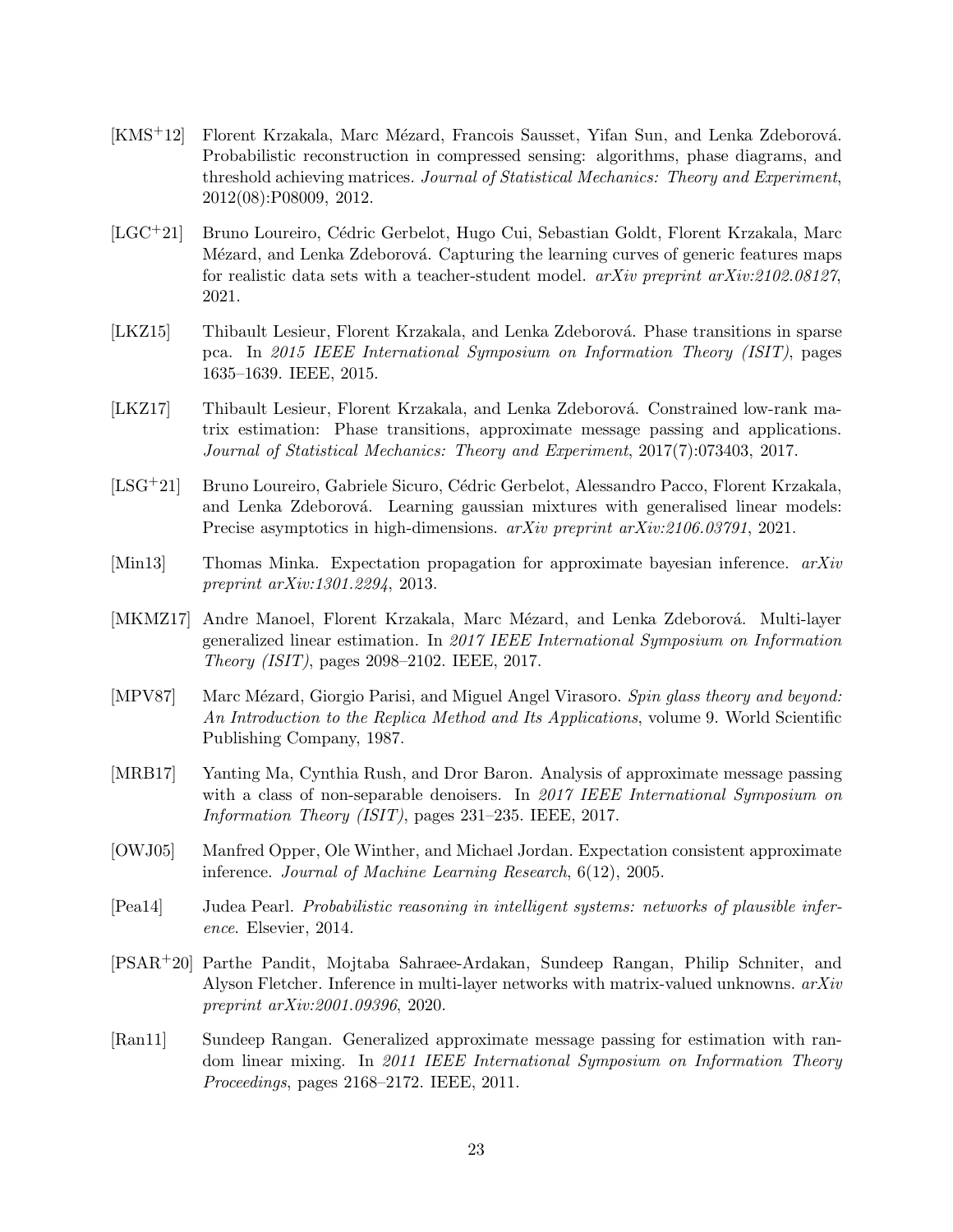- <span id="page-23-2"></span>[RF12] Sundeep Rangan and Alyson Fletcher. Iterative estimation of constrained rank-one matrices in noise. In 2012 IEEE International Symposium on Information Theory Proceedings, pages 1246–1250. IEEE, 2012.
- <span id="page-23-3"></span>[RSF19] Sundeep Rangan, Philip Schniter, and Alyson Fletcher. Vector approximate message passing. IEEE Transactions on Information Theory, 65(10):6664–6684, 2019.
- <span id="page-23-1"></span>[RU08] Tom Richardson and Ruediger Urbanke. *Modern coding theory*. Cambridge university press, 2008.
- <span id="page-23-6"></span>[RV18] Cynthia Rush and Ramji Venkataramanan. Finite sample analysis of approximate message passing algorithms. IEEE Transactions on Information Theory, 64(11):7264– 7286, 2018.
- <span id="page-23-5"></span>[SR14] Philip Schniter and Sundeep Rangan. Compressive phase retrieval via generalized approximate message passing. IEEE Transactions on Signal Processing, 63(4):1043– 1055, 2014.
- <span id="page-23-4"></span>[Tak17] Keigo Takeuchi. Rigorous dynamics of expectation-propagation-based signal recovery from unitarily invariant measurements. In 2017 IEEE International Symposium on Information Theory (ISIT), pages 501–505. IEEE, 2017.
- <span id="page-23-7"></span>[Ver18] Roman Vershynin. *High-dimensional probability: An introduction with applications in* data science, volume 47. Cambridge university press, 2018.
- <span id="page-23-0"></span>[ZK16] Lenka Zdeborová and Florent Krzakala. Statistical physics of inference: Thresholds and algorithms. Advances in Physics, 65(5):453–552, 2016.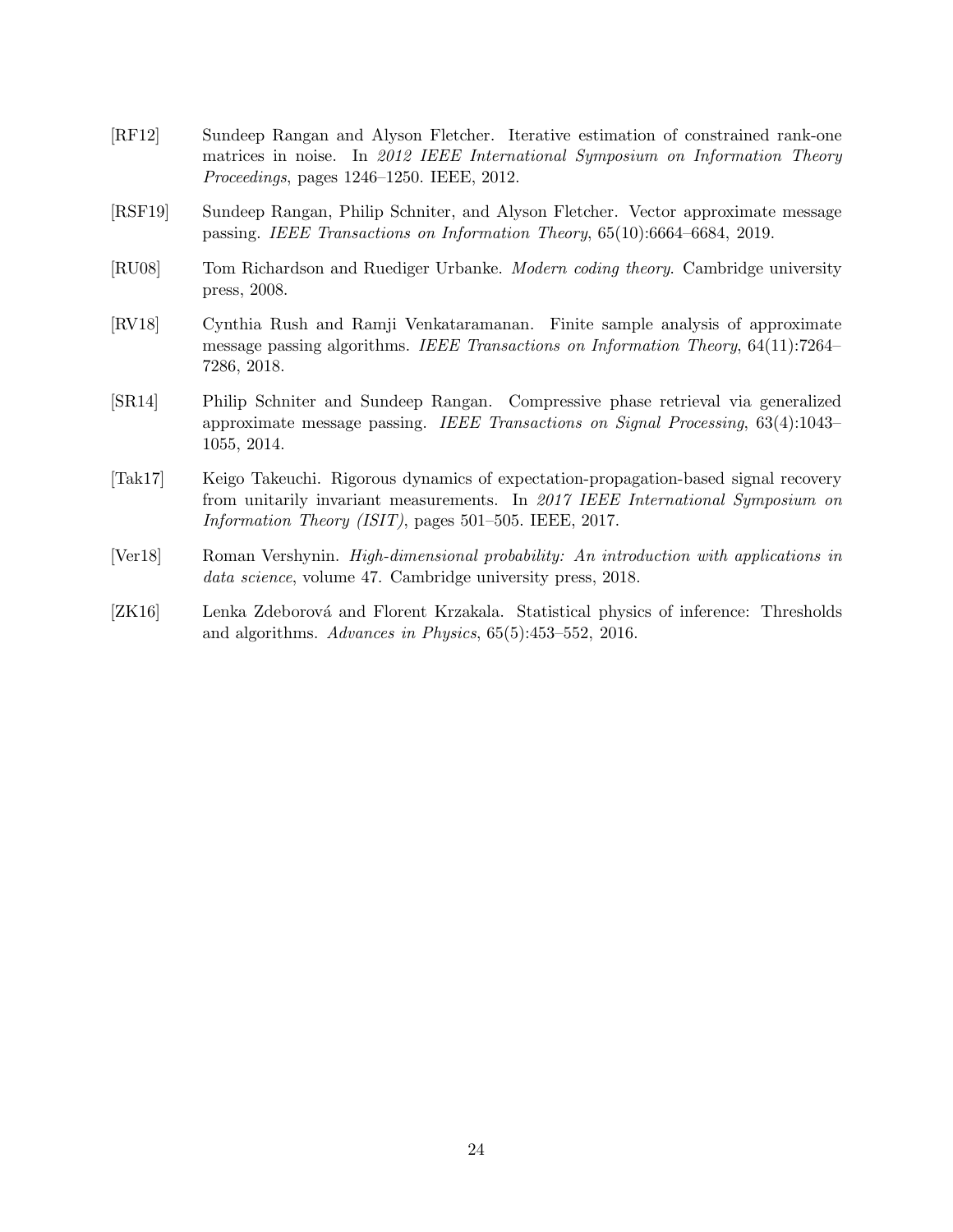# Contents

| A Changing time indices                                                     | 25        |
|-----------------------------------------------------------------------------|-----------|
| B Matrix-valued symmetric AMP iterations with non-separable non-linearities | 26<br>-26 |
| C Proof of Theorem 2                                                        | 28        |
| D Low-rank perturbations and projections                                    | 45        |
| E Useful definitions and probability lemmas                                 | 54        |

# <span id="page-24-0"></span>A Changing time indices

Here we show how the time index convention usually encountered in earlier instances of the asymmetric AMP iteration can be recovered from the one used in this proof. Consider two successive iterations of the asymmetric AMP [\(5\)](#page-6-0):

$$
\mathbf{x}_{\overline{e}}^{t+1} = \mathbf{A}_{\overline{e}} \mathbf{m}_{\overline{e}}^t - b_{\overline{e}}^t \mathbf{m}_{\overline{e}}^{t-1}, \quad \mathbf{x}_{\overline{e}}^t = \mathbf{A}_{\overline{e}} \mathbf{m}_{\overline{e}}^{t-1} - b_{\overline{e}}^{t-1} \mathbf{m}_{\overline{e}}^{t-2},
$$
\n
$$
\mathbf{m}_{\overline{e}}^t = f_{\overline{e}}^t \left( \mathbf{x}_{\overline{e}}^t \right), \qquad \mathbf{m}_{\overline{e}}^{t-1} = f_{\overline{e}}^{t-1} \left( \mathbf{x}_{\overline{e}}^{t-1} \right),
$$
\n
$$
\mathbf{x}_{\overline{e}}^{t+1} = \mathbf{A}_{\overline{e}}^{\top} \mathbf{m}_{\overline{e}}^t - b_{\overline{e}}^t \mathbf{m}_{\overline{e}}^{t-1}, \quad \mathbf{x}_{\overline{e}}^t = \mathbf{A}_{\overline{e}}^{\top} \mathbf{m}_{\overline{e}}^{t-1} - b_{\overline{e}}^{t-1} \mathbf{m}_{\overline{e}}^{t-2},
$$
\n
$$
\mathbf{m}_{\overline{e}}^t = f_{\overline{e}}^t \left( \mathbf{x}_{\overline{e}}^t \right) \qquad \mathbf{m}_{\overline{e}}^{t-1} = f_{\overline{e}}^{t-1} \left( \mathbf{x}_{\overline{e}}^{t-1} \right)
$$
\n
$$
(28)
$$

which requires initializing both  $\mathbf{x}$ <sub> $\neq$ </sub> and  $\mathbf{x}_{\in}$ , and updates them simultaneously at each iteration. We see that to evaluate  $\mathbf{x}_{\neq}^{t+1}$  $\frac{t+1}{e}$  (resp.  $\mathbf{x}_{\overleftarrow{e}}^{t+1}$  $\frac{t+1}{e}$ ), we only need the previous value of  $\mathbf{x}_{\overline{e}}^t$  (resp.  $\mathbf{x}_{\overline{e}}^t$ ) and  $\mathbf{x}_{\overline{e}^{t-1}}$  (resp.  $\mathbf{x}_{\overline{e}}^{t-1}$ ). Thus only half of the iterates can be computed, independently of the other half, using the following formulae (setting the other update functions to zero):

$$
\mathbf{x}_{\overline{e}}^{2t+1} = \mathbf{A}_{\overline{e}}^{\top} \mathbf{m}_{\overline{e}}^{2t} - b_{\overline{e}}^{2t} \mathbf{m}_{\overline{e}}^{2t-1}, \n\mathbf{m}_{\overline{e}}^{2t} = f_{\overline{e}}^{2t} (\mathbf{x}_{\overline{e}}^{2t}), \n\mathbf{x}_{\overline{e}}^{2t} = \mathbf{A}_{\overline{e}} \mathbf{m}_{\overline{e}}^{2t-1} - b_{\overline{e}}^{2t-1} \mathbf{m}_{\overline{e}}^{2t-2}, \n\mathbf{m}_{\overline{e}}^{2t-1} = f_{\overline{e}}^{2t-1} (\mathbf{x}_{\overline{e}}^{2t-1})
$$
\n(29)

which only requires one value at initialization and at each iteration. The usual time indices found in , e.g., [\[BMN20\]](#page-21-6) are then recovered with the following mapping:

$$
\mathbf{x}_{\overleftarrow{e}}^{2t+1} = \mathbf{u}^{t+1}
$$

$$
\mathbf{x}_{\overrightarrow{e}}^{2t} = \mathbf{v}^t
$$

$$
f_{\overrightarrow{e}}^{2t}(.) = g_t(.)
$$

$$
f_{\overrightarrow{e}}^{2t-1}(.) = e_t(.)
$$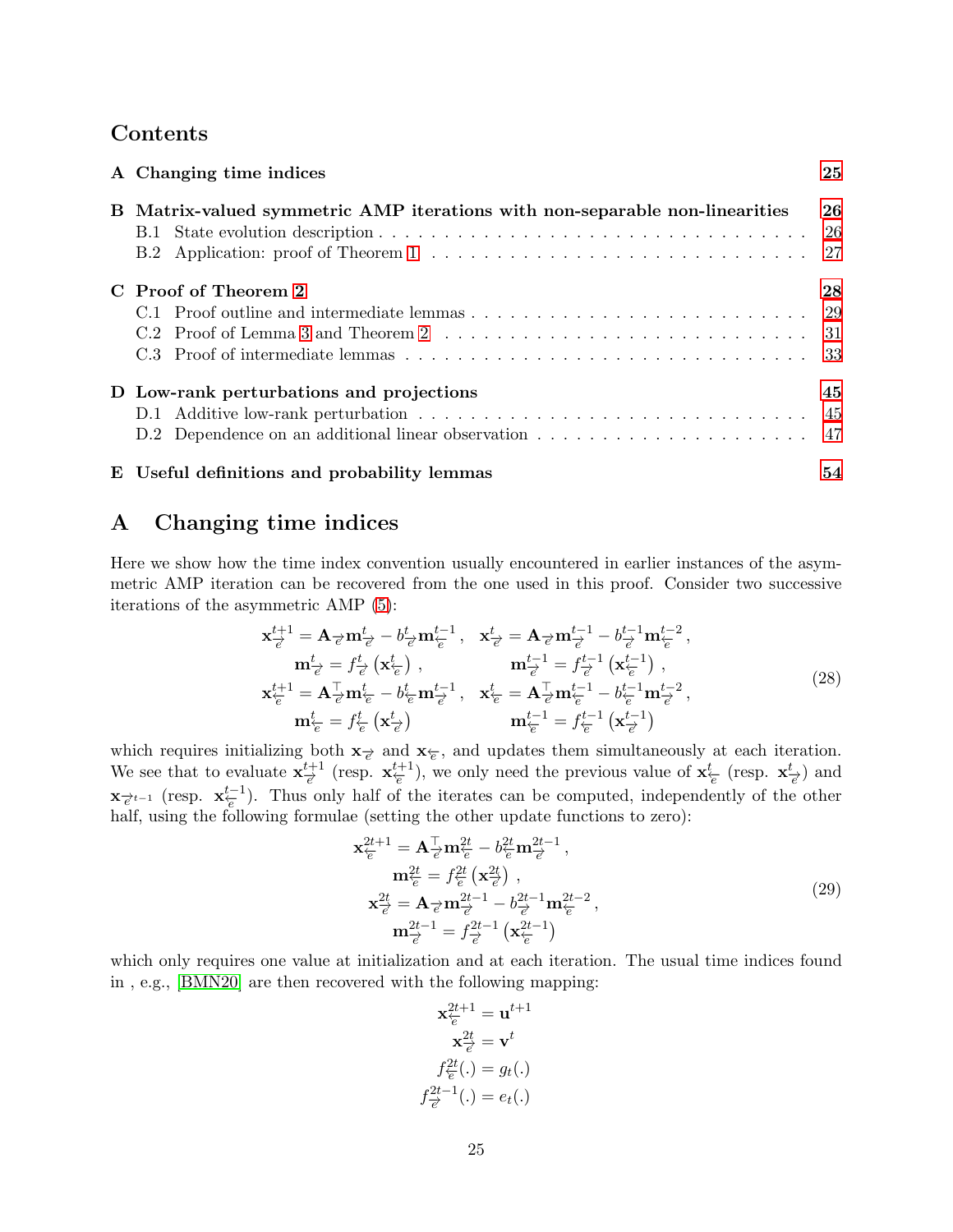Note that this simplification is specific to the graph structure underlying the asymmetric AMP iteration.

# <span id="page-25-0"></span>B Matrix-valued symmetric AMP iterations with non-separable non-linearities

### <span id="page-25-1"></span>B.1 State evolution description

In this section, we present the state evolution equations for a symmetric AMP iteration with non-separable non-linearities and matrix-valued variables. This is an extension of the results of [\[JM13,](#page-21-5) [BMN20\]](#page-21-6). This result underlies the proof of state evolution equations for graph-based AMP iterations.

Consider an initial (deterministic) matrix  $\mathbf{X}^0 \in \mathbb{R}^{N \times q}$  and a sequence of deterministic functions  ${f^t: \mathbb{R}^{N \times q} \to \mathbb{R}^{N \times q}}_{t \in \mathbb{N}}$ . For the reader's convenience, we recall here the symmetric AMP iteration  $(9)-(11)$  $(9)-(11)$  $(9)-(11)$ .

**Symmetric AMP iteration.** Let  $X^0 \in \mathbb{R}^{N \times q}$  and define recursively,

$$
\mathbf{X}^{t+1} = \mathbf{A}\mathbf{M}^t - \mathbf{M}^{t-1}(\mathbf{b}^t)^{\top} \qquad \in \mathbb{R}^{N \times q}, \qquad (30)
$$

$$
\mathbf{M}^t = f^t(\mathbf{X}^t) \qquad \qquad \in \mathbb{R}^{N \times q}, \tag{31}
$$

<span id="page-25-2"></span>
$$
\mathbf{b}^{t} = \frac{1}{N} \sum_{i=1}^{N} \frac{\partial f_{i}^{t}}{\partial \mathbf{X}_{i}} (\mathbf{X}^{t}) \qquad \in \mathbb{R}^{q \times q} \,.
$$
 (32)

where  $\mathbf{b}^t$  is the Onsager correction term. We now list the necessary assumptions.

### <span id="page-25-4"></span>Assumptions.

- (B1)  $A \in \mathbb{R}^{N \times N}$  is a GOE(N) matrix, i.e.,  $A = G + G^{\top}$  for  $G \in \mathbb{R}^{N \times N}$  with i.i.d. entries  $G_{ij} \sim \mathbf{N}(0, 1/(2N)).$
- <span id="page-25-7"></span>(B2) For each  $t \in \mathbb{N}, f^t : \mathbb{R}^{N \times q} \to \mathbb{R}^{N \times q}$  is pseudo-Lipschitz of order k, uniformly in N.
- <span id="page-25-6"></span>(B3)  $||\mathbf{X}^0||_F / \sqrt{N}$  converges to a finite constant as  $N \to \infty$ .
- (B4) The following limit exists and is finite:

<span id="page-25-3"></span>
$$
\lim_{N \to \infty} \frac{1}{N} f^0(\mathbf{X}^0)^\top f^0(\mathbf{X}^0) \in \mathbb{R}^{q \times q} \tag{33}
$$

(B5) For any  $t \in \mathbb{N}_{>0}$  and any  $\kappa \in \mathcal{S}_q^+$ , the following limit exists and is finite:

$$
\lim_{N \to \infty} \frac{1}{N} \mathbb{E}\left[f^0(\mathbf{X}^0)^\top f^t(\mathbf{Z})\right] \in \mathbb{R}^{q \times q} \tag{34}
$$

where  $\mathbf{Z} \in \mathbb{R}^{N \times q}$ ,  $\mathbf{Z} \sim \mathbf{N}$   $(0, \kappa \otimes \mathbf{I}_N)$ .

<span id="page-25-5"></span>(B6) For any  $s, t \in \mathbb{N}_{>0}$  and any  $\kappa \in \mathcal{S}_{2q}^+$ , the following limit exists and is finite:

$$
\lim_{N \to \infty} \frac{1}{N} \mathbb{E}\left[f^s(\mathbf{Z}^s)^\top f^t(\mathbf{Z}^t)\right] \in \mathbb{R}^{q \times q} \tag{35}
$$

where  $(\mathbf{Z}^s, \mathbf{Z}^t) \in (\mathbb{R}^{N \times q})^2, (\mathbf{Z}^s, \mathbf{Z}^t) \sim \mathbf{N}(0, \kappa \otimes \mathbf{I}_N).$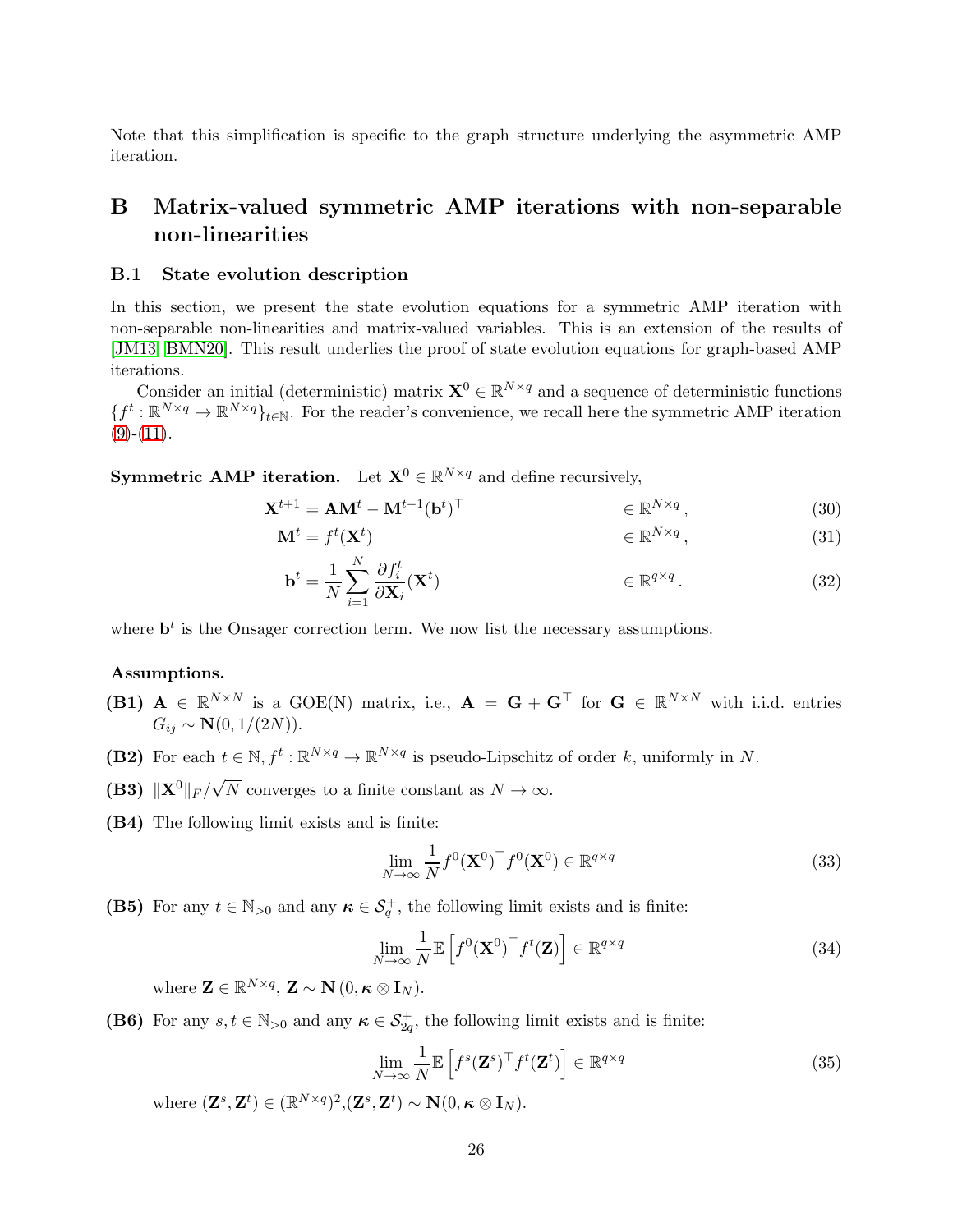<span id="page-26-2"></span>Under these assumptions, we define the *state evolution* iteration related to the AMP iteration [\(30\)](#page-25-2)-[\(32\)](#page-25-3).

Definition 3 (state evolution iterates). The state evolution iterates are composed of one infinitedimensional array  $(\kappa^{s,r})_{r,s>0}$  of real matrices. This array is generated as follows. Define the first state evolution iterate

$$
\boldsymbol{\kappa}^{1,1} = \lim_{N \to \infty} \frac{1}{N} f^0(\mathbf{X}^0)^\top f^0(\mathbf{X}^0)
$$
\n(36)

Recursively, once  $\kappa^{s,r}, 0 \leqslant s, r \leqslant t$  are defined for some  $t \geqslant 1$ , take  $\mathbf{Z}^0 = \mathbf{X}^0$  and  $(\mathbf{Z}^1, \ldots, \mathbf{Z}^t) \in$  $(\mathbb{R}^{n\times q})^t$  a centered Gaussian vector of covariance  $(\kappa^{s,r})_{s,r\leq t}\otimes I_N$ . We then define new state evolution iterates

$$
\boldsymbol{\kappa}^{t+1,s+1} = \boldsymbol{\kappa}^{s+1,t+1} = \lim_{N \to \infty} \frac{1}{N} \mathbb{E} \left[ f^s(\mathbf{Z}^s)^\top f^t(\mathbf{Z}^t) \right], \qquad s \in \{0, \ldots, t\}.
$$

<span id="page-26-1"></span>The following property then holds for the AMP iteration [\(30\)](#page-25-2)-[\(32\)](#page-25-3).

**Theorem 2.** Assume [\(B1\)-](#page-25-4)[\(B6\).](#page-25-5) Define, as above,  $\mathbf{Z}^0 = \mathbf{X}^0$  and  $(\mathbf{Z}^1, \ldots, \mathbf{Z}^t) \in (\mathbb{R}^{N \times q})^t$  a centered Gaussian vector of covariance  $(\kappa^{s,r})_{s,r\leq t}\otimes \mathbf{I}_N$ . Then for any sequence  $\Phi_N: (\mathbb{R}^{N\times q})^{t+1}\to \mathbb{R}$  of pseudo-Lipschitz functions,

$$
\Phi_N\left(\mathbf{X}^0,\mathbf{X}^1,\ldots,\mathbf{X}^t\right)\stackrel{\mathrm{P}}{\triangleq}\mathbb{E}\left[\Phi_N\left(\mathbf{Z}^0,\mathbf{Z}^1,\ldots,\mathbf{Z}^t\right)\right].
$$

Given the above result, we can expect the Onsager correction  $\mathbf{b}^t$  to verify

<span id="page-26-3"></span>
$$
\mathbf{b}^t \stackrel{P}{\simeq} \frac{1}{N} \mathbb{E} \left[ \sum_{i=1}^N \frac{\partial f_i^t}{\partial \mathbf{Z}_i} (\mathbf{Z}^t) \right] \in \mathbb{R}^{q \times q} . \tag{37}
$$

where  $\mathbf{Z}^t \sim \mathbf{N}(0, \kappa_{t,t} \otimes \mathbf{I}_n)$ . In fact, similarly to [\[BMN20\]](#page-21-6), Theorem [2](#page-26-1) can be shown to hold for the AMP iteration  $((30)-(32))$  $((30)-(32))$  $((30)-(32))$  $((30)-(32))$  $((30)-(32))$  with any estimator  $\hat{\mathbf{b}}^t$  satisfying

$$
\hat{\mathbf{b}}^{t}(\mathbf{X}^{0}, \hat{\mathbf{M}}^{0}, ..., \hat{\mathbf{M}}^{t-1}, \hat{\mathbf{X}}^{t}) \stackrel{P}{\simeq} \frac{1}{N} \mathbb{E}\left[\sum_{i=1}^{N} \frac{\partial f_{i}^{t}}{\partial \mathbf{Z}_{i}}(\mathbf{Z}^{t})\right] \in \mathbb{R}^{q \times q}.
$$
\n(38)

### B.2 Application: proof of Theorem [1](#page-9-2)

<span id="page-26-0"></span>.

In Section [3.2,](#page-9-0) we have seen that the graph AMP iteration [\(2\)](#page-5-0)-[\(4\)](#page-5-2) can be rewritten as a symmetric AMP iteration of the form  $(9)-(11)$  $(9)-(11)$ . Here, we check that applying Theorem [2](#page-26-1) on the symmetric iteration after performing the reduction indeed gives Theorem [1.](#page-9-2)

Define the state evolution iterates as in Definition [3.](#page-26-2) Here, due to the expression [\(211\)](#page-52-0) of the non-linearities, the state evolution iterates are diagonal:

$$
\boldsymbol{\kappa}^{1,1} = \lim_{N \to \infty} \frac{1}{N} \begin{pmatrix} \left\| f_{\vec{e}_1}^0((\mathbf{x}_{\vec{e}}^0)_{\vec{e}} : \vec{e} \to \vec{e}_1) \right\|^2 & 0 \\ 0 & \left\| f_{\vec{e}_m}^0((\mathbf{x}_{\vec{e}}^0)_{\vec{e}} : \vec{e} \to \vec{e}_m) \right\|^2 \end{pmatrix}
$$
(39)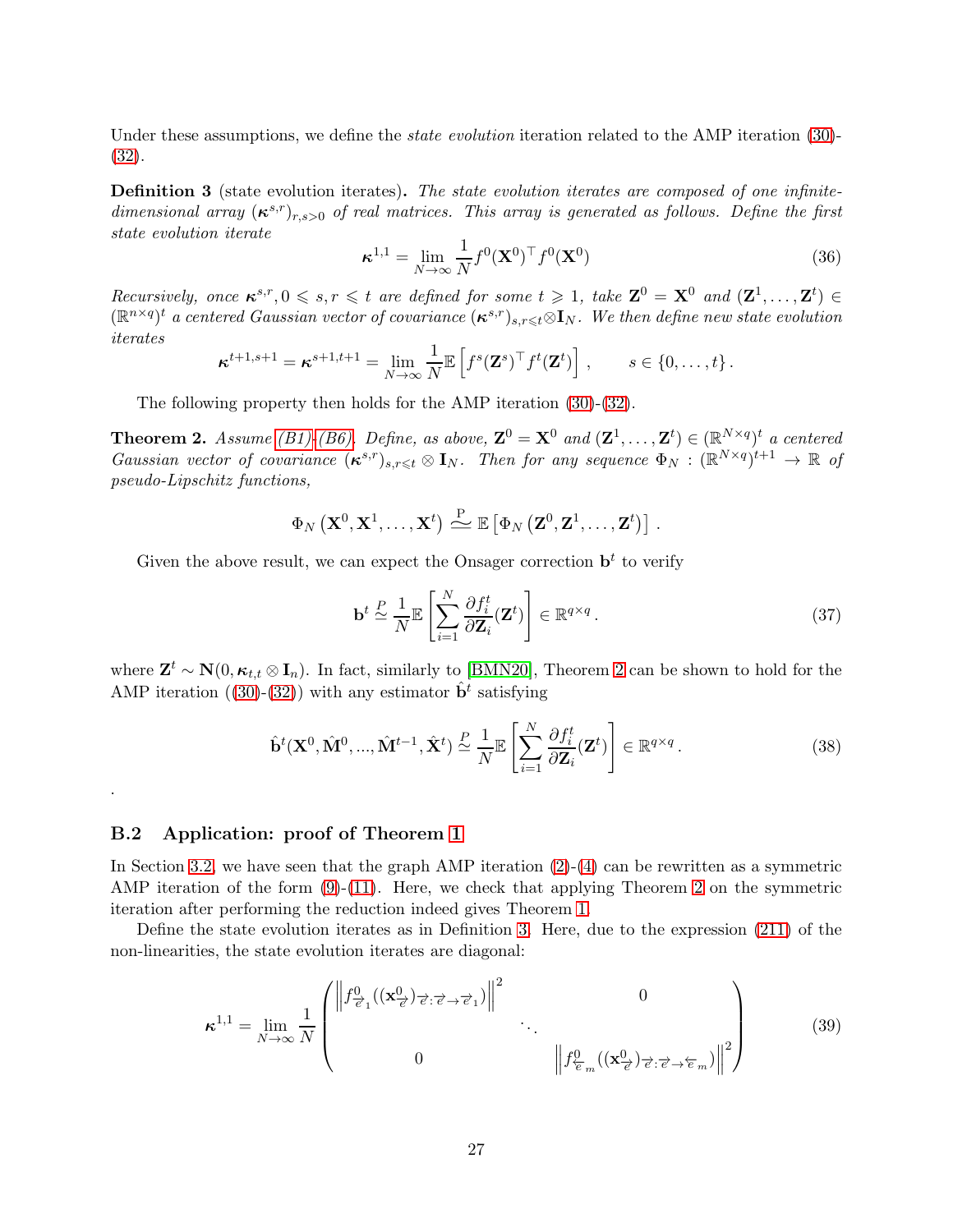and

$$
\boldsymbol{\kappa}^{t+1,s+1} = \boldsymbol{\kappa}^{s+1,t+1} = \lim_{N \to \infty} \frac{1}{N} \begin{pmatrix} \mathbb{E} f_{\vec{e}_1}^s (\dots)^\top f_{\vec{e}_1}^t (\dots) & 0 \\ 0 & \ddots & \vdots \\ 0 & \mathbb{E} f_{\vec{e}_m}^s (\dots)^\top f_{\vec{e}_m}^t (\dots) \end{pmatrix}.
$$

Let  $\mathbf{Z}^t \in \mathbb{R}^{N \times q}$  be the variable from Definition [3.](#page-26-2) Decompose

$$
\mathbf{Z}^t = \begin{pmatrix} \mathbf{Z}_{\overrightarrow{e}_1}^t & & * \\ & \ddots & \\ * & & \mathbf{Z}_{\overleftarrow{e}_m}^t \end{pmatrix} \, .
$$

where  $\mathbf{Z}^t_{(v,w)} \in \mathbb{R}^{n_w}$ . The diagonal structure of the state evolution iterates means that  $\mathbf{Z}^t_{\overrightarrow{e}}$  and  $\mathbf{Z}^t_{\overrightarrow{e}}$ , are independent when  $\overrightarrow{e} \neq \overrightarrow{e}'$ . We thus find that

$$
\kappa^{s,t} = \begin{pmatrix} \kappa_{\overrightarrow{e}_1}^{s,t} & 0 \\ \cdot & \cdot \\ 0 & \kappa_{\overleftarrow{e}_m}^{s,t} \end{pmatrix}
$$

where the  $\kappa_{\overrightarrow{e}}^{s,t}$  $\frac{s,t}{e'}$  are those defined in Section [3](#page-8-0) and the variables  $\mathbb{Z}_{\overrightarrow{e}}^{t}$  are the same as those defined in Section [3.](#page-8-0)

These elements show that Theorem [1](#page-9-2) follows from the application of Theorem [2.](#page-26-1)

# <span id="page-27-0"></span>C Proof of Theorem [2](#page-26-1)

Once the concentration lemmas of Appendix [E](#page-53-0) are established for matrix valued-variables, the proof follows closely that of [\[BMN20\]](#page-21-6). We include the main steps (with minor changes) for completeness nonetheless.

As an intermediate step, we introduce the following AMP iteration initialized with  $X^0 \in \mathbb{R}^{N \times q}$ :

$$
\mathbf{X}^{t+1} = \mathbf{A}\mathbf{M}^t - \mathbf{M}^{t-1}(\mathbf{b}^t)^\top
$$
\n
$$
\in \mathbb{R}^{N \times q} \tag{40}
$$

$$
\mathbf{M}^t = f^t(\mathbf{X}^t) \qquad \qquad \in \mathbb{R}^{N \times q}, \tag{41}
$$

<span id="page-27-3"></span><span id="page-27-2"></span>
$$
\mathbf{b}_{t} = \frac{1}{N} \mathbb{E} \left[ \sum_{i=1}^{N} \frac{\partial f_{i}^{t}}{\partial \mathbf{Z}_{i}} (\mathbf{Z}^{t}) \right] \qquad \in \mathbb{R}^{q \times q} . \tag{42}
$$

where the Onsager term has been replaced by the expectation in Eq.[\(37\)](#page-26-3) using the state evolution recursion, i.e.,  $\mathbf{Z}^t \in \mathbb{R}^{N \times q} \sim \mathbf{N}(0, \kappa_{t,t} \otimes \mathbf{I}_N)$ . We denote this recursion with the shorthand  $\{X^t, M^t | f^t, X^0\}$ . The following lemma is an analog of Theorem [2](#page-26-1) for the iteration [\(40\)](#page-27-2)-[\(42\)](#page-27-3).

<span id="page-27-1"></span>**Lemma 3.** Define, as above,  $\mathbf{Z}^0 = \mathbf{X}^0$  and  $(\mathbf{Z}^1, \ldots, \mathbf{Z}^t) \in (\mathbb{R}^{N \times q})^t$  a centered Gaussian vector  $\sqrt{ }$  $\kappa^{1,1}$  ...  $\kappa^{1,t}$  $\setminus$ 

of covariance  $\left\lfloor \right\rfloor$ . . . . . . . . .  $\kappa^{t,1}$  ...  $\kappa^{t,t}$  $\bigotimes_{N} \mathbf{I}_{N}$ . Then for any sequence  $\Phi_{N} : (\mathbb{R}^{N \times q})^{t+1} \to \mathbb{R}$  of pseudo-

Lipschitz functions, the iterates of  $(40)-(42)$  $(40)-(42)$  $(40)-(42)$  satisfy

$$
\Phi_N\left(\mathbf{X}^0,\mathbf{X}^1,\ldots,\mathbf{X}^t\right)\stackrel{\text{P}}{\triangleq} \mathbb{E}\left[\Phi_N\left(\mathbf{Z}^0,\mathbf{Z}^1,\ldots,\mathbf{Z}^t\right)\right].
$$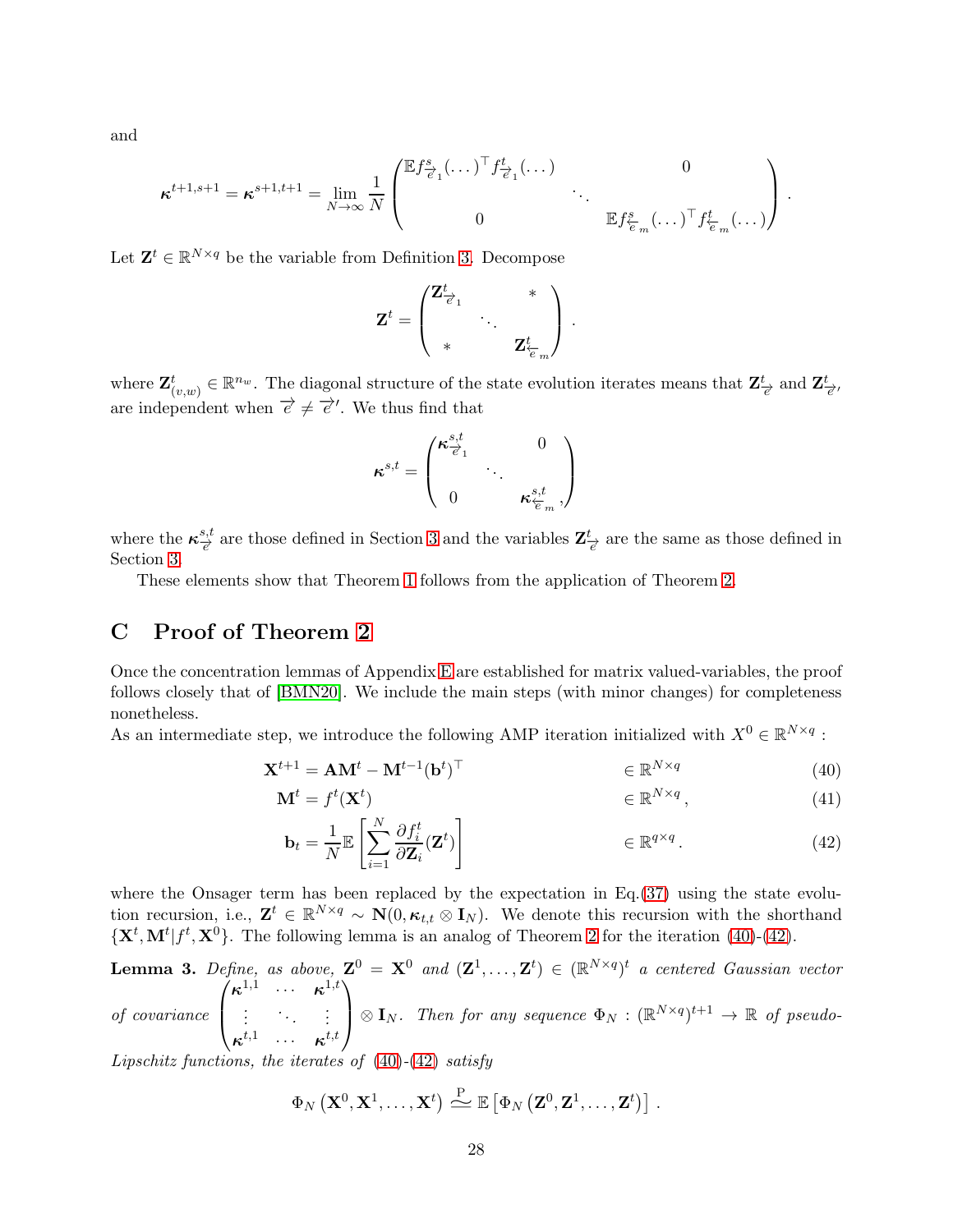### <span id="page-28-0"></span>C.1 Proof outline and intermediate lemmas

The main idea is to analyze an iteration that behaves well under Gaussian conditioning and that asymptotically approximates [\(40\)](#page-27-2)-[\(42\)](#page-27-3).

Matrix LoAMP. We consider the following iteration, a matrix-valued version of the LoAMP iteration introduced in [\[BMN20\]](#page-21-6). The sequence of functions  $f<sup>t</sup>$  and initialization  $\mathbf{X}^0$  are the same as for the AMP orbit  $\{X^t, M^t | f^t, X^0\}$ . Initialize  $Q^0 = f^0(X^0)$ , and recursively define

$$
\mathbf{H}^{t+1} = \mathbf{P}_{\mathbf{Q}_{t-1}}^{\perp} \mathbf{A} \mathbf{P}_{\mathbf{Q}_{t-1}}^{\perp} \mathbf{Q}^t + \mathcal{H}_{t-1} \alpha^t \in \mathbb{R}^{N \times q}, \qquad (43)
$$

$$
\mathbf{Q}^t = f^t(\mathbf{H}^t) \in \mathbb{R}^{N \times q},\tag{44}
$$

where at each step, the matrices  $\mathcal{Q}_{t-1}, \alpha^t, \mathcal{H}_{t-1}$  are defined as

$$
\mathbf{Q}_{t-1} = \left[ \mathbf{Q}^0 | \mathbf{Q}^1 | \dots | \mathbf{Q}^{t-1} \right] \quad \in \mathbb{R}^{N \times tq} \,, \tag{45}
$$

$$
\boldsymbol{\alpha}^{t} = (\mathcal{Q}_{t-1}^{\top} \mathcal{Q}_{t-1})^{-1} \mathcal{Q}_{t-1}^{\top} \mathbf{Q}^{t} \in \mathbb{R}^{tq \times q}, \qquad (46)
$$

$$
\mathbf{\mathcal{H}}_{t-1} = [\mathbf{H}^1 | \mathbf{H}^2 | \dots | \mathbf{H}^t] \quad \in \mathbb{R}^{N \times tq}, \tag{47}
$$

 $\mathbf{P}_{\mathcal{Q}_{t-1}} = \mathcal{Q}_{t-1}(\mathcal{Q}_{t-1}^{\top} \mathcal{Q}_{t-1})^{-1} \mathcal{Q}_{t-1}^{\top}$  is the orthogonal projector on the subspace spanned by the columns of  $\mathcal{Q}_{t-1}$ , and  $\mathbf{P}_{\mathcal{Q}_{t-1}}^{\perp} = \mathbf{I}_N - \mathbf{P}_{\mathcal{Q}_{t-1}}$ . We denote this recursion with the shorthand  $\{\mathbf{H}^t, \mathbf{Q}^t | f^t, \mathbf{X}^0\}$ . The inverse  $(\mathcal{Q}_{t-1}^\top \mathcal{Q}_{t-1})^{-1}$  in the projector may not always be properly defined if  $\mathcal{Q}_{t-1}$  is either rank-deficient or has vanishing singular values. We thus introduce the following assumption as in [\[BMN20\]](#page-21-6), which ensures the proper definition of the projector.

**Assumption 1** (Non-degeneracy). We say that the LoAMP iterates satisfy the non-degeneracy assumption if :

- almost surely, for all t and all  $N \geq t$ ,  $\mathcal{Q}_{t-1}$  has full column rank.
- for all t, there exists some constant  $c_t > 0$ —independent of N—such that almost surely, there exists N<sub>0</sub> (random) such that, for  $N \ge N_0$ ,  $\sigma_{\min}(\mathcal{Q}_{t-1})/\sqrt{N} \ge c_t > 0$ .

We now study the LoAMP iteration, starting with the non-degenerate case.

<span id="page-28-1"></span>The non-degenerate case. The following lemma gives the distribution of the Long-AMP iterates when conditioned on the previous ones.

**Lemma 4.** Consider the LoAMP iteration  $\{\mathbf{H}^t, \mathbf{Q}^t | f_t, \mathbf{X}^0\}$  and assume it satisfies the non-degeneracy assumption. For any  $t \in \mathbb{N}$ , let  $\mathfrak{S}_t$  be the  $\sigma$ -algebra generated by the collection of random variables  $\mathbf{H}^{1}, \mathbf{H}^{2}, ..., \mathbf{H}^{t}$ . Then

$$
\mathbf{H}^{t+1} |_{\mathfrak{S}_t} \stackrel{d}{=} \mathbf{P}_{\mathcal{Q}_{t-1}}^{\perp} \tilde{\mathbf{A}} \mathbf{P}_{\mathcal{Q}_{t-1}}^{\perp} \mathbf{Q}^t + \mathcal{H}_{t-1} \alpha^t
$$
\n(48)

where  $\tilde{A}$  is a copy of  $A$  independent of  $\mathfrak{S}_t$ .

<span id="page-28-2"></span>The next lemma characterizes the high-dimensional geometry and distribution of the LoAMP iterates, notably that they verify the state evolution equations.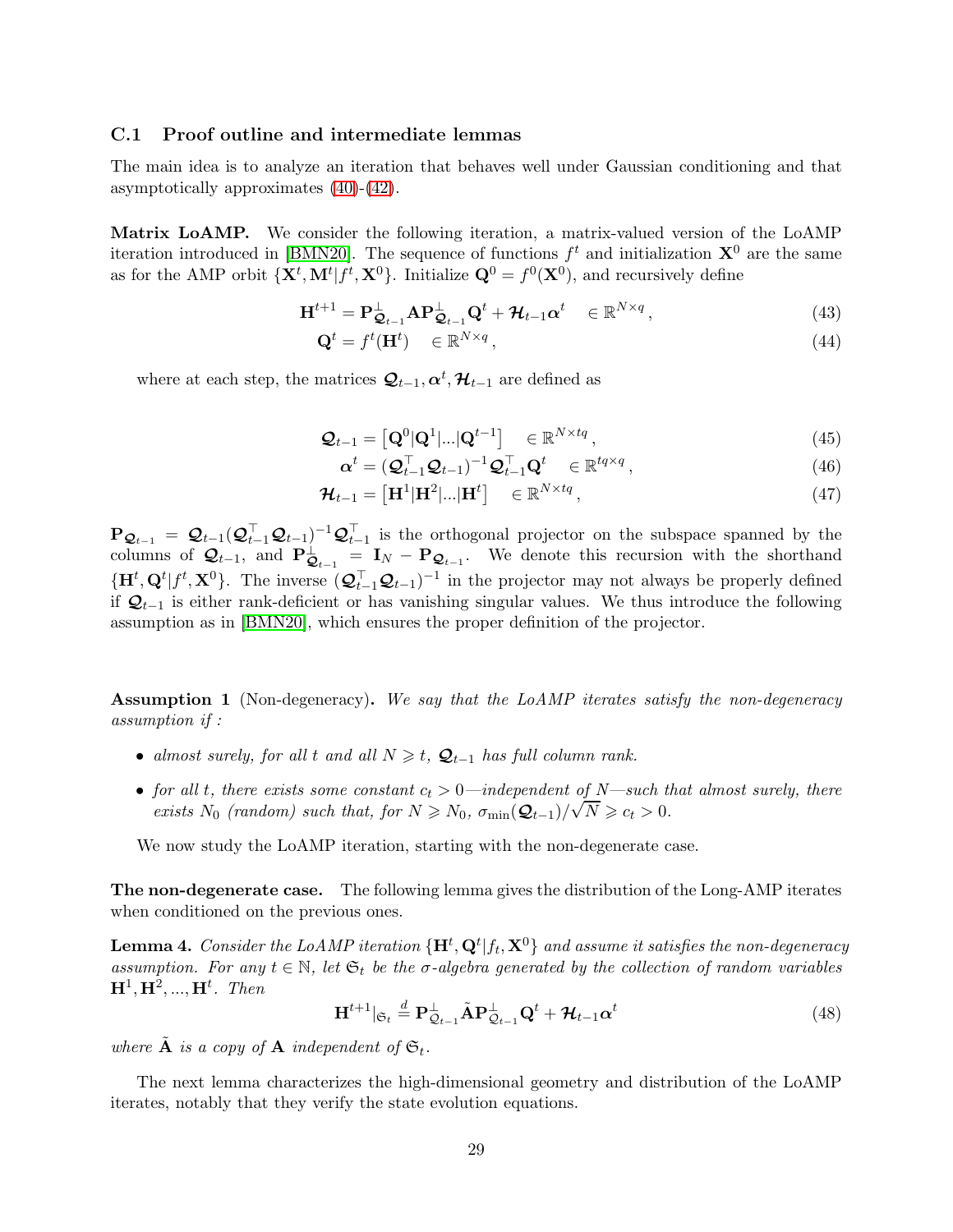**Lemma 5.** Consider the LoAMP recursion  $\{\mathbf{H}^t, \mathbf{Q}^t | f_t, \mathbf{X}^0\}$  and suppose it satisfies the non-degeneracy assumption. Then

a) for all  $0 \leqslant s, r \leqslant t$ ,

$$
\frac{1}{N}(\mathbf{H}^{s+1})^{\top}\mathbf{H}^{r+1} \stackrel{P}{\simeq} \frac{1}{N}(\mathbf{Q}^s)^{\top}\mathbf{Q}^r \in \mathbb{R}^{q \times q},\tag{49}
$$

b) for any  $t \in \mathbb{N}$ , for any sequence of uniformly order-k pseudo-Lipschitz functions  $\{\phi_N :$  $(\mathbb{R}^{N \times q})^{t+2} \to \mathbb{R}$ ,

$$
\Phi_N(\mathbf{X}^0, \mathbf{H}^1, ..., \mathbf{H}^{t+1}) \stackrel{P}{\simeq} \mathbb{E}[\Phi_N(\mathbf{X}^0, \mathbf{Z}^1, ..., \mathbf{Z}^{t+1})]
$$
\n(50)

where

$$
(\mathbf{Z}^1, ..., \mathbf{Z}^{t+1}) \sim \mathbf{N}(0, (\boldsymbol{\kappa}^{s,r})_{s,r \leq t} \otimes \mathbf{I}_N)
$$
\n(51)

<span id="page-29-2"></span>The next two lemmas show that the iterates of the Long-AMP recursion are arbitrary close to those of the original symmetric AMP in the high-dimensional limit.

**Lemma 6.** For each iteration t of the LoAMP iteration  $\{\mathbf{H}^t, \mathbf{Q}^t | f^t, \mathbf{X}^0\}$ , consider the recursion

$$
\hat{\mathbf{H}}^{t+1} = \mathbf{A}\mathbf{Q}^t - \mathbf{Q}^{t-1}(\mathbf{b}^t)^\top \quad where \quad \mathbf{b}^t = \frac{1}{N} \mathbb{E} \left[ \sum_{i=1}^N \frac{\partial f_i^t}{\partial \mathbf{Z}_i}(\mathbf{Z}^t) \right] \quad \in \mathbb{R}^{q \times q} \tag{52}
$$

<span id="page-29-3"></span>
$$
\mathbf{Q}^t = f^t(\mathbf{H}^t) \tag{53}
$$

where we take  $\hat{H}^1 = AQ^0$  and  $Z^t \sim N(0, K_{t,t} \otimes I_N)$  with  $K_{t,t}$  defined by the state evolution. Then for any  $t \in \mathbb{N}$ ,  $\frac{1}{\sqrt{2}}$  $\frac{L}{N} \|\mathbf{H}^{t+1} - \hat{\mathbf{H}}^{t+1}\|_F \xrightarrow[N \to \infty]{P}$ 0.

<span id="page-29-4"></span>**Lemma 7.** Consider the symmetric AMP iteration  $\{X^t, M^t | f_t, X^0\}$  and the LongAMP iteration  ${H<sup>t</sup>, Q<sup>t</sup>|f<sub>t</sub>, X<sup>0</sup>}$ . Suppose that LongAMP satisfies the non-degeneracy assumption. Then for any  $t \in \mathbb{N},$ 

$$
\frac{1}{\sqrt{N}} \|\mathbf{H}^{t+1} - \mathbf{X}^{t+1}\|_{F} \xrightarrow[N \to \infty]{} 0 \quad and \quad \frac{1}{\sqrt{N}} \|\mathbf{Q}^{t} - \mathbf{M}^{t}\|_{F} \xrightarrow[N \to \infty]{} 0 \tag{54}
$$

Combining the previous results, and assuming the non-degeneracy is verified, Lemma [3](#page-27-1) holds true.

Relaxing the non-degeneracy hypothesis This paragraph shows how the non-degeneracy assumption is relaxed using a perturbative argument as done in [\[BMN20\]](#page-21-6). Define the randomly perturbed functions

<span id="page-29-0"></span>
$$
f_{\epsilon Y^t}^t = f^t(.) + \epsilon Y^t \tag{55}
$$

<span id="page-29-5"></span>where  $\mathbf{Y}^t \in \mathbb{R}^{N \times q}$  is a matrix with i.i.d.  $\mathbf{N}(0, 1)$  entries independent of the original matrix **A**. We denote **Y** the set of random matrices  $(\mathbf{Y}^0, \mathbf{Y}^1, ..., \mathbf{Y}^t) \in (\mathbb{R}^{N \times q})^{t+1}$ .

**Lemma 8.** The AMP iteration defined with the functions  $f_{\epsilon Y}^t$  and initialized with  $X^0$  verifies As-sumptions (B[4\)](#page-25-6) – (B[6\)](#page-25-5). Furthermore, define the associated state evolution iteration  $\{\kappa_{\epsilon}^{s,t}|f_{\epsilon\mathbf{Y}}^i,\mathbf{X}^0\}$ , initialized with

<span id="page-29-1"></span>
$$
\boldsymbol{\kappa}_{\epsilon}^{1,1} = \lim_{N \to \infty} \frac{1}{N} (f_{e\mathbf{Y}}^0(\mathbf{X}^0))^{\top} (f_{e\mathbf{Y}}^0(\mathbf{X}^0))
$$
(56)

and

$$
\boldsymbol{\kappa}_{\epsilon}^{s+1,t+1} = \lim_{N \to \infty} \frac{1}{N} \mathbb{E} \left[ (f_{\epsilon \mathbf{Y}}^s (\mathbf{Z}^{\epsilon,s})^\top f_{\epsilon \mathbf{Y}}^t (\mathbf{Z}^{\epsilon,t}) \right] \tag{57}
$$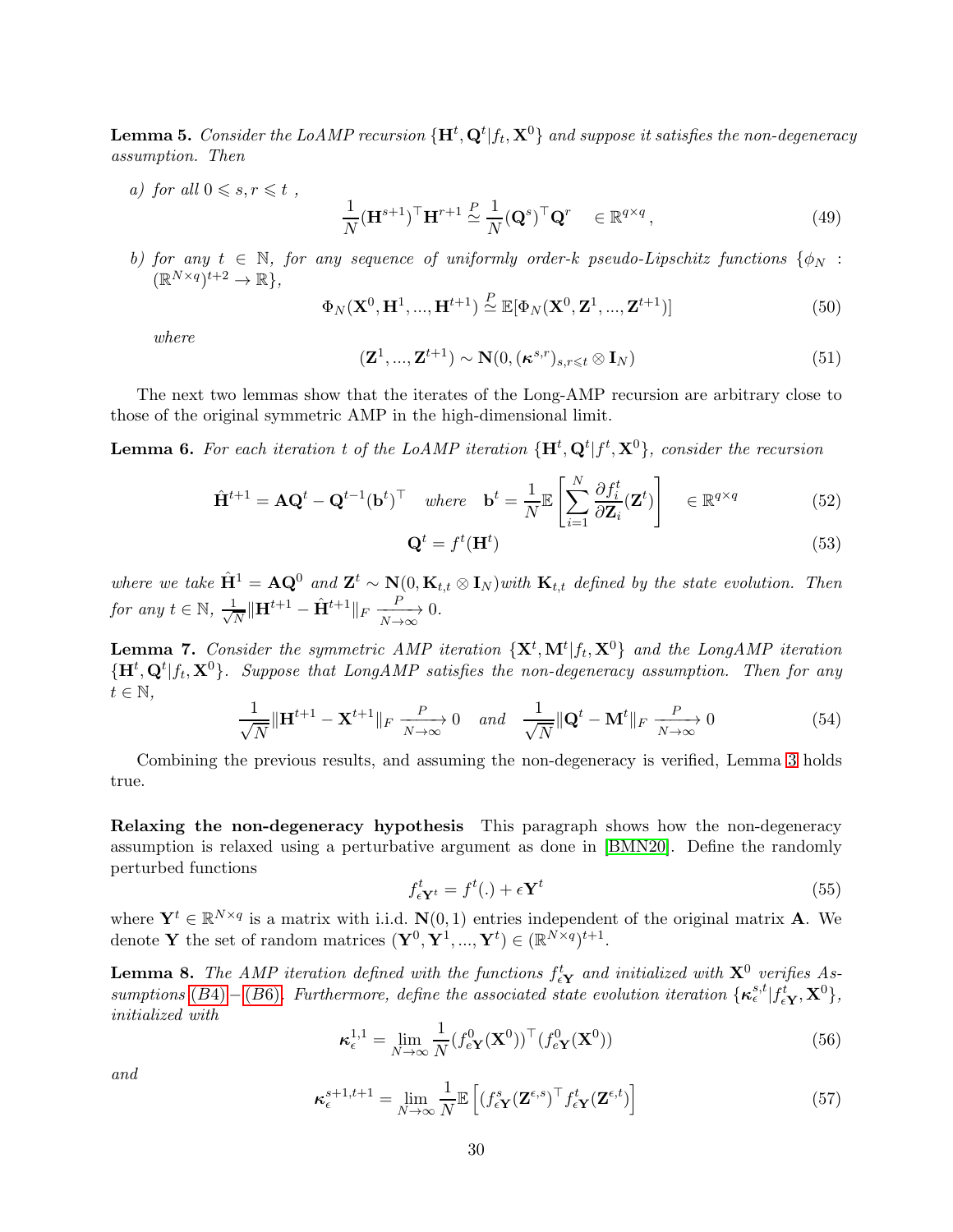where  $(\mathbf{Z}^{\epsilon,1},...,\mathbf{Z}^{\epsilon,t}) \sim \mathbf{N}(0,(\boldsymbol{\kappa}^{s,r})^{\epsilon}_{s,r\leq t} \otimes \mathbf{I}_N)$  and the expectations are taken w.r.t.  $\mathbf{Z}^{\epsilon,1},...,\mathbf{Z}^{\epsilon,t}$  but not on **Y**. Then the state evolution  $\{\kappa_{\epsilon}^{s,t}|f_{\epsilon\mathbf{Y}}^t,\mathbf{X}^0\}$  is almost surely non-random.

<span id="page-30-1"></span>**Lemma 9.** Denote  $\mathcal{Q}_{t-1}^{\epsilon Y}$  the N×tq matrix associated with the LoAMP iterates  $\{\mathbf{H}^{\epsilon Y,t}, \mathbf{Q}^{\epsilon Y,t} | f_{\epsilon Y}^t, \mathbf{X}^0\}$ . Assume  $\epsilon > 0$ . Then for  $N \geq t$ , the matrix  $\mathcal{Q}_{t-1}^{\epsilon Y}$  almost surely has full column-rank. Furthermore, there exists a constant  $c_{t,\epsilon}$ , independent of n, such that, almost surely, there exists  $N_0$  (random) such that, for  $N \ge N_0$ ,  $\sigma_{min}(\mathcal{Q}_{t-1}^{\epsilon Y})/\sqrt{N} \ge c_{t,\epsilon} > 0$ .

<span id="page-30-2"></span>The next two lemmas show uniform convergence of the perturbed state evolution averages to the original one when the perturbation vanishes.

**Lemma 10.** Let  $\{\Phi_N : \mathbb{R}^{N \times tq} \to \mathbb{R}^{q \times q}\}_{N>0}$  be a sequence of uniformly pseudo-Lipschitz functions of order k. Let  $\kappa, \tilde{\kappa}$  be two tq  $\times$  tq covariance matrices and  $\mathbf{Z} \sim \mathbf{N}(0, \kappa \otimes \mathbf{I}_N)$ ,  $\tilde{\mathbf{Z}} \sim \mathbf{N}(0, \tilde{\kappa} \otimes \mathbf{I}_N)$ . Then

$$
\lim_{\tilde{\boldsymbol{\kappa}} \to \boldsymbol{\kappa}} \sup_{N \geqslant 1} \mathbb{E}[\Phi_N(\mathbf{Z})] - \mathbb{E}[\Phi_N(\tilde{\mathbf{Z}})] = 0. \tag{58}
$$

<span id="page-30-3"></span>**Lemma 11.** For any  $s,t \geqslant 1$ ,  $\kappa_{\epsilon}^{s,t} \longrightarrow \kappa^{s,t}$ .

This last lemma shows that the iterates of the AMP orbit defined with the randomly per-turbed functions [\(55\)](#page-29-0), denoted  $\{X^{\epsilon Y,t}, M^{\epsilon Y,t} | f_{\epsilon Y}^t, X^0\}$ , is arbitrarily close to the original AMP orbit  $\{X^t, M^t | f^t, X^0\}$  when the perturbation is taken to zero.

<span id="page-30-4"></span>**Lemma 12.** Consider the symmetric AMP orbit defined by  $\{X^t, M^t | f^t, X^0\}$  and the corresponding perturbed orbit defined by  $\{X^{\epsilon Y,t}, M^{\epsilon Y,t}| f^t_{\epsilon Y}, X^0\}$ . Assume that, for some  $t \in \mathbb{N}$ . Then there exist functions  $h_t(\epsilon)$ ,  $h'_t(\epsilon)$ , independent of N, such that

$$
\lim_{\epsilon \to 0} h_t(\epsilon) = \lim_{\epsilon \to 0} h_t'(\epsilon) = 0
$$
\n(59)

and for all  $\epsilon \leq 1$ , with high probability,

$$
\frac{1}{\sqrt{N}} \|\mathbf{M}^{\epsilon \mathbf{Y},t} - \mathbf{M}^t\|_F \leq h_t'(\epsilon),\tag{60}
$$

$$
\frac{1}{\sqrt{N}} \|\mathbf{X}^{\epsilon \mathbf{Y}, t+1} - \mathbf{X}^{t+1}\|_{F} \leqslant h_t(\epsilon).
$$
\n(61)

Combining these lemmas, we now prove Lemma [3.](#page-27-1)

### <span id="page-30-0"></span>C.2 Proof of Lemma [3](#page-27-1) and Theorem [2](#page-26-1)

Theorem [2](#page-26-1) follows from Lemma [3](#page-27-1) similarly to the proof of Corollary 2 from [\[BMN20\]](#page-21-6).

Proof of Lemma [3.](#page-27-1) The lemmas presented in the previous section ensure the following:

• Lemma [9](#page-30-1) and [3](#page-27-1) ensure the AMP iteration defined with randomly perturbed functions verifies the non-degeneracy assumptions and the perturbed state evolution equations, i.e.,

$$
\Phi_N\left(\mathbf{X}^{0},\mathbf{X}^{\epsilon,1},\ldots,\mathbf{X}^{\epsilon\mathbf{Y},t}\right)\stackrel{\text{P}}{\sim}\mathbb{E}\left[\Phi_N\left(\mathbf{Z}^{\epsilon,0},\mathbf{Z}^{\epsilon,1},\ldots,\mathbf{Z}^{\epsilon,t}\right)\right].
$$

for any sequence of pseudo-Lispchitz functions  $\Phi_N$ , where  $(\mathbf{Z}^{\epsilon,0}, \mathbf{Z}^{\epsilon,1}, \dots, \mathbf{Z}^{\epsilon,t})$  are defined as in Eq. $(56)$ .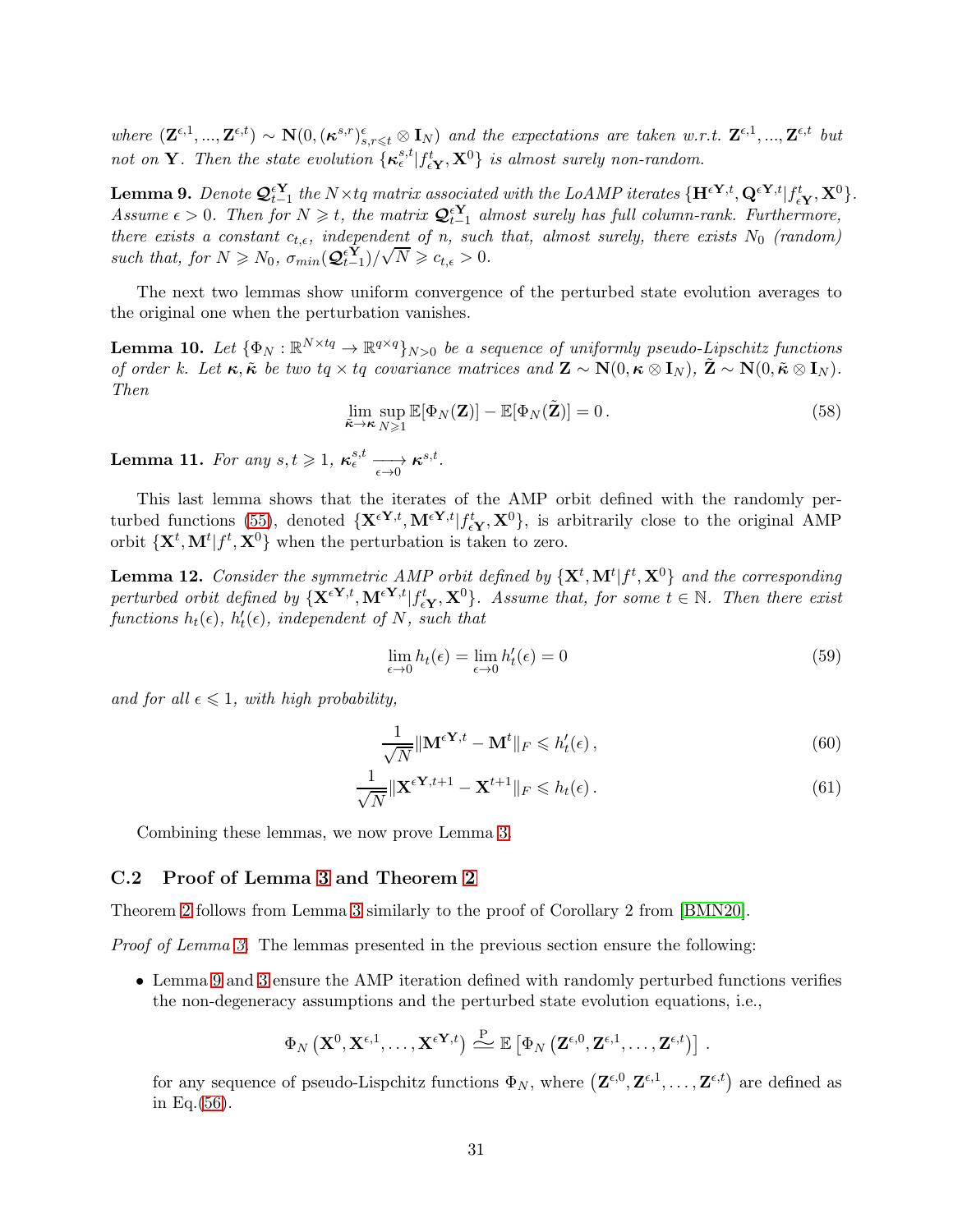• We have shown that the perturbed state evolution converges to the original one for vanishing perturbations, i.e.,

$$
\sup_{N\geqslant 1}\left|\mathbb{E}\left[\Phi_{N}\left(\mathbf{Z}^{0},\mathbf{Z}^{1},\ldots,\mathbf{Z}^{t}\right)\right]-\mathbb{E}\left[\Phi_{N}\left(\mathbf{Z}^{\epsilon,0},\mathbf{Z}^{\epsilon,1},\ldots,\mathbf{Z}^{\epsilon,t}\right)\right]\right|\xrightarrow[\epsilon\to 0]{}0
$$

using Lemma [10](#page-30-2) and [11.](#page-30-3)

• Lemma [12](#page-30-4) ensures the AMP orbit  $\{ \mathbf{X}^{\epsilon Y,t}, \mathbf{M}^{\epsilon Y,t} | f_{\epsilon Y}^t, \mathbf{X}^0 \}$  uniformly approximates the  $\{ \mathbf{X}^t, \mathbf{M}^t | f^t, \mathbf{X}^0 \}$ one.

In light of these results, consider the following decomposition: for any  $\eta \geq 0$ :

$$
\mathbb{P}\left(|\Phi_{N}\left(\mathbf{X}^{0},\mathbf{X}^{1},...,\mathbf{X}^{t}\right)-\mathbb{E}\left[\Phi_{N}\left(\mathbf{X}^{0},\mathbf{Z}^{1},...,\mathbf{Z}^{t}\right)\right]|\geqslant\eta\right) \n\leqslant \mathbb{P}\left(|\Phi_{N}\left(\mathbf{X}^{0},\mathbf{X}^{1},...,\mathbf{X}^{t}\right)-\Phi_{N}\left(\mathbf{X}^{0},\mathbf{X}^{\epsilon\mathbf{Y},1},...,\mathbf{X}^{\epsilon\mathbf{Y},t})|\geqslant\frac{\eta}{3}\right) \n+ \mathbb{P}\left(|\Phi_{N}\left(\mathbf{X}^{0},\mathbf{X}^{\epsilon\mathbf{Y},1},...,\mathbf{X}^{\epsilon\mathbf{Y},t}\right)-\mathbb{E}\left[\Phi_{N}\left(\mathbf{X}^{0},\mathbf{Z}^{\epsilon,1},...,\mathbf{Z}^{\epsilon,t}\right)\right]|\geqslant\frac{\eta}{3}\right) \n+ \mathbb{P}\left(|\mathbb{E}\left[\Phi_{N}\left(\mathbf{X}^{0},\mathbf{Z}^{\epsilon,1},...,\mathbf{Z}^{\epsilon,t}\right)\right]-\mathbb{E}\left[\Phi_{N}\left(\mathbf{X}^{0},\mathbf{Z}^{1},...,\mathbf{Z}^{t}\right)\right]|\geqslant\frac{\eta}{3}\right)
$$

Starting with the first term of the r.h.s., the pseudo-Lipschitz property and the triangle inequality give

$$
\begin{aligned} &|\Phi_{N}(\mathbf{X}^{0},\mathbf{X}^{1},...,\mathbf{X}^{t})-\Phi_{N}(\mathbf{X}^{0},\mathbf{X}^{\epsilon\mathbf{Y},1},...,\mathbf{X}^{\epsilon\mathbf{Y},t})|\leqslant\\ &L\bigg(1+2\frac{\|\mathbf{X}^{0}\|_{F}^{k-1}}{n^{k-1}}+\sum_{i=1}^{t}\frac{\|\mathbf{X}^{i}\|_{F}^{k-1}}{n^{(k-1)/2}}+\sum_{i=1}^{t}\frac{\|\mathbf{X}^{\epsilon,i}\|_{F}^{k-1}}{N^{(k-1)/2}}\bigg)\sum_{i=1}^{t}\frac{\|\mathbf{X}^{\epsilon,i}-\mathbf{X}^{i}\|_{F}}{\sqrt{N}}\\ &\leqslant L\bigg(1+2\frac{\|\mathbf{X}^{0}\|_{F}^{k-1}}{n^{(k-1)/2}}+\sum_{i=1}^{t}\frac{\|\mathbf{X}^{i}-\mathbf{X}^{\epsilon,i}+\mathbf{X}^{\epsilon,i}\|_{F}^{k-1}}{n^{(k-1)/2}}+\sum_{i=1}^{t}\frac{\|\mathbf{X}^{\epsilon,i}\|_{F}^{k-1}}{n^{(k-1)/2}}\bigg)\sum_{i=1}^{t}\frac{\|\mathbf{X}^{\epsilon,i}-\mathbf{X}^{i}\|_{F}}{n^{(k-1)/2}}\\ &\leqslant L\bigg(1+2\frac{\|\mathbf{X}^{0}\|_{F}^{k-1}}{n^{(k-1)/2}}+\sum_{i=1}^{t}\frac{\|\mathbf{X}^{i}-\mathbf{X}^{\epsilon,i}\|_{F}^{k-1}}{n^{(k-1)/2}}+2\sum_{i=1}^{t}\frac{\|\mathbf{X}^{\epsilon,i}\|_{F}^{k-1}}{n^{(k-1)/2}}\bigg)\sum_{i=1}^{t}\frac{\|\mathbf{X}^{\epsilon,i}-\mathbf{X}^{i}\|_{F}}{\sqrt{N}}\\ &\leqslant L\bigg(1+2C_{0}^{k-1}+\sum_{i=1}^{t}h_{i}(\epsilon)^{k-1}+2\sum_{i=1}^{t}C_{\epsilon}^{k-1}\bigg)\sum_{i=1}^{t}h_{i}(\epsilon)\quad \text{w.h.p.}\bigg\end{aligned}
$$

where we used assumption [\(B3\)](#page-25-7) for the convergence of  $\|\mathbf{X}_0\|_F / \sqrt{N}$  to a finite constant, the welldefined state evolution of the perturbed orbit  $\{ \mathbf{X}^{\epsilon Y,t}, \mathbf{M}^{\epsilon Y,t} | f_{\epsilon Y}^{t}, \mathbf{X}^{0} \}$  for convergence of  $\| \mathbf{X}^{\epsilon,i} \| / \sqrt{N}$ to finite constants  $C_{\epsilon Y,t}$  and Lemma [12](#page-30-4) to replace the differences  $\|\mathbf{X}^{\epsilon,i} - \mathbf{X}^i\|_F$  by the functions  $h_i(\epsilon)$  with high probability. This gives, for any  $\eta > 0$ :

$$
\lim_{\epsilon \to 0} \limsup_{N \to \infty} \mathbb{P}\left( |\Phi_N\left(\mathbf{X}^0, \mathbf{X}^1, ..., \mathbf{X}^t\right) - \Phi_N\left(\mathbf{X}^0, \mathbf{X}^{\epsilon \mathbf{Y}, 1}, ..., \mathbf{X}^{\epsilon \mathbf{Y}, t} \right)| \geq \frac{\eta}{3} \right) = 0 \tag{62}
$$

The state evolution for the perturbed AMP then gives

$$
\lim_{\epsilon \to 0} \limsup_{N \to \infty} \mathbb{P}\left( \left| \Phi_N\left( \mathbf{X}^0, \mathbf{X}^{\epsilon \mathbf{Y},1}, ..., \mathbf{X}^{\epsilon \mathbf{Y},t} \right) - \mathbb{E}\left[ \Phi_N\left( \mathbf{X}^0, \mathbf{Z}^{\epsilon,1}, ..., \mathbf{Z}^{\epsilon,t} \right) \right] \right| \geq \frac{\eta}{3} \right) = 0 \tag{63}
$$

and Lemma [10](#page-30-2) guarantees:

$$
\lim_{\epsilon \to 0} \mathbb{P}\left( \left| \mathbb{E}\left[ \Phi_N\left( \mathbf{X}^0, \mathbf{Z}^{\epsilon \mathbf{Y},1}, ..., \mathbf{Z}^{\epsilon \mathbf{Y},t} \right) \right] - \mathbb{E}\left[ \Phi_N\left( \mathbf{X}^0, \mathbf{Z}^1, ..., \mathbf{Z}^t \right) \right] \right| \geq \frac{\eta}{3} \right) = 0 \tag{64}
$$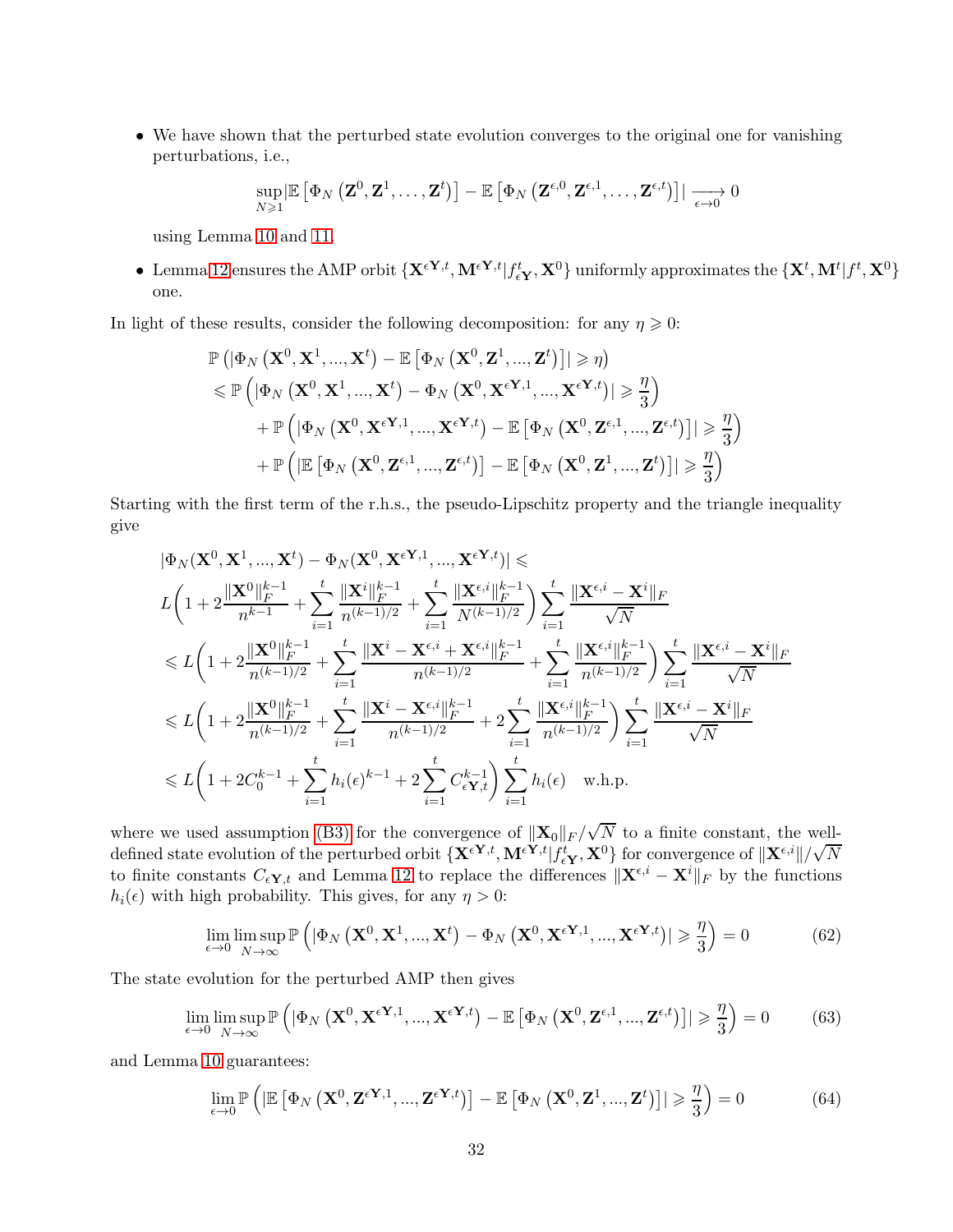for all N. From this we deduce

$$
\mathbb{P}\left(|\Phi_N\left(\mathbf{X}^0,\mathbf{X}^1,...,\mathbf{X}^t\right)-\mathbb{E}\left[\Phi_N\left(\mathbf{X}^0,\mathbf{Z}^1,...,\mathbf{Z}^t\right)\right]|\geqslant\eta\right)\xrightarrow[N\to\infty]{}0\tag{65}
$$

<span id="page-32-0"></span>which is the desired result.

### C.3 Proof of intermediate lemmas

Those proofs which are too close to the ones appearing in [\[BMN20\]](#page-21-6) are not reminded.

Proof of Lemma [4.](#page-28-1) Recall the  $\sigma$ -algebra  $\mathfrak{S}_t = \sigma(\mathbf{H}^1, \mathbf{H}^2, ..., \mathbf{H}^t)$ . The LongAMP iteration verifies:

$$
\mathbf{H}^{t+1} = (\mathbf{Id} - \mathbf{P}_{\mathcal{Q}_{t-1}}) \mathbf{A} \mathbf{P}_{\mathcal{Q}_{t-1}}^{\perp} \mathbf{Q}^t + \mathcal{H}_{t-1} \alpha^t
$$
\n(66)

$$
= \mathbf{A}\mathbf{Q}_{\perp}^{t} - \mathbf{P}_{\mathcal{Q}_{t-1}}\mathbf{A}\mathbf{Q}_{\perp}^{t} + \mathcal{H}_{t-1}\alpha^{t}
$$
\n(67)

where  $\mathbf{Q}_{\perp}^t = \mathbf{P}_{\mathbf{Q}_{t-1}}^{\perp} \mathbf{Q}^t$ . We now show by an induction that conditioning on  $\mathfrak{S}_t$  is equivalent to conditioning on the linear observations  $\mathbf{AQ}^0$ ,  $\mathbf{AQ}^1$ , ...,  $\mathbf{AQ}^t$ , and thus to conditioning on  $\mathbf{AQ}_{t-1}$ . Consider the first iteration which initializes the induction:

$$
\mathbf{H}^1 = \mathbf{A}\mathbf{Q}^0 \tag{68}
$$

thus  $\mathbf{H}^1$  is  $\sigma(\mathbf{AQ}^0)$ -measurable. Suppose now that  $\mathcal{H}_{t-1}$  is  $\sigma(\mathbf{AQ}_{t-1})$ -measurable. The LongAMP iteration then gives, remembering that  $\mathbf{Q}_{\parallel}^{t} = P_{\mathbf{Q}_{t-1}} \mathbf{Q}^{t}$ :

$$
\mathbf{H}^{t+1} = \mathbf{A}\mathbf{Q}^t - \underbrace{\mathbf{A}\mathbf{Q}_{\parallel}^t - \mathbf{P}_{\mathbf{Q}_{t-1}}\mathbf{A}\mathbf{Q}_{\perp}^t + \mathbf{H}_{t-1}\alpha^t}_{\sigma(\mathbf{A}\mathbf{Q}_{t-1}) - \text{measurable}}
$$
(69)

where the highlighted term is  $\sigma(\mathbf{A}\mathcal{Q}_{t-1})$  – measurable by definition of  $\mathbf{Q}_{\parallel}^{t}$  and the induction hypothesis. This gives that  $\mathcal{H}_t$  is  $\sigma(\mathbf{AQ}_t)$ -measurable. We can now condition on the linear observation  $\mathbf{A}\mathbf{Q}_{t-1}$  at each iteration. We thus have:

$$
\mathbf{H}^{t+1} |_{\mathfrak{S}_t} \stackrel{d}{=} \mathbf{A} |_{\mathfrak{S}_t} \mathbf{Q}_\perp^t - \mathbf{P}_{\mathcal{Q}_{t-1}} \mathbf{A} \mathbf{Q}_\perp^t + \mathcal{H}_{t-1} \alpha^t
$$
\n(70)

which amounts to condition the Gaussian space generated by the entries of  $A$  on its subspace defined by the linear combinations  $\mathbf{A}\mathbf{Q}_{t-1}$ . Conditioning in Gaussian spaces amounts to doing orthogonal projections, which gives

$$
\mathbf{A}|_{\mathfrak{S}_t} = \mathbb{E}\left[\mathbf{A}|\mathfrak{S}_t\right] + \mathcal{P}_t(\tilde{\mathbf{A}})
$$
\n(71)

as shown in  $[\text{BM11}, [\text{JM13}],$  where  $\tilde{\mathbf{A}}$  is a copy of  $\mathbf{A}$ , independent of  $\mathfrak{S}_t$  and  $\mathcal{P}_t$  is the projector onto the subspace  $\{\hat{\mathbf{A}} \in \mathbb{R}^{N \times N} | \hat{\mathbf{A}} \mathcal{Q}_{t-1} = 0, \hat{\mathbf{A}} = \hat{\mathbf{A}}^{\top}\}\$ :

$$
\mathbb{E}\left[\mathbf{A}\middle|\mathfrak{S}_t\right] = \mathbf{A} - \mathbf{P}_{\mathcal{Q}_{t-1}}^{\perp} \mathbf{A} \mathbf{P}_{\mathcal{Q}_{t-1}}^{\perp}
$$
\n(72)

$$
\mathcal{P}_t(\tilde{A}) = \mathbf{P}_{\mathbf{Q}_{t-1}}^{\perp} \tilde{A} \mathbf{P}_{\mathbf{Q}_{t-1}}^{\perp}
$$
\n(73)

where  $\tilde{A}$  is an independent copy of  $A$ . Replacing in the original LongAMP iteration, we get :

$$
\mathbf{H}^{t+1} |_{\mathfrak{S}_t} \stackrel{d}{=} \mathbf{P}_{\mathbf{Q}_{t-1}}^{\perp} \tilde{\mathbf{A}} \mathbf{P}_{\mathbf{Q}_{t-1}}^{\perp} \mathbf{Q}^t + \mathcal{H}_{t-1} \alpha^t
$$
\n(74)

where we used  $\mathbf{P}_{\mathbf{Q}_{t-1}}^{\perp} \mathbb{E} [\mathbf{A} | \mathfrak{S}_t] \mathbf{P}_{\mathbf{Q}_{t-1}}^{\perp} = 0.$ 

*Proof of Lemma [5.](#page-28-2)* We proceed by induction over t. Let  $S_t$  be the property at time t.

 $\Box$ 

 $\Box$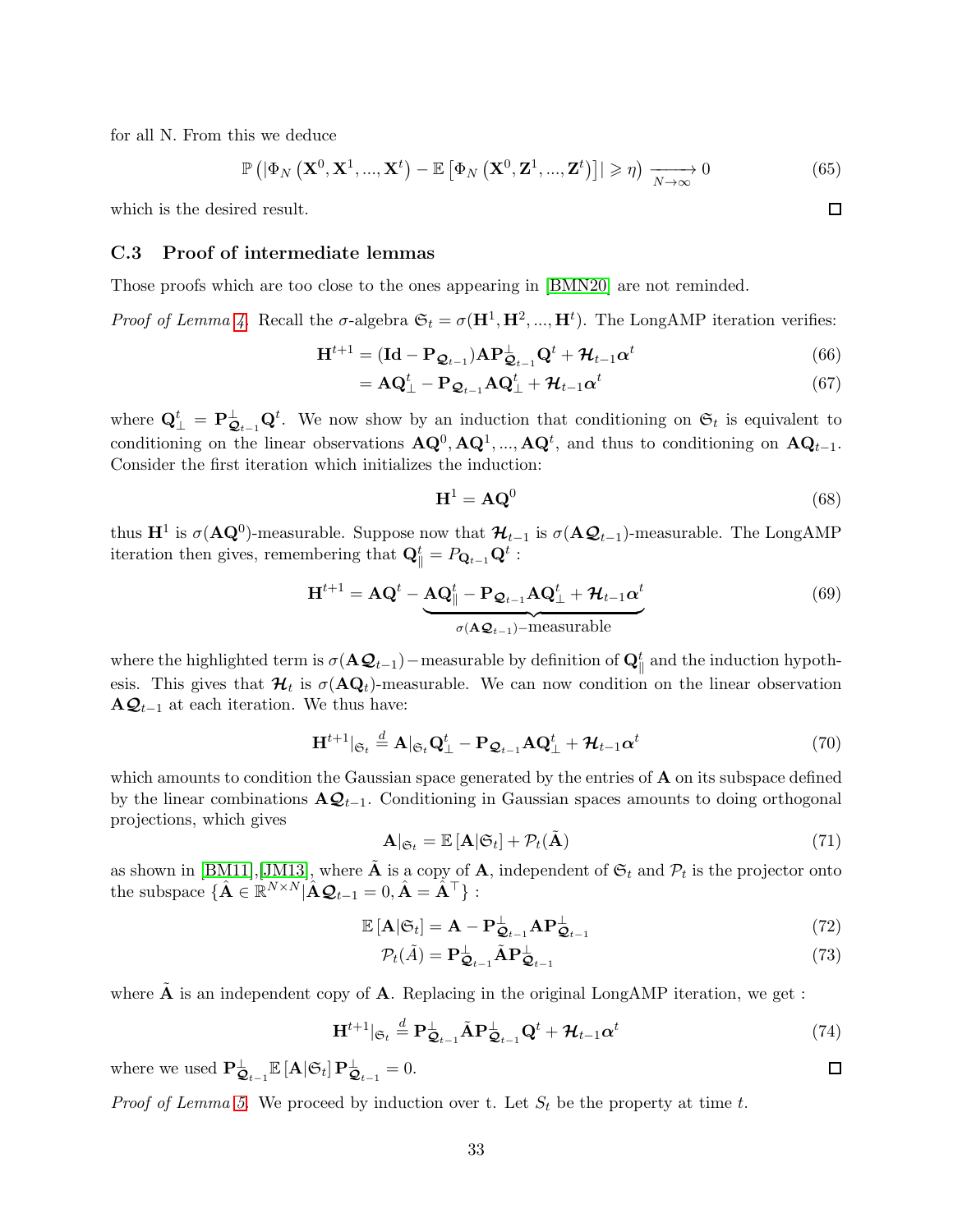### Initialization.

a) We have  $\mathbf{H}^1 = \mathbf{A}\mathbf{Q}^0$ . Then:

$$
\frac{1}{N}(\mathbf{H}^{1})^{\top}\mathbf{H}^{1} = \frac{1}{N}(\mathbf{A}\mathbf{Q}^{0})^{\top}(\mathbf{A}\mathbf{Q}^{0})
$$
\n
$$
\stackrel{P}{\simeq} \frac{1}{N}(\mathbf{Q}^{0})^{\top}\mathbf{Q}^{0}
$$
\n(75)

using Lemma [20.](#page-56-0) We then define  $\kappa^{1,1} = \frac{1}{\lambda}$  $\frac{1}{N}(\mathbf{Q}^0)^\top \mathbf{Q}^0.$ 

b) We want to show that  $\Phi_N(\mathbf{X}^0, \mathbf{H}^1) \stackrel{P}{\simeq} \mathbb{E}\left[\Phi_N(\mathbf{X}^0, \mathbf{Z}^1)\right]$  where  $\mathbf{Z}^1 \sim \mathbf{N}(0, \kappa^{1,1})$ , where

$$
\boldsymbol{\kappa}^{1,1} = \frac{1}{N} (\mathbf{Q}^0)^\top \mathbf{Q}^0 = \frac{1}{N} \left( f^0(\mathbf{X}^0) \right)^\top f^0(\mathbf{X}^0)
$$
(76)

For any sequence  $\{\Phi_N\}_{N\in\mathbb{N}}$  of order k pseudo-Lipschitz function

$$
\|\Phi_N(\mathbf{X}_0, \mathbf{A}\mathbf{Q}^0) - \mathbb{E}[\Phi_N(\mathbf{Z}^1)]\|_2 \le \|\Phi_N(\mathbf{A}\mathbf{Q}^0) - \Phi_N(\mathbf{Z}^1)\|_2 + \|\Phi_N(\mathbf{Z}^1) - \mathbb{E}[\Phi_N(\mathbf{Z}^1)]\|_2
$$
  

$$
\le L_n \left(1 + \left(\frac{\|\mathbf{A}\mathbf{Q}^0\|_2}{\sqrt{N}}\right)^{k-1} + \left(\frac{\|\mathbf{Z}^1\|}{\sqrt{N}}\right)^{k-1}\right) \frac{\|\mathbf{A}\mathbf{Q}^0 - \mathbf{Z}^1\|_2}{\sqrt{N}} + \|\Phi_N(\mathbf{Z}^1) - \mathbb{E}[\Phi_N(\mathbf{Z}^1)]\|_2 \tag{77}
$$

where the large n limit of  $\left(\frac{\|\mathbf{A}\mathbf{Q}^0\|_2}{\sqrt{N}}\right)$ N  $\Big)^{k-1}+\Big(\frac{\|\mathbf{Z}^1\|}{\sqrt{N}}\Big)^k$  $\int^{k-1}$  being bounded,  $\frac{\|\mathbf{A}\mathbf{Q}^0 - \mathbf{Z}^1\|_2}{\sqrt{N}}$  $\frac{-\mathbf{Z}^1 \|_2}{\overline{N}} \xrightarrow[n \to \infty]{a.s} 0$  and  $\|\Phi_N(\mathbf{Z}^1) - \mathbb{E}[\Phi_N(\mathbf{Z}^1)]\|_2 \xrightarrow[n \to \infty]{} 0$  follow from Lemmas [19](#page-55-0) and [20](#page-56-0).

**Induction.** Here we assume that  $S_0, S_1, ..., S_{t-1}$  are verified, and we prove  $S_t$ .

a) Consider the case  $s < t$ . Since  $\mathbf{H}^{s+1}$  and  $\langle \mathbf{Q}^s, \mathbf{Q}^r \rangle$  are  $\mathfrak{S}_t$  measurable, using the conditioning lemma, we have :

$$
\begin{split}\n\left((\mathbf{H}^{s+1})^{\top}\mathbf{H}^{t+1} - (\mathbf{Q}^{s})^{\top}\mathbf{Q}^{t}\right)|_{\mathfrak{S}_{t}} & \stackrel{d}{=} \left((\mathbf{H}^{s+1})^{\top}\mathbf{H}^{t+1}|_{\mathfrak{S}_{t}} - (\mathbf{Q}^{s})^{\top}\mathbf{Q}^{t}\right) \\
& = (\mathbf{H}^{s+1})^{\top}(\mathbf{P}_{\mathbf{Q}_{t-1}}^{\perp}\tilde{\mathbf{A}}\mathbf{P}_{\mathbf{Q}_{t-1}}^{\perp}\mathbf{Q}^{t} + \mathcal{H}_{t-1}\boldsymbol{\alpha}^{t}) - (\mathbf{Q}^{s})^{\top}\mathbf{Q}^{t} \\
& = (\mathbf{H}^{s+1})^{\top}\mathbf{P}_{\mathbf{Q}_{t-1}}^{\perp}\tilde{\mathbf{A}}\mathbf{Q}_{\perp}^{t} + (\mathbf{H}^{s+1})^{\top}\mathcal{H}_{t-1}\boldsymbol{\alpha}^{t} - (\mathbf{Q}^{s})^{\top}\mathbf{Q}^{t}\n\end{split} \tag{78}
$$

We thus have :

$$
\frac{1}{N} \|\left( (\mathbf{H}^{s+1})^{\top} \mathbf{H}^{t+1} - (\mathbf{Q}^s)^{\top} \mathbf{Q}^t \right) |_{\mathfrak{S}_t} \|_F \leq \frac{1}{N} \| (\mathbf{H}^{s+1})^{\top} \mathbf{P}^{\perp}_{\mathfrak{Q}_{t-1}} \tilde{\mathbf{A}} \mathbf{Q}^t_{\perp} \|_F + \frac{1}{N} \| (\mathbf{H}^{s+1})^{\top} \mathcal{H}_{t-1} \alpha^t - (\mathbf{Q}^s)^{\top} \mathbf{Q}^t \|_F
$$
(79)

Starting with the term

$$
\frac{1}{N} \|(\mathbf{H}^{s+1})^{\top} \mathbf{P}_{\mathbf{Q}_{t-1}}^{\perp} \tilde{\mathbf{A}} \mathbf{Q}_{\perp}^{t} \|_{F} = \frac{1}{N} \|(\mathbf{P}_{\mathbf{Q}_{t-1}}^{\perp} \mathbf{H}^{s+1})^{\top} \tilde{\mathbf{A}} \mathbf{Q}_{\perp}^{t} \|_{F}
$$
(80)

the induction ensires that  $\frac{1}{\sqrt{2}}$  $\frac{1}{N}\|\mathbf{H}^{s+1}\|_F, \frac{1}{\sqrt{N}}$  $\frac{L}{N}$   $\|\mathbf{Q}_{\perp}^{t}\|$  *F* concentrate to finite values. Furthermore,  $\|\mathbf{P}_{\mathcal{Q}_{t-1}}^{\perp}\mathbf{H}^{s+1}\|_F \le \|\mathbf{H}^{s+1}\|_F$ , so according to Lemma [20,](#page-56-0) the first term on the right-hand-side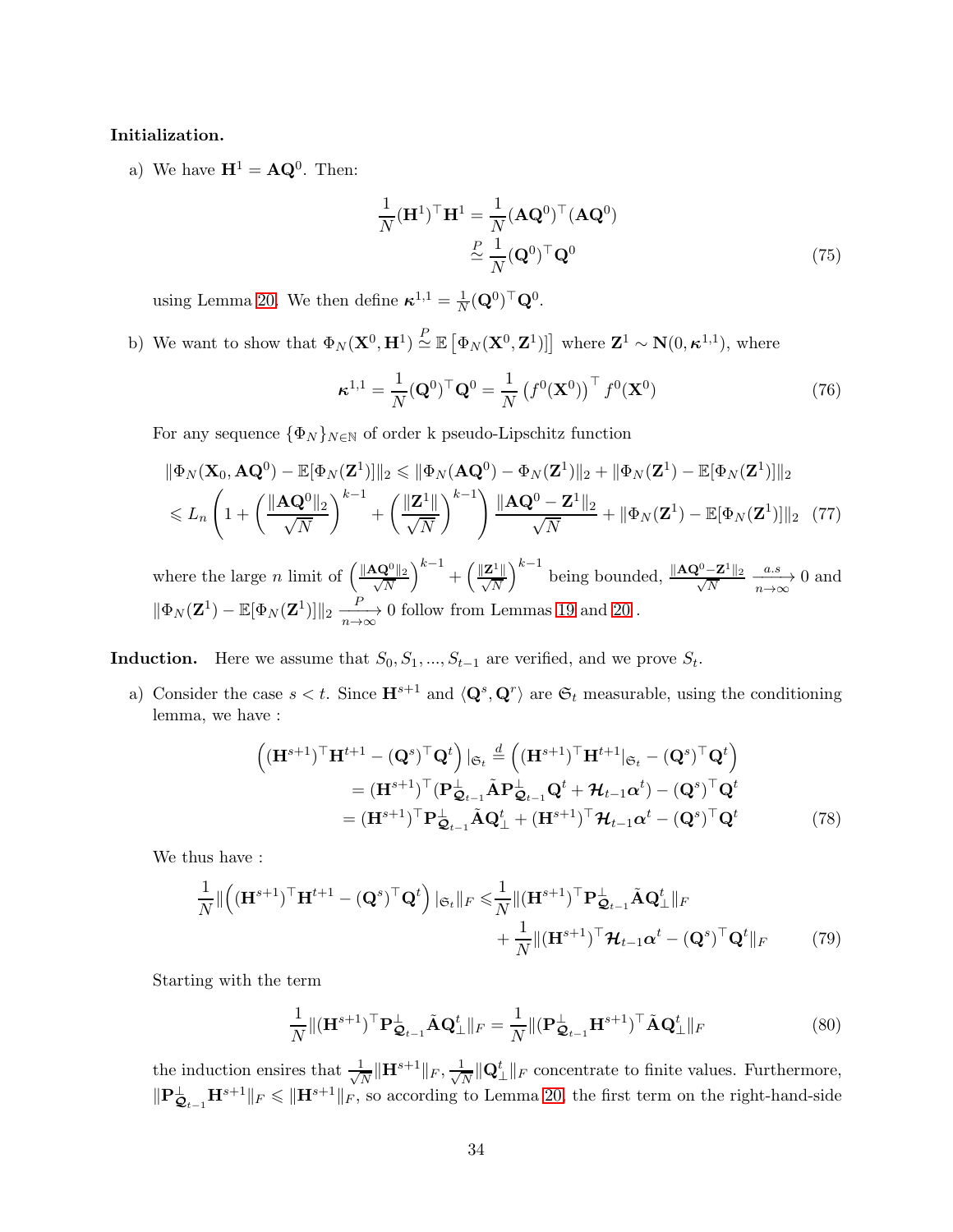will concentrate to zero.

Moving to the second term, since  $s < t$ ,  $\mathbf{P}_{\mathbf{Q}_{t-1}}\mathbf{Q}^s = \mathbf{Q}^s$ . Then:

$$
\frac{1}{N} \|( \mathbf{H}^{s+1})^{\top} \mathcal{H}_{t-1} \alpha^{t} - (\mathbf{Q}^{s})^{\top} \mathbf{Q}^{t} \|_{F} = \frac{1}{N} \| (\mathbf{H}^{s+1})^{\top} \mathcal{H}_{t-1} \alpha^{t} - (\mathbf{P}_{\mathcal{Q}_{t-1}} \mathbf{Q}^{s})^{\top} \mathbf{Q}^{t} \|_{F}
$$
\n
$$
= \frac{1}{N} \| (\mathbf{H}^{s+1})^{\top} \mathcal{H}_{t-1} \alpha^{t} - (\mathbf{Q}^{s})^{\top} \mathcal{Q}_{t-1} (\mathcal{Q}_{t-1}^{\top} \mathcal{Q}_{t-1})^{-1} \mathcal{Q}_{t-1}^{\top} \mathbf{Q}^{t} \|_{F}
$$
\n
$$
= \frac{1}{N} \| (\mathbf{H}^{s+1})^{\top} \mathcal{H}_{t-1} \alpha^{t} - (\mathbf{Q}^{s})^{\top} \mathcal{Q}_{t-1} \alpha_{t} \|_{F}
$$
\n
$$
\leq \frac{1}{N} \| (\mathbf{H}^{s+1})^{\top} \mathcal{H}_{t-1} - (\mathbf{Q}^{s})^{\top} \mathcal{Q}_{t-1} \|_{F} \| \alpha_{t} \|_{F}
$$
\n(81)

Here we consider  $s < t$  thus  $s+1 \leq t$ . Hence the induction hypothesis includes the concentration properties of  $\mathbf{H}^{s+1}$  and  $\boldsymbol{\alpha}_t$ . We then have  $\lim_{N\to\infty}\frac{1}{N}$  $\frac{1}{N}\|(\mathbf{H}^{s+1})^\top \boldsymbol{\mathcal{H}}_{t-1} - (\mathbf{Q}^s)^\top \boldsymbol{\mathcal{Q}}_{t-1}\|_F \rightarrow 0$ and  $\|\alpha_t\|_F$  has a finite and well-defined limit using the non-degeneracy assumption. Indeed:

$$
\|\boldsymbol{\alpha}_{t}\|_{F} = \|(\boldsymbol{\mathcal{Q}}_{t-1}^{\top}\boldsymbol{\mathcal{Q}}_{t-1})^{-1}\boldsymbol{\mathcal{Q}}_{t-1}^{\top}\boldsymbol{\mathcal{Q}}^{t}\|_{F}
$$
  
\$\leqslant \frac{1}{Nc\_{t}^{2}}\boldsymbol{\mathcal{Q}}\_{t-1}^{\top}\boldsymbol{\mathcal{Q}}^{t}\$} (82)

using the induction hypothesis,  $\lim_{n\to+\infty}\frac{1}{N}\mathcal{Q}_{t-1}^{\top}\mathbf{Q}^t$  is finite. This proves the property for  $s < t$ . Now consider the case  $s = t$ . We then have:

$$
\begin{aligned}\n\left(\|\mathbf{H}^{t+1}\|_{F}^{2}-\|\mathbf{Q}^{t}\|_{F}^{2}\right)\vert_{\mathfrak{S}_{t}} &= \left(\|\mathbf{H}^{t+1}|_{\mathfrak{S}_{t}}\|_{F}^{2}-\|\mathbf{Q}^{t}\|_{F}^{2}\right) \\
&= \|\mathbf{P}_{\mathbf{Q}_{t-1}}^{\perp}\tilde{\mathbf{A}}\mathbf{Q}_{\perp}^{t}\|_{F}^{2} + 2\text{Tr}\left(\left(\mathbf{P}_{\mathbf{Q}_{t-1}}^{\perp}\tilde{\mathbf{A}}\mathbf{Q}_{\perp}^{t}\right)^{\top}\mathbf{\mathcal{H}}_{t-1}\mathbf{\alpha}^{t}\right) + \|\mathbf{\mathcal{H}}_{t-1}\mathbf{\alpha}^{t}\|_{F}^{2} - \|\mathbf{Q}^{t}\|_{F}^{2}\n\end{aligned} \tag{83}
$$

We then have

$$
\frac{1}{N} \|\mathbf{P}_{\mathbf{Q}_{t-1}}^{\perp} \tilde{\mathbf{A}} \mathbf{Q}_{\perp}^{t} \|_{F}^{2} = \frac{1}{N} \|\tilde{\mathbf{A}} \mathbf{Q}_{\perp}^{t} \|_{F}^{2} - \frac{1}{N} \|\mathbf{P}_{\mathbf{Q}_{t-1}} \tilde{\mathbf{A}} \mathbf{Q}_{\perp}^{t} \|_{F}^{2} \stackrel{P}{\simeq} \frac{1}{N} \|\mathbf{Q}_{\perp}^{t} \|_{F}^{2}
$$
(84)

where we used

$$
\frac{1}{N} \|\tilde{\mathbf{A}} \mathbf{Q}_{\perp}^t\|_F^2 \stackrel{P}{\simeq} \frac{1}{N} \|\mathbf{Q}_{\perp}^t\|_F^2 \quad \text{and} \quad \frac{1}{N} \|\mathbf{P}_{\mathcal{Q}_{t-1}} \tilde{\mathbf{A}} \mathbf{Q}_{\perp}^t\|_F^2 \xrightarrow[n \to \infty]{} 0 \tag{85}
$$

which follows from Lemma [20](#page-56-0) and the independence of  $\tilde{A}$ . The second term then reads

$$
\left(\mathbf{P}_{\mathbf{Q}_{t-1}}^{\perp} \tilde{\mathbf{A}} \mathbf{Q}_{\perp}^{t}\right)^{\top} \mathcal{H}_{t-1} \alpha^{t} = \left(\mathbf{Q}_{\perp}^{t}\right)^{\top} \tilde{\mathbf{A}} \mathbf{P}_{\mathbf{Q}_{t-1}}^{\perp} \mathcal{H}_{t-1} \alpha^{t}
$$
\n(86)

From the induction hypothesis, we know that  $\alpha^t$  has finite norm when  $N \to \infty$ . Moreover,  $\|\mathbf{P}_{\mathcal{Q}_{t-1}}^{\perp} \mathcal{H}_{t-1} \alpha^t\|_F \leqslant \|\mathcal{H}_{t-1} \alpha^t\|_F$ , and  $\|\mathbf{Q}_{\perp}^t\|_F \leqslant \|\mathbf{Q}^t\|_F$ . Also  $\frac{1}{\sqrt{N}}$  $\frac{1}{N}\|\boldsymbol{\mathcal{H}}_{t-1}\|_F$  and  $\frac{1}{\sqrt{N}}$  $\frac{\mathsf{L}}{N}\|\mathbf{Q}^t\|_F$ converge to finite constants, again according to the induction hypothesis. Using Lemma [20,](#page-56-0) we get

$$
\frac{1}{N} \text{Tr} \left( \left( \mathbf{P}_{\mathbf{Q}_{t-1}}^{\perp} \tilde{\mathbf{A}} \mathbf{Q}_{\perp}^{t} \right)^{\top} \mathbf{\mathcal{H}}_{t-1} \boldsymbol{\alpha}^{t} \right) \xrightarrow[n \to \infty]{} 0 \tag{87}
$$

Finally the third term can be decomposed

$$
\|\mathcal{H}_{t-1}\alpha^{t}\|_{F}^{2} = \text{Tr}((\mathcal{H}_{t-1}\alpha^{t})^{T} \mathcal{H}_{t-1}\alpha^{t})
$$
\n
$$
= \text{Tr}((\alpha^{t})^{T} \mathcal{H}_{t-1}^{T} \mathcal{H}_{t-1}\alpha^{t})
$$
\n
$$
= \text{Tr}((\alpha^{t})^{T} (\mathcal{H}_{t-1}^{T} \mathcal{H}_{t-1} - \mathcal{Q}_{t-1}^{T} \mathcal{Q}_{t-1}) \alpha^{t}) + \text{Tr}((\alpha^{t})^{T} \mathcal{Q}_{t-1}^{T} \mathcal{Q}_{t-1}\alpha^{t})
$$
\n
$$
\leq \|\mathcal{H}_{t-1}^{T} \mathcal{H}_{t-1} - \mathcal{Q}_{t-1}^{T} \mathcal{Q}_{t-1}\|_{F} \|\alpha_{t}\|_{F} + \|\mathcal{Q}_{t-1}\alpha_{t}\|_{F}
$$
\n(88)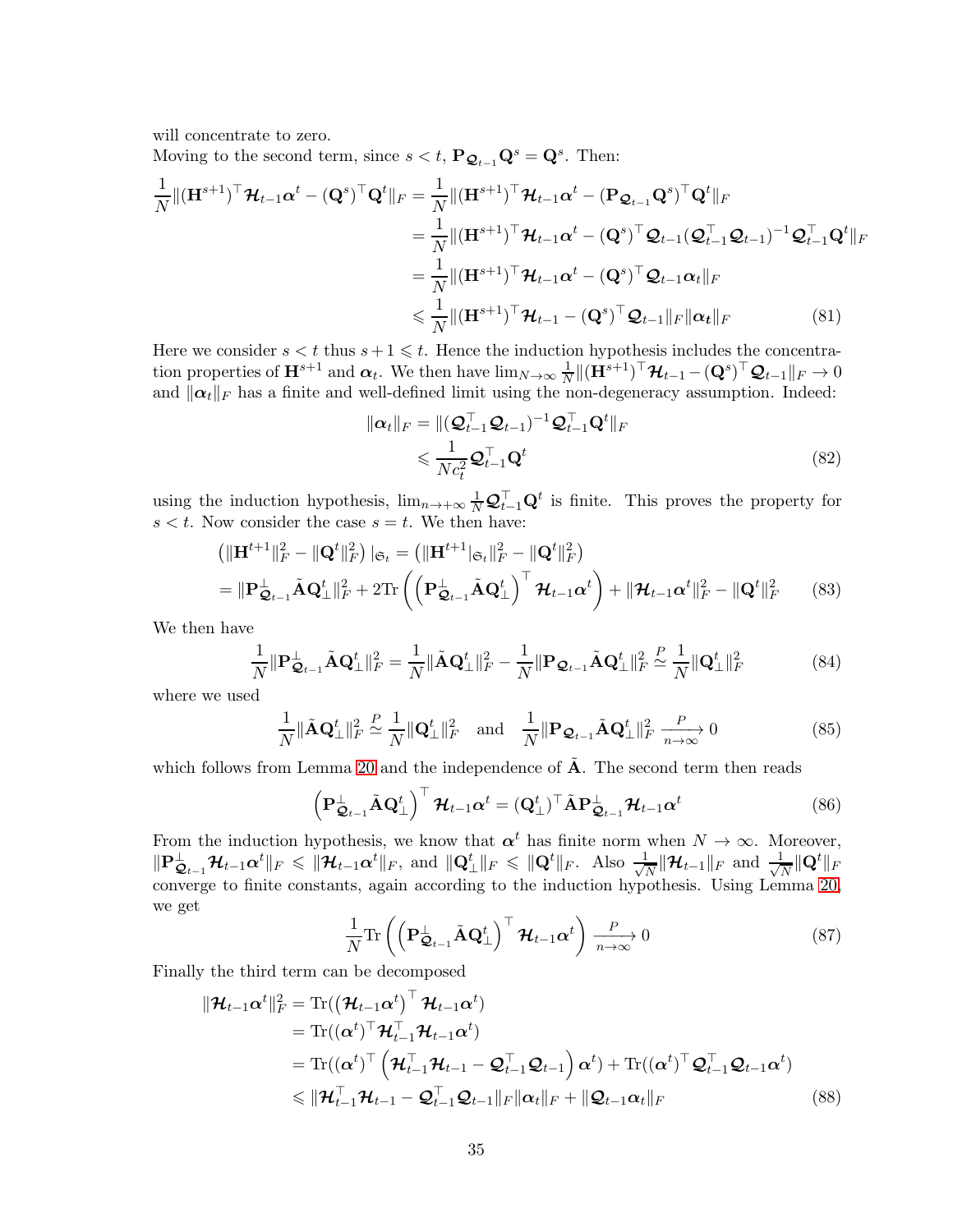Using the induction hypothesis and the non-degeneracy assumption,  $\lim_{N\to\infty} ||\boldsymbol{\alpha}^t||_F$  is a finite constant, and  $\frac{1}{N} || \mathcal{H}_{t-1}^{\top} \mathcal{H}_{t-1} - \mathcal{Q}_{t-1}^{\top} \mathcal{Q}_{t-1} ||_F \xrightarrow[n \to \infty]{P} 0$ . Furthermore, by definition of  $\alpha_t$ ,  $\mathcal{Q}_{t-1} \alpha_t = \mathbf{Q}_t^{\parallel}.$ 

Grouping all the terms, we get

$$
\frac{1}{N} \left( \|\mathbf{H}^{t+1}\|_{F}^{2} - \|\mathbf{Q}^{t}\|_{F}^{2} \right) |_{\mathfrak{S}_{t}} \stackrel{P}{\simeq} \frac{1}{N} \|\mathbf{Q}_{\perp}^{t}\|_{F}^{2} + \frac{1}{N} \|\mathbf{Q}_{\parallel}^{t}\|_{F}^{2} - \frac{1}{N} \|\mathbf{Q}^{t}\|_{F}^{2}
$$
\n
$$
= 0
$$
\n(89)

b) Using the conditioning lemma :

$$
\Phi_N\left(\mathbf{X}^0, \mathbf{H}^1, ..., \mathbf{H}^t, \mathbf{H}^{t+1}\right)|_{\mathfrak{S}_t} \stackrel{d}{=} \Phi_N\left(\mathbf{X}^0, \mathbf{H}^1, ..., \mathbf{H}^t, \mathbf{P}_{\mathbf{Q}_{t-1}}^\perp \tilde{\mathbf{A}} \mathbf{P}_{\mathbf{Q}_{t-1}}^\perp \mathbf{Q}^t + \mathcal{H}_{t-1} \alpha^t\right)
$$
\n
$$
= \Phi_N\left(\mathbf{X}^0, \mathbf{H}^1, ..., \mathbf{H}^t, \tilde{\mathbf{A}} \mathbf{Q}_\perp^t - P_{\mathbf{Q}_{t-1}} \tilde{\mathbf{A}} \mathbf{Q}_\perp^t + \mathcal{H}_{t-1} \alpha^t\right) \tag{90}
$$

 $\text{Let } \Phi_{N}^{'}\left(\tilde{\textbf{A}}\textbf{Q}_{\perp}^{t} - P_{\textbf{Q}_{t-1}}\tilde{\textbf{A}}\textbf{Q}_{\perp}^{t} + \mathcal{H}_{t-1}\boldsymbol{\alpha}^{t}\right) = \Phi_{N}\left(\textbf{X}^{0}, \textbf{H}^{1}, ..., \textbf{H}^{t}, \tilde{\textbf{A}}\textbf{Q}_{\perp}^{t} - P_{\textbf{Q}_{t-1}}\tilde{\textbf{A}}\textbf{Q}_{\perp}^{t} + \mathcal{H}_{t-1}\boldsymbol{\alpha}^{t}\right)$ as a shorthand. Then, from the pseudo-Lipschitz property:

$$
\begin{split}\n&\left|\Phi'_{N}\left(\tilde{\mathbf{A}}\mathbf{Q}_{\perp}^{t}-P_{\mathbf{Q}_{t-1}}\tilde{\mathbf{A}}\mathbf{Q}_{\perp}^{t}+\mathcal{H}_{t-1}\boldsymbol{\alpha}^{t}\right)-\Phi'_{N}\left(\tilde{\mathbf{A}}\mathbf{Q}_{\perp}^{t}+\mathcal{H}_{t-1}\boldsymbol{\alpha}^{t}\right)\right| \\
&\leqslant L_{N}C(k,t)\left(1+\left(\frac{\|\mathbf{X}^{0}\|_{F}}{\sqrt{N}}\right)^{k-1}+\sum_{s=1}^{t}\left(\frac{\|\mathbf{H}^{s}\|_{F}}{\sqrt{N}}\right)^{k-1} \\
&\quad+\left(\frac{\|\mathbf{H}^{t+1}\|_{F}}{\sqrt{N}}\right)^{k-1}+\left(\frac{\|\tilde{\mathbf{A}}\mathbf{Q}_{\perp}^{t}\|_{F}}{\sqrt{N}}\right)^{k-1}+\left(\frac{\|\mathcal{H}_{t-1}\boldsymbol{\alpha}^{t}\|_{F}}{\sqrt{N}}\right)^{k-1}\right)\frac{\|P_{\mathbf{Q}_{t-1}}\tilde{\mathbf{A}}\mathbf{Q}_{\perp}^{t}\|_{F}}{\sqrt{N}}\n\end{split} \tag{91}
$$

where  $C(k, t)$  is a constant depending only on k and t. The induction hypothesis ensures that  $\left(\frac{\|\mathbf{X}^0\|_F}{\sqrt{N}}\right)$ N  $\Big)^{k-1}+\sum_{s=1}^t \Big(\frac{\|{\bf H}^s\|_F}{\sqrt{N}}$ N  $k^{-1}$  converges to a finite constant. Furthermore,

$$
\frac{1}{\sqrt{N}} \|\tilde{\mathbf{A}}\|_{F} \leqslant \frac{1}{\sqrt{N}} \|\tilde{\mathbf{A}}\|_{op} \|\mathbf{Q}^{t}\|_{F}
$$
\n(92)

which, using Proposition [2](#page-53-1) and the induction hypothesis, converges to a finite constant. Also, using the fact that  $rank(\mathbf{P}_{\mathcal{Q}_{t-1}}) \leqslant tq$  with  $t, q$  finite, and the independence of  $\tilde{A}$ , Lemma [20](#page-56-0) gives

$$
\frac{1}{\sqrt{N}}\|P_{\mathcal{Q}_{t-1}}\tilde{\mathbf{A}}\mathbf{Q}_{\perp}^t\|_F \xrightarrow[n \to \infty]{} 0.
$$
\n(93)

Ultimately, we obtain

$$
\Phi'_{N} \left( \tilde{\mathbf{A}} \mathbf{Q}_{\perp}^{t} - P_{\mathbf{Q}_{t-1}} \tilde{\mathbf{A}} \mathbf{Q}_{\perp}^{t} + \mathcal{H}_{t-1} \boldsymbol{\alpha}^{t} \right) \stackrel{P}{\simeq} \Phi'_{N} \left( \tilde{\mathbf{A}} \mathbf{Q}_{\perp}^{t} + \mathcal{H}_{t-1} \boldsymbol{\alpha}^{t} \right) \stackrel{P}{\simeq} \Phi'_{N} \left( \tilde{\mathbf{A}} \mathbf{Q}_{\perp}^{t} + \mathcal{H}_{t-1} \boldsymbol{\alpha}^{t,*} \right)
$$
\n(94)

where  $\alpha_t^* = \lim_{N \to \infty} \alpha_t$  which are finite matrices, and  $\alpha_t^* \in \mathbb{R}^{t_q \times q}$ . We write :

$$
\begin{bmatrix}\n(\alpha_t^*)_1 \\
\vdots \\
(\alpha_t^*)_t\n\end{bmatrix} \tag{95}
$$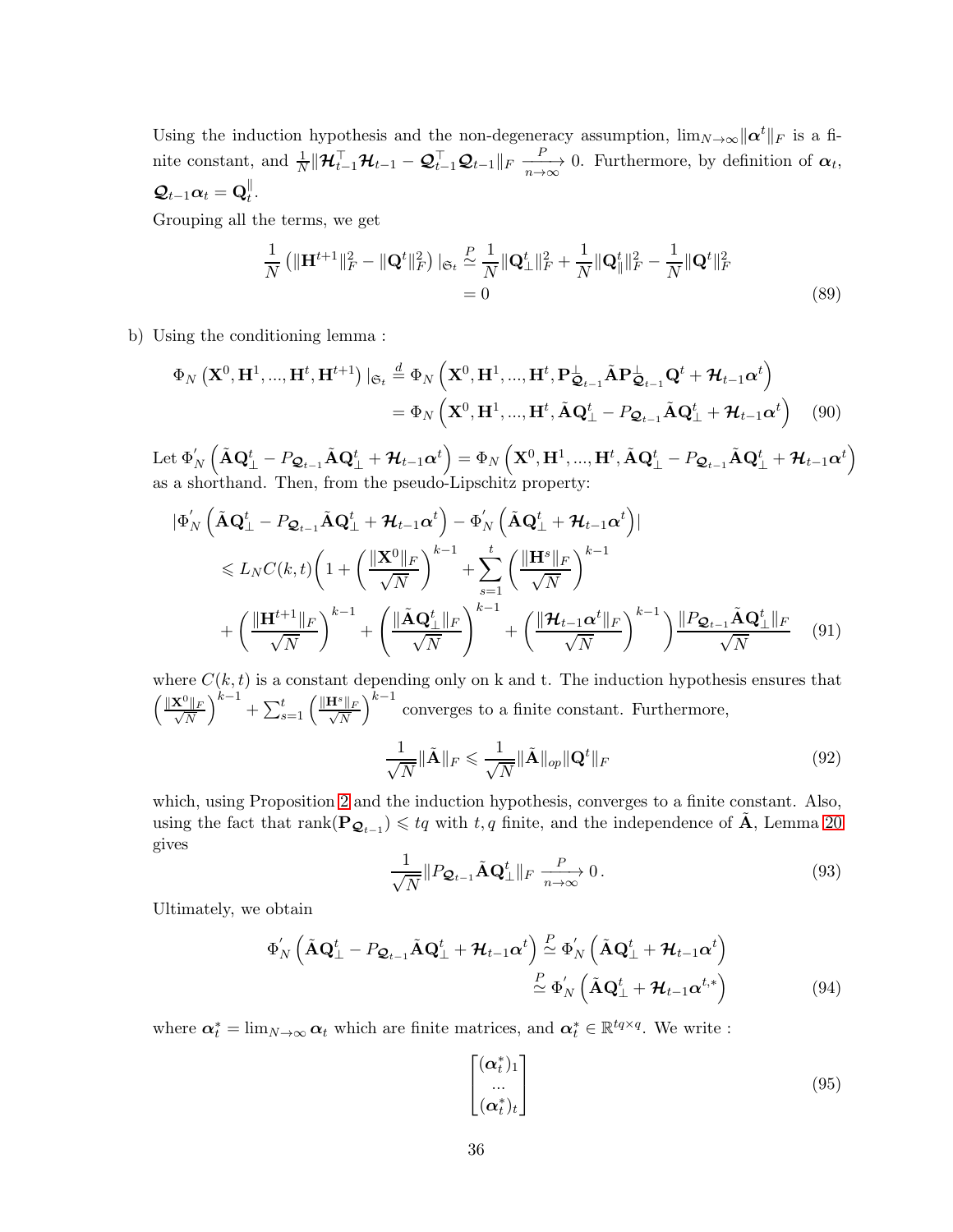where  $\forall 1 \leqslant i \leqslant t$ ,  $(\boldsymbol{\alpha}_t^*)_i \in \mathbb{R}^{q \times q}$ . Then

$$
\Phi'_{N} \left( \tilde{\mathbf{A}} \mathbf{Q}_{\perp}^{t} + \mathcal{H}_{t-1} \boldsymbol{\alpha}^{t,*} \right) \stackrel{P}{\simeq} \Phi'_{N} \left( \tilde{\mathbf{A}} \mathbf{Q}_{\perp}^{t} + \mathcal{H}_{t-1} \boldsymbol{\alpha}^{t,*} \right) \stackrel{P}{\simeq} \Phi(\mathbf{X}^{0}, \mathbf{H}^{1}, ..., \mathbf{H}^{t}, \tilde{\mathbf{A}} \mathbf{Q}_{\perp}^{t} + \mathcal{H}_{t-1} \boldsymbol{\alpha}^{t,*})
$$
\n(96)

Using Lemma [19,](#page-55-0) there exists  $\mathbf{Z}_{\perp}^{t+1} \sim \mathbf{N}(0, \kappa_{\perp}^{t+1} \otimes I_N)$  independent of  $\mathfrak{S}_t$ , where  $\kappa_{\perp}^{t+1} =$  $\lim_{N\to\infty}\frac{1}{N}$  $\frac{1}{N}(\mathbf{Q}_{\perp}^{t})^{\top} \mathbf{Q}_{\perp}^{t}$ , such that:

$$
\Phi(\mathbf{X}^0, \mathbf{H}^1, ..., \mathbf{H}^t, \tilde{\mathbf{A}} \mathbf{Q}^t_{\perp} + \mathcal{H}_{t-1} \boldsymbol{\alpha}^{t,*}) \stackrel{P}{\simeq} \mathbb{E}_{\mathbf{Z}} \left[ \Phi(\mathbf{X}^0, \mathbf{H}^1, ..., \mathbf{H}^t, \mathbf{Z}^{t+1}_{\perp} + \mathcal{H}_{t-1} \boldsymbol{\alpha}^{t,*}) \right] \stackrel{P}{\simeq} \mathbb{E} \left[ \Phi_N(\mathbf{X}^0, \mathbf{Z}^1, ..., \mathbf{Z}^t, \mathbf{Z}^{t+1}_{\perp} + \sum_{i=1}^t \mathbf{Z}^i(\boldsymbol{\alpha}^{t,*})_i) \right] \tag{97}
$$

We now need to match the covariance matrices defined by the prescription of  $\mathbf{Z}^{t+1}$  we obtained with the ones from the state evolution. Let  $\mathbf{Z}^{t+1} = \mathbf{Z}_{\perp}^{t+1} + \sum_{i=1}^{t} \mathbf{Z}^{i} (\boldsymbol{\alpha}^{t,*})_{i} \in \mathbb{R}^{q \times q}$ . We then write  $\mathbf{Z}^{t+1} \sim \mathbf{N}(0, \kappa^{t+1,t+1} \otimes \mathbf{I}_N)$  where  $\kappa^{t+1,t+1} = \lim_{N \to \infty} \frac{1}{N}$  $\frac{1}{N}(\mathbf{Z}^{t+1})^{\top} \mathbf{Z}^{t+1}$ . Then, using the isometry proved above and remembering that, for any  $1 \leqslant i \leqslant t, \mathbf{Q}^t = f^t(\mathbf{H}^t)$ :

$$
\frac{1}{N} (\mathbf{Z}^{t+1})^{\top} \mathbf{Z}^{t+1} \stackrel{P}{\simeq} \frac{1}{N} (\mathbf{H}^{t+1})^{\top} \mathbf{H}^{t+1} \stackrel{P}{\simeq} \frac{1}{N} (\mathbf{Q}^t)^{\top} \mathbf{Q}^t \xrightarrow[n \to \infty]{} \kappa^{t+1, t+1}
$$
\n(98)

similarly, for  $s \geqslant 2$ :

$$
\boldsymbol{\kappa}^{s} = \frac{1}{N} (\mathbf{Z}^{s})^{\top} \mathbf{Z}^{t+1} \stackrel{P}{\simeq} \frac{1}{N} (\mathbf{H}^{s})^{\top} \mathbf{H}^{t+1} \stackrel{P}{\simeq} \frac{1}{N} (\mathbf{Q}^{s-1})^{\top} \mathbf{Q}^{t} \xrightarrow[n \to \infty]{} \boldsymbol{\kappa}^{s,t+1}
$$
(99)

and for  $s = 1$ :

$$
\boldsymbol{\kappa}^s = \frac{1}{N} (\mathbf{Z}^1)^{\top} \mathbf{Z}^{t+1} \stackrel{P}{\simeq} \frac{1}{N} (\mathbf{H}^1)^{\top} \mathbf{H}^{t+1} \stackrel{P}{\simeq} \frac{1}{N} (\mathbf{Q}^0)^{\top} \mathbf{Q}^t \xrightarrow[n \to \infty]{} \boldsymbol{\kappa}^{1,t+1}
$$
(100)

 $\Box$ 

Proof of Lemma [6.](#page-29-2) This lemma is proven by induction.

**Initialization.** The first iterates read  $H^1 = AQ^0$  and  $\hat{H}^1 = AQ^0$ . This concludes the initialization.

**Induction.** Assume the proposition is true up to time t. Define the  $(t+1)q \times (t+1)q$  block-diagonal matrix  $\mathcal{B}_t = \text{diag}\left(0_{q \times q}, \mathbf{b}^1, ..., \mathbf{b}^t\right)$  and  $\hat{\mathcal{H}}_{t-1} = \left[\hat{\mathbf{H}}^1 | \hat{\mathbf{H}}^2 |... | \hat{\mathbf{H}}^t\right]$ . We then have :

$$
\mathbf{H}^{t+1} = \mathbf{P}_{\mathbf{Q}_{t-1}}^{\perp} \mathbf{A} \mathbf{P}_{\mathbf{Q}_{t-1}}^{\perp} \mathbf{Q}^t + \mathcal{H}_{t-1} \alpha^t
$$
  
=  $\mathbf{A} \mathbf{Q}_{\perp}^t - \mathbf{P}_{\mathbf{Q}_{t-1}} \mathbf{A} \mathbf{Q}_{\perp}^t + \mathcal{H}_{t-1} \alpha^t$  (101)

and

$$
\hat{\mathbf{H}}^{t+1} = \mathbf{A}\mathbf{Q}^t - \mathbf{Q}^{t-1}(\mathbf{b}^t)^{\top} \n= \mathbf{A}\mathbf{Q}^t_{\perp} + \mathbf{A}\mathbf{Q}^t_{\parallel} - \mathbf{Q}^{t-1}(\mathbf{b}^t)^{\top} \n\text{where } \mathbf{A}\mathbf{Q}^t_{\parallel} = \mathbf{A}\mathbf{Q}_{t-1}(\mathbf{Q}_{t-1}^{\top}\mathbf{Q}_{t-1})^{-1}\mathbf{Q}_{t-1}^{\top}\mathbf{Q}^t \n= \mathbf{A}\mathbf{Q}_{t-1}\alpha^t
$$
\n(102)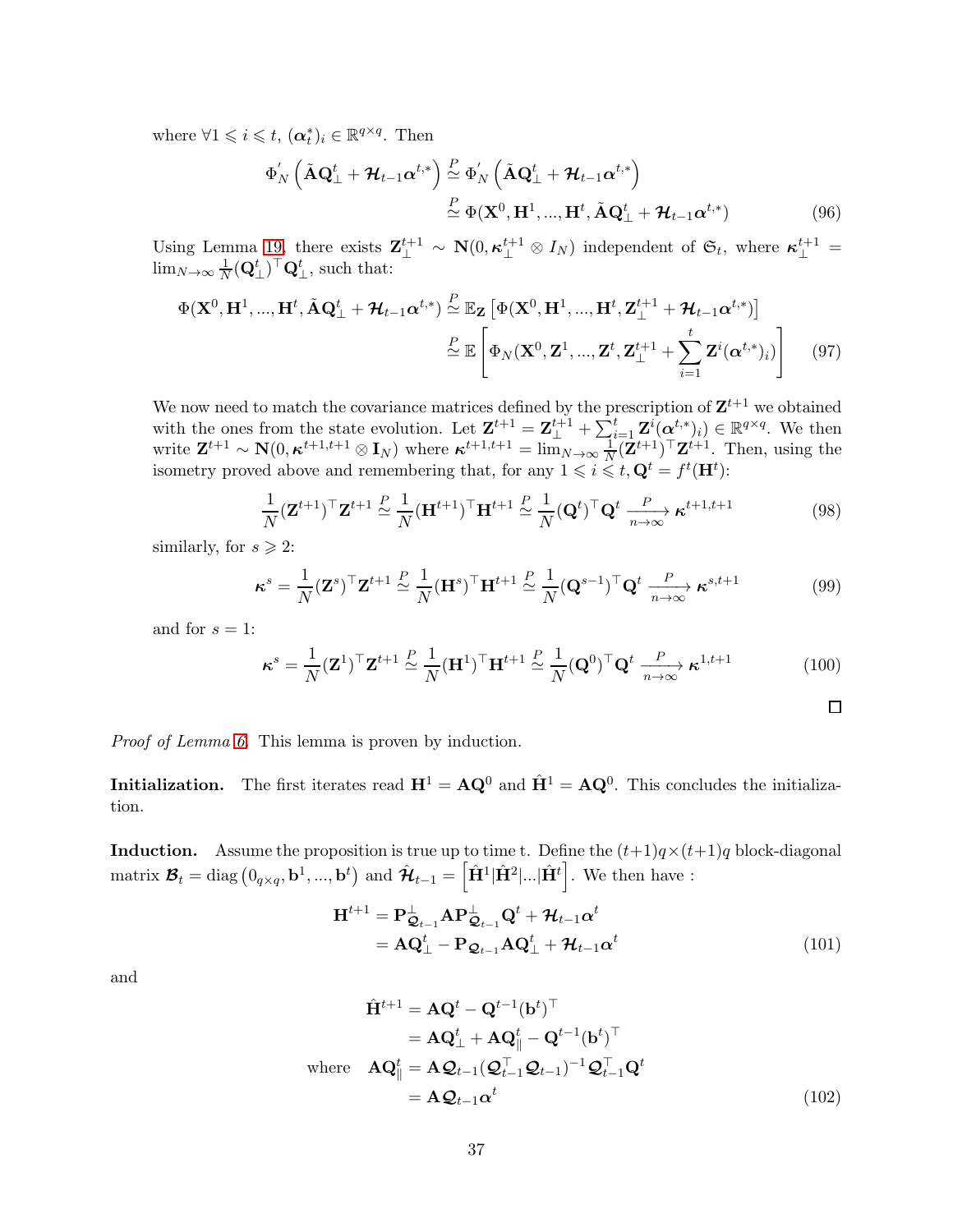which gives

$$
\hat{\mathbf{H}}^{t+1} - \mathbf{H}^{t+1} = \mathbf{P}_{\mathcal{Q}_{t-1}} \mathbf{A} \mathbf{Q}_{\perp}^t - \mathbf{Q}^{t-1} (\mathbf{b}^t)^{\top} + \mathbf{A} \mathcal{Q}_{t-1} \alpha^t - \mathcal{H}_{t-1} \alpha^t
$$
\n(103)

using the definition of iteration [\(52\)](#page-29-3), we have:

$$
\mathbf{A}\mathbf{Q}_{t-1} = \hat{\mathbf{\mathcal{H}}}_{t-1} + \left[0_{N\times q}|\mathbf{Q}^{0}|\ldots|\mathbf{Q}^{t-2}\right]\mathbf{\mathcal{B}}_{t-1}^{\top}
$$
\n(104)

$$
\hat{\mathbf{H}}^{t+1} - \mathbf{H}^{t+1} = \mathbf{P}_{\mathcal{Q}_{t-1}} \mathbf{A} \mathbf{Q}_{\perp}^{t} - \mathbf{Q}^{t-1} (\mathbf{b}^{t-1})^{\top} + [0_{N \times q} | \mathcal{Q}_{t-2}] \mathbf{B}_{t-1}^{\top} \boldsymbol{\alpha}^{t} + \left(\hat{\boldsymbol{\mathcal{H}}}^{t-1} - \mathbf{\mathcal{H}}^{t-1}\right) \boldsymbol{\alpha}^{t}
$$
\n
$$
= \mathcal{Q}_{t-1} (\mathcal{Q}_{t-1}^{\top} \mathcal{Q}_{t-1})^{-1} \mathcal{Q}_{t-1}^{\top} \mathbf{A} \mathbf{Q}_{\perp}^{t} - \mathbf{Q}^{t-1} (\mathbf{b}_{t-1})^{\top} + [0_{N \times q} | \mathcal{Q}_{t-2}] \mathbf{B}_{t-1}^{\top} \boldsymbol{\alpha}^{t}
$$
\n
$$
+ \left(\hat{\boldsymbol{\mathcal{H}}}^{t-1} - \mathcal{H}^{t-1}\right) \boldsymbol{\alpha}^{t} \tag{105}
$$

and

$$
\mathbf{Q}_{t-1}^{\top} \mathbf{A} = (\mathbf{A} \mathbf{Q}_{t-1})^{\top} \n= ((\hat{\mathbf{\mathcal{H}}}_{t-1} + [0_{N \times q} | \mathbf{Q}_{t-2}] \mathbf{\mathcal{B}}_t^{\top}))^{\top} \n= \hat{\mathbf{\mathcal{H}}}_{t-1}^{\top} + \mathbf{\mathcal{B}}_t [0_{N \times q} | \mathbf{Q}_{t-2}]^{\top}
$$
\n(106)

since  $\mathbf{Q}_{\perp}^{t} = \mathbf{P}_{\mathbf{Q}_{t-1}}^{\perp} \mathbf{Q}^{t}$ , it holds that:

$$
\mathcal{Q}_{t-1}^{\top} \mathbf{A} \mathbf{Q}_{\perp}^{t} = \left( \hat{\mathbf{\mathcal{H}}}_{t-1}^{\top} + \mathbf{\mathcal{B}}_{t} \left[ 0_{N \times q} | \mathbf{\mathcal{Q}}_{t-2} \right]^{\top} \right) \mathbf{P}_{\mathbf{\mathcal{Q}}_{t-1}}^{\perp} \mathbf{Q}^{t}
$$
\n
$$
= \hat{\mathbf{\mathcal{H}}}_{t-1}^{\top} \mathbf{P}_{\mathbf{\mathcal{Q}}_{t-1}}^{\perp} \mathbf{Q}^{t} \tag{107}
$$

which in turn gives:

$$
\hat{\mathbf{H}}^{t+1} - \mathbf{H}^{t+1} = \mathcal{Q}_{t-1}(\mathcal{Q}_{t-1}^{\top}\mathcal{Q}_{t-1})^{-1}\hat{\mathcal{H}}_{t-1}^{\top}\mathbf{Q}_{\perp}^{t} - \mathbf{Q}^{t-1}(\mathbf{b}^{t-1})^{\top} + [0_{N\times q}|\mathcal{Q}_{t-2}]\mathcal{B}_{t-1}^{\top}\alpha^{t} \n+ \left(\hat{\mathcal{H}}^{t-1} - \mathcal{H}^{t-1}\right)\alpha^{t} \n= \mathcal{Q}_{t-1}(\mathcal{Q}_{t-1}^{\top}\mathcal{Q}_{t-1})^{-1}\mathcal{H}_{t-1}^{\top}\mathbf{Q}_{\perp}^{t} - \mathbf{Q}^{t-1}(\mathbf{b}^{t-1})^{\top} + [0_{N\times q}|\mathcal{Q}_{t-2}]\mathcal{B}_{t-1}^{\top}\alpha^{t} \n+ \left(\hat{\mathcal{H}}^{t-1} - \mathcal{H}^{t-1}\right)\alpha^{t} + \mathcal{Q}_{t-1}(\mathcal{Q}_{t-1}^{\top}\mathcal{Q}_{t-1})^{-1}\left(\hat{\mathcal{H}}_{t-1} - \mathcal{H}_{t-1}\right)^{\top}\mathbf{Q}_{\perp}^{t}
$$
\n(108)

We now study the limiting behaviour of this quantity, starting with:

$$
\mathbf{C} = \mathcal{Q}_{t-1}(\mathcal{Q}_{t-1}^{\top}\mathcal{Q}_{t-1})^{-1}\mathcal{H}_{t-1}^{\top}\mathbf{Q}_{\perp}^{t} - \mathbf{Q}^{t-1}(\mathbf{b}^{t-1})^{\top} + \left[0_{N\times q}|\mathcal{Q}_{t-2}\right]\mathcal{B}_{t-1}^{\top}\alpha^{t}
$$
(109)

We have :

$$
\mathbf{Q}_{\perp}^{t} = \mathbf{Q}^{t} - \mathbf{Q}_{\parallel}^{t}
$$
  
= 
$$
\mathbf{Q}^{t} - \mathbf{Q}_{t-1}\alpha_{t}
$$
 (110)

and :

$$
\mathbf{C} = \mathcal{Q}_{t-1}(\mathcal{Q}_{t-1}^{\top}\mathcal{Q}_{t-1})^{-1}\mathcal{H}_{t-1}^{\top}(\mathbf{Q}^t - \mathcal{Q}_{t-1}\alpha_t) - \mathbf{Q}^{t-1}(\mathbf{b}^{t-1})^{\top} + \left[0_{N\times q}|\mathcal{Q}_{t-2}\right]\mathcal{B}_{t-1}^{\top}\alpha^t \tag{111}
$$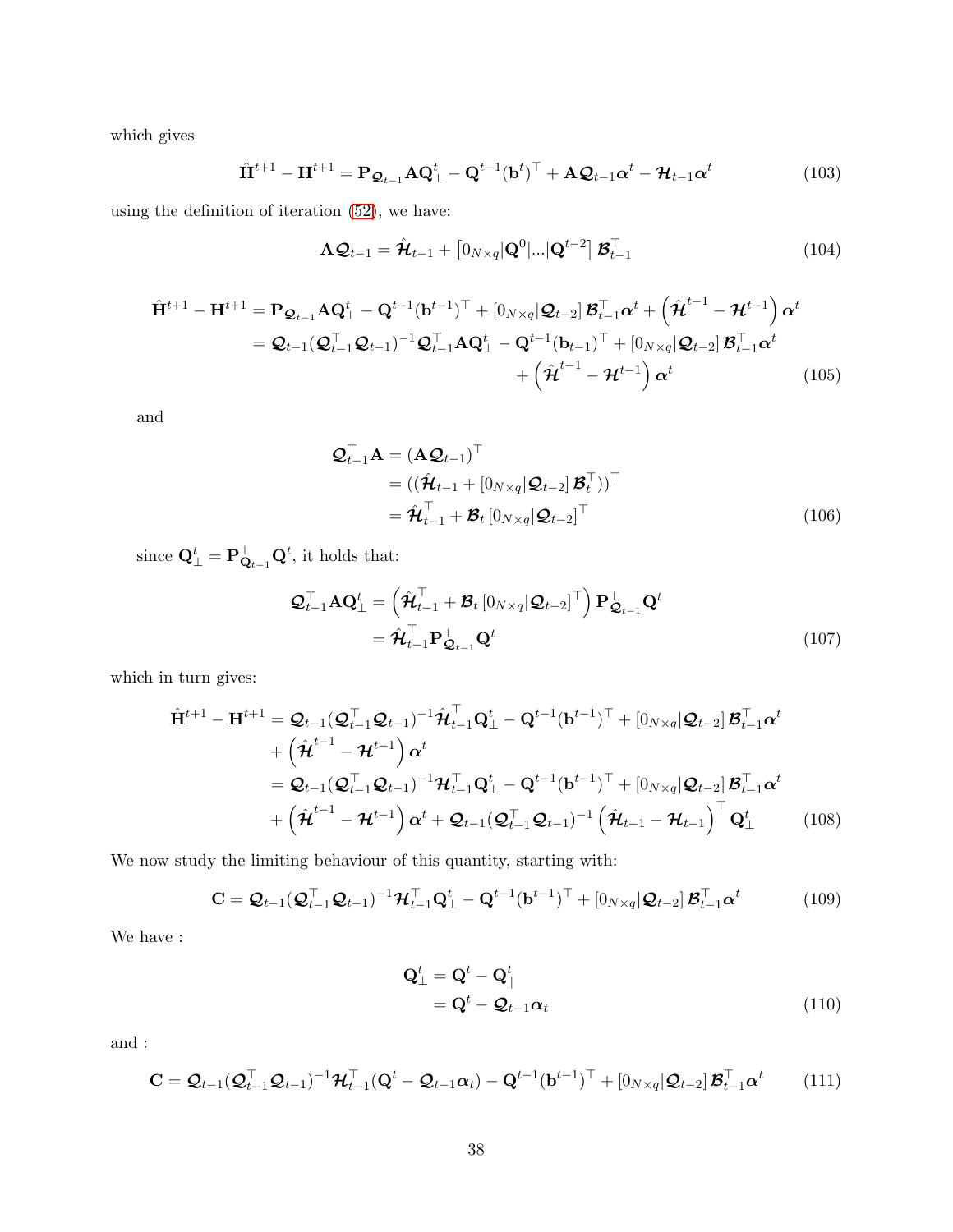Using Lemma [15,](#page-54-1) the state evolution, and the concentration properties of pseudo-Lipschitz functions Lemma [19,](#page-55-0) we get, for all  $1 \leqslant j \leqslant t - 1$  and  $1 \leqslant i \leqslant t$ :

$$
\frac{1}{N}(\mathbf{H}^{i})^{\top} f^{j}(\mathbf{H}^{j}) \stackrel{P}{\simeq} \mathbb{E}\left[\frac{1}{N}(\mathbf{Z}^{i})^{\top} f^{j}(\mathbf{Z}^{j})\right] \n= \mathbf{K}_{i,j} \mathbb{E}\left[\frac{1}{N} \text{div} f^{j}(\mathbf{Z}^{j})\right] \n\stackrel{P}{\simeq} \frac{1}{N} (\mathbf{Q}^{i-1})^{\top} \mathbf{Q}^{j-1}(\mathbf{b}^{j})^{\top}
$$
\n(112)

and for  $j=0$  :

$$
\frac{1}{N}(\mathbf{H}^{i})^{\top} f(\mathbf{X}^{0}) \stackrel{P}{\simeq} \mathbb{E}\left[\frac{1}{N}(\mathbf{Z}^{i})^{\top} f_{0}(\mathbf{X}^{0})\right]
$$
\n
$$
= 0
$$
\n(113)

which in turn gives

$$
\frac{1}{N}(\boldsymbol{\mathcal{H}}_{t-1}^{\top}\mathbf{Q}^{t}) = \frac{1}{N} \left[\mathbf{H}^{1}|\ldots|\mathbf{H}^{t}\right]^{\top} f_{t}(\mathbf{H}^{t}) \stackrel{P}{\simeq} \frac{1}{N}(\mathbf{Q}_{t-1})^{\top} \mathbf{Q}^{t-1}(\mathbf{b}^{t-1})^{\top}
$$
\n(114)

and

$$
\frac{1}{N} \boldsymbol{\mathcal{H}}_{t-1}^{\top} \boldsymbol{\mathcal{Q}}_{t-1} = \frac{1}{N} \left[ \mathbf{H}^1 | \dots | \mathbf{H}^t \right]^{\top} \left[ \mathbf{Q}^0 | f_1(\mathbf{H}^1) \dots | f_{t-1}(\mathbf{H}^{t-1}) \right] \stackrel{P}{\simeq} \frac{1}{N} \boldsymbol{\mathcal{Q}}_{t-1}^{\top} [0_{N \times q} | \boldsymbol{\mathcal{Q}}_{t-2}] \boldsymbol{\mathcal{B}}_{t-1}^{\top} \tag{115}
$$

which gives :

$$
\frac{1}{N}\mathbf{C} \stackrel{P}{\simeq} \frac{1}{N} \left( \mathcal{Q}_{t-1}(\mathcal{Q}_{t-1}^{\top}\mathcal{Q}_{t-1})^{-1} \mathcal{Q}_{t-1}^{\top} (\mathbf{Q}^{t-1}(\mathbf{b}^{t-1})^{\top} - [0_{N\times q}|\mathcal{Q}_{t-2}]\mathcal{B}_{t-1}^{\top}\boldsymbol{\alpha}^{t}) \right)
$$
(116)

$$
- \mathbf{Q}^{t-1} (\mathbf{b}^{t-1})^{\top} + [0_{N \times q} | \mathbf{Q}_{t-2}] \mathbf{B}_{t-1}^{\top} \boldsymbol{\alpha}^{t}
$$

$$
= \frac{1}{N} \left( \mathbf{Q}_{t-1} (\mathbf{Q}_{t-1}^{\top} \mathbf{Q}_{t-1})^{-1} \mathbf{Q}_{t-1}^{\top} \underbrace{(\mathbf{Q}^{t-1} (\mathbf{b}^{t-1})^{\top} - [0_{N \times q} | \mathbf{Q}_{t-2}] \mathbf{B}_{t-1}^{\top} \boldsymbol{\alpha}^{t})}_{\in \text{span}(\mathbf{Q}_{t-1})} - \mathbf{Q}^{t-1} (\mathbf{b}^{t-1})^{\top} + [0_{N \times q} | \mathbf{Q}_{t-2}] \mathbf{B}_{t-1}^{\top} \boldsymbol{\alpha}^{t} \right)
$$
(118)

At this point, we have :

$$
\frac{1}{\sqrt{N}} \|\hat{\mathbf{H}}^{t+1} - \mathbf{H}^{t+1}\|_{F} \leq \frac{1}{\sqrt{N}} \|\mathbf{C}\|_{F} + \frac{1}{\sqrt{N}} \|\left(\hat{\mathcal{H}}_{t-1} - \mathcal{H}_{t-1}\right) \alpha^{t} + \mathcal{Q}_{t-1} (\mathcal{Q}_{t-1}^{\top} \mathcal{Q}_{t-1})^{-1} \left(\hat{\mathcal{H}}_{t-1} - \mathcal{H}_{t-1}\right)^{\top} \mathbf{Q}_{\perp}^{t} \|_{F}
$$
\n(119)

Where

$$
\frac{1}{\sqrt{N}} \|\left(\hat{\mathcal{H}}_{t-1} - \mathcal{H}_{t-1}\right) \alpha^t\|_F \leq \frac{1}{\sqrt{N}} \|\hat{\mathcal{H}}_{t-1} - \mathcal{H}_{t-1}\|_F \|\alpha^t\|_F \tag{120}
$$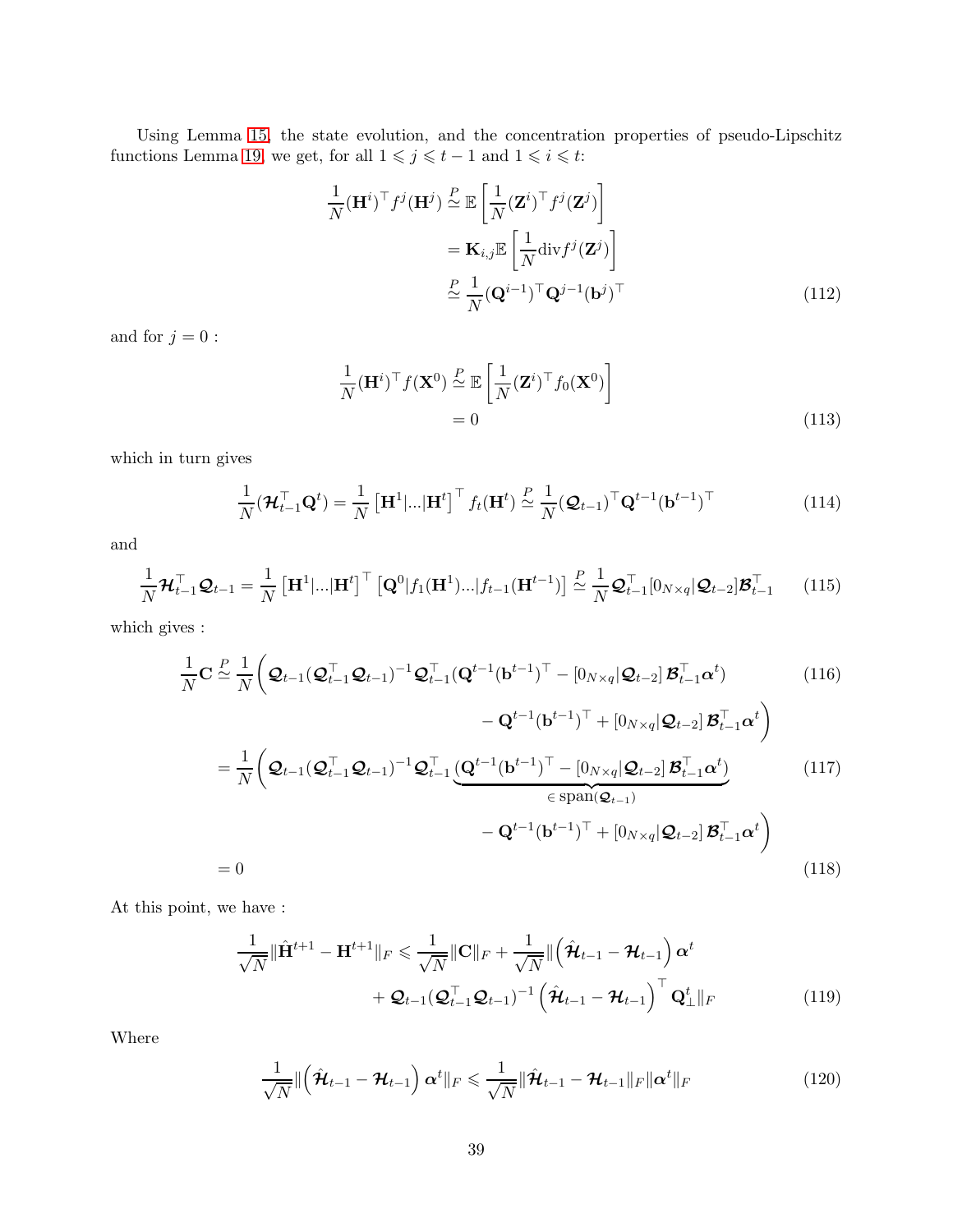As previously discussed,  $\|\alpha^t\|_F$  has a finite limit, and according to the induction hypothesis, √ 1  $\frac{1}{N} \|\hat{\mathcal{H}}_{t-1} - \mathcal{H}_{t-1}\|_F \xrightarrow[N \to \infty]{P}$ 0. Then

$$
\frac{1}{\sqrt{N}}\|\mathcal{Q}_{t-1}(\mathcal{Q}_{t-1}^{\top}\mathcal{Q}_{t-1})^{-1}\left(\hat{\mathcal{H}}_{t-1}-\mathcal{H}_{t-1}\right)^{\top}\mathcal{Q}_{\perp}^{t}\|_{F} \leq \frac{1}{\sqrt{N}}\|\hat{\mathcal{H}}_{t-1}-\mathcal{H}_{t-1}\|_{F}\frac{1}{Nc_{t}^{2}}\|\mathcal{Q}_{t-1}\|_{F}\|\mathcal{Q}^{t}\|_{F}
$$
\n(121)

where  $\frac{1}{Nc_t^2} ||\mathcal{Q}_{t-1}||_F ||\mathcal{Q}^t||_F$  converges to a finite limit due to the state evolution proved above. This ultimately shows that

$$
\frac{1}{\sqrt{N}} \|\hat{\mathbf{H}}^{t+1} - \mathbf{H}^{t+1}\|_{F} \xrightarrow[N \to \infty]{} 0
$$
\n(122)

 $\Box$ 

and concludes the induction.

*Proof of Lemma [7.](#page-29-4)* This one is another induction. Let  $S_t$  be the statement  $\frac{1}{\sqrt{2}}$  $\frac{1}{N} \|\mathbf{Q}^t - \mathbf{M}^t\|_F \xrightarrow[N \to \infty]{P}$ 0 and  $\frac{1}{\sqrt{2}}$  $\frac{1}{N} \|\mathbf{H}^{t+1} - \mathbf{X}^{t+1}\|_F \xrightarrow[N \to \infty]{P}$ 0.

Initialization. We have  $\mathbf{Q}^0 = f^0(\mathbf{X}^0) = \mathbf{M}^0$  and  $\mathbf{H}^1 = \mathbf{A}\mathbf{Q}^0, \mathbf{X}^1 = \mathbf{A}\mathbf{M}^0$ .

**Induction.** We assume  $S_{t-1}$  is true, and we prove  $S_t$ . We have

$$
\frac{1}{\sqrt{N}} \|\mathbf{Q}^t - \mathbf{M}^t\|_F = \frac{1}{\sqrt{N}} \|f^t(\mathbf{H}^t) - f^t(\mathbf{X}^t)\|_F
$$
  
\$\leqslant L\_t \left(1 + \left(\frac{\|\mathbf{H}^t\|\_F}{\sqrt{N}}\right)^{k-1} + \left(\frac{\|\mathbf{X}^t\|\_F}{\sqrt{N}}\right)^{k-1}\right) \frac{\|\mathbf{H}^t - \mathbf{X}^t\|\_F}{\sqrt{N}} \tag{123}

which goes to zero as n goes to infinity from the induction hypothesis. We then prove that √ 1  $\frac{1}{N} \|\hat{\mathbf{H}}^{t+1} - \mathbf{X}^{t+1}\|_F \xrightarrow[N \to \infty]{P}$ 0.

$$
\hat{\mathbf{H}}^{t+1} - \mathbf{X}^{t+1} = \mathbf{A}\mathbf{Q}^t - \mathbf{Q}^{t-1}(\mathbf{b}^t)^\top - \mathbf{A}\mathbf{M}^t + \mathbf{M}^{t-1}(\mathbf{b}^t)^\top
$$
\n(124)

and

$$
\frac{1}{\sqrt{N}} \|\hat{\mathbf{H}}^{t+1} - \mathbf{X}^{t+1}\|_{F} \le \|\mathbf{A}\|_{op} \frac{1}{\sqrt{N}} \|\mathbf{Q}^{t} - \mathbf{M}^{t}\|_{F} + \frac{1}{\sqrt{N}} \|\mathbf{Q}^{t-1} - \mathbf{M}^{t-1}\|_{F} \|\mathbf{b}^{t}\|_{F}
$$
(125)

using Proposition [2,](#page-53-1)  $\|\mathbf{A}\|_{op} \xrightarrow[N \to \infty]{P}$ 2. Using the induction hypothesis,  $\frac{1}{\sqrt{2}}$  $\frac{1}{N}\|\mathbf{Q}^t - \mathbf{M}^t\|_F \xrightarrow[N \to \infty]{P}$  $0, \frac{1}{\sqrt{2}}$  $\frac{1}{N} \|\mathbf{Q}^{t-1} - \mathbf{M}^{t-1}\|_F \xrightarrow[N \to \infty]{} 0$ , and  $\|\mathbf{b}^t\|_F$  is finite. This concludes the induction step.

*Proof of Lemma [8.](#page-29-5)* In this proof, we will consider the  $2q \times 2q$  covariance matrix  $\kappa =$  $\lceil \kappa^{1,1} \, \kappa^{1,2} \rceil$  $\boldsymbol{\kappa}^{1,2}$   $\boldsymbol{\kappa}^{2,2}$ 1 and two matrices  $\mathbf{Z}^1, \mathbf{Z}^2 \in (\mathbb{R}^{N \times q})^2$  following the distribution  $\mathbf{N} (0, \kappa \otimes \mathbf{I}_N)$ , and we study the corresponding state evolution when the perturbed functions  $f_{\epsilon Y}^t$  are considered. We drop the  $\epsilon$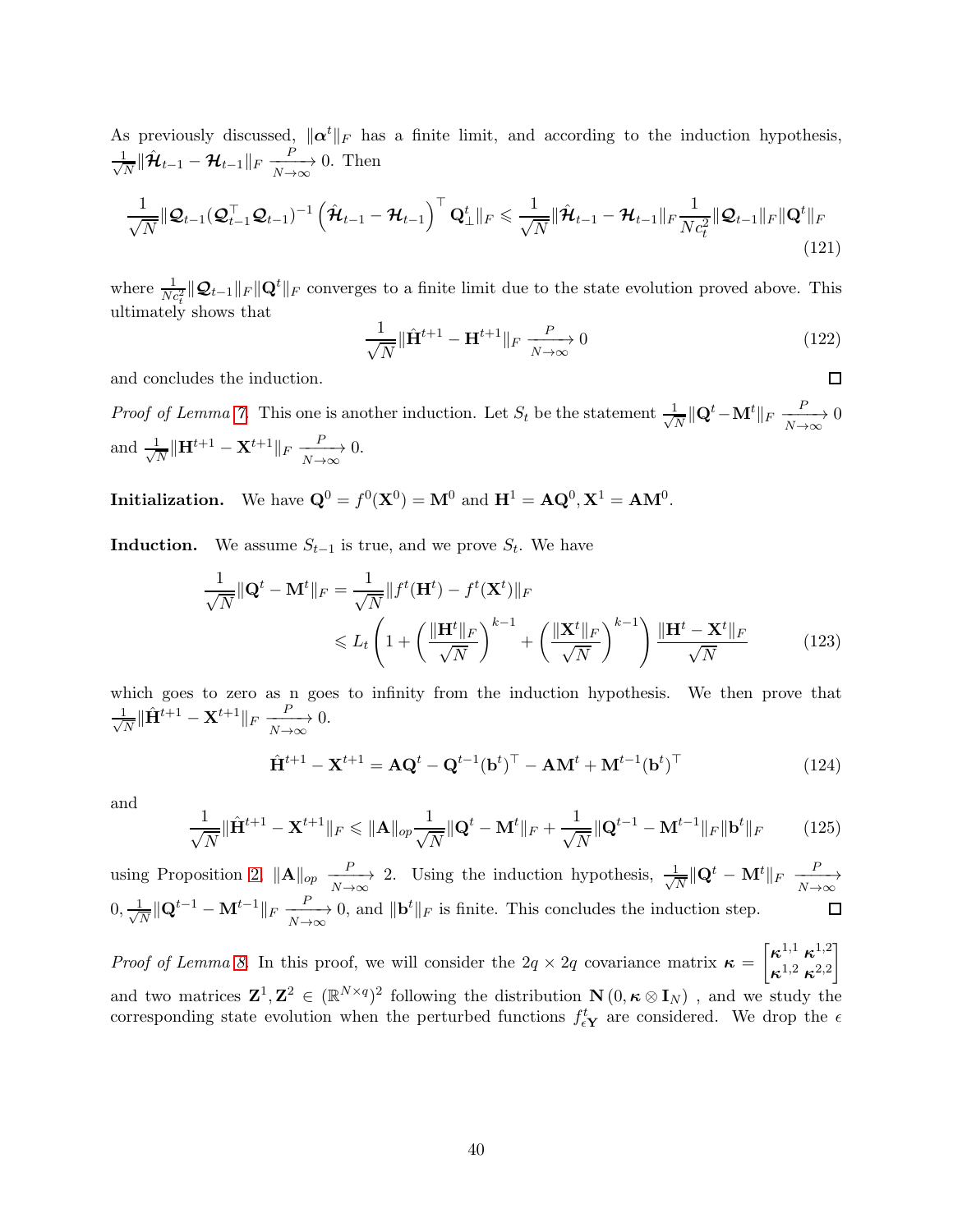exponent on the covariance matrices since we are just studying the well-definiteness of the perturbed SE as an induction. The link with the original SE will be studied in subsequent lemmas.

$$
\mathbb{E}_{\mathbf{Z}}\left[\frac{1}{N}(f_{\epsilon\mathbf{Y}}^{s}(\mathbf{Z}^{s})^{\top}f_{\epsilon\mathbf{Y}}^{t}(\mathbf{Z}^{t})\right] = \mathbb{E}_{\mathbf{Z}}\left[\frac{1}{N}(f^{s}(\mathbf{Z}^{s})^{\top}f^{t}(\mathbf{Z}^{t})\right] + \epsilon \mathbb{E}_{\mathbf{Z}}\left[\frac{1}{N}(f^{s}(\mathbf{Z}^{s}))^{\top}\mathbf{Y}^{t}\right] \n+ \epsilon \mathbb{E}_{\mathbf{Z}}\left[\frac{1}{N}(f^{t}(\mathbf{Z}^{t}))^{\top}\mathbf{Y}^{s}\right] + \epsilon^{2}\frac{1}{N}(\mathbf{Y}^{s})^{\top}\mathbf{Y}^{t} \n= \mathbb{E}_{\mathbf{Z}}\left[\frac{1}{N}(f^{s}(\mathbf{Z}^{s})^{\top}f^{t}(\mathbf{Z}^{t})\right] + \frac{\epsilon}{N}\mathbb{E}_{\mathbf{Z}}[f^{s}(\mathbf{Z}^{s})]^{\top}\mathbf{Y}^{t} \n+ \frac{\epsilon}{N}\mathbb{E}_{\mathbf{Z}}[f^{t}(\mathbf{Z}^{t})]^{\top}\mathbf{Y}^{s} + \frac{\epsilon^{2}}{N}(\mathbf{Y}^{s})^{\top}\mathbf{Y}^{t}
$$

- the first term does not depend on the perturbation and is deterministic. Using assumptions (A6), this quantity has a finite limit.
- second term is a  $q \times q$  matrix where each element have zero mean and variance

$$
\text{Var}\left[\frac{1}{N}\left(\mathbb{E}\left[f^s(\mathbf{Z}^s)^\top \mathbf{Y}^t\right]_j^i\right)\right] = \frac{1}{N^2} \|\mathbb{E}\left[f^s(\mathbf{Z}^s)\right]\|_2^2 \leqslant \frac{C}{N} \tag{126}
$$

Using the Gaussian tail and the Borel-Cantelli lemma, this term converges almost surely to zero.

- the third term is treated in the same way as the second one
- $\bullet\,$  the last term follows from the strong law of large numbers:

$$
\lim_{N \to \infty} \frac{1}{N} (\mathbf{Y}^s)^\top \mathbf{Y}^t \xrightarrow[n \to \infty]{a.s.} \mathbf{I}_{q \times q} \delta_{s=t} \tag{127}
$$

Putting things together, we get, almost surely:

<span id="page-40-1"></span>
$$
\lim_{N \to \infty} \mathbb{E}_{\mathbf{Z}} \left[ \frac{1}{N} (f_{\epsilon \mathbf{Y}}^s(\mathbf{Z}^s))^{\top} f_{\epsilon \mathbf{Y}}^t(\mathbf{Z}^t) \right] = \lim_{N \to \infty} \mathbb{E}_{\mathbf{Z}} \left[ \frac{1}{N} (f^s(\mathbf{Z}^s))^{\top} f^t(\mathbf{Z}^t) \right] + \epsilon^2 \mathbf{I}_{q \times q} \delta_{s=t} \tag{128}
$$

Verifying the initialization assumptions (A4-A5) is very similar to the previous steps, thus we directly give the result. The initialization reads:

$$
\lim_{N \to \infty} \frac{1}{N} (f_{\epsilon \mathbf{Y}}^0(\mathbf{X}^0))^{\top} f_{\epsilon \mathbf{Y}}^0(\mathbf{X}^0) = \lim_{N \to \infty} \frac{1}{N} (f^0(\mathbf{X}^0))^{\top} f^0(\mathbf{X}^0) + \epsilon^2 \mathbf{I}_{q \times q}
$$
(129)

$$
\lim_{N \to \infty} \frac{1}{N} \mathbb{E}\left[ (f_{\epsilon \mathbf{Y}}^0(\mathbf{X}^0))^{\top} f_{\epsilon \mathbf{Y}}^t(\mathbf{Z}^t) \right] = \lim_{N \to \infty} \frac{1}{N} \mathbb{E}\left[ (f^0(\mathbf{X}^0))^{\top} f^t(\mathbf{Z}^t) \right]
$$
(130)

It follows straightforwardly from these equations and a short induction that the resulting state evolution is almost surely non-random.  $\Box$ 

*Proof of Lemma [9.](#page-30-1)* By definition, for any  $t \in \mathbb{N}$ :

<span id="page-40-0"></span>
$$
\mathbf{Q}^{t,\epsilon\mathbf{Y}} = \mathbf{Q}^t + \epsilon \mathbf{Y}^t \tag{131}
$$

Then

$$
\mathbf{Q}_{\perp}^{\epsilon \mathbf{Y},t} = \mathbf{P}_{\mathbf{Q}_{t-1}^{\epsilon \mathbf{Y}}}^{\perp} f^t(\mathbf{H}^{\epsilon \mathbf{Y},t}) + \epsilon \mathbf{P}_{\mathbf{Q}_{t-1}^{\epsilon \mathbf{Y}}}^{\perp} \mathbf{Y}^t
$$
\n(132)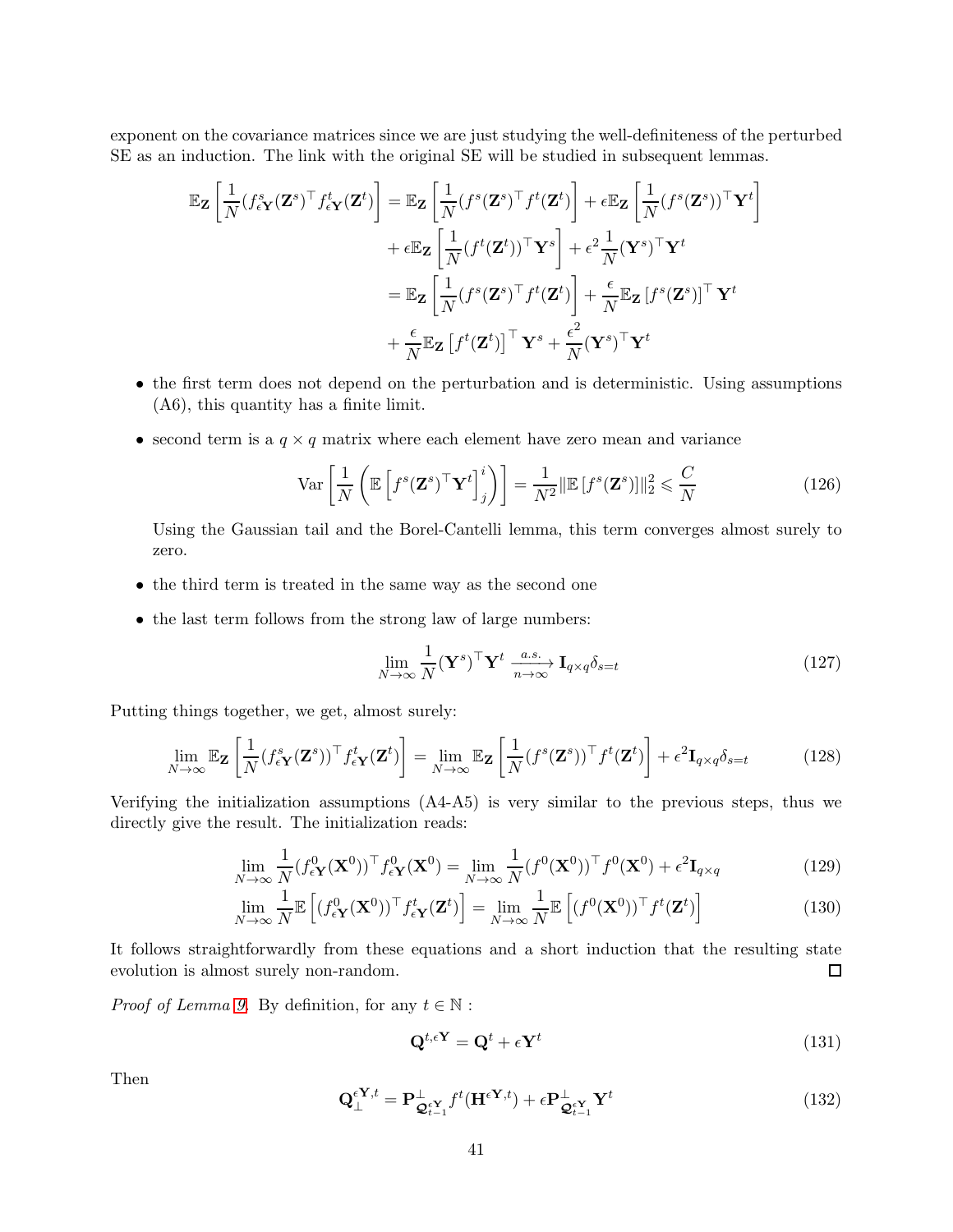with the parallel term a linear combination of the previous ones. Denote  $\mathcal{F}_t$  the  $\sigma$ -algebra generated by  $\mathbf{H}^{\epsilon Y,1}, ..., \mathbf{H}^{\epsilon Y,t}, \mathbf{Y}^1, ..., \mathbf{Y}^{t-1}$ . Since  $\mathbf{Y}^t$  is generated independently of  $\mathcal{F}_t$ , each column j of  $\mathbf{Q}^{\epsilon Y,t}$ obeys the distribution:

$$
(\mathbf{Q}_{\perp}^{\epsilon \mathbf{Y},t})_j|_{\mathcal{F}_t} \sim \mathbf{N}(\mathbf{P}_{\mathbf{Q}_{t-1}^{\epsilon \mathbf{Y}}}^{\perp} (f^t(\mathbf{H}^{\epsilon \mathbf{Y},t}))_j, \epsilon^2 \mathbf{P}_{\mathbf{Q}_{t-1}^{\epsilon \mathbf{Y}}}^{\perp})
$$
(133)

the variance of which is almost surely non-zero whenever  $N \geqslant tq$ . Thus, when  $N \geqslant tq$ , the matrix  $\mathcal{Q}_{t-1}$  has full column rank. We now need to control the minimal singular value of  $\mathcal{Q}_{t-1}$ . Following [\[BM11\]](#page-20-1), Lemma 9, we only need to check that, for any column  $j$ , almost surely, for N sufficiently large, there exists a constant  $c_{\epsilon} > 0$  such that:

$$
\frac{1}{N} \|( \mathbf{Q}_{\perp}^{\epsilon \mathbf{Y},t} )_j \|^2 \geqslant c_{\epsilon} \tag{134}
$$

which follows in almost identical fashion to [\[BMN20\]](#page-21-6), Lemma 9 using the moments of a  $N - tq$ chi-square variable, instead of  $N - t$  in the original proof, which extends straightforwardly since q is kept finite. is kept finite.

*Proof of Lemma [10.](#page-30-2)* This result is proven for  $q = 1$  in [\[BMN20\]](#page-21-6) and the proof for the case of finite, integer  $q$  is identical. □

Proof of Lemma [11.](#page-30-3) This lemma is proven by induction.

Initialization. From equation [\(129\)](#page-40-0), it holds that

$$
\mathbf{K}_{1,1}^{\epsilon} = \mathbf{K}_{1,1} + \epsilon^2 \xrightarrow[\epsilon \to 0]{} \mathbf{K}_{1,1}
$$
\n(135)

**Induction.** Let t be a non-negative integer. Assume that, for any  $r, s \leq t, \kappa_t^{r,s} \to \kappa^{r,s}$ . Then:

$$
\boldsymbol{\kappa}_{\epsilon}^{s+1,t+1} = \lim_{N \to \infty} \mathbb{E} \left[ \frac{1}{N} (f_{\epsilon \mathbf{Y}}^s(\mathbf{Z}_{\epsilon \mathbf{Y}}^s))^{\top} f_{\epsilon \mathbf{Y}}^t(\mathbf{Z}_{\epsilon \mathbf{Y}}^t) \right]
$$
(136)

where  $\mathbf{Z}_{\epsilon Y}^s, \mathbf{Z}_{\epsilon Y}^t$  are  $n \times q$  Gaussian random matrices whose distributions are specified by  $\kappa_{\epsilon}^{s,s}, \kappa_{\epsilon}^{t,t}$ and  $\kappa_{\epsilon}^{s,t}$  which are  $q \times q$  deterministic matrices. Then, from equation [\(128\)](#page-40-1), we have

$$
\boldsymbol{\kappa}_{\epsilon}^{s+1,t+1} = \lim_{N \to \infty} \frac{1}{N} \mathbb{E}_{\mathbf{Z}} \left[ \frac{1}{N} (f_s(\mathbf{Z}^{\epsilon,s}))^{\top} f_t(\mathbf{Z}^{\epsilon,t}) \right] + \epsilon^2 \mathbf{I}_{q \times q} \delta_{s=t} \tag{137}
$$

From Lemma [16,](#page-54-2) the function  $(\mathbf{Z}^s, \mathbf{Z}^t) \to \frac{1}{N} f_s(\mathbf{Z}^s)^\top f_t(\mathbf{Z}^t)$  is uniformly pseudo-Lipschitz. Moreover, from the induction hypothesis, we have :

$$
\lim_{\epsilon \to 0} \kappa_{\epsilon}^{s,t} = \kappa^{s,t} \tag{138}
$$

thus, using the uniform convergence Lemma [10,](#page-30-2) we get :

$$
\lim_{\epsilon \to 0} \lim_{N \to \infty} \frac{1}{N} \mathbb{E} \left[ f_s(\mathbf{Z}^{\epsilon,s})^{\top} f_t(\mathbf{Z}^{\epsilon,t}) \right] = \lim_{N \to \infty} \frac{1}{N} \mathbb{E} \left[ f_s(\mathbf{Z}^s)^{\top} f_t(\mathbf{Z}^t) \right] = \kappa^{s+1,t+1}
$$
(139)

where  $(\mathbf{Z}^s, \mathbf{Z}^t) \sim \mathbb{N}(0, \kappa \otimes \mathbf{I}_n)$  and  $\boldsymbol{\kappa} = \begin{bmatrix} \kappa^{s,s}, \kappa^{s,t} \\ \kappa^{t,s}, \kappa^{t,t} \end{bmatrix}$  $\left. \begin{array}{c} \boldsymbol{\kappa}^{s,s}, \boldsymbol{\kappa}^{s,t} \\ \boldsymbol{\kappa}^{t,s}, \boldsymbol{\kappa}^{t,t} \end{array} \right|. \end{array} \text{This shows that}$ 

$$
\kappa_{\epsilon}^{s+1,t+1} \xrightarrow[\epsilon \to 0]{} \kappa^{s+1,t+1} \tag{140}
$$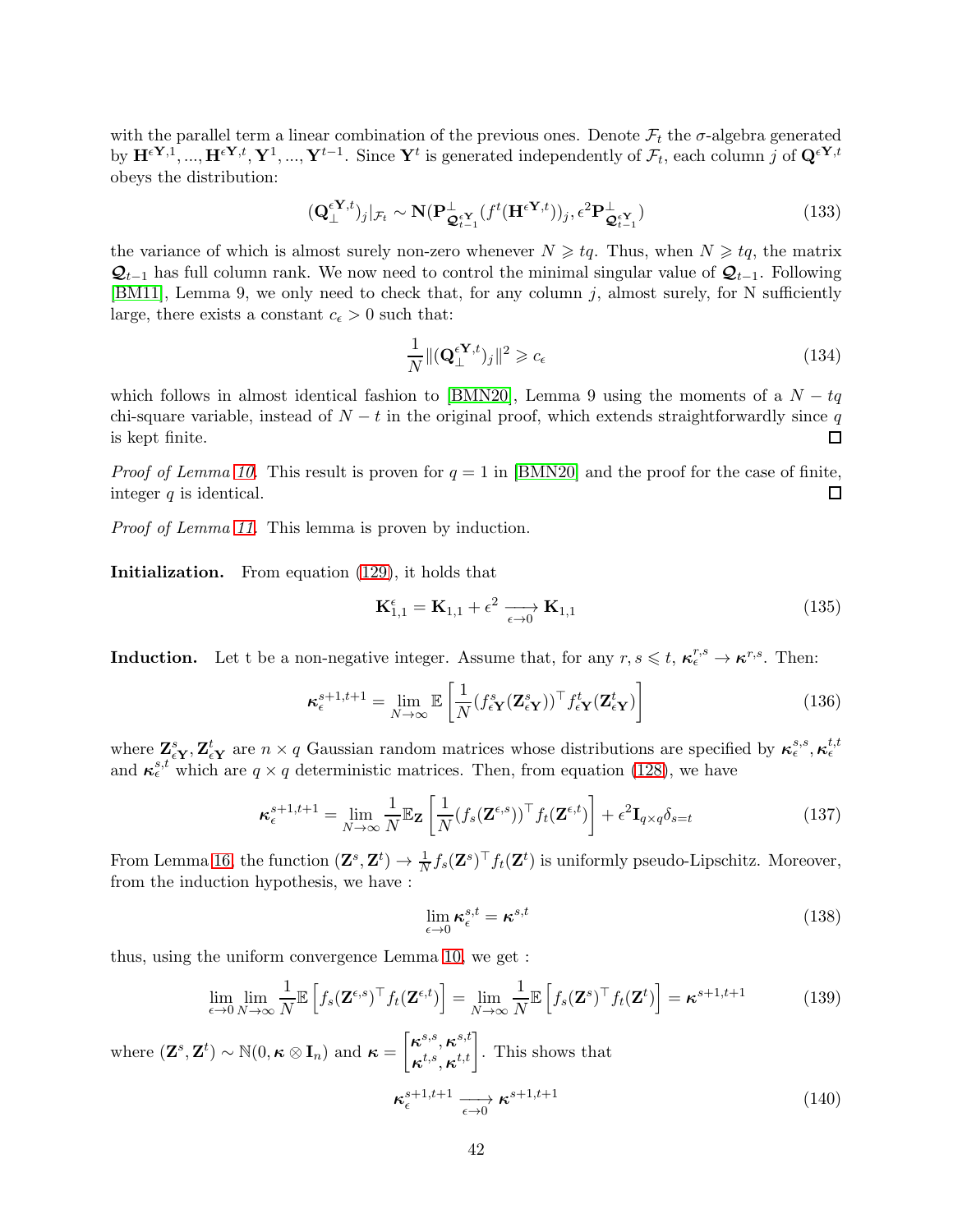which concludes the induction. Similar reasoning proves the convergence of correlations with the initial vector

$$
\kappa_{\epsilon}^{1,t+1} \xrightarrow[\epsilon \to 0]{} \kappa^{1,t+1} \tag{141}
$$

 $\Box$ 

Proof of Lemma [12.](#page-30-4) This Lemma is proven by induction.

### Initialization.

.

$$
\frac{1}{\sqrt{N}} \|\mathbf{M}^{\epsilon \mathbf{Y},0} - \mathbf{M}^0\|_F = f_{\epsilon \mathbf{Y}}^0(\mathbf{X}^0) - f^0(\mathbf{X}^0) = \frac{1}{\sqrt{N}} \epsilon \|\mathbf{Y}^0\|_F
$$
(142)

Using the bound from Lemma [1,](#page-53-2) there exists an absolute constant  $C_Y$  independent of N such that, with high probability:

$$
\frac{\epsilon}{\sqrt{N}} \|\mathbf{Y}^0\|_F \leqslant C_\mathbf{Y} \epsilon \tag{143}
$$

Note that  $C_Y$  is the same for all  $Y^t$ . We thus choose  $h'_0(\epsilon) = C_Y \epsilon$ . Then

$$
\frac{1}{\sqrt{N}} \|\mathbf{X}^{\epsilon \mathbf{Y},1} - \mathbf{X}^1\|_F \le \|\mathbf{A}\|_{op} \frac{\epsilon}{\sqrt{N}} \|\mathbf{Y}^0\|_F \le 2C_{\mathbf{Y}}\epsilon
$$
\n(144)

using the bound on the operator norm of GOE matrices Proposition [2,](#page-53-1) and we can choose  $h_0(\epsilon)$  =  $2C_{\mathbf{Y}}\epsilon$ .

**Induction** Assume the property is verified up to time t, i.e., the functions  $h_0(\epsilon), h'_0(\epsilon), ..., h_{t-1}(\epsilon), h'_{t-1}(\epsilon)$ exist and are known. We now need to show  $h_t(\epsilon)$ ,  $h'_t(\epsilon)$  exist. By definition of the iteration:

$$
\frac{1}{\sqrt{N}}||\mathbf{M}^{\epsilon}\mathbf{Y}^{,t} - \mathbf{M}^{t}||_{F} = \frac{1}{\sqrt{N}}||f_{\epsilon}\mathbf{Y}(\mathbf{X}^{\epsilon}\mathbf{Y}) - f^{t}(\mathbf{X}^{t})||_{F}
$$
\n
$$
= \frac{1}{\sqrt{N}}||f^{t}(\mathbf{X}^{\epsilon}\mathbf{Y}) - f^{t}(\mathbf{X}^{t}) + \epsilon\mathbf{Y}^{t}||_{F}
$$
\n
$$
\leq L_{t}\left(1 + \left(\frac{\|\mathbf{X}^{\epsilon}\mathbf{Y}^{,t}||_{F}}{\sqrt{N}}\right)^{k-1} + \left(\frac{\|\mathbf{X}^{t}||_{F}}{\sqrt{N}}\right)^{k-1}\right)\frac{\|\mathbf{X}^{\epsilon}\mathbf{Y}^{,t} - \mathbf{X}^{t}||_{F}}{\sqrt{N}} + \frac{1}{\sqrt{N}}\epsilon||\mathbf{Y}^{t}||_{F}
$$
\n
$$
\leq L_{t}\left(1 + \left(\frac{\|\mathbf{X}^{\epsilon}\mathbf{Y}^{,t}||_{F}}{\sqrt{N}}\right)^{k-1} + \left(\frac{\|\mathbf{X}^{t}||_{F}}{\sqrt{N}}\right)^{k-1}\right)h_{t-1}(\epsilon) + C_{\mathbf{Y}}\epsilon
$$
\n
$$
\leq L_{t}\left(1 + C_{\epsilon}\mathbf{Y}^{(k)} + \left(\frac{\|\mathbf{X}^{\epsilon}\mathbf{Y}^{,t}||_{F}}{\sqrt{N}} + \frac{\|\mathbf{X}^{\epsilon}\mathbf{Y}^{,t} - \mathbf{X}^{t}||_{F}}{\sqrt{N}}\right)^{k-1}\right)h_{t-1}(\epsilon) + C_{\mathbf{Y}}\epsilon
$$
\n
$$
\leq L_{t}\left(1 + C_{\epsilon}\mathbf{Y}^{(k)} + 2^{k-2}C_{\epsilon}\mathbf{Y}^{(k)} + 2^{k-2}h_{t-1}^{k-1}(\epsilon)\right)h_{t-1}(\epsilon) + C_{\mathbf{Y}}\epsilon
$$
\n(145)

where we used the state evolution of the perturbed AMP orbit to show that  $\frac{\|\mathbf{X}^{\epsilon}\mathbf{Y},t\|_F}{\sqrt{N}}$  $\frac{N}{N}$  has a finite limit and Hölder's inequality. We can thus choose

$$
h'_t(\epsilon) = L_t \left( 1 + C_\epsilon \mathbf{Y}(k) + 2^{k-2} C_\epsilon \mathbf{Y}(k)^{k-1} + 2^{k-2} h_{t-1}^{k-1}(\epsilon) \right) h_{t-1}(\epsilon) + C_\mathbf{Y} \epsilon
$$
 (146)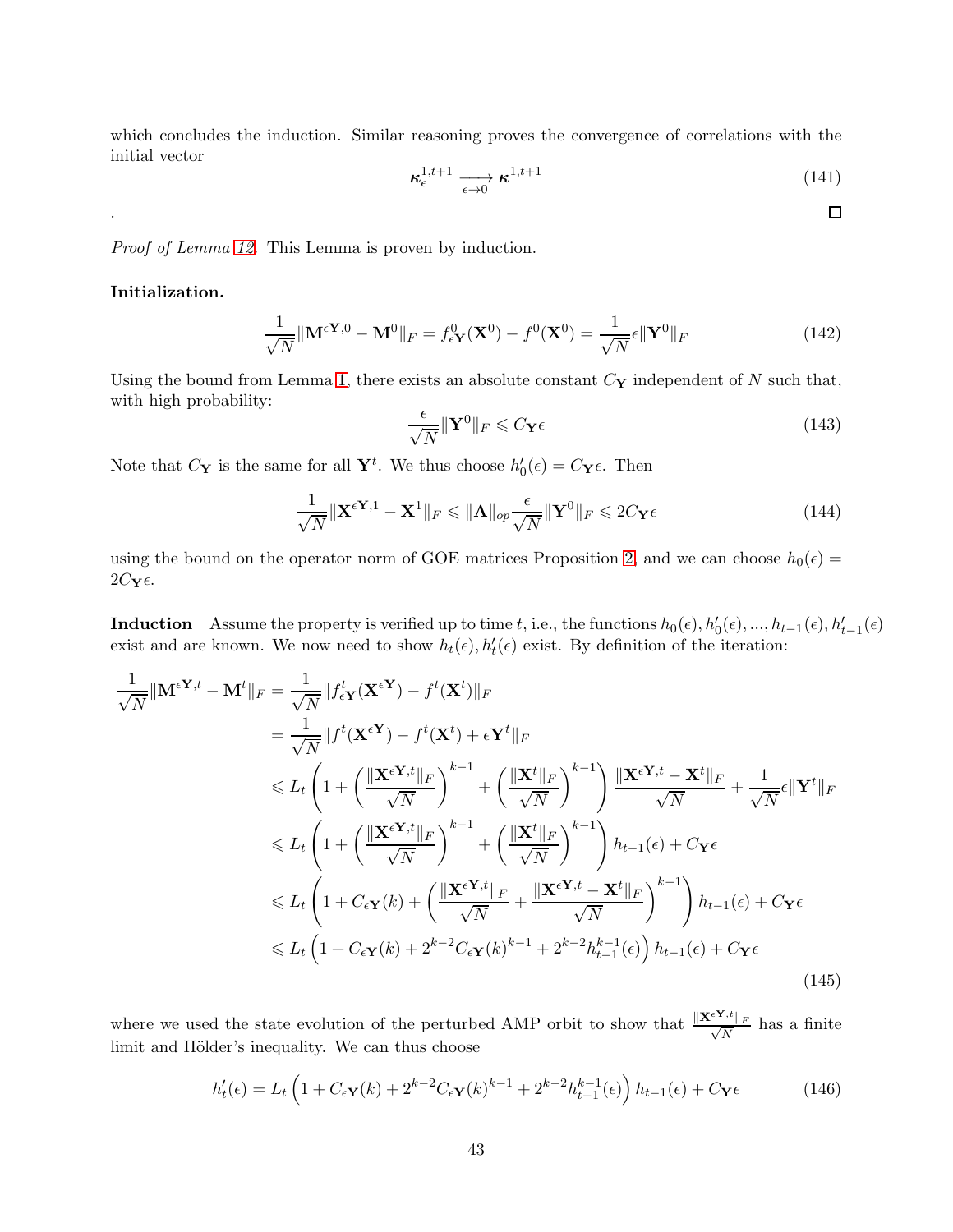which goes to zero when  $\epsilon$  goes to zero. Then

$$
\frac{1}{\sqrt{N}} \|\mathbf{X}^{\epsilon \mathbf{Y},t+1} - \mathbf{X}^{t+1}\|_{F} \leq \|\mathbf{A}\|_{op} \frac{1}{\sqrt{N}} \|\mathbf{M}^{\epsilon \mathbf{Y},t} - \mathbf{M}^{t}\|_{F} + \frac{1}{\sqrt{N}} \|\mathbf{M}^{\epsilon \mathbf{Y},t-1}(\mathbf{b}_{\epsilon \mathbf{Y}}^{t})^{\top} - \mathbf{M}^{t-1}(\mathbf{b}^{t})^{\top}\|_{F}
$$
  
\n
$$
\leq 2h'_{t}(\epsilon) + \frac{1}{\sqrt{N}} \|\mathbf{M}^{\epsilon \mathbf{Y},t-1}(\mathbf{b}_{t}^{\epsilon \mathbf{Y}})^{\top} - \mathbf{M}^{t-1}(\mathbf{b}^{t})^{\top}\|_{F}
$$
  
\n
$$
\leq 2h'_{t}(\epsilon) + \frac{1}{\sqrt{N}} \|\mathbf{M}^{\epsilon \mathbf{Y},t-1} - \mathbf{M}^{t-1}\|_{F} \|\mathbf{b}^{t}\|_{F} + \frac{1}{\sqrt{N}} \|\mathbf{b}_{\epsilon \mathbf{Y}}^{t} - \mathbf{b}^{t}\|_{F} \|\mathbf{M}^{t-1}\|_{F}
$$
\n(147)

and

$$
\|\mathbf{b}^{t}\|_{F} = \|\mathbb{E}\left[\frac{1}{N}\sum_{i=1}^{N}\frac{\partial f_{i}^{t}}{\partial \mathbf{Z}_{i}}(\mathbf{Z}^{t})\right]\|_{F}
$$

$$
\leq \mathbb{E}\left[\frac{1}{N}\sum_{i=1}^{N}\|\frac{\partial f_{i}^{t}}{\partial \mathbf{Z}_{i}}(\mathbf{Z}^{t})\|_{F}\right]
$$
(148)

where  $\mathbf{Z}^t \sim \mathbf{N}(0, \kappa_{t,t} \otimes \mathbf{I}_n)$ . Since the function  $f^t : \mathbb{R}^{N \times q} \to \mathbb{R}^{N \times q}$  is pseudo-Lipschitz of order k, the components  $f_i^t : \mathbb{R}^{N \times q} \to \mathbb{R}^q$  are pseudo-Lipschitz of order k as well. So are the functions  $f_{i,j}^t : \mathbb{R}^{N \times q} \to \mathbb{R}$  for  $1 \leqslant j \leqslant q$  generating each component of  $f_i^t(\mathbf{Z}^t) \in \mathbb{R}^q$  and their  $\mathbb{R}^q \to \mathbb{R}$ restrictions to the  $i-th$  line of  $\mathbf{Z}^{t}$ . Then

$$
\|\mathbf{b}^t\|_F \leq \frac{1}{N} \sum_{i=1}^N q \max_j \left\{ \mathbb{E} \|\nabla_{\mathbf{Z}_i^t} f_{i,j}^t(\mathbf{Z}^t) \|_2 \right\} \tag{149}
$$

where  $\max_j \left\{ \mathbb{E} \|\nabla_{{\bf Z}_i^t} f_{i,j}^t({\bf Z}^t)\|_2 \right\}$  is bounded using the pseudo-Lipschitz property and a similar argu-ment to the proof of lemma [19.](#page-55-0) Let  $C_J$  be this upper bound, then

$$
\frac{1}{\sqrt{N}} \|\mathbf{M}^{\epsilon\mathbf{Y},t-1}(\mathbf{b}_{\epsilon\mathbf{Y}}^t)^\top - \mathbf{M}^{t-1}(\mathbf{b}^t)^\top\|_F \leqslant qC_J h_{t-1}'(\epsilon) + \frac{1}{\sqrt{N}} \|\mathbf{M}^{t-1}\|_F \|\mathbf{b}_{\epsilon\mathbf{Y}}^t - \mathbf{b}^t\|_F \tag{150}
$$

Using the same decomposition as before

$$
\frac{1}{\sqrt{N}} \|\mathbf{M}^{t-1}\|_{F} \|\mathbf{b}_{\epsilon\mathbf{Y}}^{t} - \mathbf{b}^{t}\|_{F} \leqslant \left(\frac{1}{\sqrt{N}} \|\mathbf{M}^{\epsilon\mathbf{Y},t-1} - \mathbf{M}^{t-1}\| + \frac{1}{\sqrt{N}} \|\mathbf{M}^{\epsilon\mathbf{Y},t-1}\| \right) \|\mathbf{b}_{\epsilon\mathbf{Y}}^{t} - \mathbf{b}^{t}\|_{F}
$$
\n
$$
\leqslant \left(h_{t-1}(\epsilon) + C_{\epsilon\mathbf{Y},t-1}\right) \|\mathbf{b}_{\epsilon\mathbf{Y}}^{t} - \mathbf{b}^{t}\|_{F}
$$
\n(151)

The definition of the Onsager correction terms gives

$$
\|\mathbf{b}_{\epsilon\mathbf{Y}}^t - \mathbf{b}^t\|_F = \left\|\mathbb{E}\left[\frac{1}{N}\sum_{i=1}^N \frac{\partial f_i^t}{\partial \tilde{\mathbf{Z}}_i^{\epsilon\mathbf{Y},t}} (\tilde{\mathbf{Z}}^{\epsilon\mathbf{Y},t})\right] - \mathbb{E}\left[\frac{1}{N}\sum_{i=1}^N \frac{\partial f_i^t}{\partial \tilde{\mathbf{Z}}_i^t} (\tilde{\mathbf{Z}}^t)\right]\right\|_F
$$
(152)

where  $\tilde{\mathbf{Z}}^{\epsilon Y,t} = \mathbf{Z} (\kappa_{t,t}^{\epsilon Y})^{1/2}$  where  $\mathbf{Z} \in \mathbb{R}^{N \times q}$  is an i.i.d. standard normal matrix. Similarly  $\tilde{\mathbf{Z}}^t =$  $\mathbf{Z}(\kappa_{t,t})^{1/2}$ . Using the positive definiteness of  $\kappa_{t,t}$  along with Lemma [15,](#page-54-1) we can write, keeping in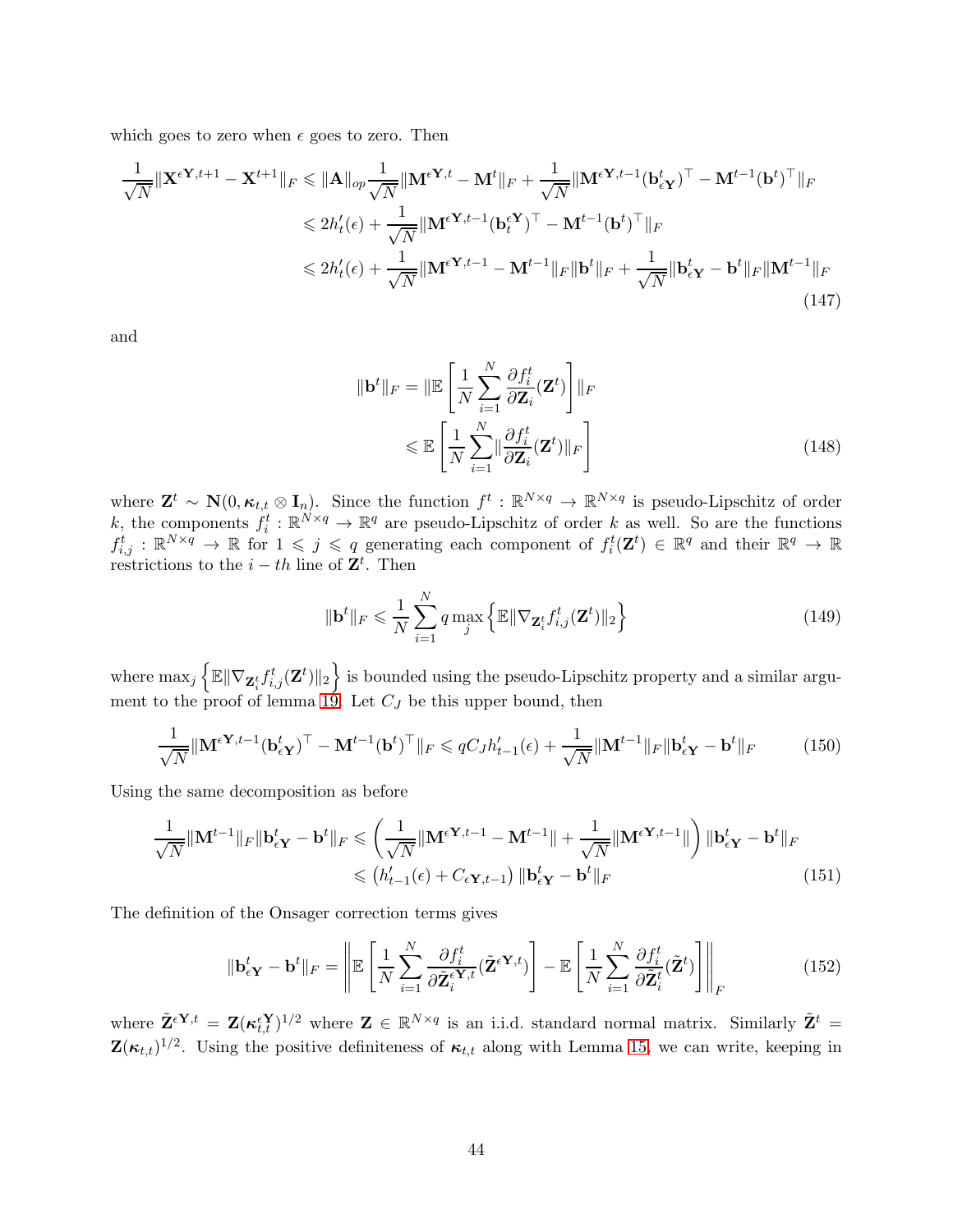mind that the perturbation  $\epsilon Y$  doesn't change the derivatives in the Onsager correction:

$$
\begin{split} \|\mathbf{b}_{\epsilon\mathbf{Y}}^{t}-\mathbf{b}^{t}\|_{F}&=\|(\boldsymbol{\kappa}_{\epsilon\mathbf{Y}}^{t,t})^{-1}\mathbb{E}\left[\frac{1}{N}(\tilde{\mathbf{Z}}^{\epsilon\mathbf{Y},t})^{\top}f^{t}(\tilde{\mathbf{Z}}^{\epsilon\mathbf{Y},t})\right]-(\boldsymbol{\kappa}^{t,t})^{-1}\mathbb{E}\left[\frac{1}{N}(\mathbf{Z}^{t})^{\top}f^{t}(\mathbf{Z}^{t})\right]\|_{F} \\ &\leqslant \|(\boldsymbol{\kappa}_{\epsilon\mathbf{Y}}^{t,t})^{-1}-(\boldsymbol{\kappa}^{t,t})^{-1}\|_{F}\mathbb{E}\left[\frac{1}{N}(\tilde{\mathbf{Z}}^{\epsilon\mathbf{Y},t})^{\top}f^{t}(\tilde{\mathbf{Z}}^{\epsilon\mathbf{Y},t})\right]+\\ &((\boldsymbol{\kappa}^{t,t})^{-1})\|\mathbb{E}\left[\frac{1}{N}(\tilde{\mathbf{Z}}^{\epsilon\mathbf{Y},t})^{\top}f^{t}(\tilde{\mathbf{Z}}^{\epsilon\mathbf{Y},t})\right]-\mathbb{E}\left[\frac{1}{N}(\mathbf{Z}^{t})^{\top}f^{t}(\mathbf{Z}^{t})\right]\|_{F} \end{split}
$$

The function  $\mathbb{R}^{N \times q} \to \mathbb{R}^{q \times q}$ ,  $\mathbf{Z} \to \mathbf{Z}^{\top} f^t(\mathbf{Z})$  is pseudo-Lipschitz of order  $k+1$ . Moreover, from Lemma 8,  $\kappa_{\epsilon Y}^{t,t} \longrightarrow \kappa^{t,t}$ . Thus using Lemma [10,](#page-30-2) we get

$$
\lim_{\epsilon \to 0} \|\mathbb{E}\left[\frac{1}{N}(\tilde{\mathbf{Z}}^{\epsilon \mathbf{Y},t})^{\top} f_t(\tilde{\mathbf{Z}}^{\epsilon \mathbf{Y},t})\right] - \mathbb{E}\left[\frac{1}{N}(\mathbf{Z}^t)^{\top} f_t(\mathbf{Z}^t)\right]\|_F = 0
$$
\n(153)

and Lemma [11](#page-30-3) gives  $\lim_{\epsilon \to 0} \|(\kappa_{t,t}^{\epsilon Y})^{-1} - (\kappa_{t,t})^{-1}\|_F = 0$ , which concludes the induction.  $\Box$ 

# <span id="page-44-0"></span>D Low-rank perturbations and projections

As mentioned in Section [3.3,](#page-13-0) AMP iterations associated to inference problems often present nontrivial dependencies between the non-linearities and the random matrices of the corresponding graph. These dependencies typically take the form of low-rank linear perturbations, or an additional argument in the non-linearities composed of a non-linear transform involving the random matrices of the graph, see the examples of Section [4.](#page-16-0) In this appendix, we propose a generic way of dealing with these dependencies by leveraging on the matrix-valued iteration  $Eq.(9-11)$  $Eq.(9-11)$  $Eq.(9-11)$ , in the form of two lemmas.

### <span id="page-44-2"></span><span id="page-44-1"></span>D.1 Additive low-rank perturbation

**Lemma 13.** Let  $\mathbf{V}_0 \in \mathbb{R}^{N \times q}$  be a given matrix such that the quantity  $\frac{1}{\sqrt{l}}$  $\frac{1}{N} \|\mathbf{V}_0\|_F$  converges to a finite constant as  $N \to \infty$ . Define the matrix

<span id="page-44-3"></span>
$$
\hat{\mathbf{A}} = \mathbf{A} + \frac{1}{N} \mathbf{V}_0 \mathbf{V}_0^\top \in \mathbb{R}^{N \times N},\tag{154}
$$

consider the AMP iteration initialized with  $\mathbf{X}^0 \in \mathbb{R}^{N \times q}$ 

$$
\mathbf{X}^{t+1} = \hat{\mathbf{A}} \mathbf{M}^t - \mathbf{M}^{t-1} (\mathbf{b}^t)^{\top} \qquad \in \mathbb{R}^{N \times q}, \qquad (155)
$$

$$
\mathbf{M}^t = f^t(\mathbf{X}^t) \qquad \qquad \in \mathbb{R}^{N \times q}, \tag{156}
$$

$$
\mathbf{b}^{t} = \frac{1}{N} \sum_{i=1}^{N} \frac{\partial f_{i}^{t}}{\partial \mathbf{X}_{i}} (\mathbf{X}^{t}) \qquad \in \mathbb{R}^{q \times q} \,.
$$
 (157)

and the following state evolution recursion, initialized with  $\mu_0 = 0_{q \times q}$ ,

$$
\boldsymbol{\mu}_0, \ \boldsymbol{\kappa}^{1,1} = \lim_{N \to \infty} \frac{1}{N} f^0 (\mathbf{V}_0 \boldsymbol{\mu}_0 + \mathbf{X}^0)^\top f^0 (\mathbf{V}_0 \boldsymbol{\mu}_0 + \mathbf{X}^0) \tag{158}
$$

$$
\boldsymbol{\mu}^{s+1} = \lim_{N \to +\infty} \frac{1}{N} \mathbb{E}\left[ (\mathbf{V}_0)^{\top} f^s \left( \mathbf{V}_0 \boldsymbol{\mu}^s + \mathbf{Z}^s \right) \right]
$$
(159)

$$
\boldsymbol{\kappa}^{t+1,s+1} = \boldsymbol{\kappa}^{s+1,t+1} = \lim_{N \to \infty} \frac{1}{N} \mathbb{E} \left[ f^s (\mathbf{V}_0 \boldsymbol{\mu}^s + \mathbf{Z}^s)^{\top} f^t (\mathbf{V}_0 \boldsymbol{\mu}^t + \mathbf{Z}^t) \right], \qquad s \in \{0, \dots, t\}.
$$
 (160)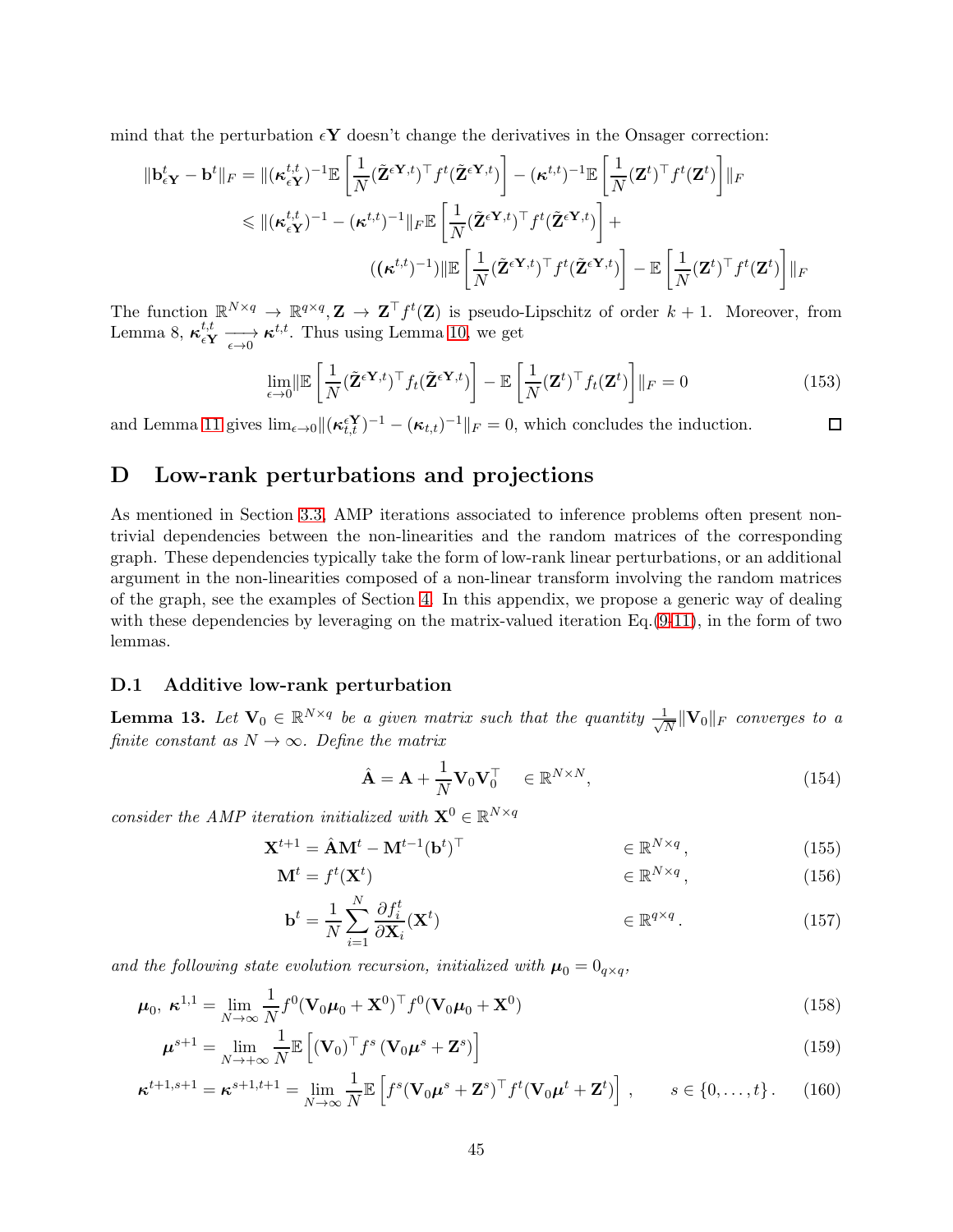where  $(\mathbf{Z}^1, ..., \mathbf{Z}^t) \sim \mathbf{N}\left(0, (\kappa^{s,r})_{s,r \leq t} \otimes \mathbf{I}_N\right)$ . Assume  $(B1) - (B6)$  $(B1) - (B6)$  $(B1) - (B6)$  $(B1) - (B6)$  and that for any  $t \in \mathbb{N}$ , any  $1 \leq$  $i \leq N$ , the derivative  $\frac{\partial f_i^t}{\partial \mathbf{X}_i}$  is pseudo-Lipschitz of order k. Then for any sequence  $\phi_N : (\mathbb{R}^{N \times q})^{t+1} \to$ R of pseudo-Lipschitz functions

$$
\phi_N\left(\mathbf{X}^0,\mathbf{X}^1,...,\mathbf{X}^t\right) \stackrel{\text{P}}{\triangleq} \mathbb{E}\left[\phi_N\left(\mathbf{V}_0\boldsymbol{\mu}^0+\mathbf{Z}^0,\mathbf{V}_0\boldsymbol{\mu}^1+\mathbf{Z}^1,...,\mathbf{V}_0\boldsymbol{\mu}^t+\mathbf{Z}^t\right)\right]
$$
(161)

Proof of Lemma [13.](#page-44-1) The proof follows a similar argument to that of Lemma 3.4 from [\[DAM17\]](#page-21-9). Consider the following iteration

$$
\mathbf{S}^{t+1} = \mathbf{A}\tilde{\mathbf{M}}^t - \tilde{\mathbf{M}}^{t-1}(\tilde{\mathbf{b}}^t)^\top \qquad \qquad \in \mathbb{R}^{N \times q}, \tag{162}
$$

$$
\tilde{\mathbf{M}}^t = f^t(\mathbf{V}_0 \boldsymbol{\mu}^t + \mathbf{S}^t) \qquad \qquad \in \mathbb{R}^{N \times q}, \qquad (163)
$$

$$
\tilde{\mathbf{b}}^{t} = \frac{1}{N} \sum_{i=1}^{N} \frac{\partial f_{i}^{t}}{\partial \mathbf{S}_{i}} (\mathbf{V}_{0} \boldsymbol{\mu}^{t} + \mathbf{S}^{t}) \qquad \in \mathbb{R}^{q \times q}.
$$
 (164)

initialized with  $S^0 = X^0 - \mu_0 V_0$ . Under assumptions  $(B1) - (B6)$  $(B1) - (B6)$  $(B1) - (B6)$ , the iterates  $S^t$  obey the state evolution equations Eq.[\(158\)](#page-44-3) owing to Theorem [2.](#page-26-1) We now prove the following statement by induction.

<span id="page-45-2"></span><span id="page-45-1"></span><span id="page-45-0"></span>
$$
\forall t \in \mathbb{N} \quad \frac{1}{\sqrt{N}} \|\mathbf{X}^t - \mathbf{S}^t - \mathbf{V}_0 \boldsymbol{\mu}^t\|_F \xrightarrow[N \to \infty]{} 0 \tag{165}
$$

The statement is true at  $t = 0$  owing to the initialization of the sequences. Assume the statement is true up to time  $t$ . We can then write

$$
\mathbf{X}^{t+1} - \mathbf{S}^{t+1} - \mathbf{V}_0 \boldsymbol{\mu}^{t+1} = \hat{\mathbf{A}} \mathbf{M}^t - \mathbf{M}^{t-1} (\mathbf{b}^t)^{\top} - \mathbf{A} \tilde{\mathbf{M}}^t + \tilde{\mathbf{M}}^{t-1} (\tilde{\mathbf{b}}^t)^{\top} - \mathbf{V}_0 \boldsymbol{\mu}^{t+1}
$$
(166)

$$
= \mathbf{A} \left( f^{t}(\mathbf{X}^{t}) - f^{t} \left( \mathbf{V}_{0} \boldsymbol{\mu}^{t} + \mathbf{S}^{t} \right) \right) + \frac{1}{N} \mathbf{V}_{0} \mathbf{V}_{0}^{\top} f^{t} \left( \mathbf{X}^{t} \right) - \mathbf{V}_{0} \boldsymbol{\mu}^{t+1} + \left( f^{t-1} (\mathbf{V}_{0} \boldsymbol{\mu}^{t-1} + \mathbf{S}^{t-1}) - f^{t-1} (\mathbf{X}^{t-1}) \right) (\tilde{\mathbf{b}}^{t})^{\top} + f^{t-1} (\mathbf{X}^{t-1}) (\tilde{\mathbf{b}}^{t} - \mathbf{b}^{t})^{\top}
$$
\n(167)

The triangle inequality then gives

$$
\frac{1}{\sqrt{N}} \|\mathbf{X}^{t+1} - \mathbf{S}^{t+1} - \mathbf{V}_0 \boldsymbol{\mu}^{t+1}\|_N \le \frac{1}{\sqrt{N}} \|\mathbf{A}\|_{op} \|f^t(\mathbf{X}^t) - f^t(\mathbf{V}_0 \boldsymbol{\mu}^t + \mathbf{S}^t)\|_F
$$
  
+ 
$$
\frac{1}{\sqrt{N}} \|\frac{1}{N} \mathbf{V}_0 \mathbf{V}_0^\top f^t(\mathbf{X}^t) - \mathbf{V}_0 \boldsymbol{\mu}^{t+1}\|_F
$$
  
+ 
$$
\frac{1}{\sqrt{N}} \|(f^{t-1}(\mathbf{V}_0 \boldsymbol{\mu}^{t-1} + \mathbf{S}^{t-1}) - f^{t-1}(\mathbf{X}^{t-1}))\) (\tilde{\mathbf{b}}^t)^\top \|_F + \frac{1}{\sqrt{N}} \|f^{t-1}(\mathbf{X}^{t-1})(\tilde{\mathbf{b}}^t - \mathbf{b}^t)^\top \|_F
$$
(168)

and, owing to the pseudo-Lipschitz property

$$
\frac{1}{\sqrt{N}}\|f^{t}(\mathbf{X}^{t}) - f^{t}(\mathbf{V}_{0}\boldsymbol{\mu}^{t} + \mathbf{S}^{t})\|_{F} \leqslant
$$
\n
$$
L\left(1 + \left(\frac{\|\mathbf{X}^{t}\|_{F}}{\sqrt{N}}\right)^{k-1} + \left(\frac{\|\mathbf{V}_{0}\boldsymbol{\mu}^{t} + \mathbf{S}^{t}\|_{F}}{\sqrt{N}}\right)^{k-1}\right) \frac{\|\mathbf{X}^{t} - \mathbf{V}^{0}\boldsymbol{\mu}^{t} - \mathbf{S}^{t}\|_{F}}{\sqrt{N}},
$$
\n(169)

where the state evolution verified by iteration Eq.[\(162\)](#page-45-0) ensures that  $\frac{\|\mathbf{V}_0\boldsymbol{\mu}^t + \mathbf{S}^t\|_F}{\sqrt{N}}$  $\frac{1}{\sqrt{N}}$  is bounded with high probability. The induction hypothesis then gives that  $\frac{\|\mathbf{X}^t - \mathbf{V}^0\boldsymbol{\mu}^t - \mathbf{S}^t\|_F}{\sqrt{N}}$ N  $\xrightarrow[N \to \infty]{P}$ 0, which, together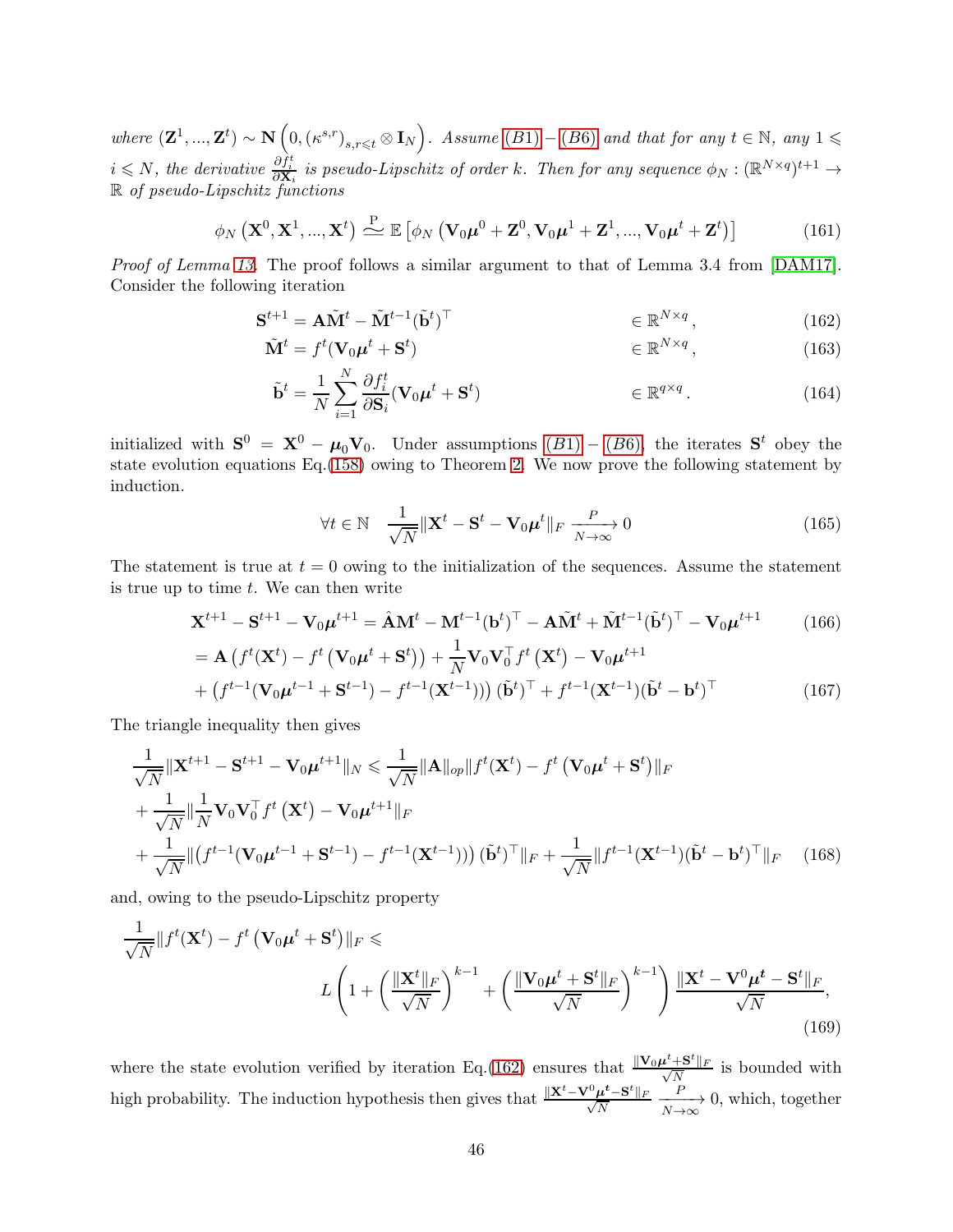with the previous statement ensures that  $\frac{\|\mathbf{X}^t\|_F}{\sqrt{N}}$  $\frac{\parallel F}{N}$  is also bounded with high probability. Combining this with proposition [2](#page-53-1) shows that

$$
\frac{1}{\sqrt{N}} \|\mathbf{A}\|_{op} \|f^t(\mathbf{X}^t) - f^t(\mathbf{V}_0\boldsymbol{\mu}^t + \mathbf{S}^t)\|_F \xrightarrow[N \to \infty]{} 0. \tag{170}
$$

Then

$$
\frac{1}{\sqrt{N}} \|\frac{1}{N} \mathbf{V}_0 \mathbf{V}_0^\top f^t \left(\mathbf{V}_0 \boldsymbol{\mu}^t + \mathbf{S}^t\right) - \mathbf{V}_0 \boldsymbol{\mu}^{t+1} \|_F \leq \frac{\|\mathbf{V}_0\|_F}{\sqrt{N}} \|\frac{1}{N} \mathbf{V}_0^\top f^t \left(\mathbf{X}^t\right) - \boldsymbol{\mu}^{t+1} \|_F \tag{171}
$$

where  $\|\mathbf{V}_0\|_F/\sqrt{N}$  is bounded with high probability by assumption. Since the function  $\mathbf{V}_0^{\top} f^t(.)$  is pseudo-Lipschitz, we can use the induction hypothesis and SE equations together with the definition of  $\mu^t$  show that the r.h.s. goes to zero with high probability. The third term of the sum in the r.h.s. of Eq.[\(168\)](#page-45-1) can be bounded in similar fashion to the first one using the pseudo-Lipschitz property, the induction hypothesis and the boundedness of the norm of the Onsager term  $\tilde{\mathbf{b}}^t$ , which can be expressed as a pseudo-Lipschitz function of  $S<sup>t</sup>$  using the SE property of iteration Eq.[\(162\)](#page-45-0) and Lemma [15.](#page-54-1) The last term then verifies

$$
\frac{1}{\sqrt{N}}\|f^{t-1}(\mathbf{X}^{t-1})(\tilde{\mathbf{b}}^t - \mathbf{b}^t)^{\top}\|_F \le \frac{1}{\sqrt{N}}\|f^{t-1}(\mathbf{X}^{t-1})\|_F\|\tilde{\mathbf{b}}^t - \mathbf{b}^t\|_F
$$
\n(172)

where  $\frac{1}{\sqrt{2}}$  $\frac{L}{N}$  ||  $f^{t-1}$ ( $\mathbf{X}^{t-1}$ )|| $_F$  is bounded w.h.p. owing to the induction hypothesis, pseudo-Lipschitz property of  $f^{t-1}$  and the SE equations of iteration Eq.[\(162\)](#page-45-0), and the difference in Onsager terms verifies

$$
\|\tilde{\mathbf{b}}^{t} - \mathbf{b}^{t}\|_{F} = \frac{1}{N} \|\sum_{i=1}^{N} \left( \frac{\partial f_{i}^{t}}{\partial \mathbf{S}_{i}} (\mathbf{V}_{0} \boldsymbol{\mu}^{t} + \mathbf{S}^{t}) - \frac{\partial f_{i}^{t}}{\partial \mathbf{X}_{i}} (\mathbf{X}^{t}) \right) \|_{F}
$$
  
\$\leq \sup\_{1 \leq i \leq N} \|\frac{\partial f\_{i}^{t}}{\partial \mathbf{S}\_{i}} (\mathbf{V}\_{0} \boldsymbol{\mu}^{t} + \mathbf{S}^{t}) - \frac{\partial f\_{i}^{t}}{\partial \mathbf{X}\_{i}} (\mathbf{X}^{t}) \|\_{F}\$ (173)

where we remind that  $f_i^t : \mathbb{R}^{N \times q} \to \mathbb{R}^q$  and is therefore a low-dimensional observable, for which the pseudo-Lipschitz assumption implies that there exists a constant L such that

$$
\|\tilde{\mathbf{b}}^t - \mathbf{b}^t\|_F \le L\left(1 + \left(\frac{\|\mathbf{X}^t\|_F}{\sqrt{N}}\right)^{k-1} + \left(\frac{\|\mathbf{V}_0\boldsymbol{\mu}^t + \mathbf{S}^t\|_F}{\sqrt{N}}\right)^{k-1}\right) \frac{\|\mathbf{X}^t - \mathbf{V}^0\boldsymbol{\mu}^t - \mathbf{S}^t\|_F}{\sqrt{N}}\tag{174}
$$

which converges to zero with high probability for large N using the induction hypthesis and the SE equations of iteration  $(162)$ . This concludes the induction and proves the statement Eq.  $(165)$ . The proof of Lemma [13](#page-44-1) follows immediately from the pseudo-Lipschitz property, the property Eq.[\(165\)](#page-45-2) and the SE equations of iteration Eq.[\(162\)](#page-45-0).  $\Box$ 

### <span id="page-46-1"></span><span id="page-46-0"></span>D.2 Dependence on an additional linear observation

**Lemma 14.** Let  $\mathbf{W}_0 \in \mathbb{R}^{N \times q}$  be a matrix such that  $\frac{1}{N} \|\mathbf{W}_0^\top \mathbf{W}_0\|_F$  converges to a finite constant as  $N \to \infty$ , and a given pseudo-Lipschitz function  $\varphi : \mathbb{R}^{N \times q} \to \mathbb{R}^N$ . Consider the AMP iteration *initialized with*  $\mathbf{X}^0 \in \mathbb{R}^{N \times q}$ 

$$
\mathbf{X}^{t+1} = \mathbf{A}\mathbf{M}^t - \mathbf{M}^{t-1}(\mathbf{b}^t)^{\top} \qquad \qquad \in \mathbb{R}^{N \times q}, \qquad (175)
$$

$$
\mathbf{M}^{t} = f^{t}(\varphi(\mathbf{A}\mathbf{W}_{0}), \mathbf{X}^{t}) \qquad \in \mathbb{R}^{N \times q}, \qquad (176)
$$

<span id="page-46-2"></span>
$$
\mathbf{b}^{t} = \frac{1}{N} \sum_{i=1}^{N} \frac{\partial f_{i}^{t}}{\partial \mathbf{X}_{i}} (\varphi \left(\mathbf{A} \mathbf{W}_{0}\right), \mathbf{X}^{t}) \qquad \in \mathbb{R}^{q \times q} \,.
$$
 (177)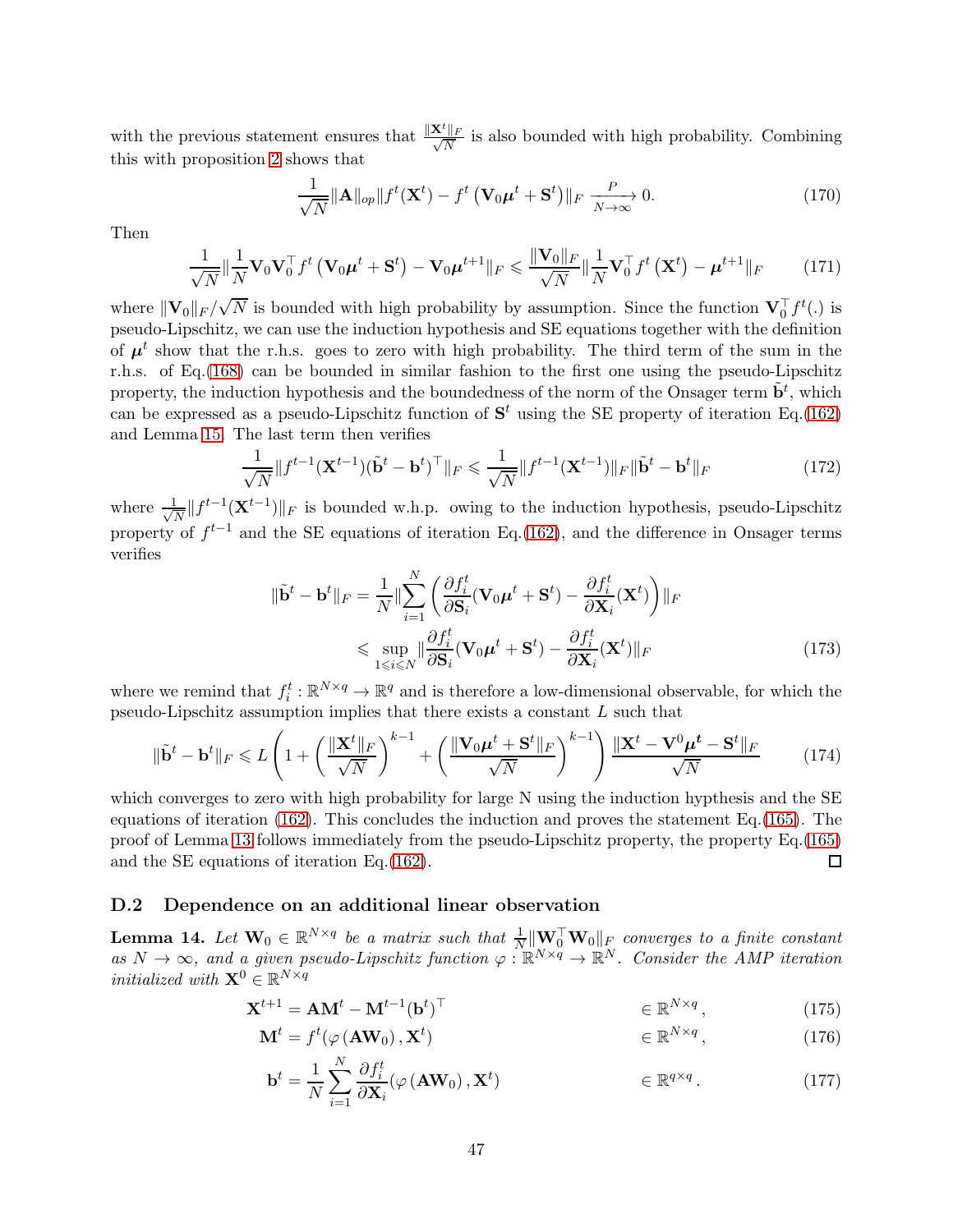where the functions  $f^t : \mathbb{R}^{N \times (q+1)} \to \mathbb{R}^{N \times q}$  are pseudo-Lipschitz. Consider the following state evolution recursion, initialized with  $v^0$ ,  $\hat{v}^0 = 0_{q \times q}$ ,

<span id="page-47-0"></span>
$$
\boldsymbol{\nu}^0, \hat{\boldsymbol{\nu}}^0, \boldsymbol{\kappa}^{1,1} = \frac{1}{N} f^0 (\mathbf{X}^0)^\top f^0 (\mathbf{X}^0)
$$
\n
$$
(178)
$$

$$
\boldsymbol{\nu}^{t+1} = \lim_{N \to \infty} \frac{1}{N} \mathbb{E} \left[ \mathbf{W}_0^{\top} f^t \left( \varphi(\mathbf{Z}_{\mathbf{W}_0}), \mathbf{Z}_{\mathbf{W}_0} \rho_{\mathbf{W}_0}^{-1} \boldsymbol{\nu}^t + \mathbf{W}_0 \hat{\boldsymbol{\nu}}^t + \mathbf{Z}^t \right) \right]
$$
(179)

$$
\hat{\boldsymbol{\nu}}^{t+1} = \lim_{N \to \infty} \frac{1}{N} \mathbb{E} \left[ \sum_{i=1}^{N} \frac{\partial f_i^t}{\partial \mathbf{Z} \mathbf{w}_{0,i}, \varphi} \left( \varphi(\mathbf{Z} \mathbf{w}_0), \mathbf{Z} \mathbf{w}_0 \rho \mathbf{w}_0 \mathbf{v}^t + \mathbf{W}_0 \hat{\boldsymbol{\nu}}^t + \mathbf{Z}^t \right) \right]
$$
\n
$$
\boldsymbol{\kappa}^{t+1, s+1} = \boldsymbol{\kappa}^{s+1, t+1} = \tag{180}
$$

$$
\lim_{N \to \infty} \frac{1}{N} \mathbb{E} \bigg[ \left( f^s \left( \varphi(\mathbf{Z}_{\mathbf{W}_0}), \mathbf{Z}_{\mathbf{W}_0} \rho_{\mathbf{W}_0}^{-1} \boldsymbol{\nu}^s + \mathbf{W}_0 \hat{\boldsymbol{\nu}}^s + \mathbf{Z}^s \right) - \mathbf{W}_0 \rho_{\mathbf{W}_0}^{-1} \boldsymbol{\nu}^{s+1} \right)^\top \n\left( f^t \left( \varphi(\mathbf{Z}_{\mathbf{W}_0}), \mathbf{Z}_{\mathbf{W}_0} \rho_{\mathbf{W}_0}^{-1} \boldsymbol{\nu}^t + \mathbf{W}_0 \hat{\boldsymbol{\nu}}^t + \mathbf{Z}^t \right) - \mathbf{W}_0 \rho_{\mathbf{W}_0}^{-1} \boldsymbol{\nu}^{t+1} \right) \bigg] \tag{181}
$$

where the notation  $\partial \mathbf{Z}_{\mathbf{W}_{0,i},\varphi}$  denotes a derivatives w.r.t. the argument of  $\varphi$ ,  $\rho_{\mathbf{W}_0} = \frac{1}{N} \mathbf{W}_0^{\top} \mathbf{W}_0$ , and  $\mathbf{Z}_{\mathbf{W}_0} \sim \mathbf{N}(0, \rho_{\mathbf{W}_0} \otimes \mathbf{I}_N)$  is independent from the  $(\mathbf{Z}^1, ..., \mathbf{Z}^t) \sim \mathbf{N}\left(0, (\kappa^{s,r})_{s,r \leqslant t} \otimes \mathbf{I}_N\right)$ . Assume  $(B1) - (B6)$  $(B1) - (B6)$  $(B1) - (B6)$  $(B1) - (B6)$  and that for any  $t \in \mathbb{N}$ , any  $1 \leqslant i \leqslant N$ , the derivative  $\frac{\partial f_i^t}{\partial \mathbf{X}_i}$  is pseudo-Lipschitz of order k. Then for any sequence  $\phi_N : (\mathbb{R}^{N \times q})^{t+1} \to \mathbb{R}$  of pseudo-Lipschitz functions

$$
\phi_N\left(\mathbf{X}^0,\mathbf{X}^1,...,\mathbf{X}^t\right) \stackrel{\mathbf{P}}{\Longrightarrow} \mathbb{E}\left[\phi_N\left(\mathbf{Z}_{\mathbf{W}_0}\rho_{\mathbf{W}_0}^{-1}\boldsymbol{\nu}^0 + \mathbf{W}_0\hat{\boldsymbol{\nu}}^0 + \mathbf{Z}^0,...,\mathbf{Z}_{\mathbf{W}_0}\rho_{\mathbf{W}_0}^{-1}\boldsymbol{\nu}^t + \mathbf{W}_0\hat{\boldsymbol{\nu}}^t + \mathbf{Z}^t\right)\right]
$$
(182)

Proof of lemma [14.](#page-46-0) Consider the following iteration

$$
\mathbf{S}^{t+1} = \tilde{\mathbf{A}} \tilde{\mathbf{M}}^t - \tilde{\mathbf{M}}^{t-1} (\tilde{\mathbf{b}}^t)^\top
$$
\n
$$
\in \mathbb{R}^{N \times q}, \qquad (183)
$$

$$
\tilde{\mathbf{M}}^t = f^t \left( \varphi(\mathbf{A} \mathbf{W}_0), \mathbf{A} \mathbf{W}_0 \rho_{\mathbf{W}_0}^{-1} \boldsymbol{\nu}^t + \mathbf{W}_0 \hat{\boldsymbol{\nu}}^t + \mathbf{S}^t \right) - \mathbf{W}_0 \rho_{\mathbf{W}_0}^{-1} \boldsymbol{\nu}^{t+1} \qquad \in \mathbb{R}^{N \times q}, \qquad (184)
$$

$$
\tilde{\mathbf{b}}^{t} = \frac{1}{N} \sum_{i=1}^{N} \frac{\partial f_{i}^{t}}{\partial \mathbf{S}_{i}} \left( \varphi(\mathbf{A} \mathbf{W}_{0}), \mathbf{A} \mathbf{W}_{0} \rho_{\mathbf{W}_{0}}^{-1} \boldsymbol{\nu}^{t} + \mathbf{W}_{0} \hat{\boldsymbol{\nu}}^{t} + \mathbf{S}^{t} \right) \in \mathbb{R}^{q \times q}.
$$
 (185)

where  $\tilde{A}$  is a copy of  $A$  independent on  $\mathbf{Z}_{\mathbf{W}_0}$ . Under assumptions  $(B1) - (B6)$  $(B1) - (B6)$  $(B1) - (B6)$  $(B1) - (B6)$  and conditionally on  $AW_0$ , the iterates  $S^t$  obey the state evolution equations Eq.[\(178\)](#page-47-0) where the  $Z_{W_0}$  are replaced by fixed  $AW_0$ , owing to Theorem [2.](#page-26-1) For any t, the composition of  $f^t$  and  $\varphi$  is pseudo-Lipschitz of order k, and owing to Lemma [20,](#page-56-0)  $\frac{1}{\sqrt{2}}$  $\frac{1}{N}\|\mathbf{A}\mathbf{W}_{0}-\mathbf{Z}_{\mathbf{W}_{0}}\|_{F} \xrightarrow[N\rightarrow+\infty]{P}$ 0. Using the pseudo-Lipschitz property, the assumption on  $\mathbf{W}_0$  to bound the norms of  $\frac{1}{\sqrt{2}}$  $\frac{1}{N}$ **AW**<sub>0</sub> and  $\frac{1}{\sqrt{N}}$ **W**<sub>0</sub> w.h.p., and Lemma [19,](#page-55-0) we obtain that iteration Eq.[\(183\)](#page-47-1) verifies the SE equations Eq.[\(178\)](#page-47-0), where the expectations are taken w.r.t.  $\mathbf{Z}_{\mathbf{W}_0}$  and all the  $\mathbf{Z}^s$  for  $0 \leqslant s \leqslant t$ . We now prove the following statement by induction

<span id="page-47-2"></span><span id="page-47-1"></span>
$$
\forall t \in \mathbb{N} \quad \frac{1}{\sqrt{N}} \|\mathbf{X}^t - \mathbf{A} \mathbf{W}_0 \rho \mathbf{W}_0 \mathbf{v}^t - \mathbf{W}_0 \hat{\mathbf{v}}^t - \mathbf{S}^t\|_F \xrightarrow[N \to \infty]{} 0 \tag{186}
$$

The property is true at  $t = 0$  owing to the initialization of both sequences. Assume the property is verified up to time t. Then, denoting the increment  $\Delta^t = \mathbf{X}^t - \mathbf{A}\mathbf{W}_0 \rho_{\mathbf{W}_0}^{-1} \boldsymbol{\nu}^t - \mathbf{W}_0 \hat{\boldsymbol{\nu}}^t - \mathbf{S}^t$ 

$$
\Delta^{t} = \mathbf{A}\mathbf{M}^{t} - \mathbf{M}^{t-1}(\mathbf{b}^{t})^{\top} - \left(\tilde{\mathbf{A}}\tilde{\mathbf{M}}^{t} - \tilde{\mathbf{M}}^{t-1}(\tilde{\mathbf{b}}^{t})^{\top}\right) - \mathbf{A}\mathbf{W}_{0}\rho_{\mathbf{W}_{0}}^{-1}\boldsymbol{\nu}^{t+1} - \mathbf{W}_{0}\hat{\boldsymbol{\nu}}^{t+1}
$$
(187)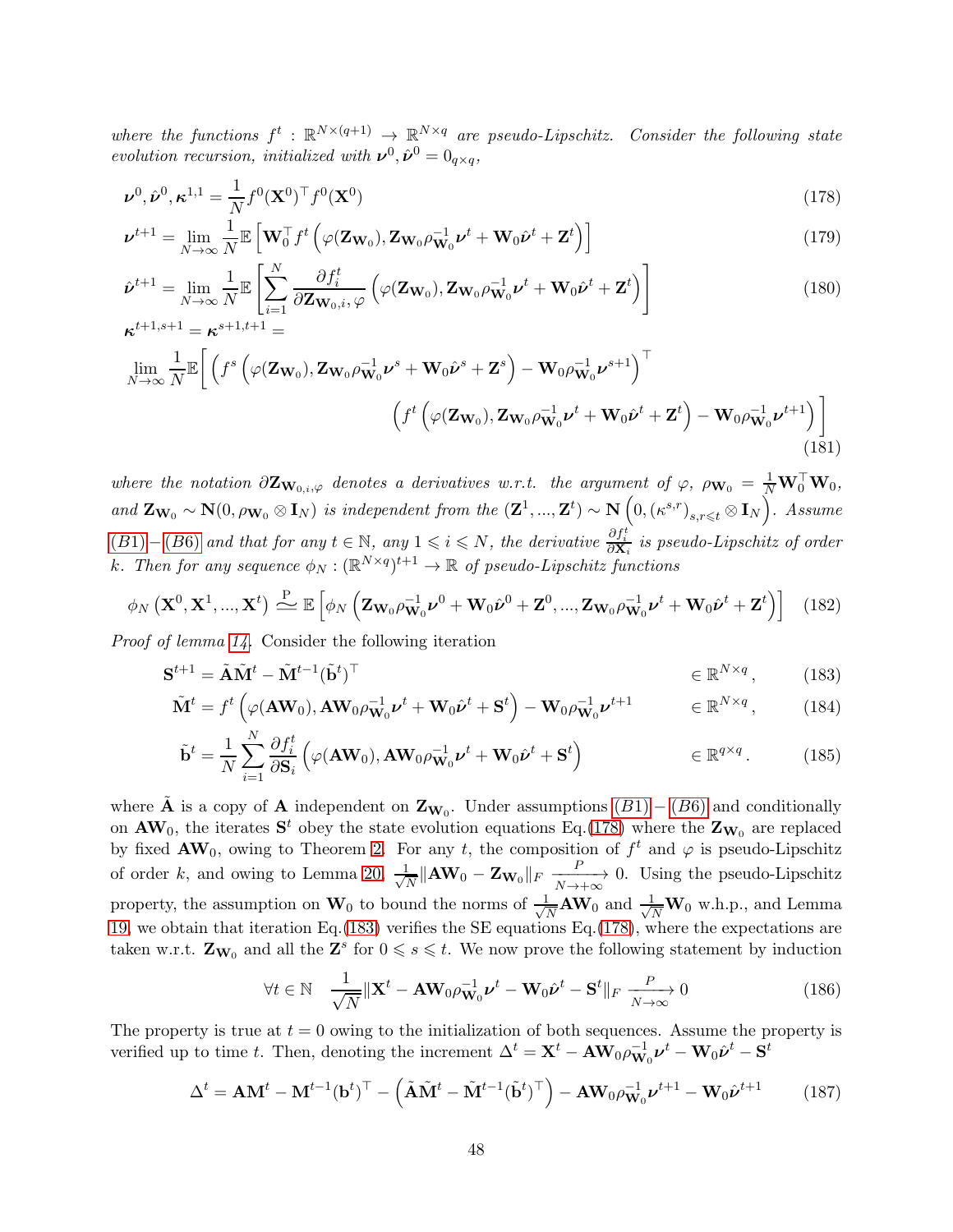Consider then the iteration Eq.[\(175\)](#page-46-2), where we condition on the value of  $AW_0$  at each iteration. A straightforward induction starting from the initialization then shows that, for any  $t \in \mathbb{N}$ 

$$
\mathbf{X}_{|\mathbf{A}\mathbf{W}_0}^{t+1} = \mathbf{A}_{|\mathbf{A}\mathbf{W}_0} f^t(\varphi(\mathbf{A}\mathbf{W}_0), \mathbf{X}_{|\mathbf{A}\mathbf{W}_0}^t) - f^{t-1}(\varphi(\mathbf{A}\mathbf{W}_0), \mathbf{X}_{|\mathbf{A}\mathbf{W}_0}^{t-1}) \left(\frac{1}{N} \sum_{i=1}^N \frac{\partial f_i^t}{\partial \mathbf{X}_i} (\varphi(\mathbf{A}\mathbf{W}_0), \mathbf{X}_{|\mathbf{A}\mathbf{W}_0}^t)\right)^t
$$
(188)

Using the same lemma from [\[BM11,](#page-20-1) [JM13\]](#page-21-5) used in the proof of Lemma [4,](#page-28-1) we may write

$$
\mathbf{A}_{|\mathbf{A}\mathbf{W}_0} = \mathbf{A} - \mathbf{P}_{\mathbf{W}_0} \mathbf{A} \mathbf{P}_{\mathbf{W}_0} + \mathbf{P}_{\mathbf{W}_0}^{\perp} \tilde{\mathbf{A}} \mathbf{P}_{\mathbf{W}_0}^{\perp}
$$
(189)

$$
= \mathbf{A} \mathbf{P}_{\mathbf{W}_0} + \mathbf{P}_{\mathbf{W}_0} \mathbf{A} - \mathbf{P}_{\mathbf{W}_0} \mathbf{A} \mathbf{P}_{\mathbf{W}_0} + \mathbf{P}_{\mathbf{W}_0}^{\perp} \tilde{\mathbf{A}} \mathbf{P}_{\mathbf{W}_0}^{\perp}
$$
(190)

where  $\tilde{\mathbf{A}}$  is an independent copy of  $\mathbf{A}$  and  $\mathbf{P}_{\mathbf{W}_0} = \mathbf{W}_0 \left( \mathbf{W}_0^\top \mathbf{W}_0^\top \right)^{-1} \mathbf{W}_0^\top = \frac{1}{N} \mathbf{W}_0 \rho_{\mathbf{W}_0}^{-1} \mathbf{W}_0^\top$  is always well-defined for  $n \geqslant q$ . We can then lift the conditioning by considering the distribution of  $AW_0$  (which is straightforward since there is no correlation between A and  $W_0$ ) in all subsequent expressions. The increment Eq.[\(187\)](#page-47-2) becomes

$$
\left(\mathbf{AP}_{\mathbf{W}_0} + \mathbf{P}_{\mathbf{W}_0}\mathbf{A} - \mathbf{P}_{\mathbf{W}_0}\mathbf{AP}_{\mathbf{W}_0} + \mathbf{P}_{\mathbf{W}_0}^{\perp} \tilde{\mathbf{A}} \mathbf{P}_{\mathbf{W}_0}^{\perp}\right) \mathbf{M}^t - \mathbf{M}^{t-1}(\mathbf{b}^t)^{\top} - \left(\tilde{\mathbf{A}}\tilde{\mathbf{M}}^t - \tilde{\mathbf{M}}^{t-1}(\tilde{\mathbf{b}}^t)^{\top}\right) - \mathbf{A}\mathbf{W}_0 \rho_{\mathbf{W}_0}^{-1} \nu^{t+1} - \mathbf{W}_0 \tilde{\nu}^{t+1}
$$
\n(191)

where we chose the matrix  $\mathbf{\tilde{A}}$  coming from the decomposition of  $\mathbf{A}$  to define the iteration Eq.[\(183\)](#page-47-1), and

$$
\Delta^{t} = \mathbf{AP}_{\mathbf{W}_{0}}f^{t}(\varphi(\mathbf{AW}_{0}), \mathbf{X}^{t}) + \mathbf{P}_{\mathbf{W}_{0}}\mathbf{A}f^{t}(\varphi(\mathbf{AW}_{0}), \mathbf{X}^{t}) - \mathbf{P}_{\mathbf{W}_{0}}\mathbf{AP}_{\mathbf{W}_{0}}f^{t}(\varphi(\mathbf{AW}_{0}), \mathbf{X}^{t}) \n+ \mathbf{P}_{\mathbf{W}_{0}}^{L}\tilde{\mathbf{A}}\mathbf{P}_{\mathbf{W}_{0}}^{L}f^{t}(\varphi(\mathbf{AW}_{0}), \mathbf{X}^{t}) - f^{t-1}(\varphi(\mathbf{AW}_{0}), \mathbf{X}^{t-1})(\mathbf{b}^{t})^{\top} - \mathbf{AW}_{0}\rho_{\mathbf{W}_{0}}^{-1}\nu^{t+1} - \mathbf{W}_{0}\hat{\nu}^{t+1} \n- \tilde{\mathbf{A}}\left(f^{t}(\varphi(\mathbf{AW}_{0}), \mathbf{AW}_{0}\rho_{\mathbf{W}_{0}}^{-1}\nu^{t} + \mathbf{W}_{0}\hat{\nu}^{t} + \mathbf{S}^{t}) - \mathbf{W}_{0}\rho_{\mathbf{W}_{0}}^{-1}\nu^{t+1}\right) \n+ \left(f^{t-1}(\varphi(\mathbf{AW}_{0}), \mathbf{AW}_{0}\rho_{\mathbf{W}_{0}}^{-1}\nu^{t-1} + \mathbf{W}_{0}\hat{\nu}^{t-1} + \mathbf{S}^{t-1}) - \mathbf{W}_{0}\rho_{\mathbf{W}_{0}}^{-1}\nu^{t}\right)\left(\tilde{\mathbf{b}}^{t}\right)^{\top} \qquad (192) \n= \mathbf{AP}_{\mathbf{W}_{0}}f^{t}(\varphi(\mathbf{AW}_{0}), \mathbf{X}^{t}) - \mathbf{AW}_{0}\rho_{\mathbf{W}_{0}}^{-1}\nu^{t+1} + \mathbf{P}_{\mathbf{W}_{0}}\mathbf{A}f^{t}(\varphi(\mathbf{AW}_{0}), \mathbf{X}^{t}) - \mathbf{W}_{0}\hat{\nu}^{t+1} - \mathbf{W}_{0}\rho_{\mathbf{W}_{0}}^{-1}\nu^{t}\left(\tilde{\mathbf{b}}^{t}\right)^{\top} \n- f^{t-1}\left(\varphi(\mathbf{AW}_{0}), \mathbf{X}^{t-1}\
$$

where, the second equality is only a reorganization of the terms. We now study the asymptotic behaviour of each component of the previous sum. We have

$$
\frac{1}{\sqrt{N}} \|\mathbf{AP}_{\mathbf{W}_0} f^t \left( \varphi(\mathbf{AW}_0), \mathbf{X}^t \right) - \mathbf{AW}_0 \rho_{\mathbf{W}_0}^{-1} \nu^{t+1} \|_F \le
$$
\n
$$
\|\mathbf{A}\|_{op} \frac{1}{\sqrt{N}} \|\mathbf{W}_0 \rho_{\mathbf{W}_0}^{-1}\|_F \|\frac{1}{N} \mathbf{W}_0^{\top} f^t \left( \varphi(\mathbf{AW}_0), \mathbf{X}^t \right) - \nu^{t+1} \|_F \tag{194}
$$

where  $||\mathbf{A}||_{op}$  is bounded w.h.p. owing to lemma [2](#page-53-1) and  $\frac{1}{\sqrt{l}}$  $\frac{1}{N}$   $\|\mathbf{W}_0 \rho_{\mathbf{W}_0}^{-1}\|_F$  is bounded w.h.p. by assumption. Then, using the pseudo-Lipschitz property, the induction hypothesis and Lemma [19,](#page-55-0) it holds that

<span id="page-48-1"></span><span id="page-48-0"></span>
$$
\frac{1}{\sqrt{N}}\|f^{t}\left(\phi(\mathbf{A}\mathbf{W}_{0},\mathbf{X}^{t})\right)-f^{t}\left(\varphi(\mathbf{Z}_{\mathbf{W}_{0}}),\mathbf{Z}_{\mathbf{W}_{0}}\rho_{\mathbf{W}_{0}}^{-1}\boldsymbol{\nu}^{t}+\mathbf{W}_{0}\hat{\boldsymbol{\nu}}^{t}+\mathbf{S}^{t}\right)\|_{F}\xrightarrow[N\to\infty]{}0\tag{195}
$$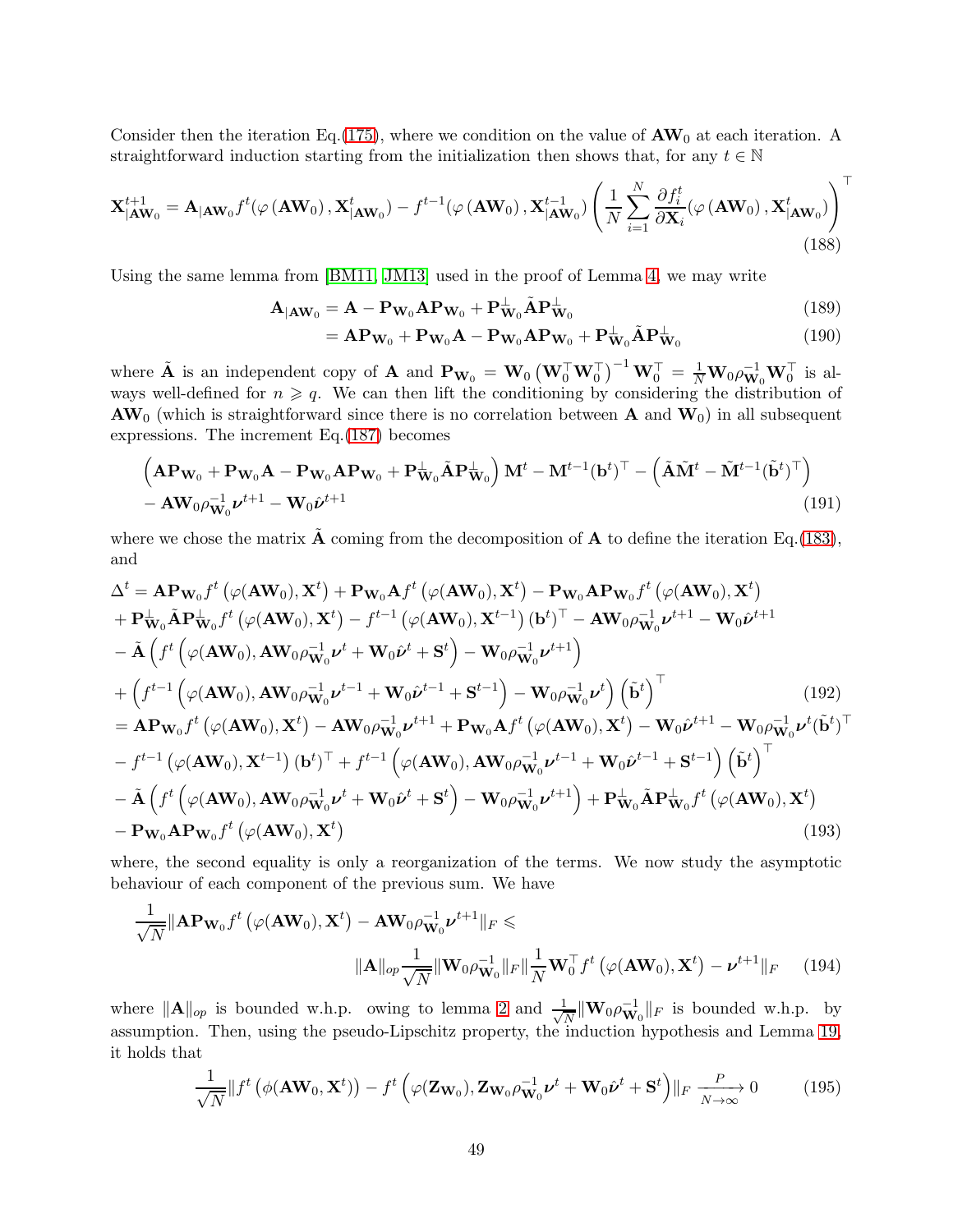The triangle inequality then gives

$$
\|\frac{1}{N}\mathbf{W}_{0}^{\top}f^{t}\left(\varphi(\mathbf{A}\mathbf{W}_{0}),\mathbf{X}^{t}\right)-\boldsymbol{\nu}^{t+1}\|_{F}\leqslant\|\frac{1}{N}\mathbf{W}_{0}^{\top}f^{t}\left(\varphi(\mathbf{Z}_{\mathbf{W}_{0}}),\mathbf{Z}_{\mathbf{W}_{0}}\rho_{\mathbf{W}_{0}}^{-1}\boldsymbol{\nu}^{t}+\mathbf{W}_{0}\hat{\boldsymbol{\nu}}^{t}+\mathbf{S}^{t}\right)-\boldsymbol{\nu}^{t+1}\|_{F}\times \frac{1}{\sqrt{N}}\|\mathbf{W}_{0}\|_{F}\frac{1}{\sqrt{N}}\|f^{t}\left(\varphi(\mathbf{A}\mathbf{W}_{0},\mathbf{X}^{t})\right)-f^{t}\left(\varphi(\mathbf{Z}_{\mathbf{W}_{0}}),\mathbf{Z}_{\mathbf{W}_{0}}\rho_{\mathbf{W}_{0}}^{-1}\boldsymbol{\nu}^{t}+\mathbf{W}_{0}\hat{\boldsymbol{\nu}}^{t}+\mathbf{S}^{t}\right)\|_{F}.
$$
\n(196)

Using the definition of  $\mu^{t+1}$ , the assumption on  $W_0$  and Eq.[\(195\)](#page-48-0), we conclude that, with high probability

$$
\frac{1}{\sqrt{N}} \|\mathbf{A} \mathbf{P} \mathbf{w}_0 f^t \left( \varphi(\mathbf{A} \mathbf{W}_0), \mathbf{X}^t \right) - \mathbf{A} \mathbf{W}_0 \rho \mathbf{W}_0^{-1} \boldsymbol{\nu}^{t+1} \|_F \xrightarrow[N \to \infty]{} 0 \tag{197}
$$

The term

$$
\frac{1}{\sqrt{N}}\|f^{t-1}\left(\varphi(\mathbf{A}\mathbf{W}_0), \mathbf{A}\mathbf{W}_0\rho_{\mathbf{W}_0}^{-1}\boldsymbol{\nu}^{t-1} + \mathbf{W}_0\hat{\boldsymbol{\nu}}^{t-1} + \mathbf{S}^{t-1}\right) \left(\tilde{\mathbf{b}}^t\right)^{\top} - f^{t-1}\left(\varphi(\mathbf{A}\mathbf{W}_0), \mathbf{X}^{t-1}\right) (\mathbf{b}^t)^{\top} \|_F
$$
\n
$$
\leq \frac{1}{\sqrt{N}}\|f^{t-1}\left(\varphi(\mathbf{A}\mathbf{W}_0), \mathbf{A}\mathbf{W}_0\rho_{\mathbf{W}_0}^{-1}\boldsymbol{\nu}^{t-1} + \mathbf{W}_0\hat{\boldsymbol{\nu}}^{t-1} + \mathbf{S}^{t-1}\right) - f^{t-1}\left(\varphi(\mathbf{A}\mathbf{W}_0), \mathbf{X}^{t-1}\right)\right) \left(\tilde{\mathbf{b}}^t\right)^{\top} \|_F
$$
\n
$$
+ \frac{1}{\sqrt{N}}\|f^{t-1}\left(\varphi(\mathbf{A}\mathbf{W}_0), \mathbf{X}^{t-1}\right) \left(\tilde{\mathbf{b}}^t - \mathbf{b}^t\right) \|_F, \tag{198}
$$

is similar to the third term of  $Eq.(168)$  $Eq.(168)$  in the proof of Lemma [13](#page-44-1) and converges to zero with high probability for large N using similar arguments. Then, letting

$$
\Delta_1^t = \tilde{\mathbf{A}} \left( f^t \left( \varphi(\mathbf{A} \mathbf{W}_0), \mathbf{A} \mathbf{W}_0 \rho_{\mathbf{W}_0}^{-1} \boldsymbol{\nu}^t + \mathbf{W}_0 \hat{\boldsymbol{\nu}}^t + \mathbf{S}^t \right) - \mathbf{W}_0 \rho_{\mathbf{W}_0}^{-1} \boldsymbol{\nu}^{t+1} \right) - \mathbf{P}_{\mathbf{W}_0}^{\perp} \tilde{\mathbf{A}} \mathbf{P}_{\mathbf{W}_0}^{\perp} f^t \left( \varphi(\mathbf{A} \mathbf{W}_0), \mathbf{X}^t \right), \tag{199}
$$

the defintion of  $\mathbf{P}_{\mathbf{W}_0}^{\perp} = \mathbf{I} - \mathbf{P}_{\mathbf{W}_0}$  and the triangle inequality yield

$$
\frac{1}{\sqrt{N}}\|\Delta_{1}^{t}\|_{F} \leq \|\tilde{\mathbf{A}}\|_{op} \frac{1}{\sqrt{N}}\|\mathbf{P}_{\mathbf{W}_{0}}f^{t}\left(\varphi(\mathbf{A}\mathbf{W}_{0}), \mathbf{X}^{t}\right) - \mathbf{W}_{0}\rho_{\mathbf{W}_{0}}^{-1}\boldsymbol{\nu}^{t+1}\|_{F} \n+ \|\tilde{\mathbf{A}}\|_{op} \frac{1}{\sqrt{N}}\|f^{t}\left(\varphi(\mathbf{A}\mathbf{W}_{0}), \mathbf{A}\mathbf{W}_{0}\rho_{\mathbf{W}_{0}}^{-1}\boldsymbol{\nu}^{t} + \mathbf{W}_{0}\hat{\boldsymbol{\nu}}^{t} + \mathbf{S}^{t}\right) - f^{t}\left(\varphi(\mathbf{A}\mathbf{W}_{0}), \mathbf{X}^{t}\right)\|_{F} \n+ \frac{1}{\sqrt{N}}\|\mathbf{P}_{\mathbf{W}_{0}}\tilde{\mathbf{A}}\mathbf{P}_{\mathbf{W}_{0}}^{L}f^{t}\left(\varphi(\mathbf{A}\mathbf{W}_{0}), \mathbf{X}^{t}\right)\|_{F}
$$
\n(200)

where the first term converges to zero w.h.p. using the same argument as the one used for Eq.[\(194\)](#page-48-1). For the second term, the operator norm of  $\hat{\mathbf{A}}$  is bounded w.h.p. using Lemma [2,](#page-53-1) and the diffence goes to zero w.h.p. using the pseudo-Lipschitz property, the induction hypothesis and the SE equations Eq.[\(178\)](#page-47-0) of iteration Eq.[\(183\)](#page-47-1). Finally, since  $\mathbf{P}_{\mathbf{W}_0}$  has finite rank and  $\frac{1}{\sqrt{2}}$  $\frac{\mathsf{I}}{N}\|\mathbf{P}_{\mathbf{W}_0}^{\perp}f^t\left(\varphi(\mathbf{A}\mathbf{W}_0),\mathbf{X}^t\right)\|_F$ is bounded w.h.p. using the induction hypothesis and SE equations of iteration Eq.[\(183\)](#page-47-1),the last term goes to zero w.h.p. using Lemma [20.](#page-56-0)

Moving to the term  $\mathbf{P}_{\mathbf{W}_0} \mathbf{A} f^t \left( \varphi(\mathbf{A} \mathbf{W}_0), \mathbf{X}^t \right) - \mathbf{W}_0 \hat{\boldsymbol{\nu}}^{t+1} - \mathbf{W}_0 \rho_{\mathbf{W}_0}^{-1} \boldsymbol{\nu}^t (\tilde{\mathbf{b}}^t)^\top$ , which we denote  $\Delta_2^t$ , we may write

<span id="page-49-0"></span>
$$
\mathbf{P}_{\mathbf{W}_0} \mathbf{A} f^t \left( \varphi(\mathbf{A} \mathbf{W}_0), \mathbf{X}^t \right) = \frac{1}{N} \mathbf{W}_0 \rho_{\mathbf{W}_0}^{-1} (\mathbf{A} \mathbf{W}_0)^\top f^t \left( \varphi \left( \mathbf{A} \mathbf{W}_0 \right), \mathbf{X}^t \right) \tag{201}
$$

since the function  $AW_0, X^t \to (AW_0)^\top f^t (\varphi(AW_0), X^t)$  is pseudo-Lipschitz, Lemma [20](#page-56-0) and the induction hypothesis give

<span id="page-49-1"></span>
$$
\|\frac{1}{N}(\mathbf{A}\mathbf{W}_0)^{\top} f^t \left(\varphi(\mathbf{A}\mathbf{W}_0), \mathbf{X}^t\right) - \frac{1}{N} \mathbf{Z}_{\mathbf{W}_0}^{\top} f^t \left(\varphi(\mathbf{Z}_{\mathbf{W}_0}), \mathbf{Z}_{\mathbf{W}_0} \rho_{\mathbf{W}_0}^{-1} \boldsymbol{\nu}^t + \mathbf{W}_0 \hat{\boldsymbol{\nu}}^t + \mathbf{S}^t\right) \|_F \xrightarrow[N \to \infty]{} 0,
$$
\n(202)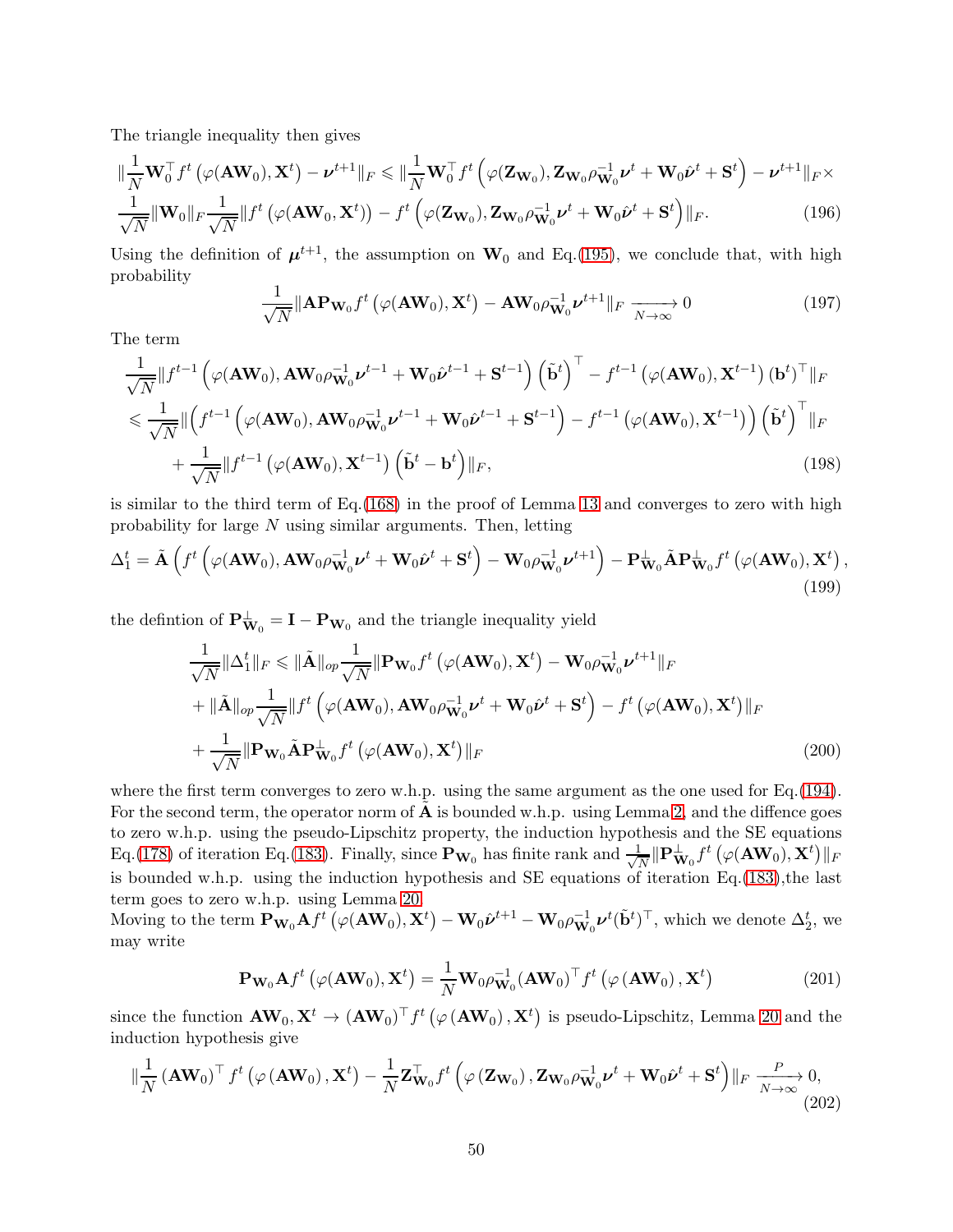where the SE equations for iteration Eq.[\(183\)](#page-47-1) yield

$$
\frac{1}{N} \mathbf{Z}_{\mathbf{W}_0}^{\top} f^t \left( \varphi \left( \mathbf{Z}_{\mathbf{W}_0} \right), \mathbf{Z}_{\mathbf{W}_0} \rho_{\mathbf{W}_0}^{-1} \boldsymbol{\nu}^t + \mathbf{W}_0 \hat{\boldsymbol{\nu}}^t + \mathbf{S}^t \right) \stackrel{\text{P}}{\Leftarrow} \n\frac{1}{N} \mathbb{E} \left[ \mathbf{Z}_{\mathbf{W}_0}^{\top} f^t \left( \varphi \left( \mathbf{Z}_{\mathbf{W}_0} \right), \mathbf{Z}_{\mathbf{W}_0} \rho_{\mathbf{W}_0}^{-1} \boldsymbol{\nu}^t + \mathbf{W}_0 \hat{\boldsymbol{\nu}}^t + \mathbf{Z}^t \right) \right]
$$
\n(203)

An application of Lemma [15](#page-54-1) and the chain rule gives

$$
\frac{1}{N} \mathbb{E} \left[ \mathbf{Z}_{\mathbf{W}_0}^{\top} f^t \left( \varphi \left( \mathbf{Z}_{\mathbf{W}_0} \right), \mathbf{Z}_{\mathbf{W}_0} \rho_{\mathbf{W}_0}^{-1} \boldsymbol{\nu}^t + \mathbf{W}_0 \hat{\boldsymbol{\nu}}^t + \mathbf{Z}^t \right) \right] =
$$
\n
$$
\frac{1}{N} \rho_{\mathbf{W}_0} \mathbb{E} \left[ \sum_{i=1}^N \frac{\partial f_i^t}{\partial \mathbf{Z}_{\mathbf{W}_0, i, \varphi}} \left( \varphi(\mathbf{Z}_{\mathbf{W}_0}), \mathbf{Z}_{\mathbf{W}_0} \rho_{\mathbf{W}_0}^{-1} \boldsymbol{\nu}^t + \mathbf{W}_0 \hat{\boldsymbol{\nu}}^t + \mathbf{Z}^t \right) \right]
$$
\n
$$
+ \frac{1}{N} \mathbf{m}^t \mathbb{E} \left[ \sum_{i=1}^N \frac{\partial f_i^t}{\partial \mathbf{Z}_i} \left( \varphi(\mathbf{Z}_{\mathbf{W}_0}), \mathbf{Z}_{\mathbf{W}_0} \rho_{\mathbf{W}_0}^{-1} \boldsymbol{\nu}^t + \mathbf{W}_0 \hat{\boldsymbol{\nu}}^t + \mathbf{Z}^t \right) \right].
$$
\n(204)

The SE equations of iteration Eq.[\(183\)](#page-47-1) and the pseudo-Lipschitz assumptions on the Jacobians of the  $f^t$  then show that

$$
\tilde{\mathbf{b}}^{\top} \stackrel{\mathbf{P}}{\triangleq} \frac{1}{N} \mathbb{E} \left[ \sum_{i=1}^{N} \frac{\partial f_i^t}{\partial \mathbf{Z}_i} \left( \varphi(\mathbf{Z}_{\mathbf{W}_0}), \mathbf{Z}_{\mathbf{W}_0} \rho_{\mathbf{W}_0}^{-1} \boldsymbol{\nu}^t + \mathbf{W}_0 \hat{\boldsymbol{\nu}}^t + \mathbf{Z}^t \right) \right],
$$
\n(205)

which, combined with the definition of  $\hat{\nu}^t$ , shows that

$$
\frac{1}{N} \mathbb{E}\left[\mathbf{Z}_{\mathbf{W}_0}^\top f^t\left(\varphi\left(\mathbf{Z}_{\mathbf{W}_0}\right), \mathbf{Z}_{\mathbf{W}_0} \rho_{\mathbf{W}_0}^{-1} \boldsymbol{\nu}^t + \mathbf{W}_0 \hat{\boldsymbol{\nu}}^t + \mathbf{Z}^t\right)\right] \stackrel{\text{P}}{\triangleq} \rho_{\mathbf{W}_0} \hat{\boldsymbol{\nu}}^{t+1} + \boldsymbol{\nu}^t \left(\tilde{\mathbf{b}}^t\right)^\top \tag{206}
$$

combining this with Eq.[\(201\)](#page-49-0) and Eq.[\(202\)](#page-49-1), a straightforward application of the triangle inequality allows to show that

$$
\frac{1}{\sqrt{N}} \|\Delta_2^t\|_F \xrightarrow[N \to \infty]{} 0. \tag{207}
$$

The only remaining term in  $\Delta^t$  is  $\mathbf{P}_{\mathbf{W}_0} \mathbf{A} \mathbf{P}_{\mathbf{W}_0} f^t (\varphi(\mathbf{A} \mathbf{W}_0), \mathbf{X}^t)$ . Expanding the projectors, we obtain

$$
\frac{1}{\sqrt{N}} \|\mathbf{P}_{\mathbf{W}_0} \mathbf{A} \mathbf{P}_{\mathbf{W}_0} f^t \left( \varphi(\mathbf{A} \mathbf{W}_0), \mathbf{X}^t \right) \|_F = \frac{1}{\sqrt{N}} \|\frac{1}{N} \mathbf{W}_0 \rho_{\mathbf{W}_0}^{-1} \mathbf{W}_0^\top \mathbf{A} \frac{1}{N} \mathbf{W}_0 \rho_{\mathbf{W}_0}^{-1} \mathbf{W}_0^\top f^t \left( \varphi(\mathbf{A} \mathbf{W}_0), \mathbf{X}^t \right) \|_F
$$
  

$$
\leq \frac{1}{\sqrt{N}} \|\mathbf{W}_0 \rho_{\mathbf{W}_0}^{-1}\|_F \frac{1}{N} \|\mathbf{W}_0^\top \mathbf{A} \mathbf{W}_0 \|_F \frac{1}{N} \|\mathbf{W}_0^\top f^t \left( \varphi(\mathbf{A} \mathbf{W}_0), \mathbf{X}^t \right) \|_F \|\rho_{\mathbf{W}_0}^{-1} \|_F. \tag{208}
$$

Lemma [20](#page-56-0) then shows that  $\frac{1}{N} \|\mathbf{W}_0^{\top} \mathbf{A} \mathbf{W}_0\|_F \xrightarrow[N \to \infty]{P}$ 0, and the other terms are bounded w.h.p. We have now treated all the terms in  $\Delta^t$ , and the triangle inequality gives

$$
\frac{1}{\sqrt{N}} \|\Delta^t\|_F \xrightarrow[N \to \infty]{P} 0. \tag{209}
$$

which concludes the induction. Combining this with the pseudo-Lipschitz property and the SE equations to ensure all iterates have bounded scaled norms, we conclude the proof of Lemma [14.](#page-46-0)  $\Box$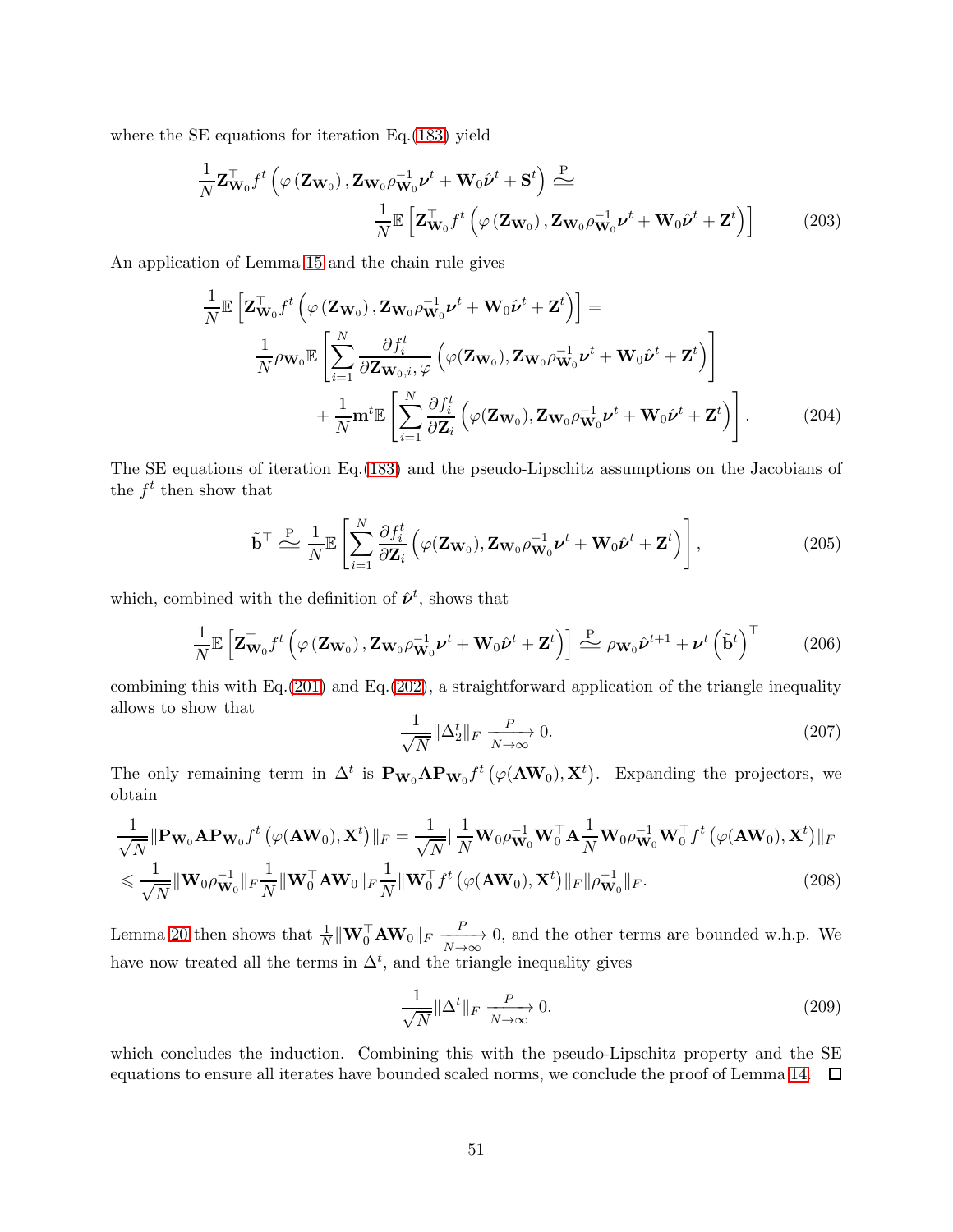Application to graph-based AMP iterations : proof of Lemma [2](#page-15-0) Consider the AMP iteration  $(15)-(16)$  $(15)-(16)$ . To obtain the SE equations for this iteration, we follow a similar argument as the proof of Theorem [1](#page-9-2) and embed the iteration indexed on the graph  $G = (V, E)$  into a large, symmetric iteration of the form of that of Lemma [13](#page-44-1) and Lemma [14.](#page-46-0) We may then write the  $N \times N$ GOE matrix corresponding to the symmetric AMP iteration



where, using the definition of each  $\hat{A}_{\vec{e}}$ , we may write



where the second term gives the form of the matrix  $V_0$  from Lemma [13,](#page-44-1) i.e.

V<sup>0</sup> = v−→<sup>e</sup> <sup>1</sup> . . . 0 v−→<sup>e</sup> <sup>l</sup> 0 0 0 0 . . . 0 0 0 0 0 (210)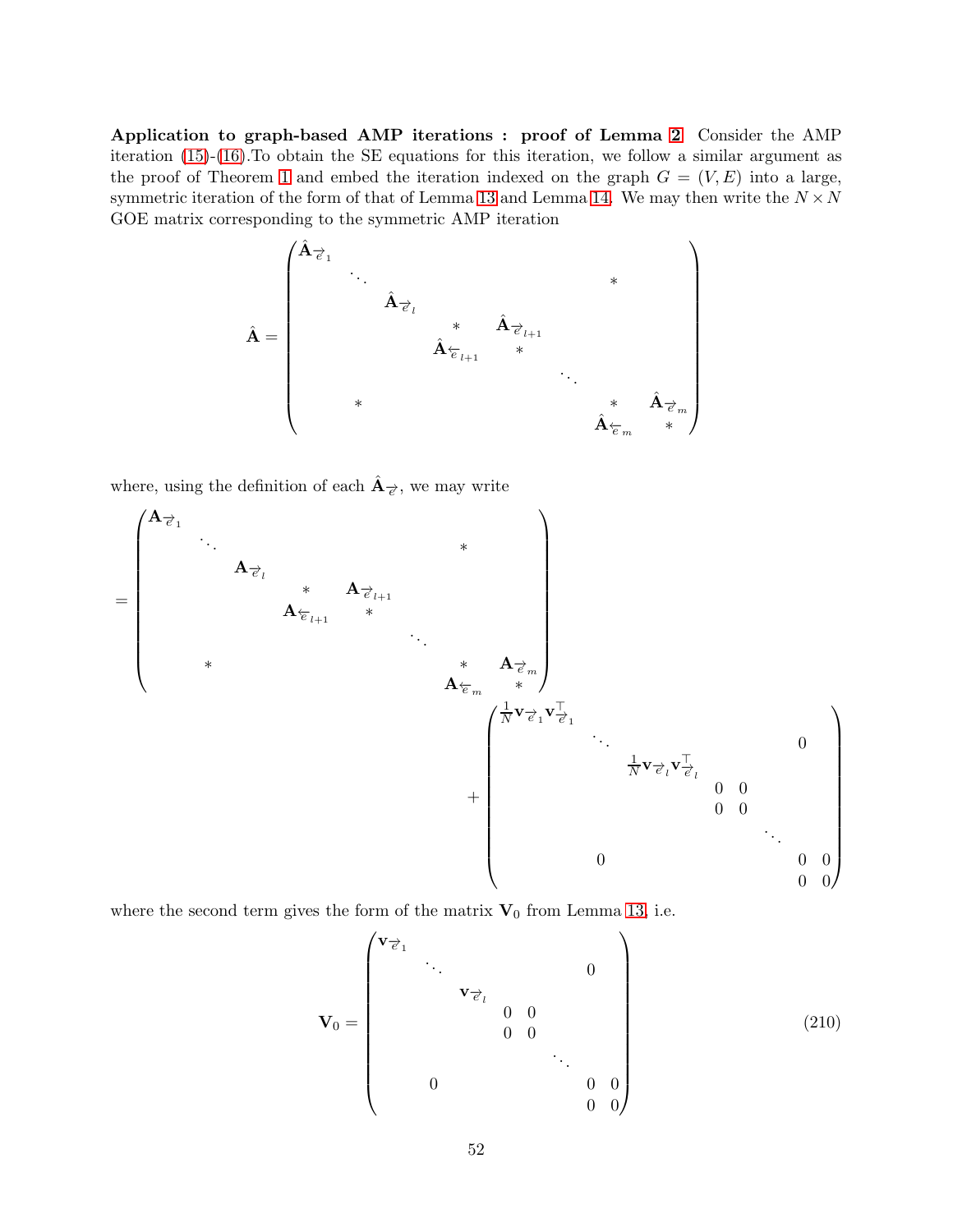Furthermore, we may write the update function of the symmetric AMP iteration as

.

<span id="page-52-0"></span>
$$
\tilde{f}^t \begin{pmatrix}\n \mathbf{x}_{\vec{e}_1} & \mathbf{x}_{\vec{e}_{l+1}} & \mathbf{x}_{\vec{e}_{l+1}} & \mathbf{x}_{\vec{e}_{m}} \\
 & \mathbf{x}_{\vec{e}_{l+1}} & \mathbf{x}_{\vec{e}_{m}} & \mathbf{x}_{\vec{e}_{m}}\n\end{pmatrix}\n\tag{211}
$$
\n
$$
= \begin{pmatrix}\n \tilde{f}^t_{\vec{e}_1}((\mathbf{x}_{\vec{e}})_{\vec{e}_2;\vec{e}\rightarrow\vec{e}_1}) & \cdots & \mathbf{x}_{\vec{e}_{m}} & \mathbf{x}_{\vec{e}_{m}} \\
 & \ddots & \ddots & \vdots & \vdots & \vdots \\
 & \ddots & \ddots & \ddots & \vdots \\
 & \ddots & \ddots & \ddots & \vdots \\
 & \ddots & \ddots & \ddots & \ddots \\
 & \ddots & \ddots & \ddots & \vdots \\
 & \ddots & \ddots & \ddots & \ddots \\
 & \ddots & \ddots & \ddots & \ddots \\
 & \ddots & \ddots & \ddots & \ddots \\
 & \ddots & \ddots & \ddots & \ddots \\
 & \ddots & \ddots & \ddots & \ddots \\
 & \ddots & \ddots & \ddots & \ddots \\
 & \ddot{\ddot{f}}_{\vec{e}_{m}}(\ldots) & \ddot{f}_{\vec{e}_{m}}(\ldots) & \ddot{f}_{\vec{e}_{m}}(\ldots)\n\end{pmatrix}\n\tag{212}
$$
\n
$$
= f^t \begin{pmatrix}\n \mathbf{x}_{\vec{e}_1} & \mathbf{x}_{\vec{e}_2} & \mathbf{x}_{\vec{e}_{m}} \\
 \mathbf{y}_{\vec{e}_2} & \mathbf{x}_{\vec{e}_{m}} & \mathbf{x}_{\vec{e}_{m}} \\
 \mathbf{x}_{\vec{e}_{m}} & \mathbf{x}_{\vec{e}_{m}} & \mathbf{x}_{\vec{e}_{m}}\n\end{pmatrix}
$$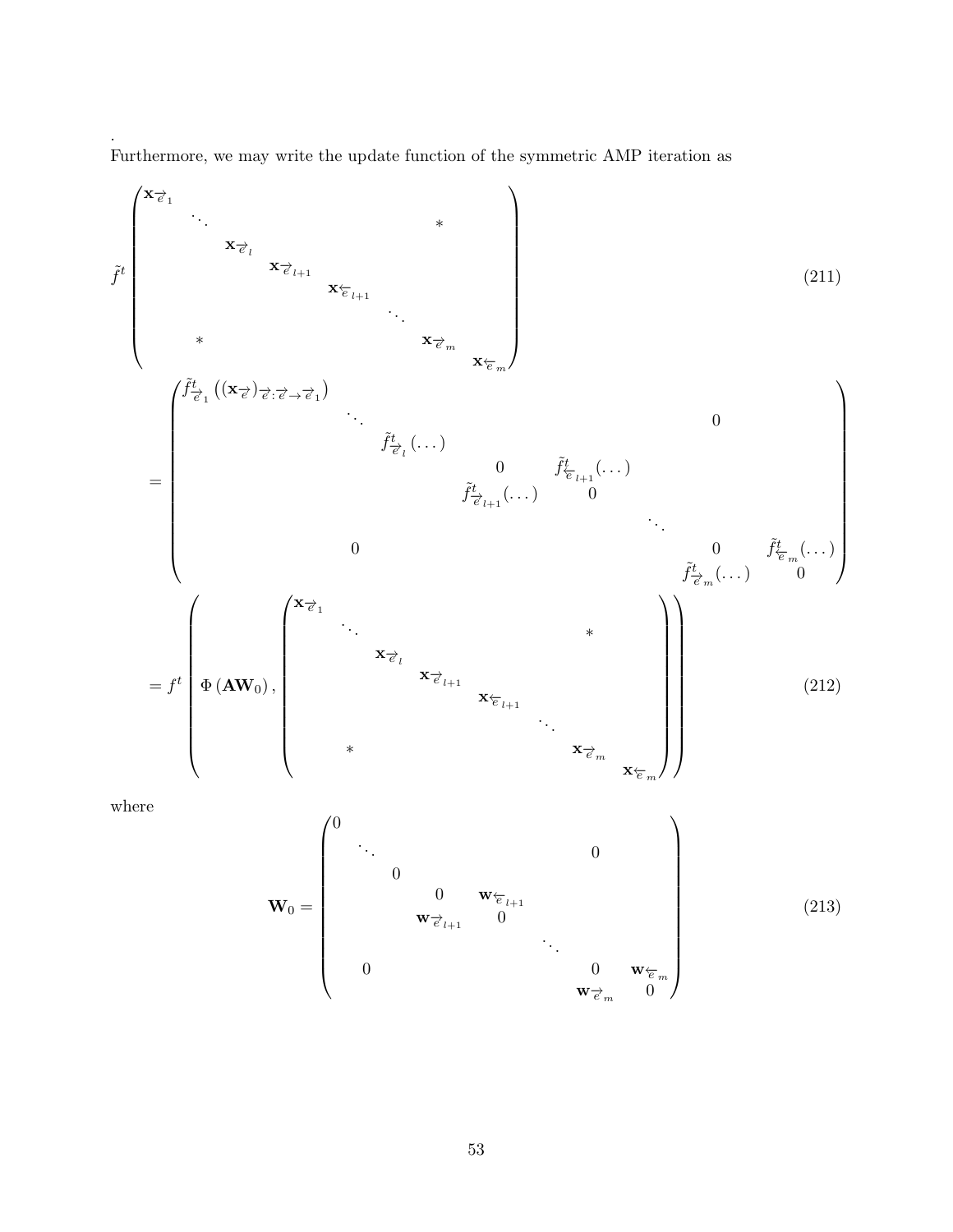and the function  $\Phi$  contains the functions  $\varphi_{\vec{e}}$ 



Under the condition that the matrices  $V_0, W_0$  and the function  $\Phi$  verify the assumptions of Lemma [13](#page-44-1) and Lemma [14,](#page-46-0) we may use those results to obtain the SE equations for the iteration Eq.[\(15\)](#page-14-0)-[\(16\)](#page-14-1). Evaluating the matrix products defining the parameters  $\mu^t, \nu^t, \hat{\nu}^t$  then leads to the SE equations of Lemma [2.](#page-15-0)

# <span id="page-53-0"></span>E Useful definitions and probability lemmas

In this section, we compile useful definitions and lemmas that appear throughout the proof. Most of those results are finite-width matrix generalizations of those appearing in [\[BMN20\]](#page-21-6) and some are the same.

<span id="page-53-2"></span>**Proposition 1.** (Norm of matrices with Gaussian entries [\[Ver18\]](#page-23-7)) Let Y be an  $M \times N$  random matrix with independent  $N(0, 1)$  entries. Then, for any  $t > 0$ , we have:

$$
\mathbb{P}\left(\|\mathbf{Y}\|_{F} \leqslant C\left(\sqrt{M} + \sqrt{N} + t\right)\right) \geqslant 1 - 2\exp(-t^{2})\tag{215}
$$

<span id="page-53-1"></span>where C is an absolute constant.

**Proposition 2.** (Operator norm of  $GOE(N)$  [\[BLM13\]](#page-20-5)) Consider a sequence of matrices  $\mathbf{A} \sim GOE(N)$ . Then  $\|\mathbf{A}\|_{op} \to 2$  almost surely as  $N \to \infty$ .

<span id="page-53-3"></span>**Proposition 3.** (Gaussian Poincaré inequality [\[BLM13\]](#page-20-5))

Let  $\mathbf{Z} \in \mathbb{R}^N$  be a  $\mathbf{N}(0, \mathbf{I}_N)$  random vector. Then for any continuous, weakly differentiable  $\varphi$ , there exists a constant  $c \geq 0$  such that:

$$
Var[\varphi(\mathbf{Z})] \leq c \mathbb{E}\left[\|\nabla \varphi(\mathbf{Z})\|_2^2\right]
$$
\n(216)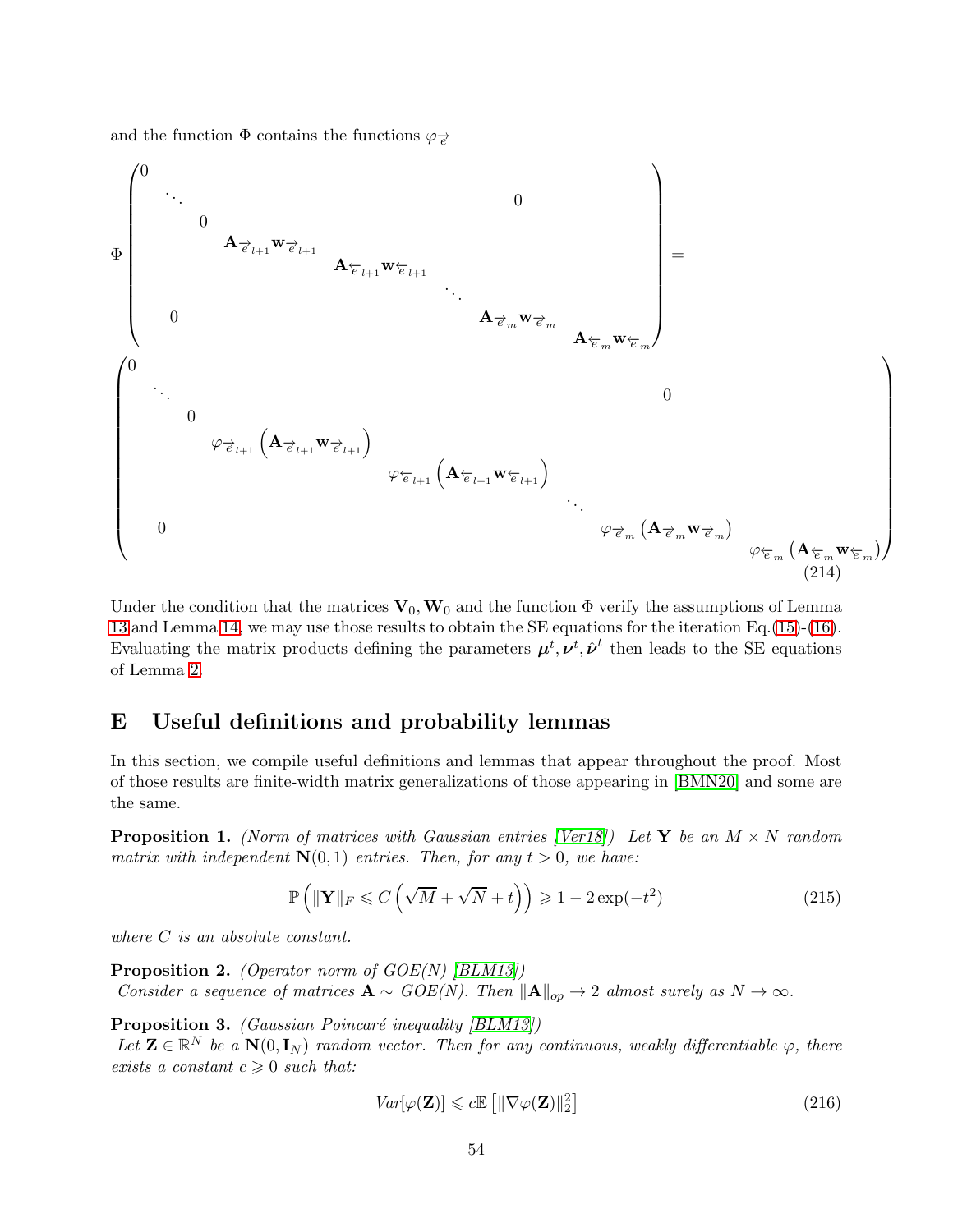<span id="page-54-1"></span>The next result is a matrix version of Gaussian integration by parts, or Stein's lemma.

**Lemma 15.** (Stein's lemma, matrix version) Let  $(\mathbf{Z}_1, \mathbf{Z}_2) \in (\mathbb{R}^{N \times q})^2$  be two  $\mathbf{N}(0, \kappa \otimes \mathbf{I}_N)$  random vectors, where  $\boldsymbol{\kappa} \in \mathbb{R}^{(2q)\times(2q)}$ .

$$
\boldsymbol{\kappa} = \begin{bmatrix} \kappa_{11} & \kappa_{12} \\ \kappa_{12} & \kappa_{22} \end{bmatrix} \tag{217}
$$

Consider an almost everywhere differentiable function  $f : \mathbb{R}^{N \times q} \to \mathbb{R}^{N \times q}$ . For any  $\mathbf{Z} \in \mathbb{R}^{N \times q}$  we can write:

$$
f\left(\begin{bmatrix} \mathbf{Z}_{11}, \dots, \mathbf{Z}_{1q} \\ \dots \\ \mathbf{Z}_{n1}, \dots, \mathbf{Z}_{nq} \end{bmatrix}\right) = \begin{bmatrix} f_1(\mathbf{Z}) \\ \dots \\ f_n(\mathbf{Z}) \end{bmatrix} = \begin{bmatrix} f_1^1(\mathbf{Z}), \dots, f_1^q(\mathbf{Z}) \\ \dots \\ f_n^1(\mathbf{Z}), \dots, f_n^q(\mathbf{Z}) \end{bmatrix}
$$
(218)

Then

$$
\mathbb{E}\left[ (\mathbf{Z}_1)^{\top} f(\mathbf{Z}_2) \right] = \kappa_{1,2} \left( \sum_{k=1}^{N} \mathbb{E}\left[ \frac{\partial f_k(\mathbf{Z}_2)}{\partial \mathbf{Z}_k} \right] \right)^{\top}
$$
(219)

where  $\frac{\partial f_k(\mathbf{Z}_2)}{\partial \mathbf{Z}_k} \in \mathbb{R}^{q \times q}$  is the Jacobian containing the partial derivatives of  $f_k$  w.r.t. the line  $\mathbf{Z}_k \in \mathbb{R}^q$ . Proof.

$$
\mathbb{E}\left[\left(\mathbf{Z}_{1}\right)^{\top}f(\mathbf{Z}_{2})\right]_{ij} = \sum_{k=1}^{N} \mathbb{E}\left[\left((\mathbf{Z}_{1})_{ki}f_{kj}(\mathbf{Z}_{2})\right)\right]
$$
\n
$$
= \sum_{k=1}^{N} \sum_{l=1}^{q} \mathbb{E}[\mathbf{Z}_{ki}^{1}\mathbf{Z}_{kl}^{2}]\mathbb{E}\left[\frac{\partial f_{kj}}{\partial(\mathbf{Z}_{2})_{kl}}(\mathbf{Z}_{2})\right] \quad \text{since } (\mathbf{Z}_{1}, \mathbf{Z}_{2}) \sim \mathbf{N}(0, \kappa \otimes I_{N})
$$
\n
$$
= \sum_{l=1}^{q} (\kappa_{12})_{il} \sum_{k=1}^{N} \mathbb{E}\left[\frac{\partial f_{kj}}{\partial(\mathbf{Z}_{2})_{kl}}(\mathbf{Z}_{2})\right]
$$
\n
$$
= \sum_{l=1}^{q} (\kappa_{12})_{il} \left(\sum_{k=1}^{N} \mathbb{E}\left[\frac{\partial f_{k}(\mathbf{Z}_{2})}{\partial \mathbf{Z}_{k}}\right]\right)_{jl}
$$
\n
$$
= \left(\kappa_{12} \left(\sum_{k=1}^{N} \mathbb{E}\left[\frac{\partial f_{k}(\mathbf{Z}_{2})}{\partial \mathbf{Z}_{k}}\right]\right)^{\top}\right)_{ij}
$$
\n(220)

where the second step is obtained by iteratively conditioning on the entries of  $\mathbb{Z}_2$  and applying one dimensional Gaussiaan integration by parts, see e.g. [\[Ver18\]](#page-23-7) Lemma 7.2.5.  $\Box$ 

<span id="page-54-0"></span>**Definition 4** (pseudo-Lipschitz function). For  $k \in \mathbb{N}^*$  and any  $N, m \in \mathbb{N}^*$ , a function  $\Phi : \mathbb{R}^{N \times q} \to$  $\mathbb{R}^{m \times q}$  is said to be pseudo-Lipschitz of order k if there exists a constant L such that for any  $\mathbf{x}, \mathbf{y} \in \mathbb{R}^{m \times q}$  $\mathbb{R}^{N\times q}$ ,

$$
\frac{\|\Phi(\mathbf{x}) - \Phi(\mathbf{y})\|_F}{\sqrt{m}} \le L\left(1 + \left(\frac{\|\mathbf{x}\|_F}{\sqrt{N}}\right)^{k-1} + \left(\frac{\|\mathbf{y}\|_F}{\sqrt{N}}\right)^{k-1}\right) \frac{\|\mathbf{x} - \mathbf{y}\|_F}{\sqrt{N}}\tag{221}
$$

A family of pseudo-Lipschitz functions is said to be uniformly pseudo-Lipschitz if all functions of the family are pseudo-Lipschitz with the same order  $k$  and the same constant  $L$ .

<span id="page-54-2"></span>We now remind useful properties of pseudo-Lipschitz functions from [\[BMN20\]](#page-21-6).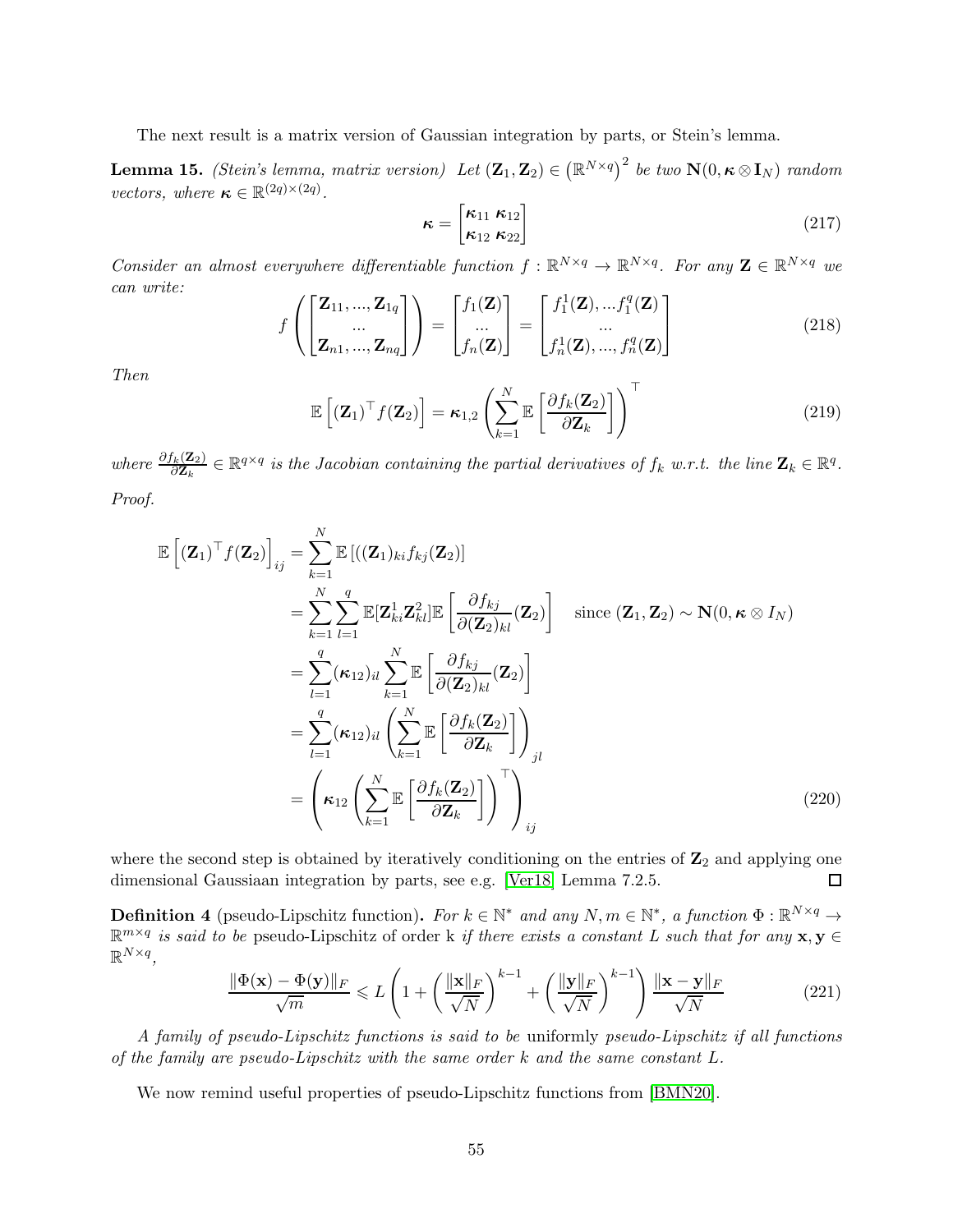**Lemma 16.** Let k be any positive integer. Consider two sequences  $f : \mathbb{R}^N \to \mathbb{R}^N, N \geq 1$  and  $g: \mathbb{R}^N \to \mathbb{R}^N, N \geq 1$  of uniformly pseudo-Lipschitz functions of order k. The sequence of functions  $\Phi_N: \mathbb{R}^N \times \mathbb{R}^N \to \mathbb{R}, N \geq 1$  such that  $\Phi_N(\mathbf{x}, \mathbf{y}) = \langle f(\mathbf{x}), g(\mathbf{y}) \rangle$  is uniformly pseudo-Lipschitz of order 2k.

**Lemma 17.** Let t,s and k be any three positive integers. Consider a sequence (in N) of  $\mathbf{x}_1, \mathbf{x}_2, ..., \mathbf{x}_s \in$  $\mathbb{R}^N$  such that  $\frac{1}{\sqrt{2}}$  $\frac{1}{N} \|\mathbf{x}_j\| \leqslant c_j$  for some constant  $c_j$  independent of N, for  $j = 1, ..., s$  and a sequence of order-k uniformly pseudo-Lipschitz functions  $\varphi_N : (\mathbb{R}^N)^{t+s} \to \mathbb{R}$ . The sequence of functions  $\phi_N(.) = \varphi_N(., \mathbf{x}_1, \mathbf{x}_2, ..., \mathbf{x}_s)$  is also uniformly pseudo-Lipschitz of order k.

Lemma 18. Let t be any positive integer. Consider a sequence of uniformly pseudo-Lipschitz  $functions \varphi_N : (\mathbb{R}^N)^t \to \mathbb{R}$  of order k. The sequence of functions  $\Phi_N : (\mathbb{R}^N)^t \to \mathbb{R}$  such that  $\Phi_N(\mathbf{x}_1, \mathbf{x}_2, ..., \mathbf{x}_t) = \mathbb{E} [\varphi_N(\mathbf{x}_1, ..., \mathbf{x}_{t-1}, \mathbf{x}_t + \mathbf{Z})],$  in which  $\mathbf{Z} \sim \mathbf{N}(0, a\mathbf{I}_N)$  and  $a \leq 0$ , is also uniformly pseudo-Lipschitz of order k.

<span id="page-55-0"></span>We now state a result on Gaussian concentration of matrix-valued pseudo-Lipschitz functions. This is an extension to the matrix case (of finite width) of Lemma C.8 from [\[BMN20\]](#page-21-6).

**Lemma 19.** Let  $\mathbf{Z} \sim \mathbf{N}(0, \kappa \otimes \mathbf{I}_N)$  where  $\kappa \in \mathcal{S}_q^+$ . Let  $\Phi_N : \mathbb{R}^{N \times q} \to \mathbb{R}$  be a sequence of random functions, independent of **Z**, such that  $\mathbb{P}(\mathcal{E}_N) \to \mathbb{1}$  as  $N \to \infty$ , where  $\mathcal{E}_N$  is the event that  $\Phi_N$  is pseudo-Lipschitz of (deterministic) order k with (deterministic) pseudo-Lipschitz constant L. Then  $\Phi_N(\mathbf{Z}) \stackrel{P}{\simeq} \mathbb{E}[\Phi_N(\mathbf{Z})].$ 

Proof. First, it is straightforward to see that

$$
\Phi_N(\mathbf{Z}) = \Phi_N(\tilde{\mathbf{Z}} \boldsymbol{\kappa}^{1/2}) = \tilde{\Phi}_N(\tilde{\mathbf{Z}})
$$
\n(222)

where  $\tilde{\mathbf{Z}} \in \mathbb{R}^{N \times q}$  is an i.i.d. standard normal matrix, and  $\tilde{\Phi}_N = \Phi_N(\mathbf{\mathcal{R}}^{1/2})$ . Since  $\|\mathbf{\kappa}\|_{op}$  is bounded for all N,  $\tilde{\Phi}$  is also pseudo-Lipschitz of order k, with constant  $L \max(\|\boldsymbol{\kappa}\|_{op}^{1/2}, \|\boldsymbol{\kappa}\|_{op}^{k/2})$ .  $\tilde{\Phi}_N$  can then be considered as a function acting on a vector of size  $N \times q$  with i.i.d. standard normal components. The proof is then identical to that of Lemma C.8 from [\[BMN20\]](#page-21-6) with an additional finite factor q. We remind this proof for completeness. Under  $\mathcal{E}_N$ , using the definition of pseudo-Lipschitz functions and proposition [3:](#page-53-3)

<span id="page-55-1"></span>
$$
\mathbb{E}_{\mathbf{Z}}\left[\|\nabla\Phi_{N}(\mathbf{Z})\|_{2}^{2}\right] \leqslant \frac{L^{2}}{Nq} \mathbb{E}_{\mathbf{Z}}\left[\left(1+2\left(\frac{1}{\sqrt{Nq}}\|\mathbf{Z}\|_{2}\right)^{k-1}\right)^{2}\right] \leqslant \frac{L^{2}}{Nq} C(k)
$$
\n(223)

for a constant  $C(k)$  that only depends on k. Then for any  $\epsilon > 0$ , there exists a constant  $c > 0$ , independent of N, such that:

$$
\mathbb{P}\{|\Phi_N(\mathbf{Z}) - \mathbb{E}_{\mathbf{Z}}[\Phi_N(\mathbf{Z})]| > \epsilon\} \leq \mathbb{E}\{\mathbb{P}\{|\Phi_N(\mathbf{Z}) - \mathbb{E}_{\mathbf{Z}}[\Phi_N(\mathbf{Z})]| > \epsilon\} \mathbb{I}_{\mathcal{E}_N}\} + \mathbb{P}(\bar{\mathcal{E}}_N)
$$
  

$$
\leq \frac{\text{Var}[\Phi_N(\mathbf{Z})]}{\epsilon^2} + \mathbb{P}(\bar{\mathcal{E}}_N)
$$
  

$$
\leq \frac{L^2 C(k)}{Nq\epsilon^2} + \mathbb{P}(\bar{\mathcal{E}}_N)
$$
(224)

where the second and third line are obtained by applying Chebyshev's inequality and proposition [3](#page-53-3) with the variance bound evaluated at Eq.[\(223\)](#page-55-1). 口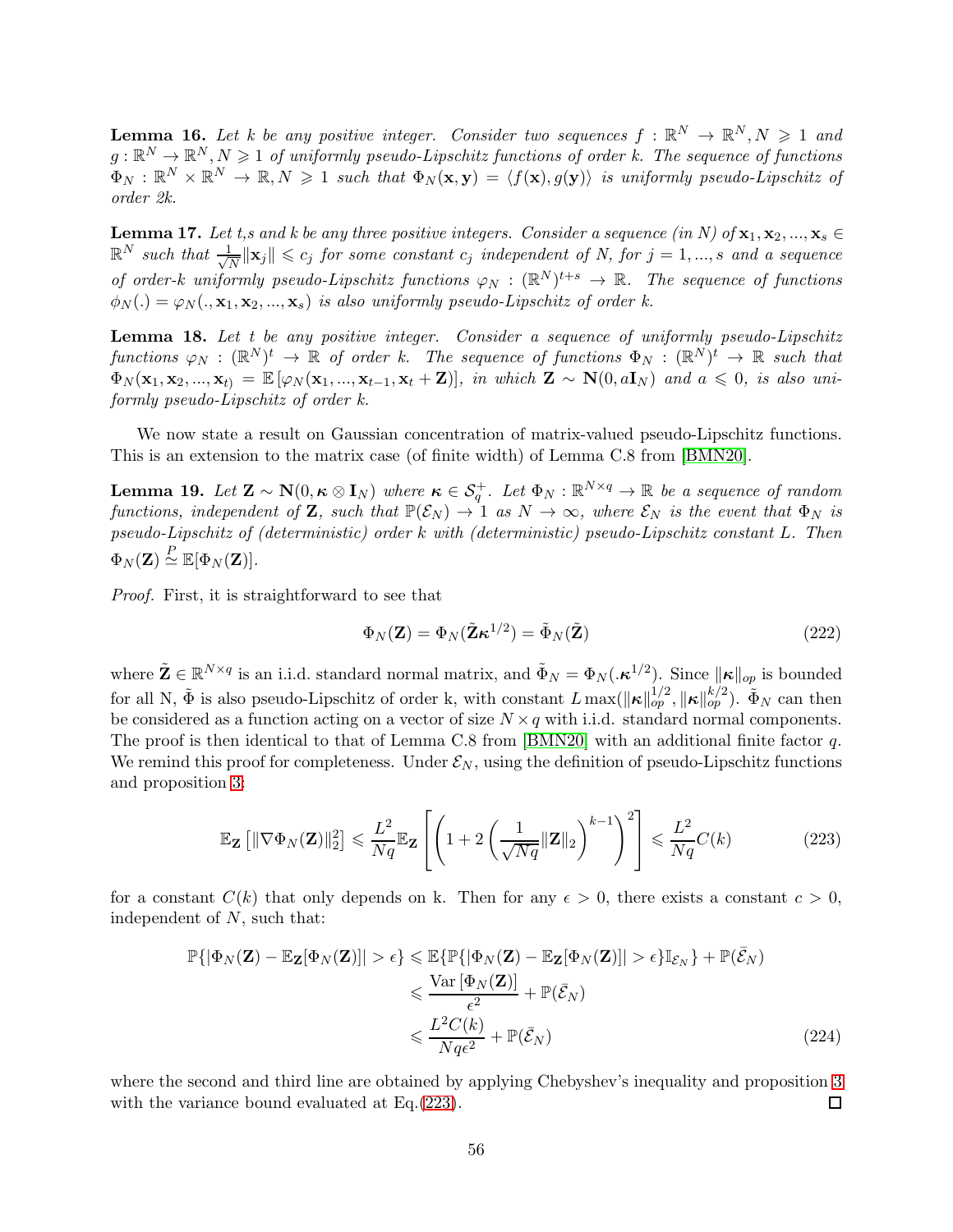<span id="page-56-0"></span>The next lemmas are matrix generalizations of the ones used in [\[BMN20\]](#page-21-6).

**Lemma 20.** Consider a sequence of matrices  $A \sim GOE(N)$  and two sequences of non-random matrices,  $\mathbf{U}, \mathbf{V} \in \mathbb{R}^{N \times q}$  such that the columns of  $\mathbf{U}$  and  $\mathbf{V}$  verify  $\|\mathbf{U}^i\|_2 = \|\mathbf{V}^i\|_2 = \sqrt{N}$ . Under this hypothesis, define the finite quantity  $G = \lim_{N \to \infty} \frac{1}{N} \mathbf{U}^\top \mathbf{U}$ , the limiting Gram matrix of the columns of U. We then have:

- a)  $\frac{1}{N} \mathbf{V}^\top \mathbf{A} \mathbf{U} \xrightarrow[N \to \infty]{P} 0_{q \times q}$  and  $\frac{1}{N} ||\mathbf{V}^\top \mathbf{A} \mathbf{U}||_F \xrightarrow[N \to \infty]{P}$ 0.
- b) Let  $\mathbf{P} \in \mathbb{R}^{N \times N}$  be a sequence of non-random projection matrices such that there exists a constant t that satisfies, for all N, k=rank( $\mathbf{P} \leq t$ . Then  $\frac{1}{N} \|\mathbf{PAU}\|_F^2$  $\xrightarrow[N \to \infty]{P}$ 0.
- c) There exists a sequence of random matrices  $\mathbf{Z} \in \mathbb{R}^{N \times q}$ , such that  $\frac{1}{N} \|\mathbf{A}\mathbf{U} \mathbf{Z}\|_F^2$  $\xrightarrow[N \to \infty]{P}$ 0 where  $\mathbf{Z} \sim \mathbf{N}(0, \mathbf{G} \otimes \mathbf{I}_N)$ .
- d)  $\frac{1}{N} (\mathbf{A} \mathbf{U})^{\top} \mathbf{A} \mathbf{U} \xrightarrow[N \to \infty]{P}$ G.

*Proof.* In this proof, the *i*-th line of a given matrix **Z** is denoted  $\mathbf{Z}_i$  and its *j*-th column  $\mathbf{Z}^j$ .

a) For any  $1 \leq i, j \leq q$ , the *i*-th element of the *j*-th column verifies:

$$
\frac{1}{N}(\mathbf{V}^{\top}\mathbf{A}\mathbf{U})_{i}^{j} = \frac{1}{N}(\mathbf{V}^{i})^{\top}\mathbf{A}\mathbf{U}^{j}
$$
\n
$$
= \frac{1}{N}(\mathbf{V}^{i})^{\top}\mathbf{H}\mathbf{U}^{j} + \frac{1}{N}(\mathbf{V}^{i})^{\top}\mathbf{H}^{\top}\mathbf{U}^{j}
$$
\n(225)

where **H** is a matrix with i.i.d.  $\mathbf{N}(0, \frac{1}{2n})$  $\frac{1}{2N}$ ) elements. The random variable  $\frac{1}{N}(\mathbf{V}^i)^\top \mathbf{H} \mathbf{U}^j$  is centered Gaussian with variance

$$
\frac{1}{N^2} \sum_{k,l=1}^{N} (\mathbf{V}_k^i)^2 (\mathbf{U}_l^j)^2 \frac{1}{2N} = \frac{\|\mathbf{V}^i\|_2^2 \|\mathbf{U}^j\|_2^2}{2N^3} = \frac{1}{2N} \to 0
$$
\n(226)

which shows that  $\frac{1}{N}(\mathbf{V}^i)^\top \mathbf{H} \mathbf{U}^j$  converges in probability to zero. A similar argument shows that  $\frac{1}{N}(\mathbf{V}^i)^\top \mathbf{H}^\top \mathbf{U}^j$  also converges in probability to zero. The union bound then immediately gives that  $\frac{1}{N}(\mathbf{V}^{\top}\mathbf{A}\mathbf{U})_{i}^{j}$ i  $\frac{P}{N\to\infty}$  0. Thus each element of the finite size  $q \times q$  matrix  $\frac{1}{N}V^{\top}AU$ goes to zero. Since  $q$  is finite, the union bound then gives the desired result on the Frobenius norm.

b) For any  $1 \leq i \leq q$ :

$$
\frac{1}{N}(\mathbf{PAU})^i = \frac{1}{N}(\mathbf{PAU}^i)
$$
\n(227)

Now let  $\mathbf{v}_1, ..., \mathbf{v}_k$  be an orthogonal basis of the image of **P**, such that  $\|\mathbf{v}_1\| = ... = \|\mathbf{v}_k\| = \sqrt{N}$ , and  $\mathbf{V} \in \mathbb{R}^{N \times t}$  the matrix of concatenated v. Note that k can depend on N, but k is uniformly bounded by t. Then, using point (a) and the fact that q and k are finite for all  $N$ :

$$
\frac{1}{N} \|\mathbf{PAU}\|_F^2 = \frac{1}{N} \|\mathbf{V}^\top \mathbf{AU}\| \xrightarrow[N \to \infty]{P} 0 \tag{228}
$$

This proves point (b).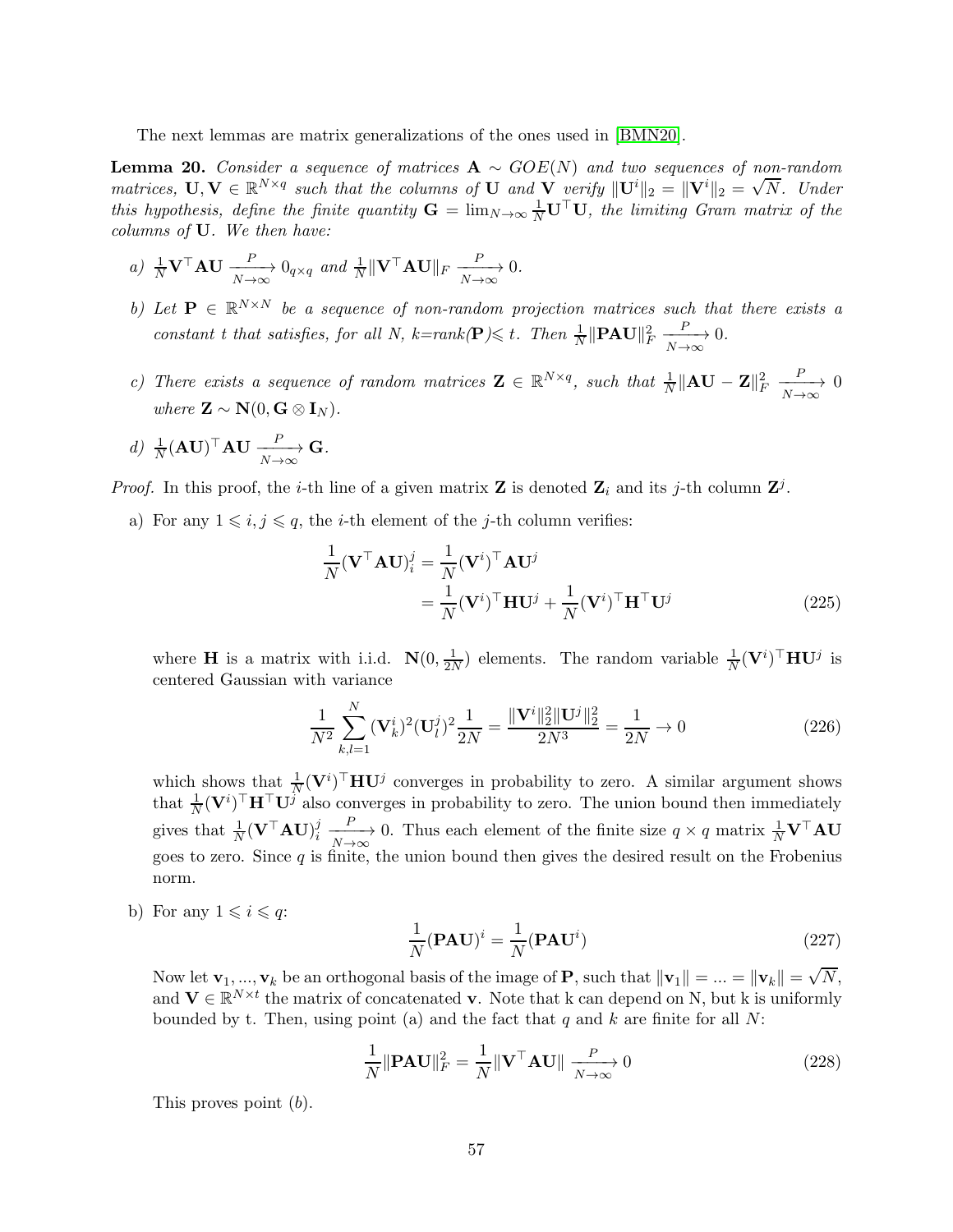c) The matrix **AU** is a  $\mathbb{R}^{N \times q}$  correlated Gaussian matrix. For any two columns  $\mathbf{U}^l, \mathbf{U}^m$ , the vector  $(AU^l, AU^m)$  is a Gaussian vector with zero mean, whose covariance matrix has elements:

$$
\mathbb{E}\left[\left(\mathbf{A}\mathbf{U}^{l}\right)\left(\mathbf{A}\mathbf{U}^{m}\right)^{\top}\right]_{i}^{j} = \mathbb{E}\left[\left(\mathbf{A}\mathbf{U}^{l}\right)_{i}\left(\mathbf{A}\mathbf{U}^{m}\right)_{j}\right]
$$
\n
$$
= \mathbb{E}\left[\sum_{k=1}^{N} \mathbf{A}_{i}^{k} \mathbf{U}_{k}^{l} \sum_{k'=1}^{N} \mathbf{A}_{j}^{k'} \mathbf{U}_{k'}^{m}\right]
$$
\n
$$
= \mathbb{E}\left[\sum_{k,k'} \mathbf{H}_{i}^{k} \mathbf{H}_{j}^{k'} \mathbf{U}_{k}^{l} \mathbf{U}_{k'}^{m} + \mathbf{H}_{i}^{k} \mathbf{H}_{k'}^{j} \mathbf{U}_{k}^{l} \mathbf{U}_{k'}^{m} + \mathbf{H}_{k}^{i} \mathbf{H}_{k'}^{k'} \mathbf{U}_{k}^{l} \mathbf{U}_{k'}^{m}\right]
$$
\n
$$
= \frac{1}{N} \left(\delta_{ij} \sum_{k} \mathbf{U}_{k}^{l} \mathbf{U}_{k}^{m} + \mathbf{U}_{i}^{l} \mathbf{U}_{j}^{m}\right)
$$
\n(229)

which gives the block

$$
\mathbb{E}\left[\left(\mathbf{A}\mathbf{U}^{l}\right)(\mathbf{A}\mathbf{U}^{m})^{\top}\right] = \frac{1}{N}(\mathbf{U}^{l})^{\top}\mathbf{U}^{m}\mathbf{I}_{N} + \frac{1}{N}\mathbf{U}^{l}(\mathbf{U}^{m})^{\top}
$$
(230)

and the covariance matrix

$$
\Sigma = \begin{bmatrix} \mathbf{I}_N + \frac{1}{N} \mathbf{U}^l (\mathbf{U}^l)^\top & \frac{(\mathbf{U}^l)^\top \mathbf{U}^m}{N} \mathbf{I}_N + \frac{1}{N} \mathbf{U}^l (\mathbf{U}^m)^\top \\ \frac{(\mathbf{U}^l)^\top \mathbf{U}^m}{N} \mathbf{I}_N + \frac{1}{N} \mathbf{U}^m (\mathbf{U}^l)^\top & \mathbf{I}_N + \frac{1}{N} \mathbf{U}^m (\mathbf{U}^m)^\top \end{bmatrix}
$$
(231)

and in turn the following covariance matrix for the joint law of the q vectors  $AU^1, ..., AU^q$ .

$$
\left[\begin{matrix} \mathbf{I}_N + \frac{1}{N} \mathbf{U}^1 (\mathbf{U}^1)^\top & \cdots & \cdots & \cdots & \cdots\\ \cdots & \cdots & \cdots & \cdots & \cdots & \cdots\\ \cdots & \cdots & \cdots & \cdots & \cdots & \cdots\\ \cdots & \cdots & \cdots & \cdots & \cdots & \cdots\\ \cdots & \cdots & \cdots & \cdots & \cdots & \cdots & \cdots\\ \cdots & \cdots & \cdots & \cdots & \cdots & \cdots & \cdots\\ \frac{(\mathbf{U}^q)^\top \mathbf{U}^1}{N} \mathbf{I}_N + \frac{1}{N} \mathbf{U}^q (\mathbf{U}^1)^\top & \cdots & \cdots & \cdots & \cdots & \cdots\\ \cdots & \cdots & \cdots & \cdots & \cdots & \cdots & \cdots & \cdots\\ \cdots & \cdots & \cdots & \cdots & \cdots & \cdots & \cdots & \cdots & \cdots\\ \end{matrix} \right] \mathbf{I}_N + \frac{1}{N} \mathbf{U}^q (\mathbf{U}^1)^\top
$$

which can be rewritten

$$
\Sigma = \frac{1}{N} \mathbf{U}^{\top} \mathbf{U} \otimes \mathbf{I}_{N} + \frac{1}{N} \begin{bmatrix} \mathbf{U}^{1}(\mathbf{U}^{1})^{\top} & \cdots & \cdots & \cdots & \mathbf{U}^{1}(\mathbf{U}^{q})^{\top} \\ \cdots & \cdots & \cdots & \cdots & \cdots \\ \cdots & \cdots & \cdots & \cdots & \cdots \\ \cdots & \cdots & \cdots & \cdots & \cdots \\ \mathbf{U}^{q}(\mathbf{U}^{1})^{\top} & \cdots & \cdots & \cdots & \mathbf{U}^{q}(\mathbf{U}^{q})^{\top} \end{bmatrix}
$$

$$
= \frac{1}{N} \mathbf{U}^{\top} \mathbf{U} \otimes \mathbf{I}_{N} + \frac{1}{N} \tilde{\mathbf{U}} \tilde{\mathbf{U}}^{\top}
$$
(232)

where  $\tilde{\mathbf{U}} \in \mathbb{R}^{Nq}$  is the vector of vertically concatenated columns of U. Now consider two independent  $\mathbf{N}(0, \mathbf{I}_{Nq})$  vectors  $\tilde{\mathbf{Z}}^1, \tilde{\mathbf{Z}}^2$  and  $\tilde{\mathbf{V}} \in \mathbb{R}^{Nq}$  the vector of vertically concatenated columns of AU. We can write that the quantity:

$$
\frac{\|\tilde{\mathbf{V}} - \left(\frac{1}{N} \mathbf{U}^\top \mathbf{U} \otimes \mathbf{I}_N\right)^{1/2} \tilde{\mathbf{Z}}^1\|_2}{\sqrt{N}}\tag{233}
$$